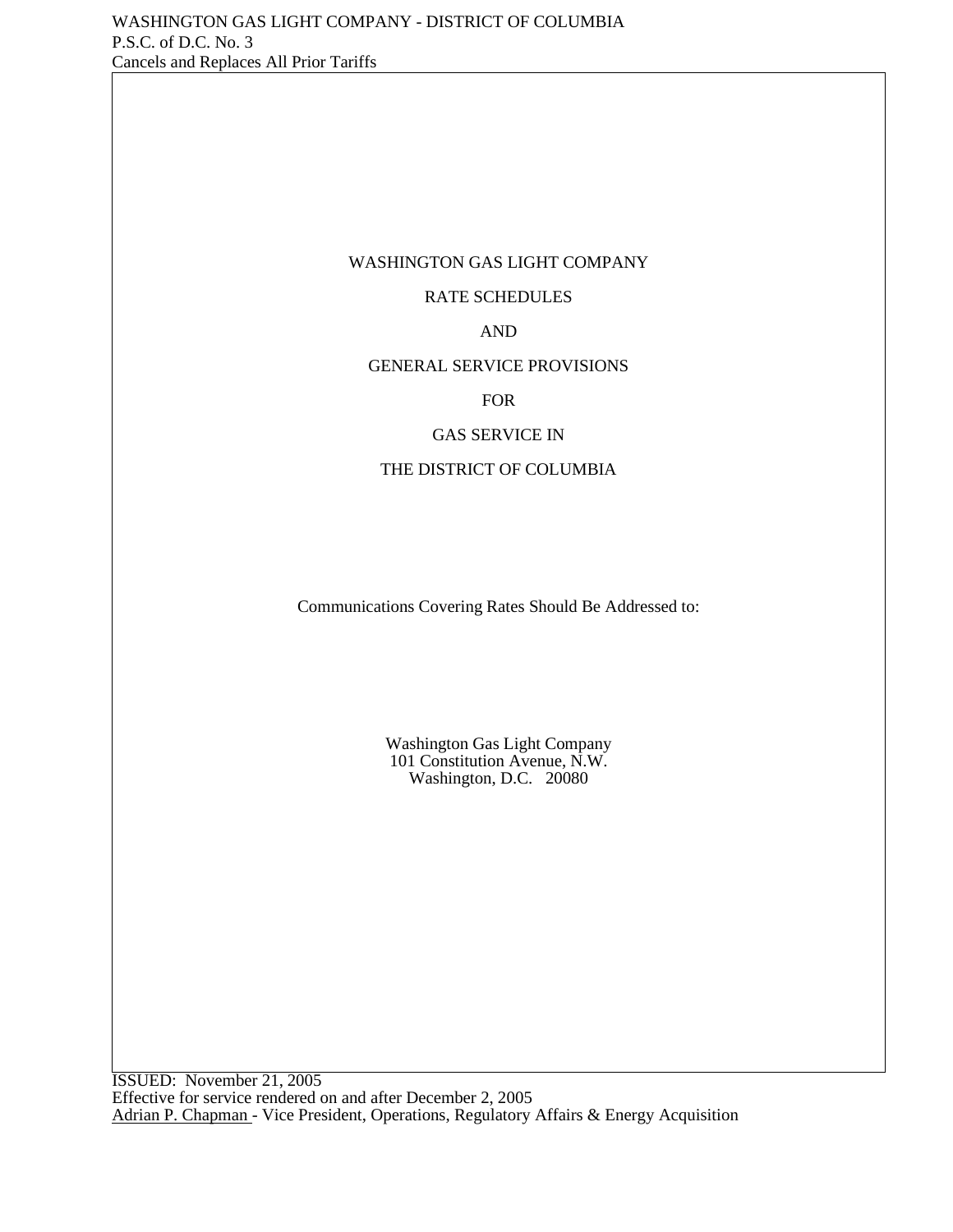#### WASHINGTON GAS LIGHT COMPANY - DISTRICT OF COLUMBIA P.S.C. of D.C. No. 3 Nineteenth Revised Page No. 1 Superseding Eighteenth Revised Page No. 1

| <b>TABLE OF CONTENTS</b>                                                                                                                                                                                                                                                                                                                                                                                                                                                                                                                                                                                                                                                                                                                                                                                                                                                                                                                                                                                                                                                                                                                                                                                                                                                 |                                                                                                                                                                                  |  |
|--------------------------------------------------------------------------------------------------------------------------------------------------------------------------------------------------------------------------------------------------------------------------------------------------------------------------------------------------------------------------------------------------------------------------------------------------------------------------------------------------------------------------------------------------------------------------------------------------------------------------------------------------------------------------------------------------------------------------------------------------------------------------------------------------------------------------------------------------------------------------------------------------------------------------------------------------------------------------------------------------------------------------------------------------------------------------------------------------------------------------------------------------------------------------------------------------------------------------------------------------------------------------|----------------------------------------------------------------------------------------------------------------------------------------------------------------------------------|--|
| <b>Residential Service</b><br>Rate Schedule No. 1                                                                                                                                                                                                                                                                                                                                                                                                                                                                                                                                                                                                                                                                                                                                                                                                                                                                                                                                                                                                                                                                                                                                                                                                                        | Page No.<br>2                                                                                                                                                                    |  |
| <b>Residential Firm Delivery Service</b><br>Rate Schedule No. 1A                                                                                                                                                                                                                                                                                                                                                                                                                                                                                                                                                                                                                                                                                                                                                                                                                                                                                                                                                                                                                                                                                                                                                                                                         | 6                                                                                                                                                                                |  |
| Firm Commercial and Industrial Sales Service<br>Rate Schedule No. 2                                                                                                                                                                                                                                                                                                                                                                                                                                                                                                                                                                                                                                                                                                                                                                                                                                                                                                                                                                                                                                                                                                                                                                                                      | 10                                                                                                                                                                               |  |
| Firm Commercial and Industrial Delivery Service<br>Rate Schedule No. 2A                                                                                                                                                                                                                                                                                                                                                                                                                                                                                                                                                                                                                                                                                                                                                                                                                                                                                                                                                                                                                                                                                                                                                                                                  | 13A                                                                                                                                                                              |  |
| Firm Group Metered Apartment Sales Service<br>Rate Schedule No. 3                                                                                                                                                                                                                                                                                                                                                                                                                                                                                                                                                                                                                                                                                                                                                                                                                                                                                                                                                                                                                                                                                                                                                                                                        | 14                                                                                                                                                                               |  |
| Firm Group Metered Apartment Delivery Service<br>Rate Schedule No. 3A                                                                                                                                                                                                                                                                                                                                                                                                                                                                                                                                                                                                                                                                                                                                                                                                                                                                                                                                                                                                                                                                                                                                                                                                    | 18                                                                                                                                                                               |  |
| Developmental Natural Gas Vehicle Service<br>Rate Schedule No. 4                                                                                                                                                                                                                                                                                                                                                                                                                                                                                                                                                                                                                                                                                                                                                                                                                                                                                                                                                                                                                                                                                                                                                                                                         | 23                                                                                                                                                                               |  |
| Firm Delivery Service Gas Supplier Agreement<br>Rate Schedule No. 5                                                                                                                                                                                                                                                                                                                                                                                                                                                                                                                                                                                                                                                                                                                                                                                                                                                                                                                                                                                                                                                                                                                                                                                                      | 27A                                                                                                                                                                              |  |
| Interruptible Delivery Service<br>Rate Schedule No. 6                                                                                                                                                                                                                                                                                                                                                                                                                                                                                                                                                                                                                                                                                                                                                                                                                                                                                                                                                                                                                                                                                                                                                                                                                    | 27I                                                                                                                                                                              |  |
| Delivery Service For Combined Heat and Power/Distributed Generation Facilities<br>Rate Schedule No. 7                                                                                                                                                                                                                                                                                                                                                                                                                                                                                                                                                                                                                                                                                                                                                                                                                                                                                                                                                                                                                                                                                                                                                                    | 27Y                                                                                                                                                                              |  |
| <b>General Service Provisions:</b><br>1. General<br>1A. Classes of Service<br><b>Application for Service</b><br>2.<br>3.<br>Deposits to Guarantee Payment of Bill and Terms of Credit<br>Payments<br>4.<br>5.<br>Metering<br>Submetering<br>6.<br>7.<br><b>Master Metering</b><br>8.<br>Accuracy of Gas Meters<br><b>Customer's Piping and Appliances</b><br>9.<br>10. Gas Leaks and Safety Concerns<br>Discontinuance of Service<br>11.<br>12.<br><b>Temporary Discontinuance of Supply</b><br>Installation of Service Pipes and Connections<br>13.<br>14. Extension of Mains<br>15. Relocation or Alteration of Company-Owned Facilities<br>16. Purchased Gas Adjustment/Charge<br>17. Force Majeure<br>18. Dishonored Payments<br>19. Service Initiation Charge<br>20. Reserved for Future Use<br>21. Gas Supply Realignment Adjustment<br>22. Surcharge for District of Columbia Rights of Way Fee<br>23. Balancing Charge<br>24. Installation of Meter Pulse Equipment<br>25. Automated Payment Plan<br>26. Plant Recovery Adjustment (PRA)<br>27. Balancing For Gas-Fired Generators<br>28. Accelerated Pipe Replacement Plan (APRP)<br>29. Residential Essential Service (RES) Surcharge<br>Appendix A – Summary of Tariff Changes for General Service Provisions | 32<br>33<br>34<br>35<br>36<br>37<br>38<br>38<br>39<br>40<br>40<br>41<br>42<br>42<br>43<br>44<br>44<br>52<br>52<br>52<br>53<br>54<br>56<br>57<br>58<br>59<br>60<br>62<br>63<br>65 |  |

ISSUED: August 1, 2018

Effective for services rendered on and after August 1, 2018 Luanne S. Gutermuth - Sr. Vice President, Shared Services and CHRO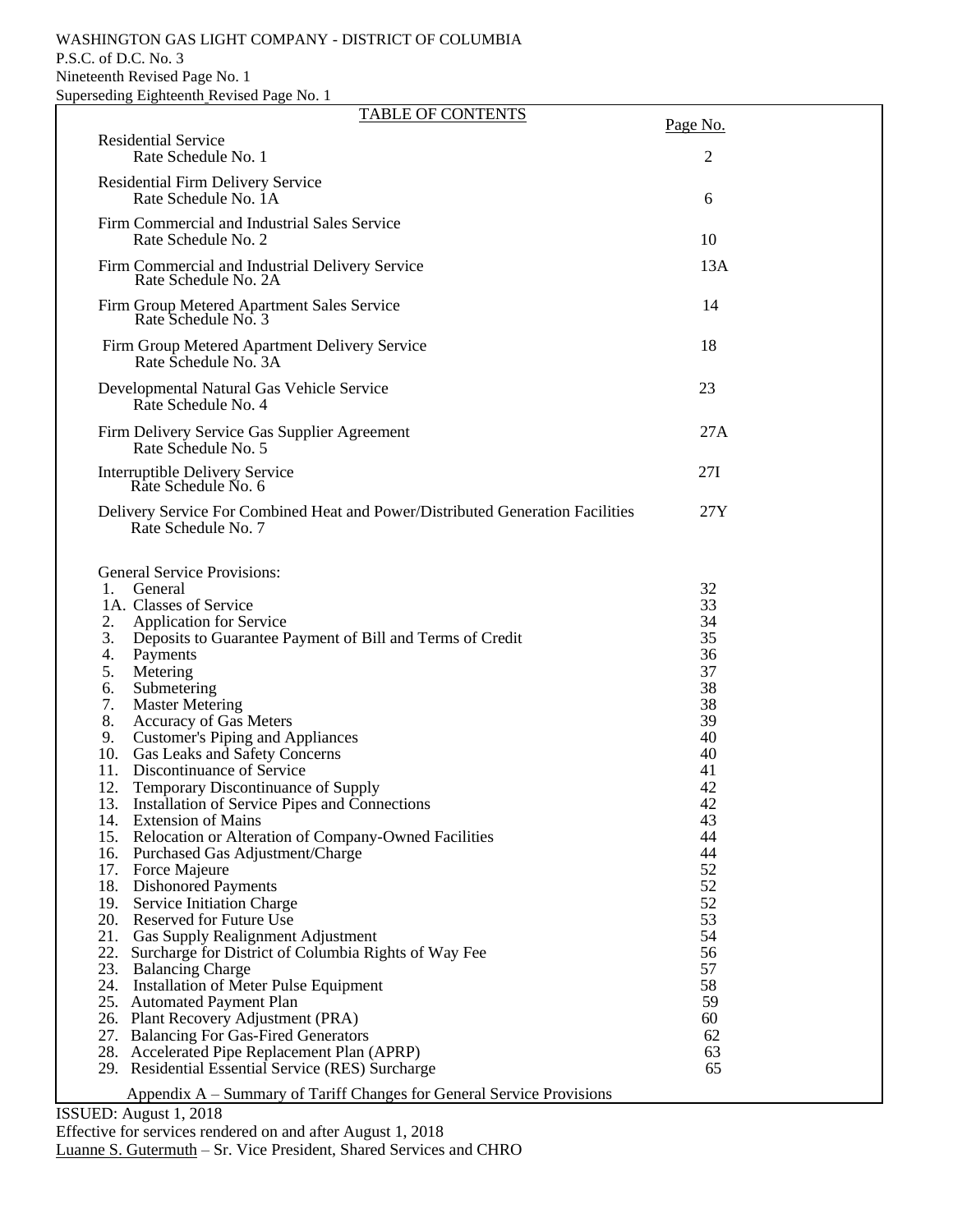#### WASHINGTON GAS LIGHT COMPANY Residential Service

#### Rate Schedule No. 1

#### AVAILABILITY

This schedule is available in the District of Columbia portion of the Company's service area for firm gas service to any customers classified residential as defined in Section 1A. of the General Service Provisions, subject to the provision for Emergency or Stand-by Service included herein.

## RATE FOR MONTHLY CONSUMPTION

#### Customer Charge

The "customer charge" is a measure of the costs of the Company's facilities and other costs that do not vary with the amount of gas the customer consumes.

Heating and/or Cooling<br>All billing months

\$15.05 per customer

Non-Heating and Non-Cooling

All billing months

(a) Individually Metered Apartment \$10.90 per customer<br>
(b) Other \$12.30 per customer

 $$12.30$  per customer

Distribution Charge

The "distribution charge" is the amount the Company charges for delivering each therm of purchased gas consumed by the customer. Such charge is a measure of the costs of the Company to provide, maintain and operate a system of underground piping to distribute purchased gas to the service piping located on the customer's property.

Heating and/or Cooling All gas delivered during the billing month  $45.42\ell$  per therm

Non-Heating and Non-Cooling All gas delivered during the billing month

> (a) Individually Metered Apartment  $40.76 \phi$  per therm<br>(b) Other  $45.11 \phi$  per therm 45.11  $\phi$  per therm

Purchased Gas Charge

The "purchased gas charge" is the amount the Company charges for each therm of gas consumed by the customer. Such charge is a measure of the costs of the Company to purchase gas to be distributed to the customer for use at the customer's premises.

The gas consumed under this schedule shall be billed an amount per therm representing the average unit cost of purchased gas in accordance with Section 16 of the General Service Provisions.

#### DISTRIBUTION CHARGE ADJUSTMENT

The "distribution charge" specified in this schedule shall be subject to an adjustment per therm in accordance with Subsection IV of Section 16 of the General Service Provisions.

#### GAS SUPPLY REALIGNMENT ADJUSTMENT

The Distribution charge shall be subject to the Gas Supply Realignment Charge (GSRA) in accordance with General Service Provision No. 21.

ISSUED: March 9, 2021

Effective for service rendered on and after April 1, 2021 James Steffes – Sr. Vice President, Regulatory Affairs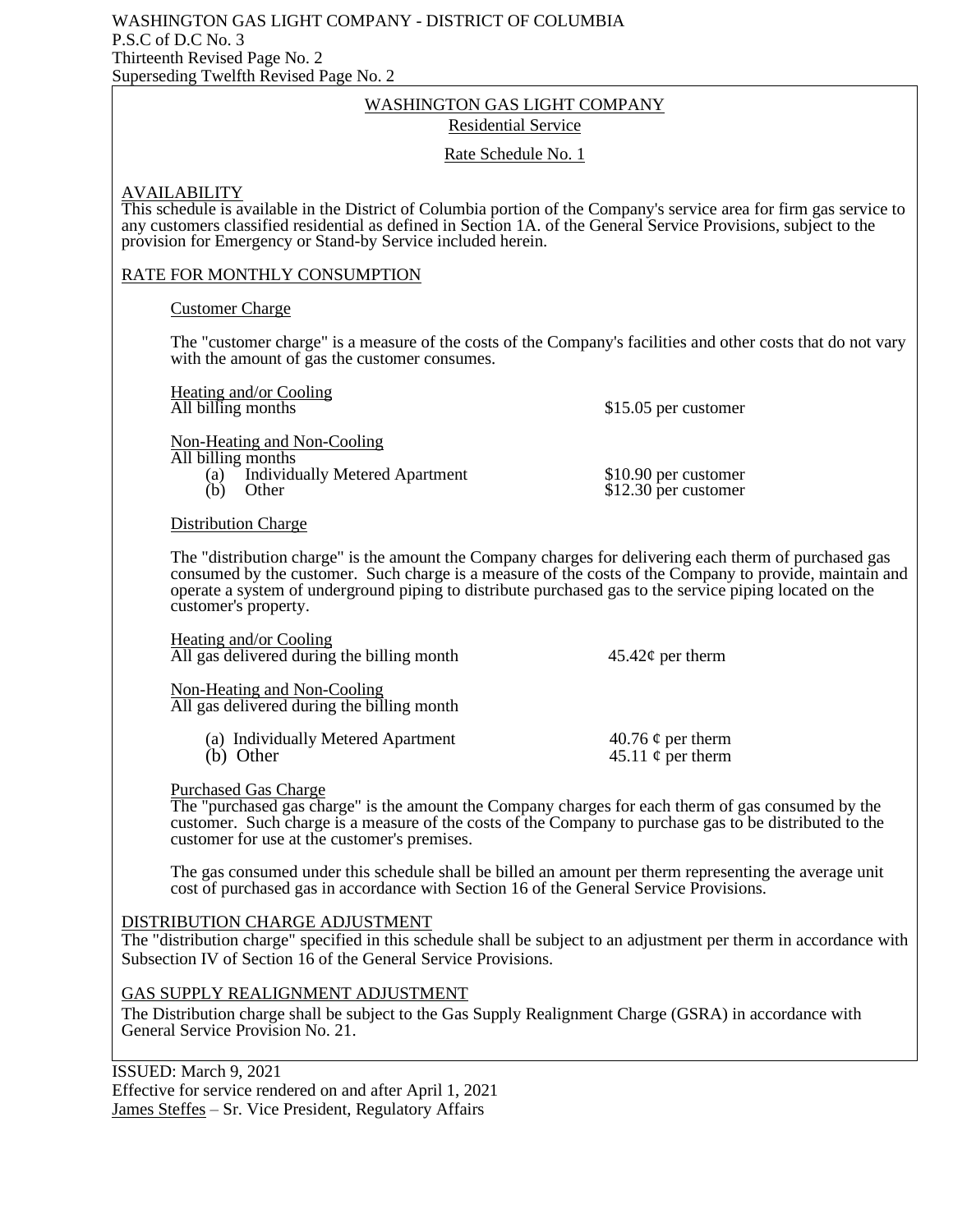## Residential Service - Rate Schedule No. 1 (continued)

## DELIVERY TAX CHARGE

For bills rendered on and after December 2, 2005, all customer gas consumption under this rate schedule shall also be billed an amount per therm for District of Columbia Delivery Tax in accordance with the applicable sections of the District of Columbia Official Code. This charge replaces the Gross Receipts Tax Charge that was based on the effective tax rate along with the billing of revenues to which it applied.

## MINIMUM MONTHLY BILL

The minimum monthly bill shall be the applicable Customer Charge.

## LATE PAYMENT CHARGE

No late payment charge shall be levied on any amounts, including deferred payment installments, paid by the due date, or on amounts in dispute before the Commission. Amounts paid within the first month after the due date shall bear a late payment charge of no more than one percent (1%), and an additional late payment charge at the rate of no more than one and one half percent  $(1-1/2%)$  on the remaining unpaid balance per billing month thereafter, unless another rate has been specified by the Commission.

An extended payment period is available to residential customers receiving monthly Social Security or other government-sponsored, low-income monthly assistance which constitutes the main source of total income within the household. The customer is responsible for making application to the Company, and such application is subject to verification and acceptance by the Company. Continued eligibility for an extended payment period is dependent upon application renewal by the customer and acceptance by the Company during the month of March of each succeeding year. With the extended payment period, bills rendered after the fifth day of the current month will not be due before the fifth of the month following.

## SPECIAL PROVISION – UNMETERED GAS FOR LIGHTING

- A. Unmetered gas service is available under this schedule for outdoor gas lights installed on the Company's side (upstream) of the meter, for only those customers receiving such service as of December 1, 1988.
	- 1. The lights conform with the Company's General Service Provisions; and
	- 2. The posts and lamps are owned by and installed and maintained at the expense of the customer or property owner.
- B. The monthly gas consumption of the light or lights used in each installation shall be determined by multiplying the aggregate rated hourly input capacity of the light(s) by 730 hours and converting the product (rounded to the nearest 100 cubic feet) to therms.

ISSUED: December 18, 2014 Effective for meter readings on and after April 24, 2015 Roberta W. Sims - Vice President, Rates and Regulatory Affairs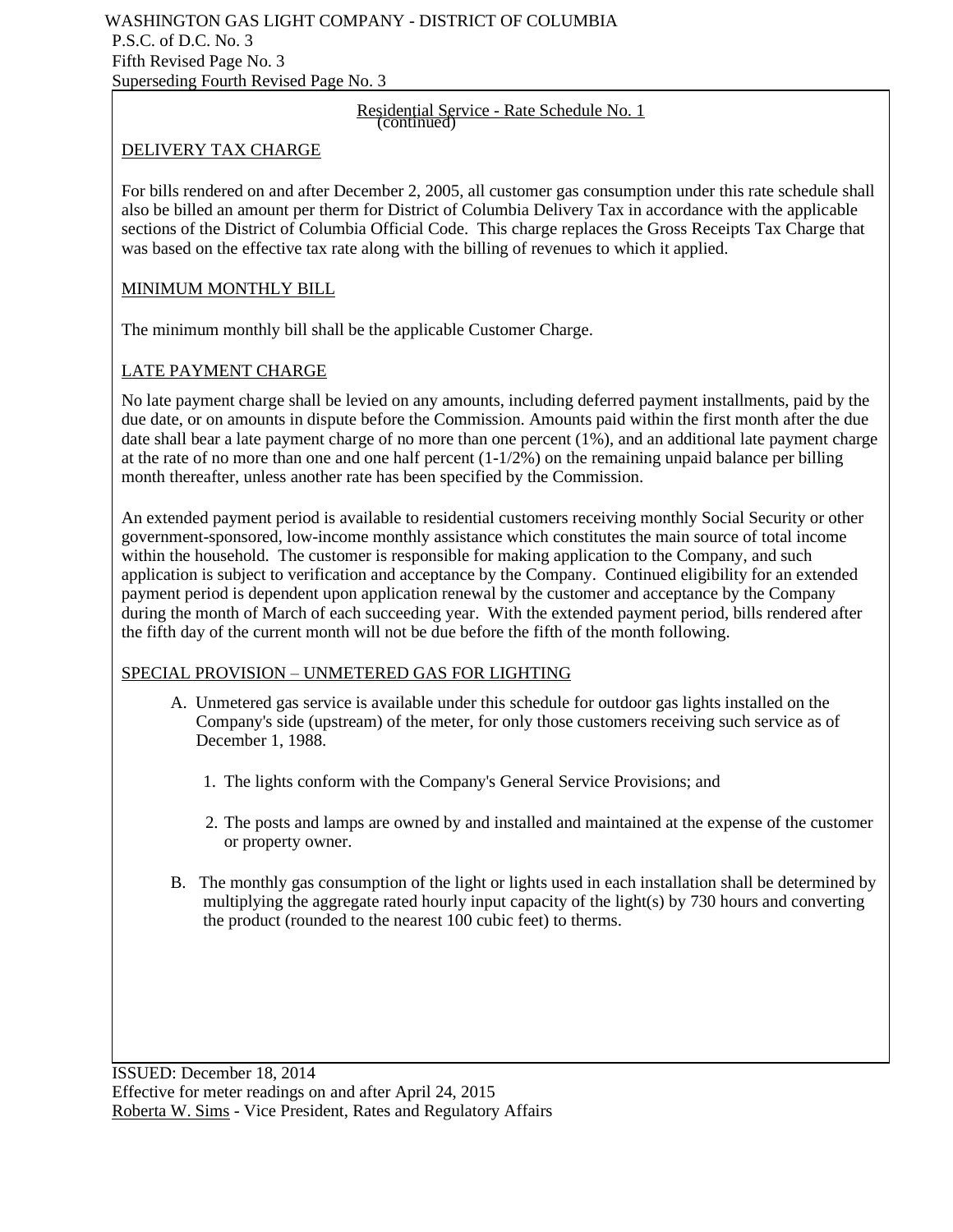#### Residential Service - Rate Schedule No. 1 (continued)

C. Where the customer does not use metered gas for other purposes under this schedule, unmetered gas used for lighting shall be billed at the rates contained herein. But where the customer also uses metered gas under this schedule, the unmetered gas used for lighting shall be added to the metered usage and the total usage billed at the Distribution Charge and Purchased Gas Charge contained herein.

#### EMERGENCY OR STAND-BY SERVICE

Gas service is not available under this Rate Schedule to any customer for equipment requiring an aggregate of more than 200 cubic feet per hour for emergency, stand-by or intermittent alternate use in conjunction with another fuel.

This provision does not apply to gas-fired equipment used to generate emergency electric power for lighting, airconditioning, elevator operation or for other uses similar in nature.

#### RESIDENTIAL ESSENTIAL SERVICE RIDER

Eligibility for service under this Rider shall be limited to Residential customers who use gas for their principal source of space heating requirements and who have been certified by the District of Columbia Department of Energy and Environment pursuant to the Federal statutory criteria to be eligible for the Low Income Energy Assistance Program (LIHEAP). Eligibility shall be established each year on a first come, first served basis as determined by the District of Columbia Department of Energy and Environment (DOEE) and the subsequent application of this Rider shall apply to consumption during the then current November through April heating season.

Billings for service under this Rider shall be the same as for all other heating and/or cooling customers under this Rate Schedule No. 1, except a RES discount shall be applied that equals 100% of distribution service, which includes the customer and distribution charges. The RES discount shall be applied to usage by eligible customers during the billing periods commencing with the month of November and ending with the month of April in which the customer is certified as eligible to participate.

WGL shall recover its costs for implementing the Arrearage Management Program ("AMP") through the Residential Essential Service Rider surcharge mechanism. Enrollment for participation in the AMP shall remain open for at least one year after implementation of the program, starting on 11/01/2021. Eligibility for service under the AMP must meet the \$3,000 arrearage cap, as approved by the Commission. An eligible AMP customer is one who is at least 60 days past due, with a maximum arrearage of \$3,000; however, customers with higher arrearages could become eligible after paying or receiving assistance from other eligible sources on the amounts that exceed the cap in the AMP program. In addition, to qualify for the program, a customer must have been approved by DOEE for assistance within 12 months before applying for the AMP program, and DOEE. Customers would be required to enter the Company's Budget Billing plan as a condition of enrolling in the AMP and must agree to "be offered the benefits of any Energy Efficiency programs offered by either the Company or the Sustainable Energy Utility ("SEU").

After an eligible customer enrolls in the program and timely pays each new monthly amount due, the Company will grant a pro-rated monthly arrearage reduction amount toward the goal of full arrearage elimination at the end of the 12 month period, with a few potential months of a "grace period" to allow for receipt of late payments. The Company proffers the following guidelines under its proposed AMP:

a. The utility will forgive one-twelfth  $(1/12)$  of the pre-program arrears each month that customers pay their new bill in full and on time.

b. Customers may miss up to two consecutive full-and-on-time monthly payments and remain in the program, but a third consecutive missed payment would cancel the customer's AMP program.

c. A customer's AMP will be successfully completed when they make 12 months' worth of bill payments, at any time between the 12th and 15th month after enrollment.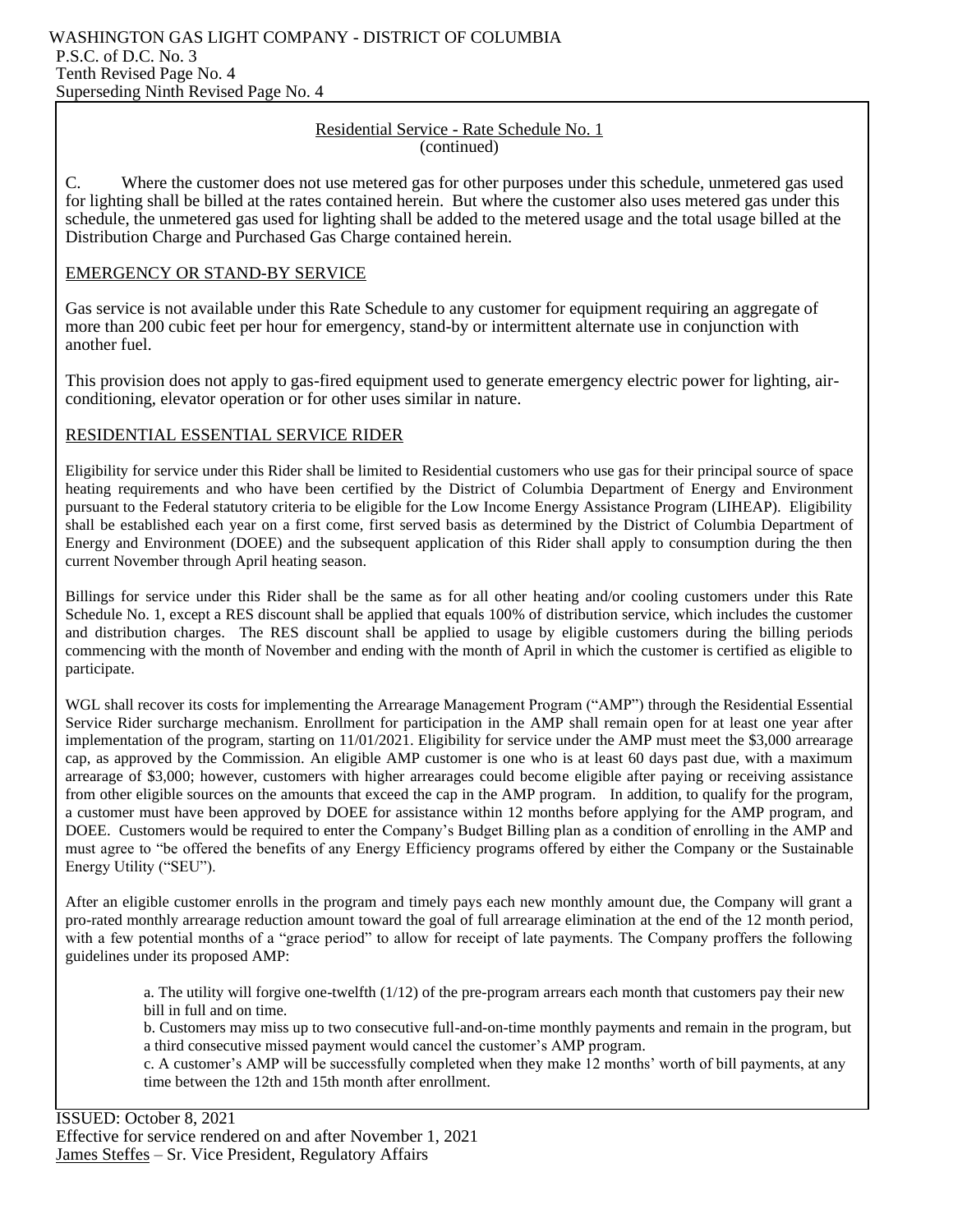## WASHINGTON GAS LIGHT COMPANY- DISTRICT OF COLUMBIA P.S.C. of D.C. No. 3 Thirteenth Revised Page No. 5

Superseding Twelfth Revised Page No. 5

## Residential Service - Rate Schedule No. 1

(continued)

The District of Columbia Department of Energy and Environment will provide the Company with eligible customer information. All specific customer information will remain confidential and in the possession of the Department of Energy and Environment.

## SURCHARGE FOR DISTRICT OF COLUMBIA RIGHTS OF WAY FEE

A per therm surcharge for all therms used shall be billed in addition to any other billings under this rate schedule. This surcharge will provide for the recovery of the District of Columbia Rights of Way Tax and be computed as set forth in General Service Provision No. 22, SURCHARGE FOR DISTRICT OF COLUMBIA RIGHTS OF WAY FEE.

## DISTRICT OF COLUMBIA SUSTAINABLE ENERGY TRUST FUND SURCHARGE

A per therm surcharge shall be billed effective October 1, 2008 in addition to any other billings under this rate schedule. All customers other than those participating under the Residential Essential Service Rider in Rate Schedule Nos. 1 and 1A shall contribute to the Sustainable Energy Trust Fund through this surcharge. The surcharge is established in accordance with the applicable section of the District of Columbia's Clean and Affordable Energy Act of 2008 (Energy Act of 2008). This surcharge will provide funding for sustainable energy programs that will be managed by a Sustainable Energy Utility, as defined by the Energy Act of 2008, on behalf of the District of Columbia.

## DISTRICT OF COLUMBIA ENERGY ASSISTANCE TRUST FUND SURCHARGE

A per therm surcharge shall be billed effective October 1, 2008 in addition to any other billings under this rate schedule. All customers other than those participating under the Residential Essential Service Rider in Rate Schedule Nos. 1 and 1A shall contribute to the Energy Assistance Trust Fund through this surcharge. The surcharge is established in accordance with the applicable section of the District of Columbia's Clean and Affordable Energy Act of 2008 (Energy Act of 2008). This fund shall be used solely to fund the existing lowincome programs in the District of Columbia, as defined by the Energy Act of 2008, that are managed by the District Department of Energy and Environment.

## GENERAL SERVICE PROVISIONS

Except as otherwise specifically provided herein, the application of this schedule is subject to the General Service Provisions of the Company as they may be in effect from time to time, and as filed with the Public Service Commission.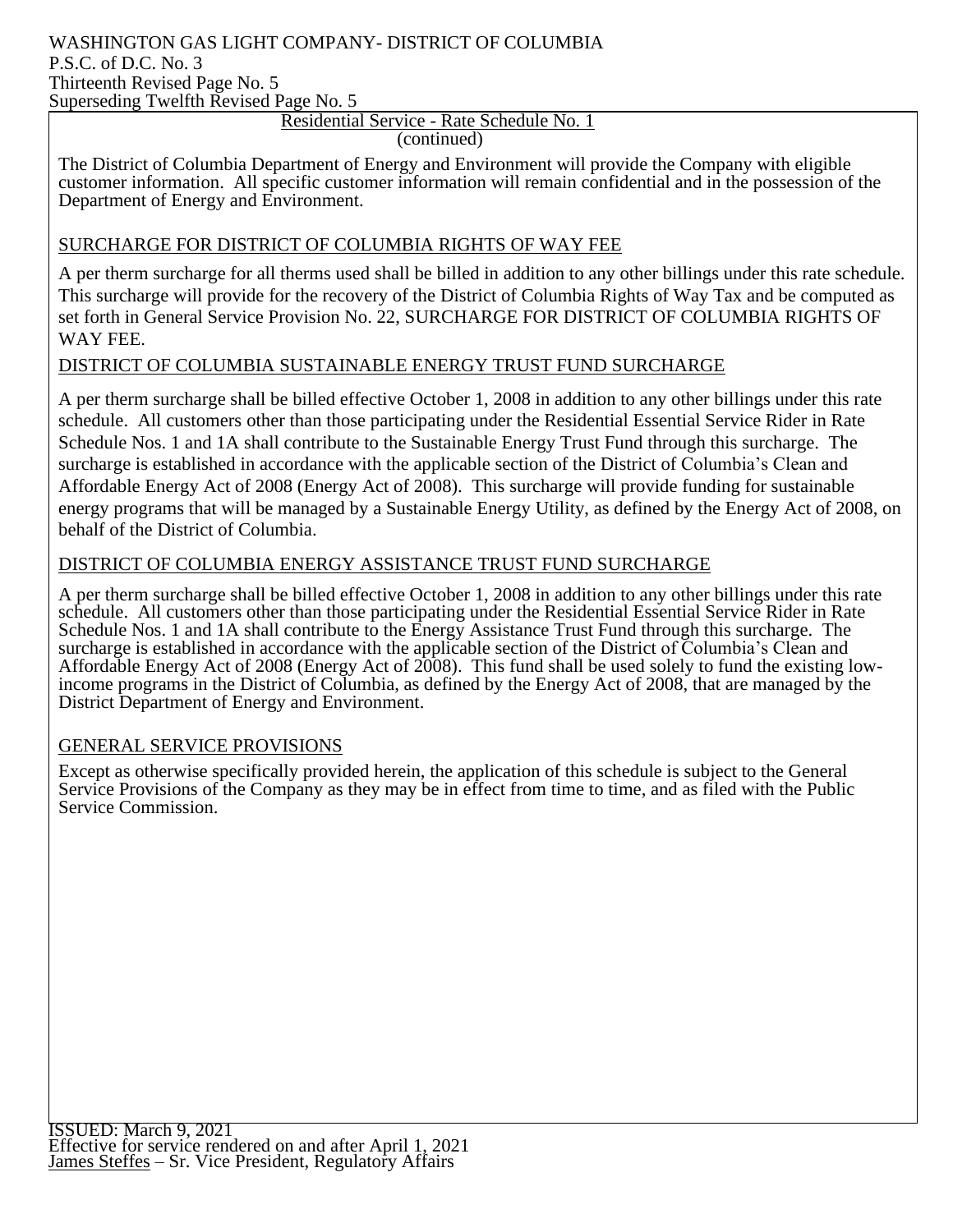## Residential Service - Rate Schedule No. 1 (continued)

## PLANT RECOVERY ADJUSTMENT (PRA)

 Customers billed under this rate schedule shall have a Plant Recovery Adjustment (PRA) applied to their bills as an adjustment to the distribution charge on a monthly basis as set forth in General Service Provision No. 26.

## ACCELERATED PIPE REPLACEMENT PLAN (APRP)

 Customers billed under this rate schedule shall have an Accelerated Pipe Replacement Plan (APRP) adjustment applied to their bills as set forth in General Service Provision No. 28.

## RESIDENTIAL ESSENTIAL SERVICE (RES) SURCHARGE

 Customers, other than Residential Essential Service (RES) customers, billed under this rate schedule shall have a Residential Essential Service Surcharge applied to their bills as set forth in General Service Provision No. 29.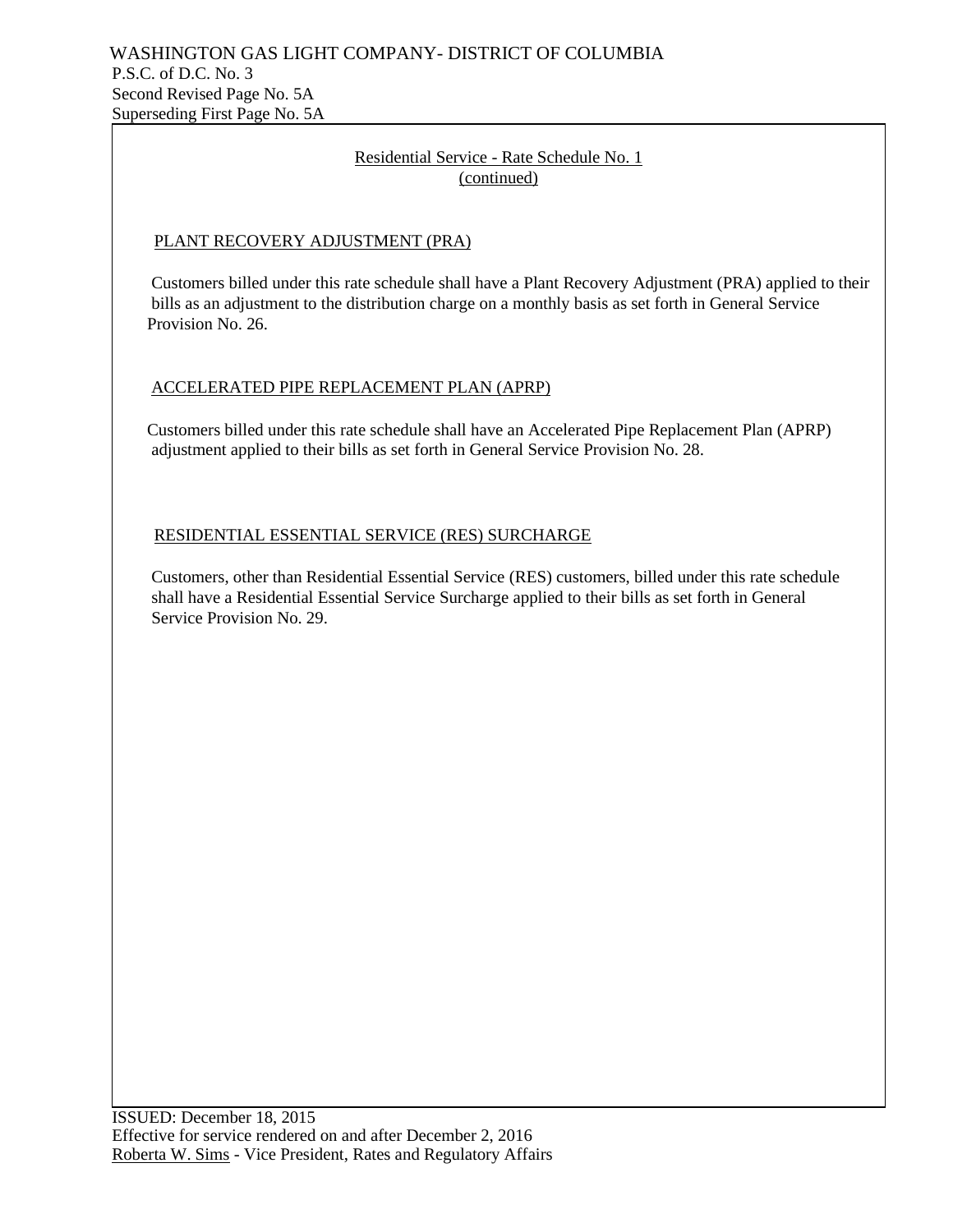## WASHINGTON GAS LIGHT COMPANY

#### Residential Firm Delivery Service Pilot Program

Rate Schedule No. 1A

## **AVAILABILITY**

This schedule is available in the District of Columbia portion of the Company's service area for firm delivery service to a limited number of residential customers who elect to aggregate their gas requirements with the requirements of other residential customers and purchase such gas directly from a third party supplier and have such gas transported to the Company's city-gate subject to the following:

- A. The customer executes and the Supplier receives a Customer Consent Form ("Gas Pilot Program Agreement") or the supplier receives customer agreement through the Internet for a term of one year commencing on or after January 1999 and not to extend beyond March 2001. Such agreement may provide for multiple District of Columbia customer delivery locations in order to aggregate individual customer usage to meet the third party supplier minimum requirement set forth below. However, each customer delivery location shall be billed separately for services provided by the Company.
- B. The customer has purchased, or has agreed to purchase, under a contract with a one year term concurrent with the term of the Gas Pilot Program Agreement or the agreement reached through the Internet, an adequate supply of natural gas of a quality acceptable to the Company, and has made or caused to be made arrangements at the customer's expense by which such volumes of natural gas can be transported, either directly or by displacement, into the Company's distribution system at an agreed upon location.
- C. The customer warrants that it has good and legal title to all gas transported by its third party supplier to the Company and agrees to indemnify and hold the Company harmless from any loss, claims or damages in regard to such title.
- D. The customer's supplier of gas shall enter into a Gas Supplier Application Agreement with the Company pursuant to Rate Schedule No. 5 for an aggregate of at least 100 D-Therms of customers' daily contract quantity.
- E. Upon request the customer or the customer's supplier shall provide the Company with all documentation deemed necessary by the Company to show that requisite approvals for acquisition and use of customer-owned gas have been secured from all regulatory bodies having jurisdiction. Additionally, the customer and the supplier are responsible for making any filings or reports, as required, pertaining to the acquisition and use of the gas and the transportation of the gas from the customer's source to the Company's interconnection with the delivering pipeline supplier. The terms and conditions of Rate Schedule No. 5 are hereby included by reference.
- F. The capacity of the Company's facilities and other conditions are sufficient to deliver the quantities requested by the customer.

ISSUED: May 21, 1999 Effective for service rendered on and after June 3, 1999 Adrian P. Chapman - Vice President, Regulatory Affairs & Energy Acquisition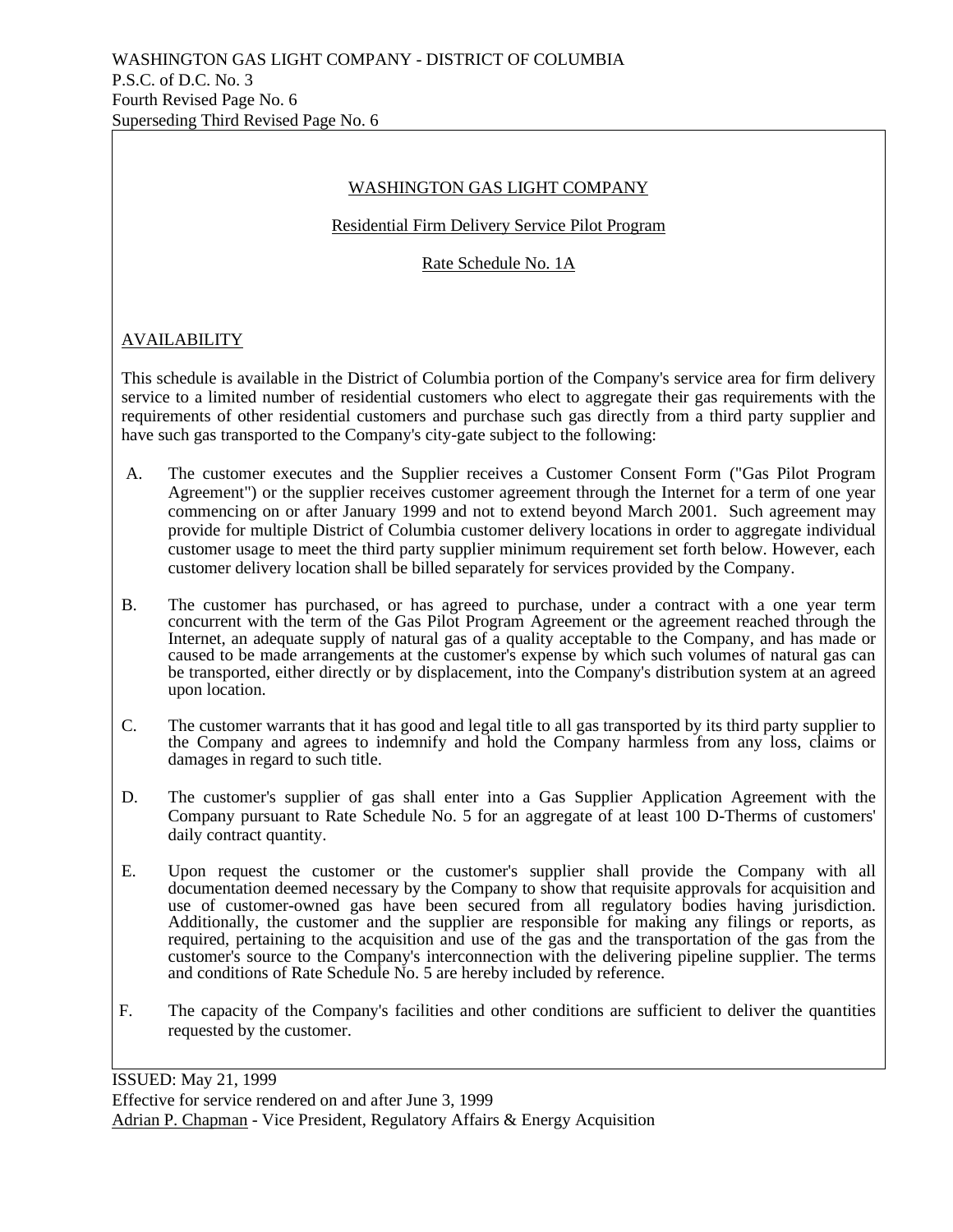**(Reserved for Future Use)**

ISSUED: October 13, 1998 Effective for service rendered on and after January 1, 1999 Adrian P.Chapman - Department Head, Regulatory Affairs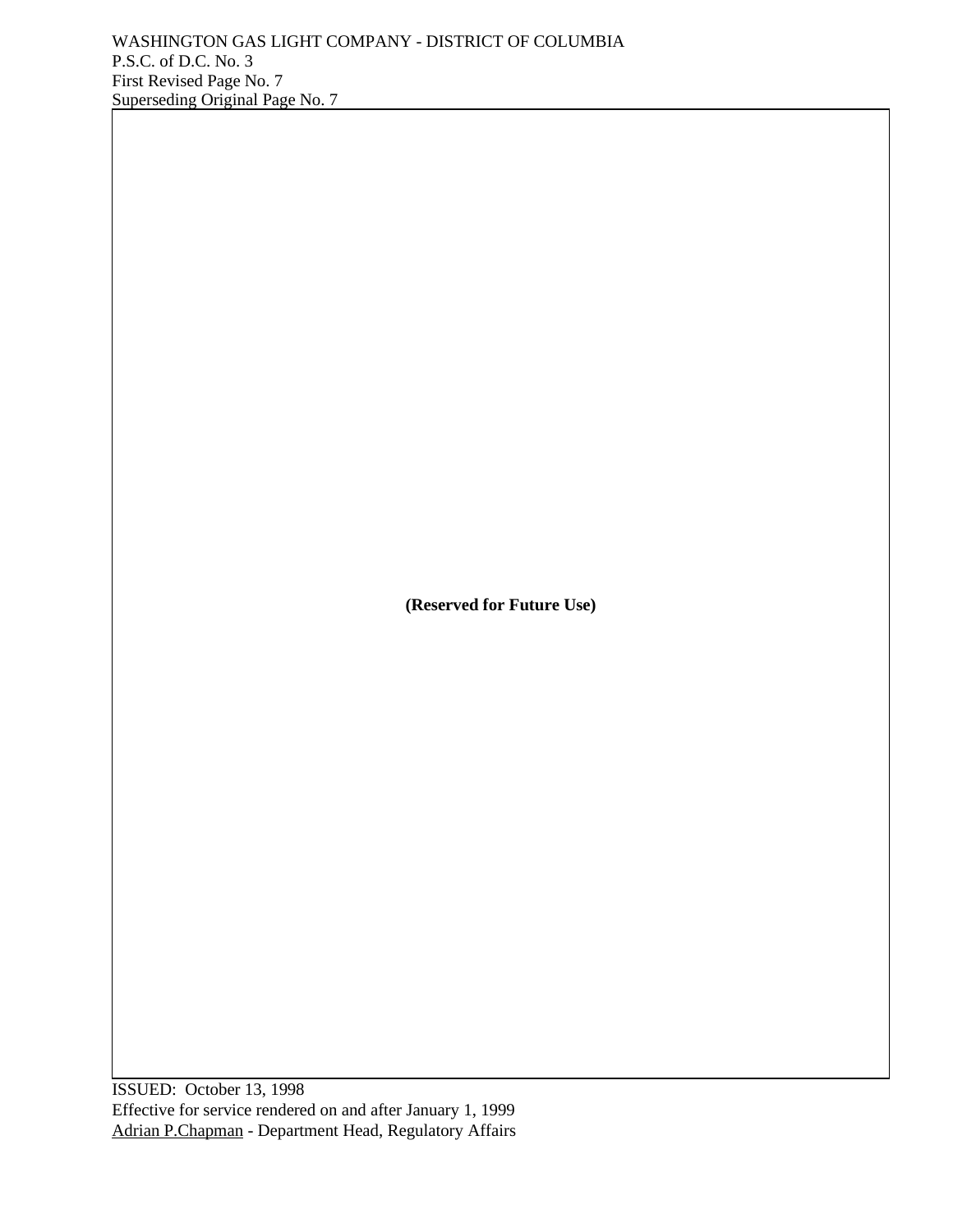| Residential Firm Delivery Service - Rate Schedule No. 1A(continued)                                                                                                                                                                                                                                                               |                                                                                                         |  |  |
|-----------------------------------------------------------------------------------------------------------------------------------------------------------------------------------------------------------------------------------------------------------------------------------------------------------------------------------|---------------------------------------------------------------------------------------------------------|--|--|
| <b>RATE FOR MONTHLY DELIVERIES</b>                                                                                                                                                                                                                                                                                                |                                                                                                         |  |  |
| <b>Customer Charge</b>                                                                                                                                                                                                                                                                                                            |                                                                                                         |  |  |
| vary with the amount of gas the customer consumes.                                                                                                                                                                                                                                                                                | The "customer charge" is a measure of the costs of the Company's facilities and other costs that do not |  |  |
| <b>Heating and/or Cooling</b><br>All billing months                                                                                                                                                                                                                                                                               | \$15.05 per customer                                                                                    |  |  |
| Non-Heating and Non-Cooling<br>All billing months                                                                                                                                                                                                                                                                                 |                                                                                                         |  |  |
| <b>Individually Metered Apartment</b><br>(a)<br>Other<br>(b)                                                                                                                                                                                                                                                                      | \$10.90 per customer<br>$$12.30$ per customer                                                           |  |  |
| <b>Distribution Charge</b>                                                                                                                                                                                                                                                                                                        |                                                                                                         |  |  |
| The "distribution charge" is the amount the Company charges for delivering each therm of gas to the<br>customer. Such charge is a measure of the costs of the Company to provide, maintain and operate a<br>system of underground piping to distribute purchased gas to the service piping located on the<br>customer's property. |                                                                                                         |  |  |
| Heating and/or Cooling<br>All gas delivered during the billing month                                                                                                                                                                                                                                                              | $45.42\phi$ per therm                                                                                   |  |  |
| Non-Heating and Non-Cooling<br>All gas delivered during the billing month                                                                                                                                                                                                                                                         |                                                                                                         |  |  |
| (a) Individually Metered Apartment<br>(b) Other                                                                                                                                                                                                                                                                                   | $40.76¢$ per therm<br>$45.11\phi$ per therm                                                             |  |  |
| <b>Transitional Cost Charge</b>                                                                                                                                                                                                                                                                                                   |                                                                                                         |  |  |
| A charge per therm shall be billed for all therms delivered during the billing month to recover<br>Company supplier transitional costs which shall be equal to the amount per therm included in the<br>calculation of the current months' Purchased Gas Charge as set forth in General Service Provision No.<br>16.               |                                                                                                         |  |  |
| DISTRIBUTION CHARGE ADJUSTMENT<br>The "distribution charge" specified in this schedule shall be subject to an adjustment per therm in accordance<br>with Subsection IV of Section 16 of the General Service Provisions.                                                                                                           |                                                                                                         |  |  |

## GAS SUPPLY REALIGNMENT ADJUSTMENT

The Distribution charge shall be subject to the Gas Supply Realignment Charge (GSRA) in accordance with General Service Provision No. 21.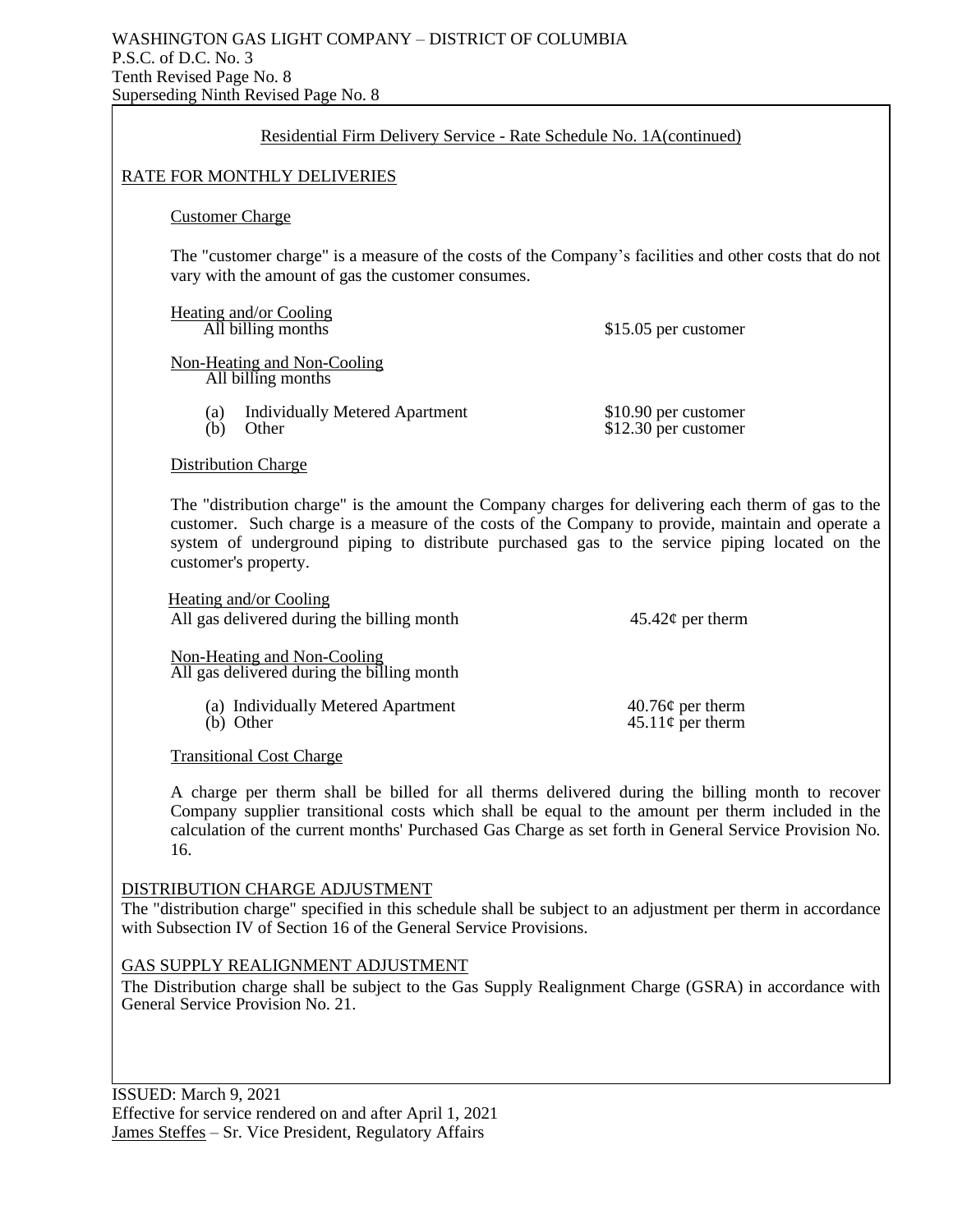**(Reserved for Future Use)**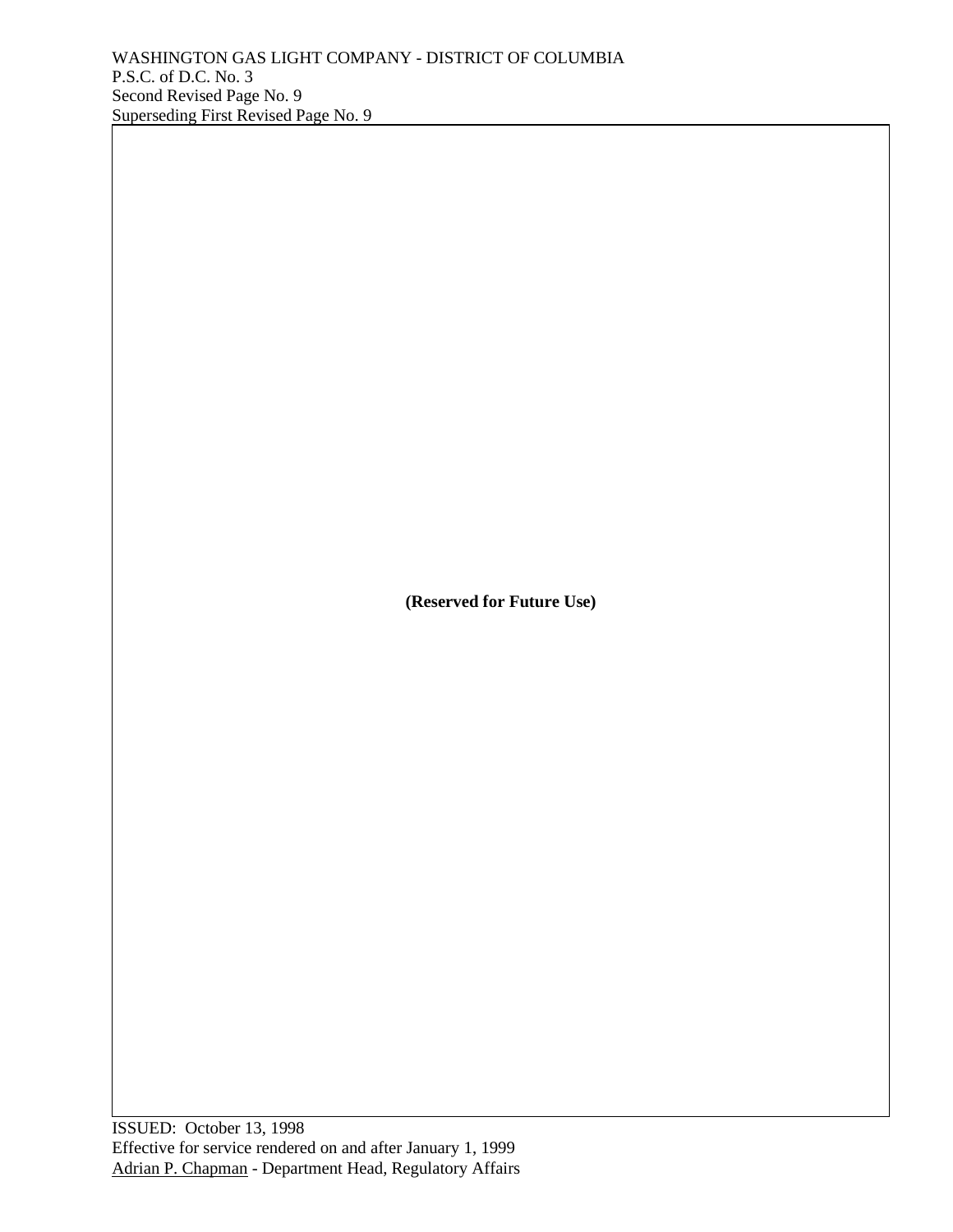#### Residential Firm Delivery Service Pilot Program - Rate Schedule No. 1A

(continued)

#### DELIVERY TAX CHARGE

For bills rendered on and after December 2, 2005, all customer gas consumption under this rate schedule shall also be billed an amount per therm for District of Columbia Delivery Tax in accordance with the applicable sections of the District of Columbia Official Code. This charge replaces the Gross Receipts Tax Charge that was based on the effective tax rate along with the billing of revenues to which it applied.

#### MINIMUM MONTHLY BILL

The minimum monthly bill shall be the applicable Customer Charge, if applicable.

#### MONTHLY BILLING

Monthly billing of Distribution Charges shall be based on usage obtained from the Company's regularly scheduled meter readings and no attempt shall be made to coordinate such readings with monthly transportation gas by third party suppliers to the Company's city-gate.

#### LATE PAYMENT CHARGE

No late payment charge shall be levied on any amounts, including deferred payment installments, paid by the due date, or on amounts in dispute before the Commission. Amounts paid within the first month after the due date shall bear a late payment charge of no more than one percent  $(1\%)$ , and an additional late payment charge at the rate of no more than one and one half percent  $(1-1/2\%)$  on the remaining unpaid balance per billing month thereafter, unless another rate has been specified by the Commission.

An extended payment period is available to residential customers receiving monthly Social Security or other government-sponsored, lowincome monthly assistance which constitutes the main source of total income within the household. The customer is responsible for making application to the Company, and such application is subject to verification and acceptance by the Company. Continued eligibility for an extended payment period is dependent upon application renewal by the customer and acceptance by the Company during the month of March of each succeeding year. With the extended payment period, bills rendered after the fifth day of the current month will not be due before the fifth of the month following.

#### NOTICE OF RETURN TO SALES SERVICE

A customer requesting to return to sales service (Rate Schedule No. 1) shall provide the Company with 1-month notice.

#### COST RESPONSIBILITY

The customer shall be responsible for the payment of any tax or assessment levied by any jurisdiction related to the acquisition, delivery or use of delivered gas.

#### SURCHARGE FOR DISTRICT OF COLUMBIA RIGHTS OF WAY FEE

A per therm surcharge for all therms used shall be billed in addition to any other billings under this rate schedule. This surcharge will provide for the recovery of the District of Columbia Rights of Way Tax and be computed as set forth in General Service Provision No. 22, SURCHARGE FOR DISTRICT OF COLUMBIA RIGHTS OF WAY FEE.

#### DISTRICT OF COLUMBIA SUSTAINABLE ENERGY TRUST FUND SURCHARGE

A per therm surcharge shall be billed effective October 1, 2008 in addition to any other billings under this rate schedule. All customers other than those participating under the Residential Essential Service Rider in Rate Schedule Nos. 1 and 1A shall contribute to the Sustainable Energy Trust Fund through this surcharge. The surcharge is established in accordance with the applicable section of the District of Columbia's Clean and Affordable Energy Act of 2008 (Energy Act of 2008). This surcharge will provide funding for sustainable energy programs that will be managed by a Sustainable Energy Utility, as defined by the Energy Act of 2008, on behalf of the District of Columbia.

#### DISTRICT OF COLUMBIA ENERGY ASSISTANCE TRUST FUND SURCHARGE

A per therm surcharge shall be billed effective October 1, 2008 in addition to any other billings under this rate schedule. All customers other than those participating under the Residential Essential Service Rider in Rate Schedule Nos. 1 and 1A shall contribute to the Energy Assistance Trust Fund through this surcharge. The surcharge is established in accordance with the applicable section of the District of Columbia's Clean and Affordable Energy Act of 2008 (Energy Act of 2008). This fund shall be used solely to fund the existing low-income programs in the District of Columbia, as defined by the Energy Act of 2008, that are managed by the District Department of the Environment.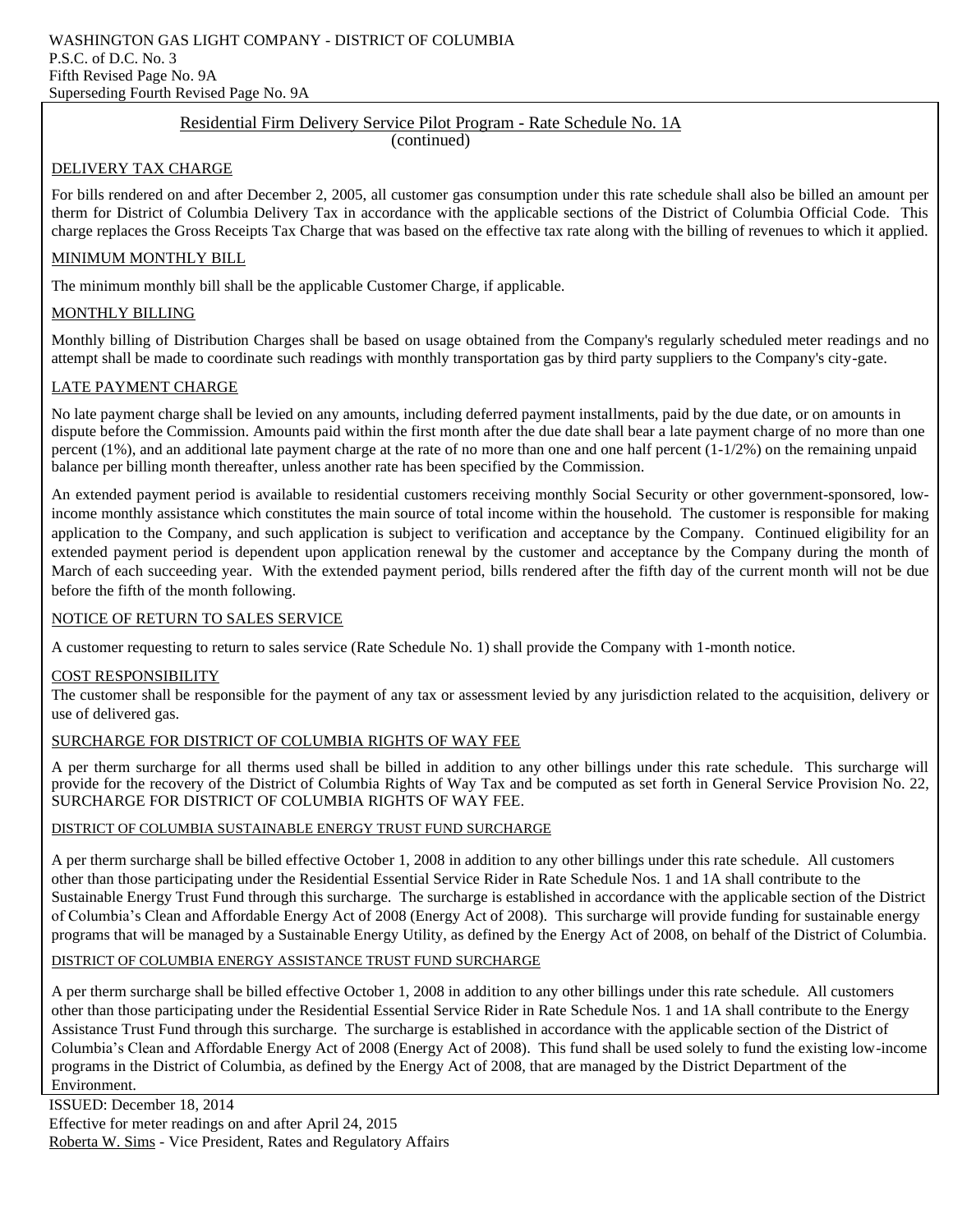## Residential Firm Delivery Service Pilot Program - Rate Schedule No. 1A

(continued)

## LOST AND UNACCOUNTED-FOR GAS

The volumes of gas the customer has caused to be transported to the Company shall be adjusted to reflect Company Use and lost and unaccounted-for volumes in the operation of the Company's distribution system in computing deliveries to the customer. The amount of gas retained by the Company shall be a percentage equal to the percentage of Company Use and lost and unaccounted-for gas experienced in the Company's sales services during the billing month.

## REVENUE ACCOUNTING

Revenues received from Transitional Cost Charges shall be credited in the calculation of the Purchased Gas Charge as set forth in General Service Provision No. 16.

## SPECIAL PROVISION - UNMETERED GAS FOR LIGHTING

- A. Unmetered gas service is available under this schedule for outdoor gas lights installed on the Company's side (upstream) of the meter, for only those customers receiving such service as of December 1, 1988.
	- 1. The lights conform with the Company's General Service Provisions; and
	- 2.The posts and lamps are owned by and installed and maintained at the expense of the customer or property owner.
- B. The monthly gas consumption of the light or lights used in each installation shall be determined by multiplying the aggregate rated hourly input capacity of the light(s) by 730 hours and converting the product (rounded to the nearest 100 cubic feet) to therms.
- C. Where the customer does not use metered gas for other purposes under this schedule, unmetered gas used for lighting shall be billed at the rates contained herein. But where the customer also uses metered gas under this schedule, the unmetered gas used for lighting shall be added to the metered usage and the total usage billed at the Distribution and Transitional Cost Charges contained herein.

## RESIDENTIAL ESSENTIAL SERVICE RIDER

Eligibility for service under this Rider shall be limited to Residential customers who use gas for their principal source of space heating requirements and who have been certified by the District of Columbia Department of Energy and Environment pursuant to the Federal statutory criteria to be eligible for the Low Income Energy Assistance Program (LIHEAP). Eligibility shall be established each year on a first come, first served basis as determined by the District of Columbia Department of Energy and Environment (DOEE) and the subsequent application of this Rider shall apply to consumption during the then current November through April heating season.

Billings for service under this Rider shall be the same as for all other heating and/or cooling customers under this Rate Schedule No. 1, except a RES discount shall be applied that equals 100% of distribution service, which includes the customer and distribution charges. The RES discount shall be applied to usage by eligible customers during the billing periods commencing with the month of November and ending with the month of April in which the customer is certified as eligible to participate. As stated on Rate Schedule No. 1, the Residential Essential Service Rider includes eligibility for the Company's Arrearage Management Program (AMP), which will be recovered through General service Provision No. 29.

## OTHER PROVISIONS

The provisions for the EMERGENCY OR STAND-BY SERVICE and RESIDENTIAL ESSENTIAL SERVICE RIDER of RATE SCHEDULE NO. 1 shall apply and are made a part of this rate schedule.

## GENERAL SERVICE PROVISIONS

Except as otherwise specifically provided herein, the application of this schedule is subject to the General Service Provisions of the Company as they may be in effect from time to time, and as filed with the Public Service Commission.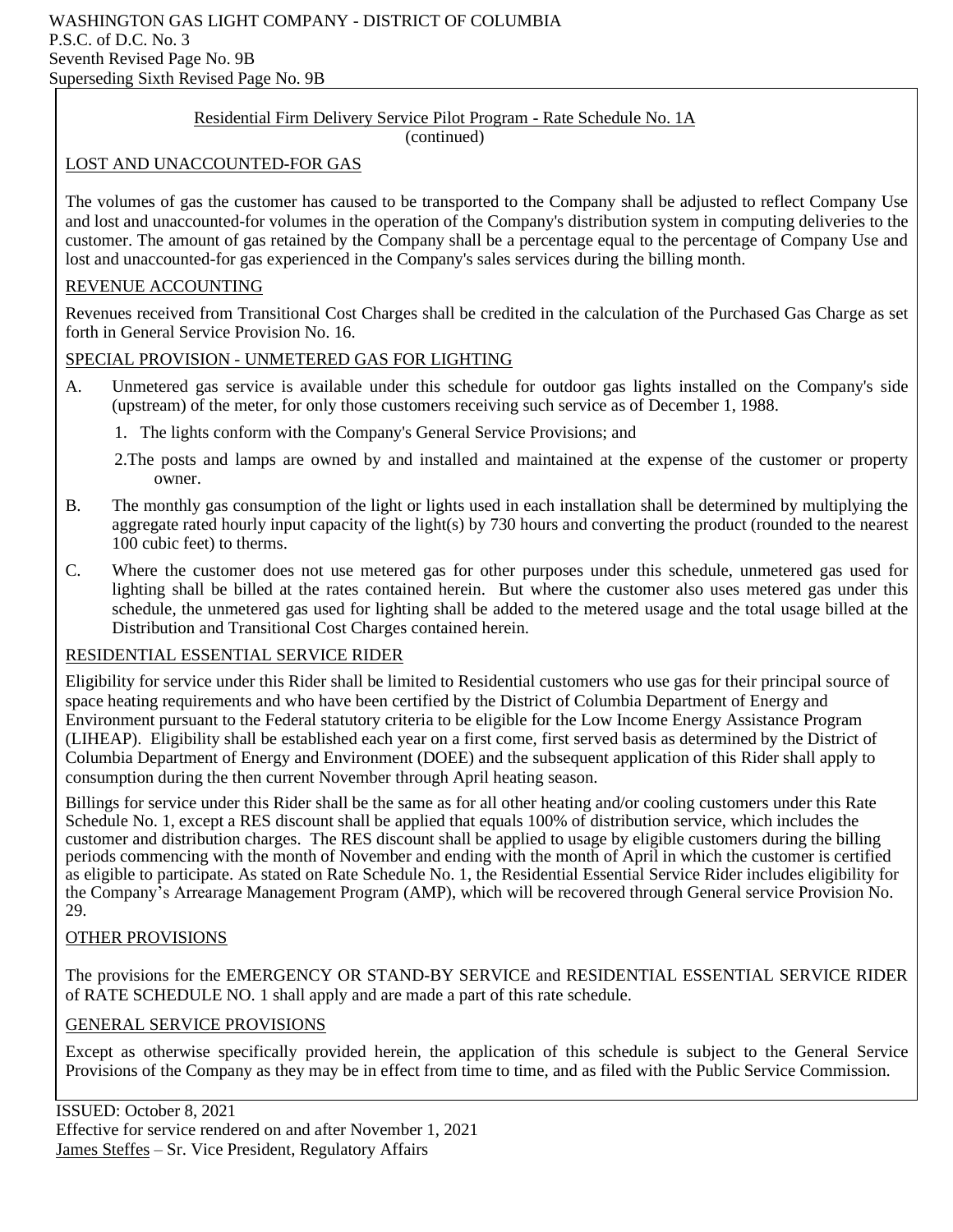## Residential Firm Delivery Service Pilot Program - Rate Schedule No. 1A (continued)

## PLANT RECOVERY ADJUSTMENT (PRA)

 Customers billed under this rate schedule shall have a Plant Recovery Adjustment (PRA) applied to their bills as an adjustment to the distribution charge on a monthly basis as set forth in General Service Provision No. 26.

## ACCELERATED PIPE REPLACEMENT PLAN (APRP)

 Customers billed under this rate schedule shall have an Accelerated Pipe Replacement Plan (APRP) adjustment applied to their bills as set forth in General Service Provision No. 28.

## RESIDENTIAL ESSENTIAL SERVICE (RES) SURCHARGE

 Customers, other than Residential Essential Service (RES) customers, billed under this rate schedule shall have a Residential Essential Service Surcharge applied to their bills as set forth in General Service Provision No. 29.

ISSUED: December 18, 2015 Effective for service rendered on and after December 2, 2016 Roberta W. Sims - Vice President, Rates and Regulatory Affairs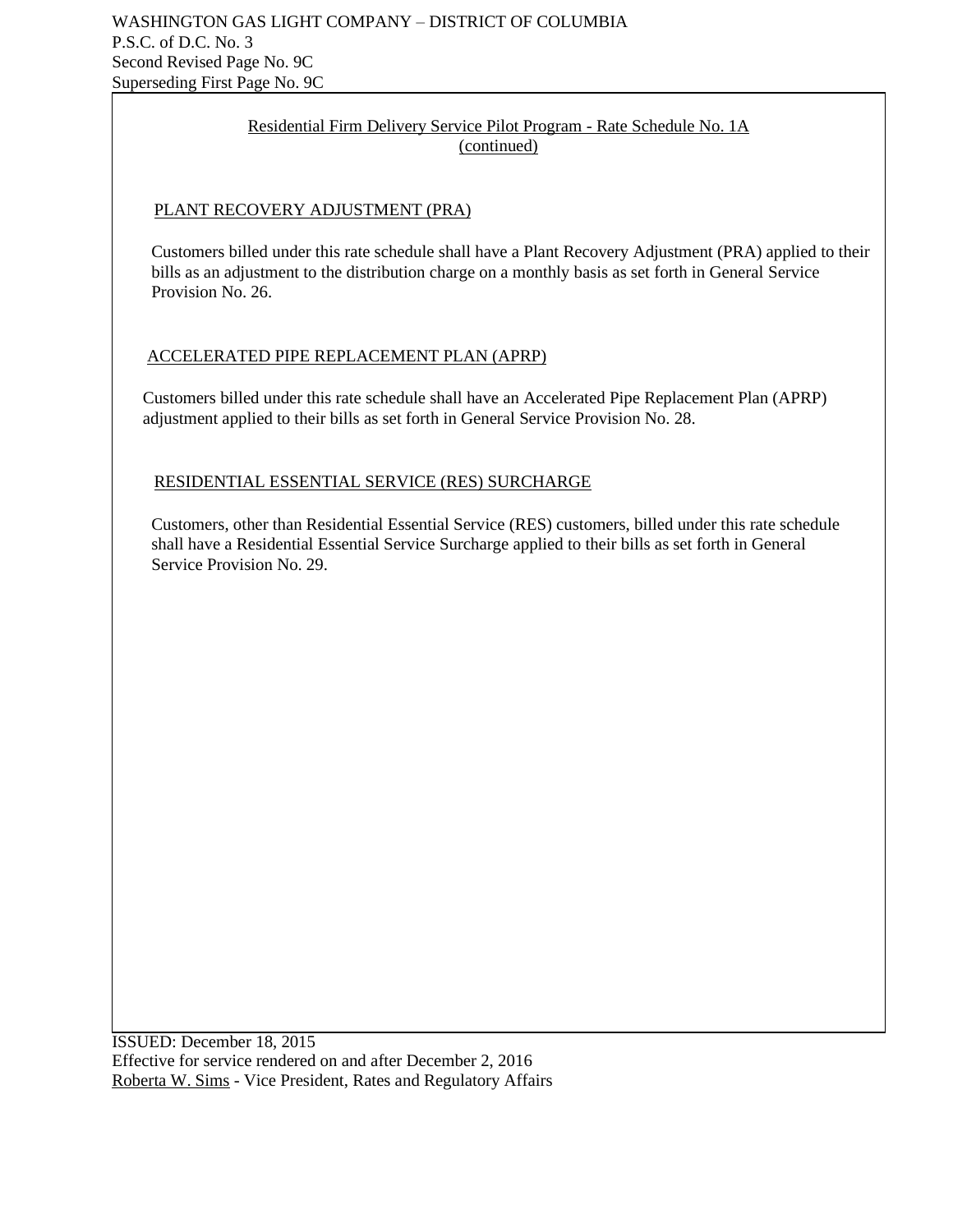## WASHINGTON GAS LIGHT COMPANY

#### Firm Commercial and Industrial Sales Service

## Rate Schedule No. 2

## AVAILABILITY

This schedule is available in the District of Columbia portion of the Company's service area for firm gas service to any customer classified as Commercial and Industrial as defined in Section 1A of the General Service Provisions, subject to the provision for Emergency or Stand-by Service included herein.

## RATE FOR MONTHLY CONSUMPTION

Customer Charge

The "customer charge" is a measure of the costs of the Company's facilities and other costs that do not vary with the amount of gas the customer consumes.

#### Heating and/or Cooling

All billing months:

- (a) Normal Weather Annual Usage less than 3,075 therms \$27.20 per customer
- (b) Normal Weather Annual Usage 3,075 therms or more \$63.70 per customer

Applicability of (a) or (b) shall be determined each year in accordance with Section 1A. of the General Service Provisions.

Non-Heating and Non-Cooling

All billing months/all customers \$25.90 per customer

Peak Usage Charge

"Peak usage" is a measure of the amount of gas delivered to the customer for which the Company must incur substantial costs for investment, operation and maintenance of gas distribution facilities, and additional distribution facilities to accommodate customers' increased gas deliveries. Increased usage or decreased usage by a customer has a corresponding increase or decrease on the Company's costs and therefore on the level of the "peak usage charge" the Company must bill a customer.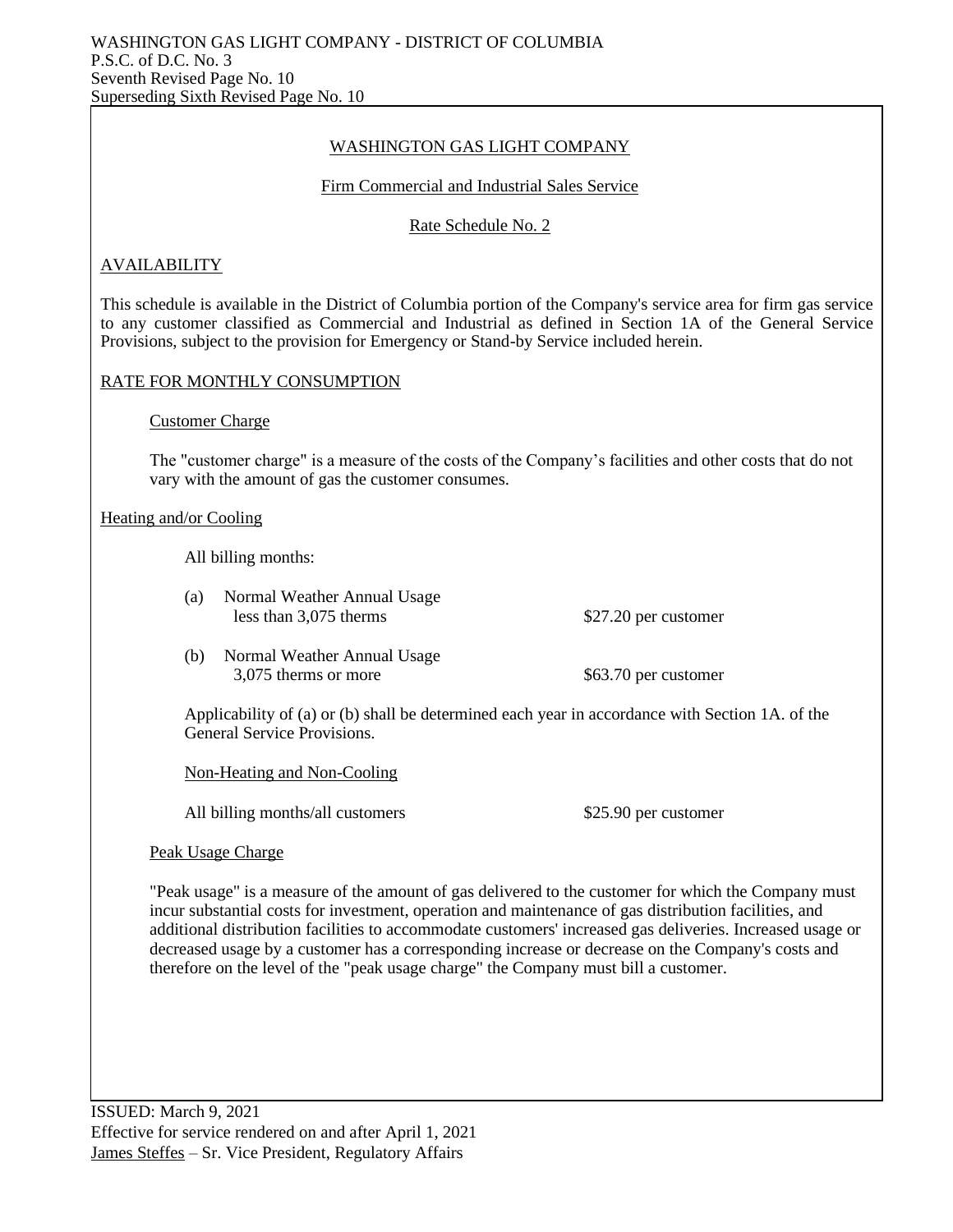## Firm Commercial and Industrial Sales Service - Rate Schedule No. 2 (continued)

The peak usage charge is a monthly charge, re-established each November billing period based on application of the peak usage rate to the customer's maximum billing month's usage during the immediately preceding November through April billing periods. For customers commencing service subsequent to the April billing period, the peak usage rate shall be applied to the maximum billing month's usage experienced during the current November - April billing period. The maximum billing month is defined as the month in which the maximum average daily consumption (total therms/cycle billing days) occurs. During the initial application of the Peak Usage Charge, November 1994 through April 1995, customers shall be deemed to have commenced service subsequent to April 1994 for purposes of establishing the maximum billing month's usage. The rate is:

Billing Months of November - April inclusive:

| (a) | Normal Weather Annual Usage<br>Less than 3,075 therms | 3.69 $\phi$ per therm of maximum months usage |
|-----|-------------------------------------------------------|-----------------------------------------------|
| (b) | Normal Weather Annual Usage<br>3,075 therms of more   | 3.52 $\phi$ per therm of maximum months usage |
| (c) | Non-Heating and Non-Cooling                           | 3.51 $\phi$ per therm of maximum months usage |

#### Distribution Charge

The "distribution charge" is the amount the Company charges for delivering each therm of purchased gas consumed by the customer. Such charge is a measure of the costs of the Company to provide, maintain and operate a system of underground piping to distribute purchased gas to the service piping located on the customer's property.

| All gas delivered during the billing month<br>Heating and/or Cooling |                        |
|----------------------------------------------------------------------|------------------------|
| (a) Normal Weather Annual Usage                                      | $41.35\phi$ per therm  |
| Less than $3,075$ therms                                             |                        |
| (b) Normal Weather Annual Usage<br>3,075 therms or more              | $40.06¢$ per therm     |
|                                                                      |                        |
| Non-Heating and Non-Cooling                                          | 39.93 $\phi$ per therm |

#### Purchased Gas Charge

The "purchased gas charge" is the amount the Company charges for each therm of gas consumed by the customer. Such charge is a measure of the costs of the Company to purchase gas to be distributed to the customer for use at the customer's premises.

The gas consumed under this schedule shall be billed an amount per therm representing the average unit cost of purchased gas in accordance with Section 16 of the General Service Provisions.

#### DISTRIBUTION CHARGE ADJUSTMENT

The "distribution charge" specified in this schedule shall be subject to an adjustment per therm in accordance with Subsection IV of Section 16 of the General Service Provisions.

#### GAS SUPPLY REALIGNMENT ADJUSTMENT

The Distribution charge shall be subject to the Gas Supply Realignment Charge (GSRA) in accordance with General Service Provision No. 21.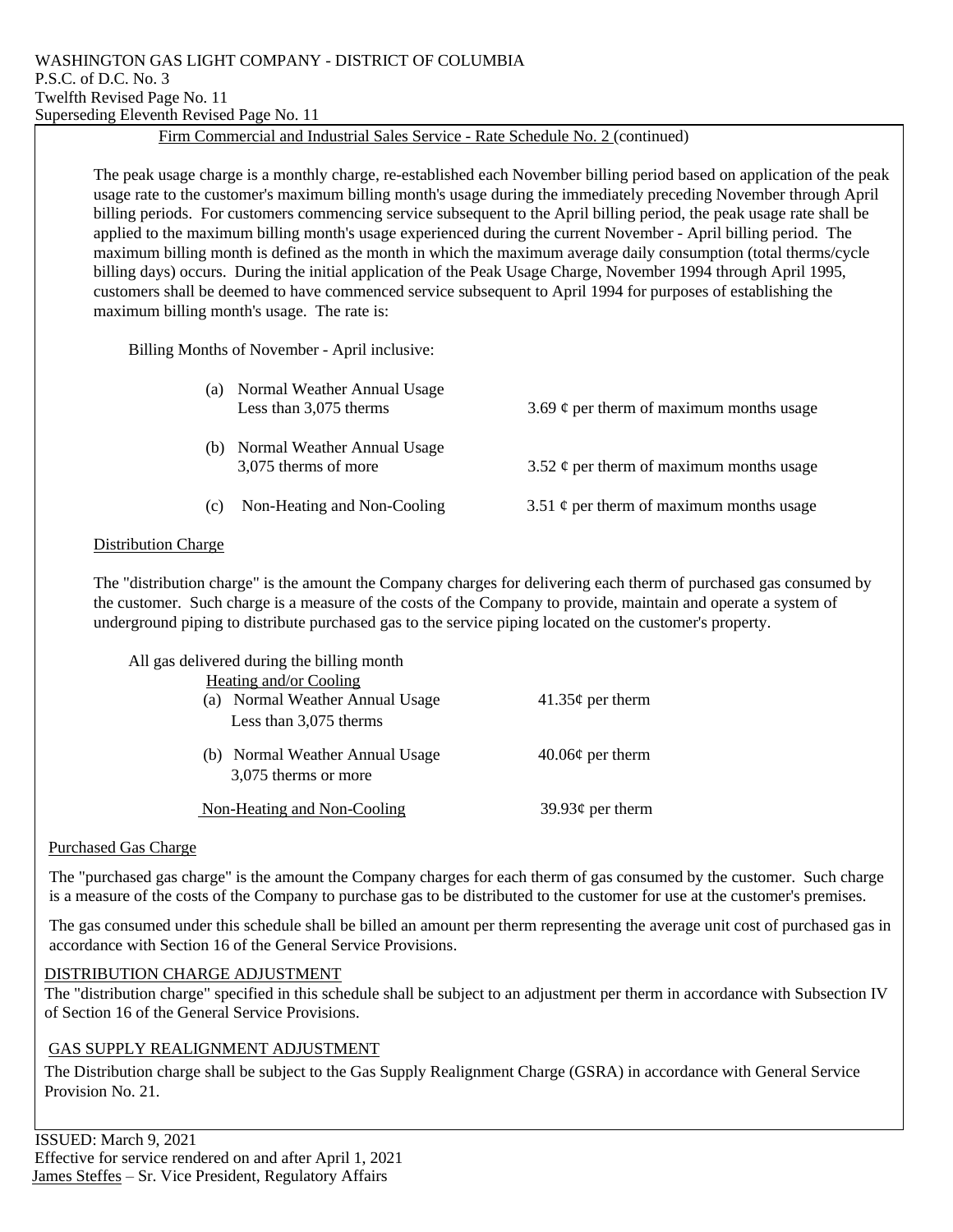#### Firm Commercial and Industrial Sales Service - Rate Schedule No. 2 (continued)

#### DELIVERY TAX CHARGE

For bills rendered on and after December 2, 2005, all customer gas consumption under this rate schedule shall also be billed an amount per therm for District of Columbia Delivery Tax in accordance with the applicable sections of the District of Columbia Official Code. This charge replaces the Gross Receipts Tax Charge that was based on the effective tax rate along with the billing of revenues to which it applied.

#### MINIMUM MONTHLY BILL

The minimum monthly bill shall be the applicable Customer and Peak Usage Charges.

#### LATE PAYMENT CHARGE

All bills are due and payable when rendered and the charges stated apply when the bills are paid within twenty days after date of rendition. If bills are not paid within twenty days after rendition, a late payment charge will be added equal to one percent of the unpaid bill and at the end of each nominal thirty day billing interval thereafter, an additional charge will be made equal to one and one-half percent of any total amount which remains unpaid at that time.

#### SPECIAL PROVISION - UNMETERED GAS FOR LIGHTING

- A. Unmetered gas service is available under this schedule for outdoor gas lights installed on the Company's side (upstream) of the meter, for only those customers receiving such service as of December 1, 1988, provided:
	- 1. The lights conform with the Company's General Service Provisions; and
	- 2. The posts and lamps are owned by and installed and maintained at the expense of the customer or property owner.
	- B. The monthly gas consumption of the light or lights used in each installation shall be determined by multiplying the aggregate rated hourly input capacity of the light(s) by 730 hours and converting the product (rounded to the nearest 100 cubic feet) to therms.
	- C. Where the customer does not use metered gas for other purposes under this schedule, unmetered gas used for lighting shall be billed at the rates contained herein, plus a customer charge equal to the customer charge for Residential Non-heating and Non-cooling, (b) Other. But where the customer also uses metered gas under this schedule, the unmetered gas used for lighting shall be added to the metered usage and the total usage billed at the Distribution Charge and Purchased Gas Charge contained herein.

#### SURCHARGE FOR DISTRICT OF COLUMBIA RIGHTS OF WAY FEE

A per therm surcharge for all therms used shall be billed in addition to any other billings under this rate schedule. This surcharge will provide for the recovery of the District of Columbia Rights of Way Tax and be computed as set forth in General Service Provision No. 22, SURCHARGE FOR DISTRICT OF COLUMBIA RIGHTS OF WAY FEE.

#### DISTRICT OF COLUMBIA SUSTAINABLE ENERGY TRUST FUND SURCHARGE

A per therm surcharge shall be billed effective October 1, 2008 in addition to any other billings under this rate schedule. All customers other than those participating under the Residential Essential Service Rider in Rate Schedule Nos. 1 and 1A shall contribute to the Sustainable Energy Trust Fund through this surcharge. The surcharge is established in accordance with the applicable section of the District of Columbia's Clean and Affordable Energy Act of 2008 (Energy Act of 2008). This surcharge will provide funding for sustainable energy programs that will be managed by a Sustainable Energy Utility, as defined by the Energy Act of 2008, on behalf of the District of Columbia.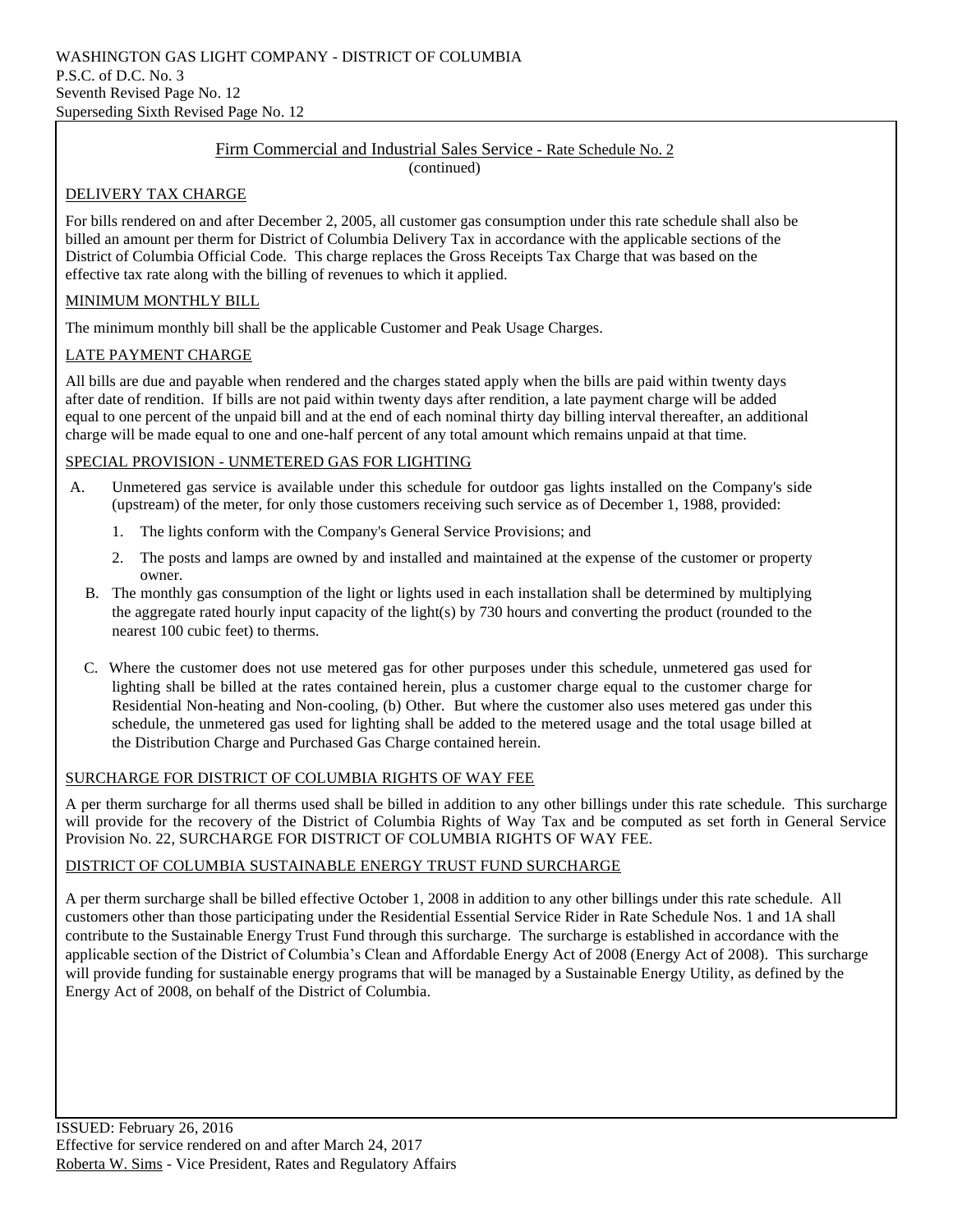#### Firm Commercial and Industrial Sales Service - Rate Schedule No. 2 (continued)

#### DISTRICT OF COLUMBIA ENERGY ASSISTANCE TRUST FUND SURCHARGE

A per therm surcharge shall be billed effective October 1, 2008 in addition to any other billings under this rate schedule. All customers other than those participating under the Residential Essential Service Rider in Rate Schedule Nos. 1 and 1A shall contribute to the Energy Assistance Trust Fund through this surcharge. The surcharge is established in accordance with the applicable section of the District of Columbia's Clean and Affordable Energy Act of 2008 (Energy Act of 2008). This fund shall be used solely to fund the existing low-income programs in the District of Columbia, as defined by the Energy Act of 2008, that are managed by the District Department of Energy & Environment.

## EMERGENCY OR STAND-BY SERVICE

Gas service is not available under this Rate Schedule to any customer for equipment requiring an aggregate of more than 200 cubic feet per hour for emergency, stand-by or intermittent alternate use in conjunction with another fuel.

This provision does not apply to gas-fired equipment used to generate emergency electric power for lighting, airconditioning, elevator operation or for other uses similar in nature.

## GENERAL SERVICE PROVISIONS

Except as otherwise specifically provided herein, the application of this schedule is subject to the General Service Provisions of the Company as they may be in effect from time to time, and as filed with the Public Service Commission.

## PLANT RECOVERY ADJUSTMENT (PRA)

Customers billed under this rate schedule shall have a Plant Recovery Adjustment (PRA) applied to their bills as an adjustment to the distribution charge on a monthly basis as set forth in General Provision No. 26.

## ACCELERATED PIPE REPLACEMENT PLAN (APRP)

Customers billed under this rate schedule shall have an Accelerated Pipe Replacement Plan (APRP) adjustment applied to their bills as set forth in General Service Provision No. 28.

## RESIDENTIAL ESSENTIAL SERVICE (RES) SURCHARGE

Customers billed under this rate schedule shall have a Residential Essential Service (RES) Surcharge applied to their bills as set forth in General Service Provision No. 29.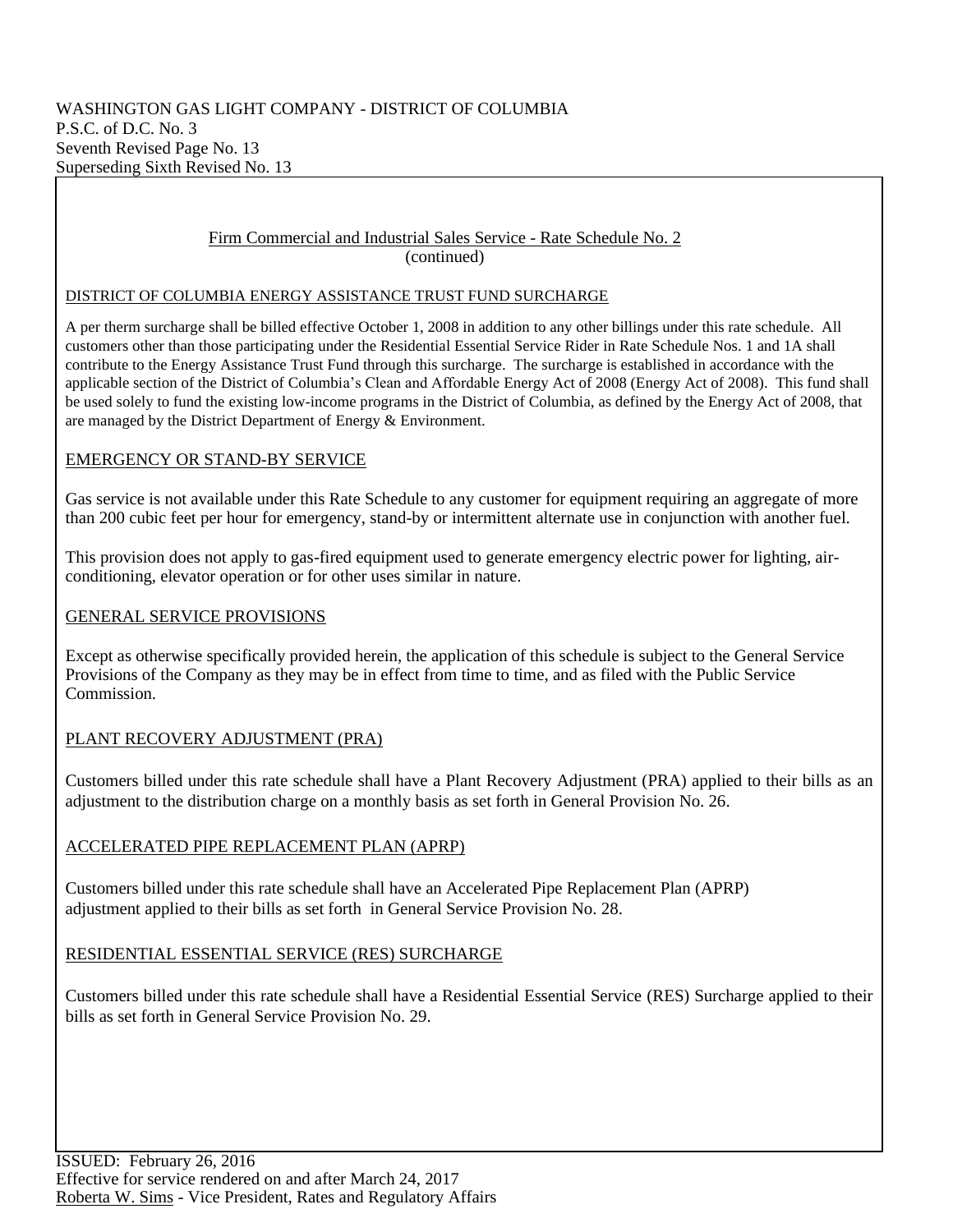## WASHINGTON GAS LIGHT COMPANY

#### Firm Commercial and Industrial Delivery Service

#### Rate Schedule No. 2A

## AVAILABILITY

This schedule is available in the District of Columbia portion of the Company's service area for firm delivery service to any Commercial and Industrial customer who elects to purchase gas directly from a Supplier and has such gas transported to the Company's city-gate subject to the following:

- A. The customer has a minimum annual requirement for delivery service of 40,000 therms, at a single delivery point. The customer executes and the supplier receives a Customer Consent Form or the supplier receives customer agreement through the Internet with an initial term of 1 year, and thereafter from year to year.
- B. The customer has purchased, or has agreed to purchase, under a contract with an initial term of not less than the term of the Customer Consent Form or the agreement reached through the Internet, an adequate supply of natural gas of a quality acceptable to the Company, and has made or caused to be made arrangements with a third party, at the customer's expense, by which such volumes of natural gas can be transported, either directly or by displacement, into the Company's distribution system at an agreed upon location.
- C. The customer warrants that it has good and legal title to all gas transported by its third party supplier to the Company and agrees to indemnify and hold the Company harmless from any loss, claims or damages in regard to such title.
- D. Upon request the customer provides the Company with all documentation deemed necessary by the Company to show that requisite approvals for acquisition and use of customer-owned gas have been secured from all regulatory bodies having jurisdiction. The customer is responsible for making any filings or reports, as required, pertaining to the acquisition and use of the gas and the transportation of the gas from the customer's source to the Company's interconnection with the delivering pipeline supplier. The terms and conditions of Rate Schedule No. 5 are included by reference.
- E. The capacity of the Company's facilities and other conditions are sufficient to deliver the quantities requested by the customer.
- F. The customer's supplier of gas shall enter into a Gas Supplier Application Agreement with the Company pursuant to Rate Schedule No. 5.

#### RATE FOR MONTHLY DELIVERIES

#### Customer Charge

The "customer charge" is a measure of the costs of the Company's facilities and other costs that do not vary with the amount of gas the customer consumes.

ISSUED: February 26, 2016 Effective for service rendered on and after March 24, 2017 Roberta W. Sims - Vice President, Rates and Regulatory Affairs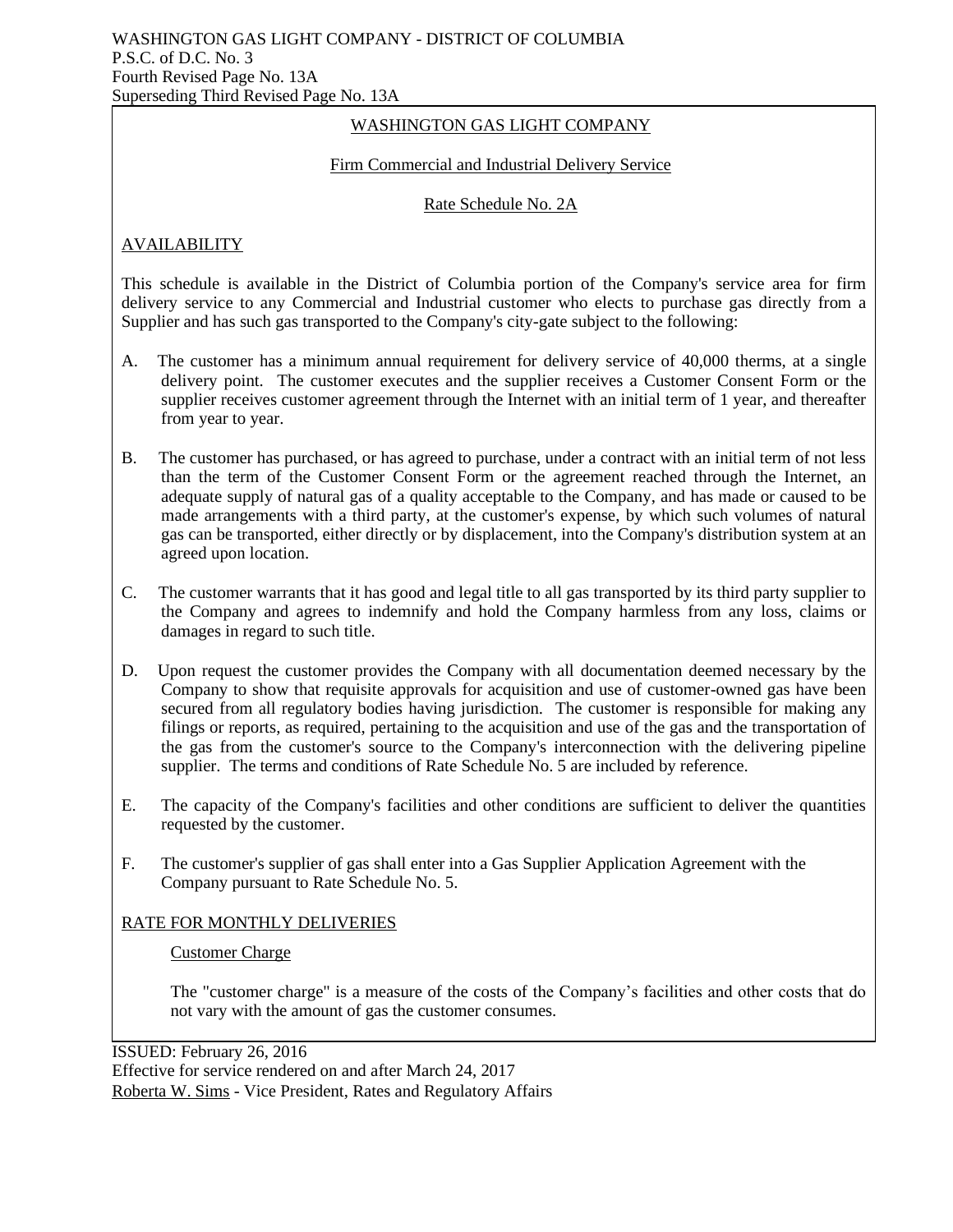#### WASHINGTON GAS LIGHT COMPANY - DISTRICT OF COLUMBIA P.S.C. of D.C. No. 3 Ninth Revised Page No. 13B Superseding Eighth Revised Page No. 13B

| Firm Commercial and Industrial Delivery Service                                                                                                                                                                                                                                                                                                                                                                                                                                                                                                                                                                                                    |                                               |  |
|----------------------------------------------------------------------------------------------------------------------------------------------------------------------------------------------------------------------------------------------------------------------------------------------------------------------------------------------------------------------------------------------------------------------------------------------------------------------------------------------------------------------------------------------------------------------------------------------------------------------------------------------------|-----------------------------------------------|--|
| Rate Schedule No. 2A (continued)                                                                                                                                                                                                                                                                                                                                                                                                                                                                                                                                                                                                                   |                                               |  |
| Heating and/or Cooling<br>All billing months                                                                                                                                                                                                                                                                                                                                                                                                                                                                                                                                                                                                       |                                               |  |
| Normal Weather Annual Usage<br>(a)<br>less than 3,075 therms                                                                                                                                                                                                                                                                                                                                                                                                                                                                                                                                                                                       | \$27.20 per customer                          |  |
| Normal Weather Annual Usage<br>(b)<br>3,075 therms or more                                                                                                                                                                                                                                                                                                                                                                                                                                                                                                                                                                                         | \$63.70 per customer                          |  |
| Non-Heating and Non-Cooling<br>All billing months/all customers                                                                                                                                                                                                                                                                                                                                                                                                                                                                                                                                                                                    | \$25.90 per customer                          |  |
| Peak Usage Charge<br>"Peak usage" is a measure of the amount of gas delivered to the customer for which the Company must incur substantial costs for<br>investment, operation and maintenance of gas distribution facilities, and additional distribution facilities to accommodate<br>customers' increased gas deliveries. Increased usage or decreased usage by a customer has a corresponding increase or decrease<br>on the Company's costs and therefore on the level of the "peak usage charge" the Company must bill a customer.                                                                                                            |                                               |  |
| The peak usage charge is a monthly charge, re-established each November billing period based on application of the peak usage<br>rate to the customer's maximum billing month's usage during the immediately preceding November through April billing periods.<br>For customers commencing service subsequent to the April billing period, the peak usage rate shall be applied to the maximum<br>billing month's usage experienced during the current November – April billing period. The maximum billing month is defined as<br>the month in which the maximum average daily consumption (total therms/cycle billing days) occurs. The rate is: |                                               |  |
| Billing Months of November - April inclusive:<br>(a) Normal Weather Annual Usage<br>Less than 3,075 therms<br>3.69 $\phi$ per therm of maximum months usage                                                                                                                                                                                                                                                                                                                                                                                                                                                                                        |                                               |  |
| (b) Normal Weather Annual Usage<br>3,075 therms of more                                                                                                                                                                                                                                                                                                                                                                                                                                                                                                                                                                                            | 3.52 $\phi$ per therm of maximum months usage |  |
| (c) Non-Heating and Non-Cooling                                                                                                                                                                                                                                                                                                                                                                                                                                                                                                                                                                                                                    | 3.51 $\phi$ per therm of maximum months usage |  |
| <b>Distribution Charge</b><br>The "distribution charge" is the amount the Company charges for delivering each therm of purchased gas consumed by the                                                                                                                                                                                                                                                                                                                                                                                                                                                                                               |                                               |  |

The "distribution charge" is the amount the Company charges for delivering each therm of purchased gas consumed by the customer. Such charge is a measure of the costs of the Company to provide, maintain and operate a system of underground piping to distribute purchased gas to the service piping located on the customer's property.

|     | All gas delivered during the billing month |                        |
|-----|--------------------------------------------|------------------------|
|     | Heating and/or Cooling                     |                        |
| (a) | Normal Weather Annual Usage                | $41.35\phi$ per therm  |
|     | Less than 3,075 therms                     |                        |
| (b) | Normal Weather Annual Usage                | $40.06\phi$ per therm  |
|     | 3,075 therms or more                       |                        |
|     | Non-Heating and Non-Cooling                | 39.93 $\phi$ per therm |
|     |                                            |                        |

#### GAS SUPPLY REALIGNMENT ADJUSTMENT

The Distribution charge shall be subject to the Gas Supply Realignment Charge (GSRA) in accordance with General Service Provision No. 21.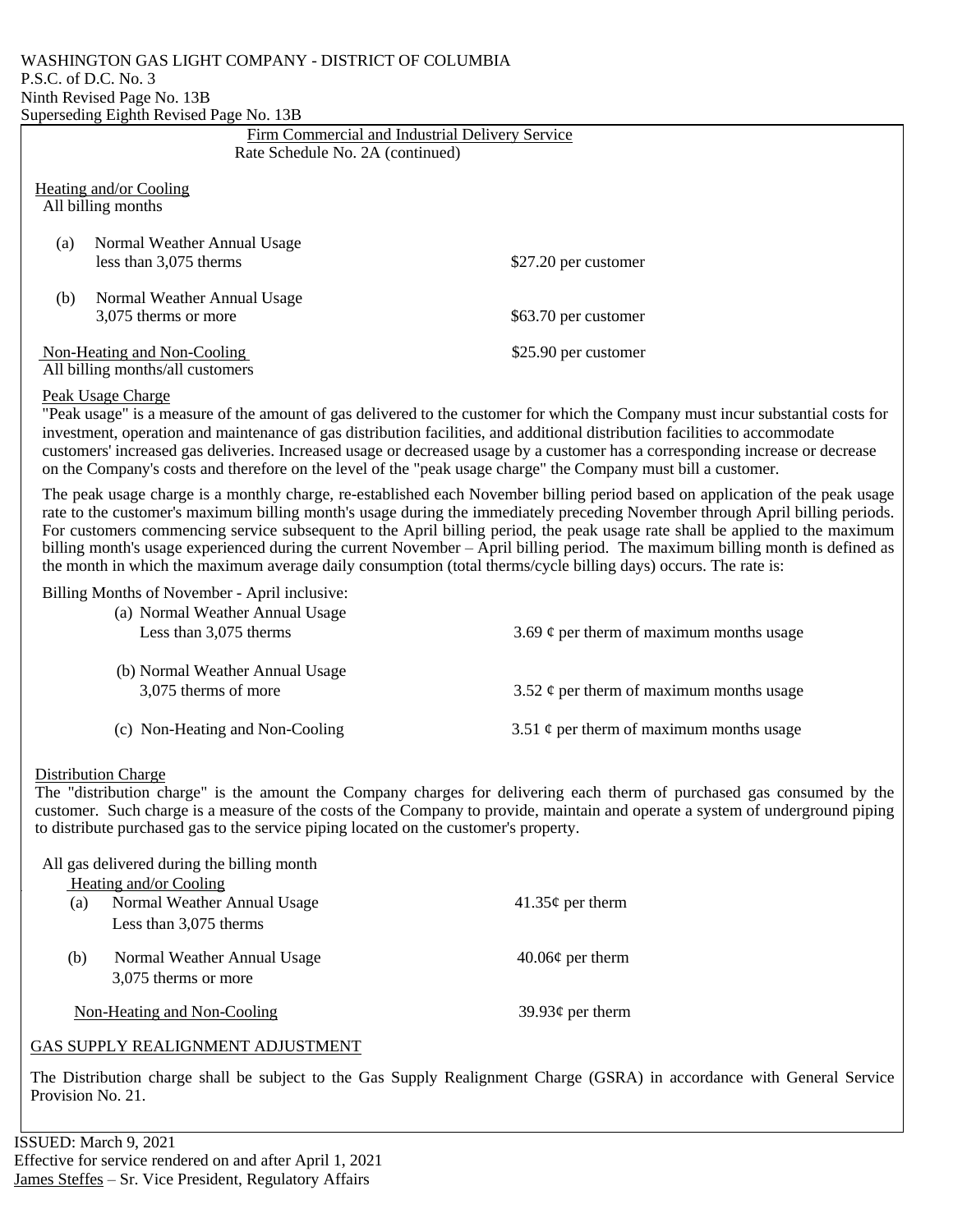#### Firm Commercial and Industrial Delivery Service – Rate Schedule No. 2A (continued)

Transitional Cost Charge

A charge per therm shall be billed for all therms delivered during the billing month to recover Company supplier transitional costs which shall be equal to the amount per therm included in the calculation of the current months' Purchased Gas Charge as set forth in General Service Provision No. 16.

DISTRIBUTION CHARGE ADJUSTMENT

The "distribution charge" specified in this schedule shall be subject to an adjustment per therm in accordance with Subsection IV of Section 16 of the General Service Provisions.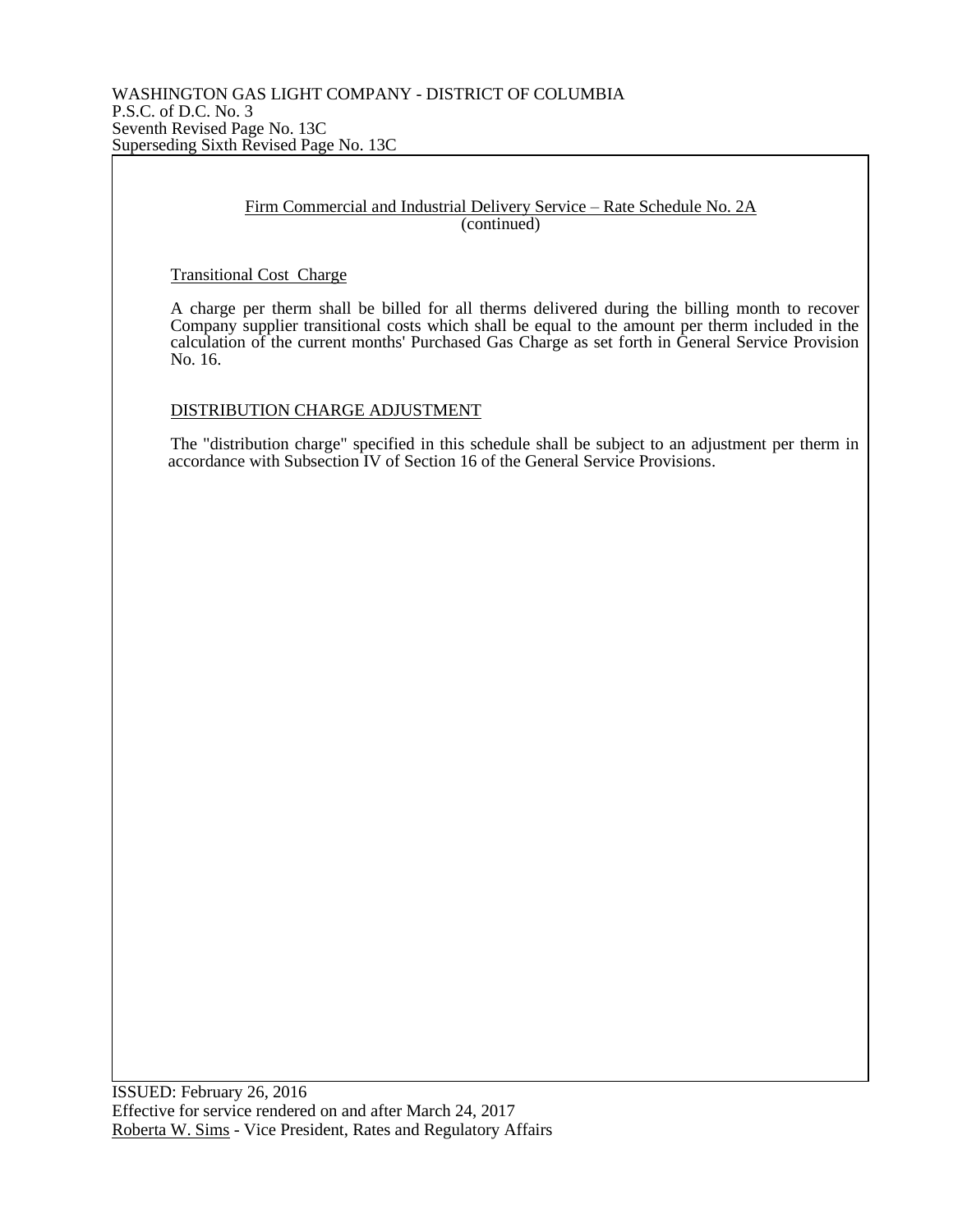#### WASHINGTON GAS LIGHT COMPANY - DISTRICT OF COLUMBIA P.S.C. of D.C. No. 3 Sixth Revised Page No. 13D Superseding Fifth Revised Page No. 13D

#### Firm Commercial and Industrial Delivery Service – Rate Schedule No. 2A

(continued)

#### DELIVERY TAX CHARGE

For bills rendered on and after December 2, 2005, all customer gas consumption under this rate schedule shall also be billed an amount per therm for District of Columbia Delivery Tax in accordance with the applicable sections of the District of Columbia Official Code. This charge replaces the Gross Receipts Tax Charge that was based on the effective tax rate along with the billing of revenues to which it applied.

#### MINIMUM MONTHLY BILL

The minimum monthly bill shall be the applicable Customer Charge plus the Peak Usage Charge.

#### MONTHLY BILLING

Monthly billing of Distribution and Balancing Charges shall be based on usage obtained from the Company's regularly scheduled meter readings and no attempt shall be made to coordinate such readings with monthly deliveries of gas by third party suppliers to the Company's city-gate.

#### LATE PAYMENT CHARGE

All bills are due and payable when rendered and the charges stated apply when the bills are paid within twenty days after date of rendition. If bills are not paid within twenty days after rendition, a late payment charge will be added equal to one percent of the unpaid bill and at the end of each nominal thirty day billing interval thereafter, an additional charge will be made equal to one and one-half percent of any total amount which remains unpaid at that time.

#### SPECIAL PROVISION - UNMETERED GAS LIGHTING

- A. Unmetered delivery of gas is available under this schedule for outdoor gas lights installed on the Company's side (upstream) of the meter, for only those customers receiving such service as of December 1, 1988, provided:
	- 1. The lights conform with the Company's General Service Provisions; and
	- 2. The posts and lamps are owned by and installed and maintained at the expense of the customer or property owner.
- B. The monthly delivery of gas for the light or lights used in each installation shall be determined by multiplying the aggregate rated hourly input capacity of the light(s) by 730 hours and converting the product (rounded to the nearest 100 cubic feet) to therms.
- C. The unmetered delivery of gas used for lighting shall be added to the metered deliveries and the total billed at the Distribution Charge and Balancing Charge contained herein.

#### SURCHARGE FOR DISTRICT OF COLUMBIA RIGHTS OF WAY FEE

A per therm surcharge for all therms used shall be billed in addition to any other billings under this rate schedule. This surcharge will provide for the recovery of the District of Columbia Rights of Way Tax and be computed as set forth in General Service Provision No. 22, SURCHARGE FOR DISTRICT OF COLUMBIA RIGHTS OF WAY FEE.

#### DISTRICT OF COLUMBIA SUSTAINABLE ENERGY TRUST FUND SURCHARGE

A per therm surcharge shall be billed effective October 1, 2008 in addition to any other billings under this rate schedule. All customers other than those participating under the Residential Essential Service Rider in Rate Schedule Nos. 1 and 1A shall contribute to the Sustainable Energy Trust Fund through this surcharge. The surcharge is established in accordance with the applicable section of the District of Columbia's Clean and Affordable Energy Act of 2008 (Energy Act of 2008). This surcharge will provide funding for sustainable energy programs that will be managed by a Sustainable Energy Utility, as defined by the Energy Act of 2008, on behalf of the District of Columbia.

#### DISTRICT OF COLUMBIA ENERGY ASSISTANCE TRUST FUND SURCHARGE

A per therm surcharge shall be billed effective October 1, 2008 in addition to any other billings under this rate schedule. All customers other than those participating under the Residential Essential Service Rider in Rate Schedule Nos. 1 and 1A shall contribute to the Energy Assistance Trust Fund through this surcharge. The surcharge is established in accordance with the applicable section of the District of Columbia's Clean and Affordable Energy Act of 2008 (Energy Act of 2008). This fund shall be used solely to fund the existing low-income programs in the District of Columbia, as defined by the Energy Act of 2008, that are managed by the District Department of Energy & Environment.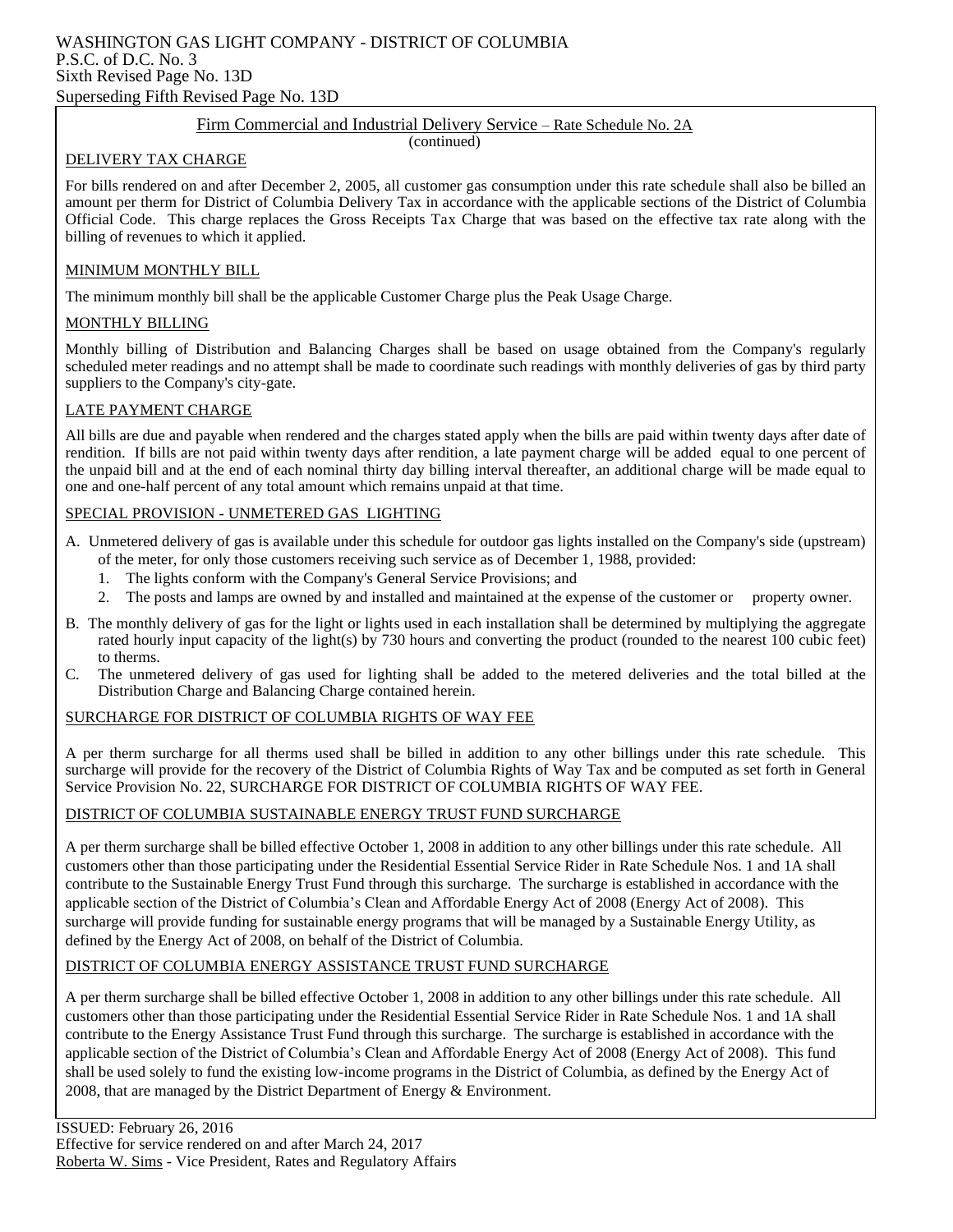#### Firm Commercial and Industrial Delivery Service - Rate Schedule No. 2A (continued)

#### NOTICE OF RETURN TO SALES SERVICE

A customer requesting to return to sales service (Rate Schedule No. 2) shall provide the Company with 12-months prior notice from the day service will be requested to begin.

#### COST RESPONSIBILITY

The customer shall be responsible for the payment of any tax or assessment levied by any jurisdiction related to the acquisition, delivery or use of delivered gas.

#### LOST AND UNACCOUNTED-FOR GAS

The volumes of gas the customer has caused to be transported to the Company shall be adjusted to reflect lost and unaccounted-for volumes in the operation of the Company's distribution system in computing deliveries to the customer. The amount of gas retained by the Company shall be a percentage equal to the percentage of lost and unaccounted-for gas experienced in the Company's sales services during the billing month.

#### REVENUE ACCOUNTING

Revenues received from Balancing Charges and Transitional Cost Charges shall be credited in the calculation of the Purchased Gas Charge as set forth in General Service Provision No. 16.

#### OTHER PROVISIONS

The provisions for the EMERGENCY OR STAND-BY SERVICE of RATE SCHEDULE NO. 2 shall apply and are made a part of this rate schedule.

#### GENERAL SERVICE PROVISIONS

Except as otherwise specifically provided herein, the application of this schedule is subject to the General Service Provisions of the Company as they may be in effect from time to time, and as filed with the Public Service Commission.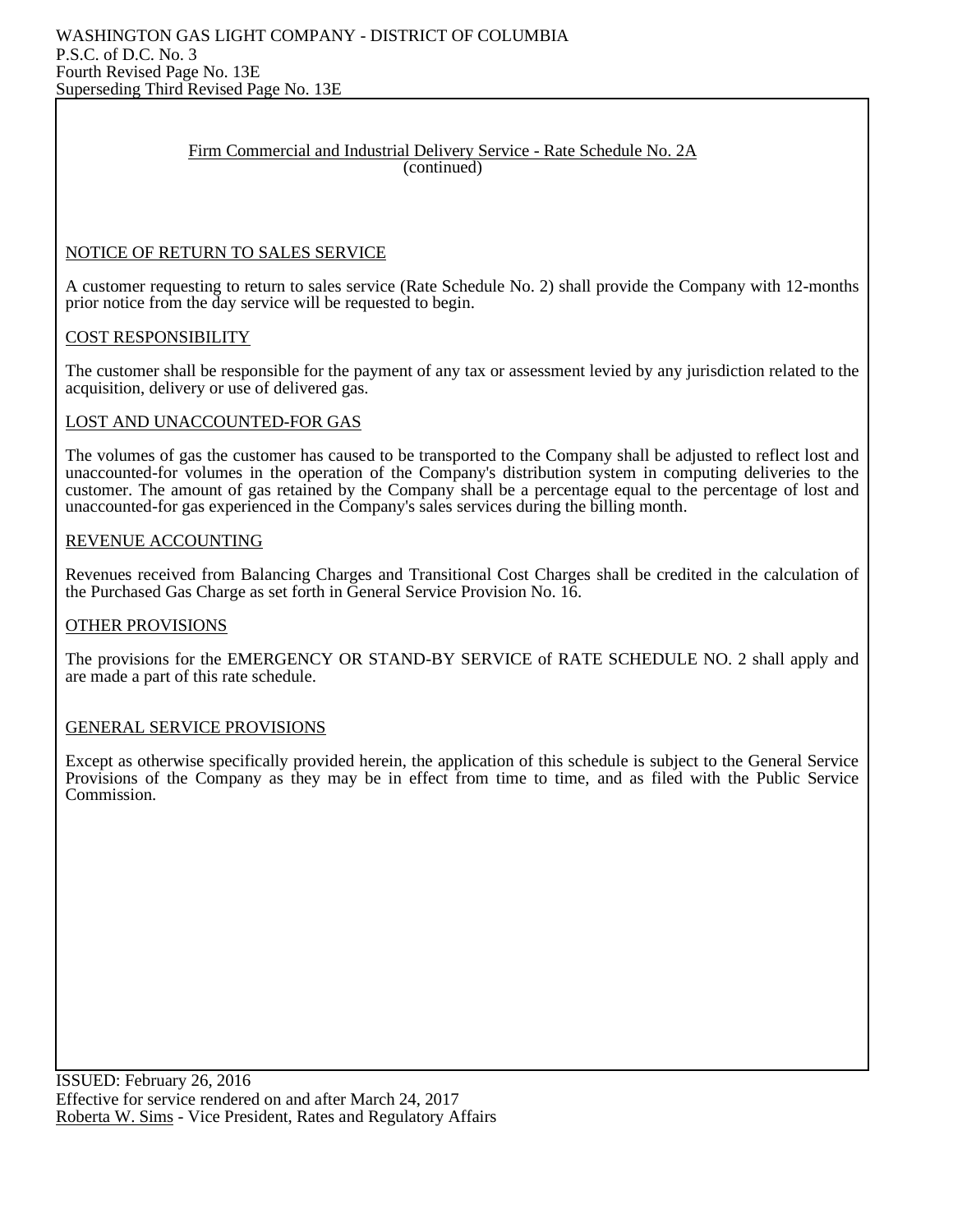## Firm Commercial and Industrial Delivery Service - Rate Schedule No. 2A (continued)

## PLANT RECOVERY ADJUSTMENT (PRA)

 Customers billed under this rate schedule shall have a Plant Recovery Adjustment (PRA) applied to their bills as an adjustment to the distribution charge on a monthly basis as set forth in General Service Provision No. 26.

## ACCELERATED PIPE REPLACEMENT PLAN (APRP)

 Customers billed under this rate schedule shall have an Accelerated Pipe Replacement Plan (APRP) adjustment applied to their bills as set forth in General Service Provision No. 28.

## RESIDENTIAL ESSENTIAL SERVICE (RES) SURCHARGE

 Customers billed under this rate schedule shall have a Residential Essential Service (RES) Surcharge applied to their bills as set forth in General Service Provision No. 29.

ISSUED: February 26, 2016 Effective for service rendered on and after March 24, 2017 Roberta W. Sims - Vice President, Rates and Regulatory Affairs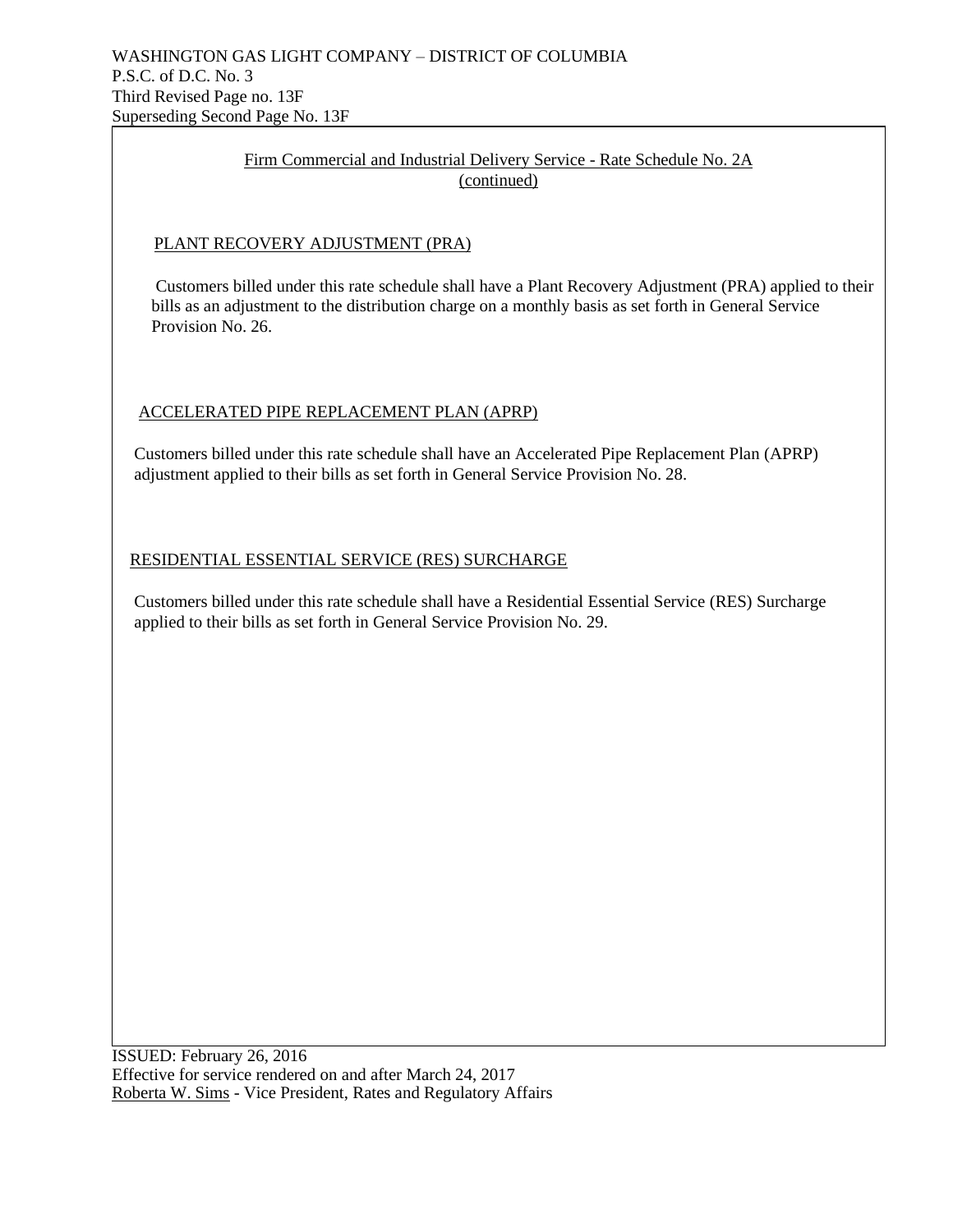## WASHINGTON GAS LIGHT COMPANY

#### Firm Group Metered Apartment Sales Service

Rate Schedule No. 3

## **AVAILABILITY**

This schedule is available in the District of Columbia portion of the Company's service area for firm gas service to any customer classified as Group Metered Apartment as defined in Section 1A of the General Service Provisions, subject to the provision for Emergency or Stand-by Service included herein.

## RATE FOR MONTHLY CONSUMPTION

#### Customer Charge

The "customer charge" is a measure of the costs of the Company's facilities and other costs that do not vary with the amount of gas the customer consumes.

Heating and/or Cooling

All billing months:

(a) Normal Weather Annual Usage less than 3,075 therms \$25.90 per customer

(b) Normal Weather Annual Usage 3,075 therms or more \$63.70 per customer

Applicability of (a) or (b) shall be determined each year in accordance with Section 1A. of the General Service Provisions.

Non-Heating and Non-Cooling

All billing months/all customers  $$25.90$  per customer

#### Peak Usage Charge

"Peak usage" is a measure of the amount of gas delivered to the customer for which the Company must incur substantial costs for investment, operation and maintenance of gas distribution facilities, and additional distribution facilities to accommodate customers' increased gas deliveries. Increased usage or decreased usage by a customer has a corresponding increase or decrease on the Company's costs and therefore on the level of the "peak usage charge" the Company must bill a customer.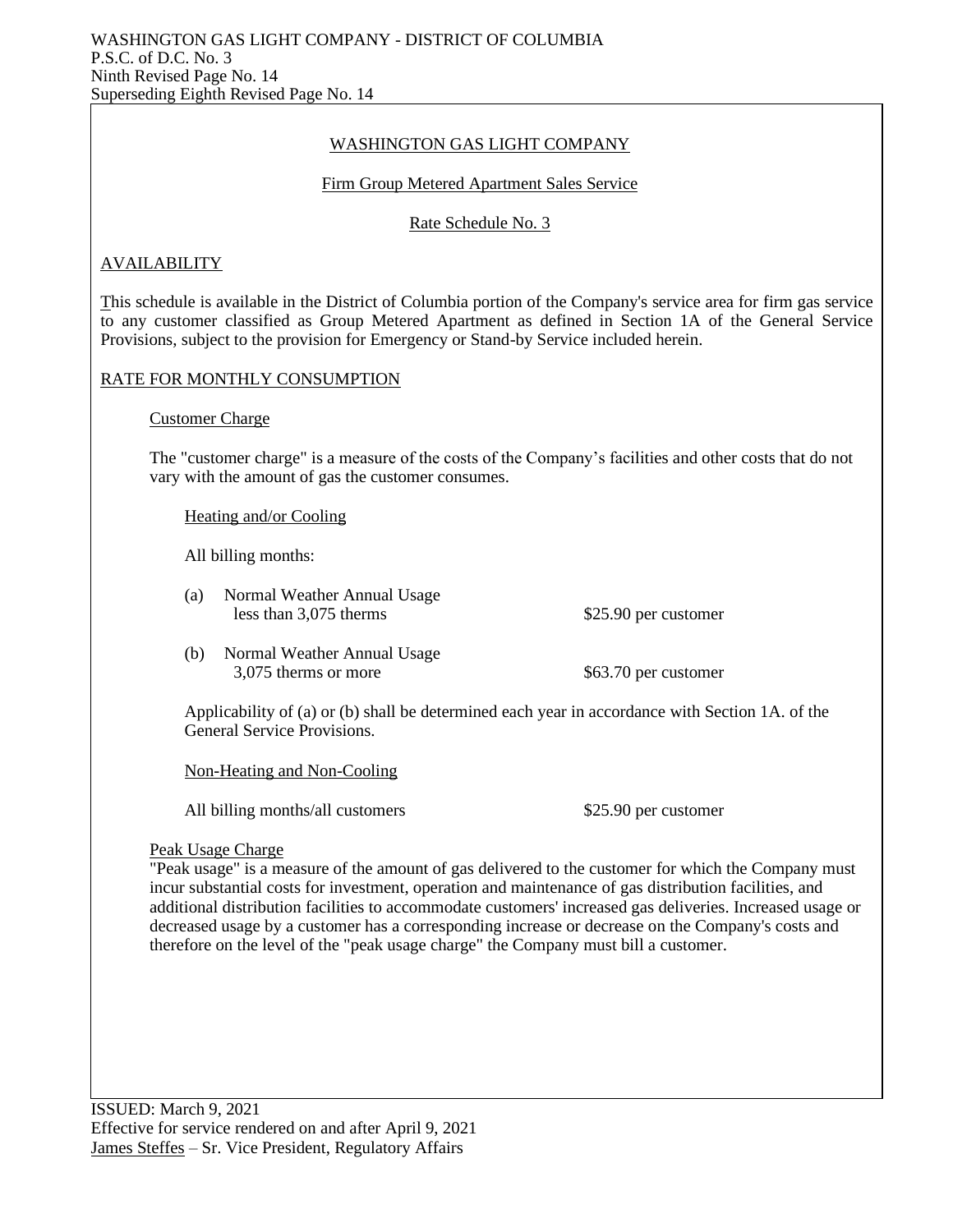#### WASHINGTON GAS LIGHT COMPANY - DISTRICT OF COLUMBIA P.S.C. of D.C. No. 3 Ninth Revised Page No. 15 Superseding Eighth Revised Page No. 15

## Firm Group Metered Apartment Sales Service - Rate Schedule No. 3

## (continued)

The peak usage charge is a monthly charge, re-established each November billing period based on application of the peak usage rate to the customer's maximum billing month's usage during the immediately preceding November through April billing periods. For customers commencing service subsequent to the April billing period, the peak usage rate shall be applied to the maximum billing month's usage experienced during the current November - April billing period. The maximum billing month is defined as the month in which the maximum average daily consumption (total therms/cycle billing days) occurs. During the initial application of the Peak Usage Charge, November 1994 through April 1995, customers shall be deemed to have commenced service subsequent to April 1994 for purposes of establishing the maximum billing month's usage. The rate is:

Billing Months of November - April inclusive:

| (a) Normal Weather Annual Usage<br>Less than 3,075 therms  | 3.51 $\phi$ per therm of maximum months usage |
|------------------------------------------------------------|-----------------------------------------------|
| Normal Weather Annual Usage<br>(b)<br>3,075 therms of more | 3.52 $\phi$ per therm of maximum months usage |
| (c) Non-Heating and Non-Cooling                            | 3.52 $\phi$ per therm of maximum months usage |

#### Distribution Charge

The "distribution charge" is the amount the Company charges for delivering each therm of purchased gas consumed by the customer. Such charge is a measure of the costs of the Company to provide, maintain and operate a system of underground piping to distribute purchased gas to the service piping located on the customer's property.

## All gas delivered during the billing month

| Heating and/or Cooling |  |
|------------------------|--|
|                        |  |

| (a) | Normal Weather Annual Usage<br>less than 3,075 therms   | $40.14\phi$ per therm |
|-----|---------------------------------------------------------|-----------------------|
|     | (b) Normal Weather Annual Usage<br>3,075 therms or more | $40.60\phi$ per therm |
|     | Non-Heating and Non-Cooling                             | $40.27\phi$ per therm |

## Purchased Gas Charge

The "purchased gas charge" is the amount the Company charges for each therm of gas consumed by the customer. Such charge is a measure of the costs of the Company to purchase gas to be distributed to the customer for use at the customer's premises.

The gas consumed under this schedule shall be billed an amount per therm representing the average unit cost of purchased gas in accordance with Section 16 of the General Service Provisions.

## DISTRIBUTION CHARGE ADJUSTMENT

The "distribution charge" specified in this schedule shall be subject to an adjustment per therm in accordance with Subsection IV of Section 16 of the General Service Provisions.

## GAS SUPPLY REALIGNMENT ADJUSTMENT

The Distribution charge shall be subject to the Gas Supply Realignment Charge (GSRA) in accordance with General Service Provision No. 21.

 ISSUED: March 9, 2021 Effective for service rendered on and after April 1, 2021 James Steffes – Sr. Vice President, Regulatory Affairs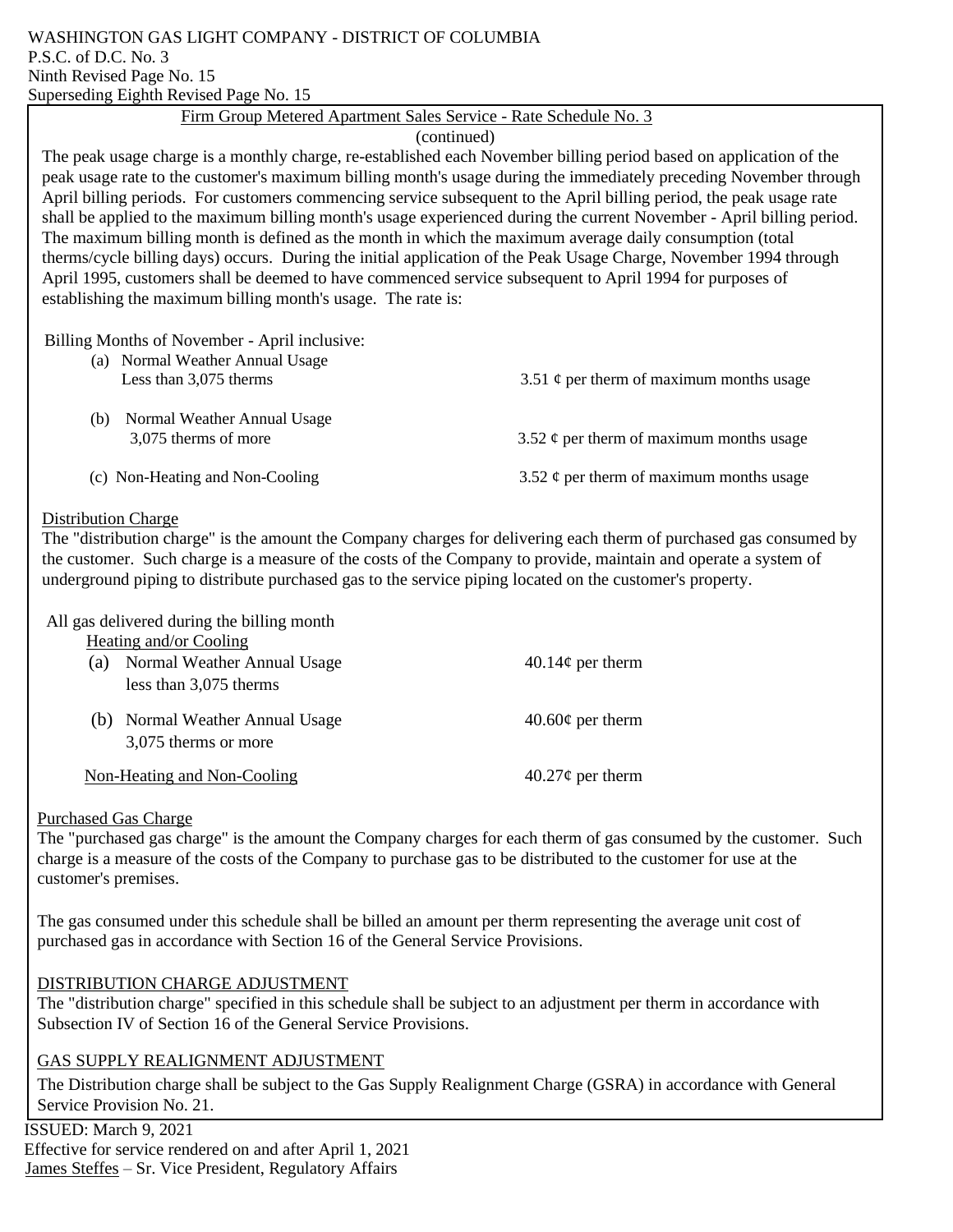#### Firm Group Metered Apartment Sales Service - Rate Schedule No. 3 (continued)

## DELIVERY TAX CHARGE

For bills rendered on and after December 2, 2005, all customer gas consumption under this rate schedule shall also be billed an amount per therm for District of Columbia Delivery Tax in accordance with the applicable sections of the District of Columbia Official Code. This charge replaces the Gross Receipts Tax Charge that was based on the effective tax rate along with the billing of revenues to which it applied.

## MINIMUM MONTHLY BILL

The minimum monthly bill shall be the applicable Customer and Peak Usage Charges.

## LATE PAYMENT CHARGE

All bills are due and payable when rendered and the charges stated apply when the bills are paid within twenty days after date of rendition. If bills are not paid within twenty days after rendition, a late payment charge will be added equal to one percent of the unpaid bill and at the end of each nominal thirty day billing interval thereafter, an additional charge will be made equal to one and one-half percent of any total amount which remains unpaid at that time.

## SPECIAL PROVISION - UNMETERED GAS FOR LIGHTING

- A. Unmetered gas service is available under this schedule for outdoor gas lights installed on the Company's side (upstream) of the meter, for only those customers receiving such service as of December 1, 1988, provided:
	- 1. The lights conform with the Company's General Service Provisions; and
	- 2. The posts and lamps are owned by and installed and maintained at the expense of the customer or property owner.
- B. The monthly gas consumption of the light or lights used in each installation shall be determined by multiplying the aggregate rated hourly input capacity of the light(s) by 730 hours and converting the product (rounded to the nearest 100 cubic feet) to therms.
- C. Where the customer does not use metered gas for other purposes under this schedule, unmetered gas used for lighting shall be billed at the rates contained herein, plus a customer charge equal to the customer charge for Residential Non-heating and Non-cooling, (b) Other. But where the customer also uses metered gas under this schedule, the unmetered gas used for lighting shall be added to the metered usage and the total usage billed at the Distribution Charge and Purchased Gas Charge contained herein.

## SURCHARGE FOR DISTRICT OF COLUMBIA RIGHTS OF WAY FEE

A per therm surcharge for all therms used shall be billed in addition to any other billings under this rate schedule. This surcharge will provide for the recovery of the District of Columbia Rights of Way Tax and be computed as set forth in General Service Provision No. 22, SURCHARGE FOR DISTRICT OF COLUMBIA RIGHTS OF WAY FEE.

#### DISTRICT OF COLUMBIA SUSTAINABLE ENERGY TRUST FUND SURCHARGE

A per therm surcharge shall be billed effective October 1, 2008 in addition to any other billings under this rate schedule. All customers other than those participating under the Residential Essential Service Rider in Rate Schedule Nos. 1 and 1A shall contribute to the Sustainable Energy Trust Fund through this surcharge. The surcharge is established in accordance with the applicable section of the District of Columbia's Clean and Affordable Energy Act of 2008 (Energy Act of 2008). This surcharge will provide funding for sustainable energy programs that will be managed by a Sustainable Energy Utility, as defined by the Energy Act of 2008, on behalf of the District of Columbia.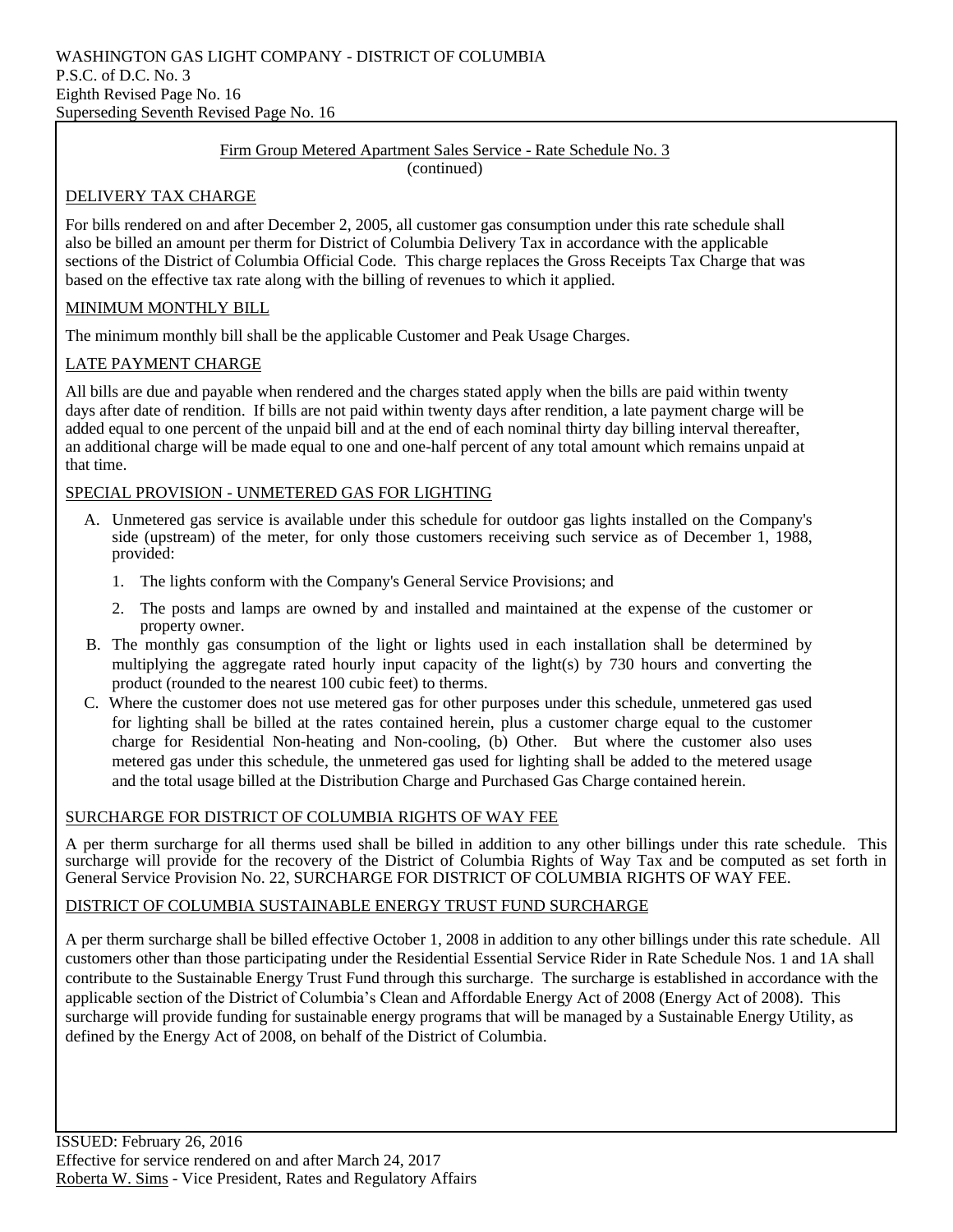#### Firm Group Metered Apartment Sales Service - Rate Schedule No. 3 (continued)

#### DISTRICT OF COLUMBIA ENERGY ASSISTANCE TRUST FUND SURCHARGE

A per therm surcharge shall be billed effective October 1, 2008 in addition to any other billings under this rate schedule. All customers other than those participating under the Residential Essential Service Rider in Rate Schedule Nos. 1 and 1A shall contribute to the Energy Assistance Trust Fund through this surcharge. The surcharge is established in accordance with the applicable section of the District of Columbia's Clean and Affordable Energy Act of 2008 (Energy Act of 2008). This fund shall be used solely to fund the existing low-income programs in the District of Columbia, as defined by the Energy Act of 2008, that are managed by the District Department of Energy & Environment.

## EMERGENCY OR STAND-BY SERVICE

Gas service is not available under this Rate Schedule to any customer for equipment requiring an aggregate of more than 200 cubic feet per hour for emergency, stand-by or intermittent alternate use in conjunction with another fuel.

This provision does not apply to gas-fired equipment used to generate emergency electric power for lighting, airconditioning, elevator operation or for other uses similar in nature.

## GENERAL SERVICE PROVISIONS

Except as otherwise specifically provided herein, the application of this schedule is subject to the General Service Provisions of the Company as they may be in effect from time to time, and as filed with the Public Service Commission.

## PLANT RECOVERY ADJUSTMENT (PRA)

Customers billed under this rate schedule shall have a Plant Recovery Adjustment (PRA) applied to their bills as an adjustment to the distribution charge on a monthly basis as set forth in General Provision No. 26.

## ACCELERATED PIPE REPLACEMENT PLAN (APRP)

Customers billed under this rate schedule shall have an Accelerated Pipe Replacement Plan (APRP) adjustment applied to their bills as set forth in General Service Provision No. 28.

## RESIDENTIAL ESSENTIAL SERVICE (RES) SURCHARGE

Customers billed under this rate schedule shall have a Residential Essential Service (RES) Surcharge applied to their bills as set forth in General Service Provision No. 29.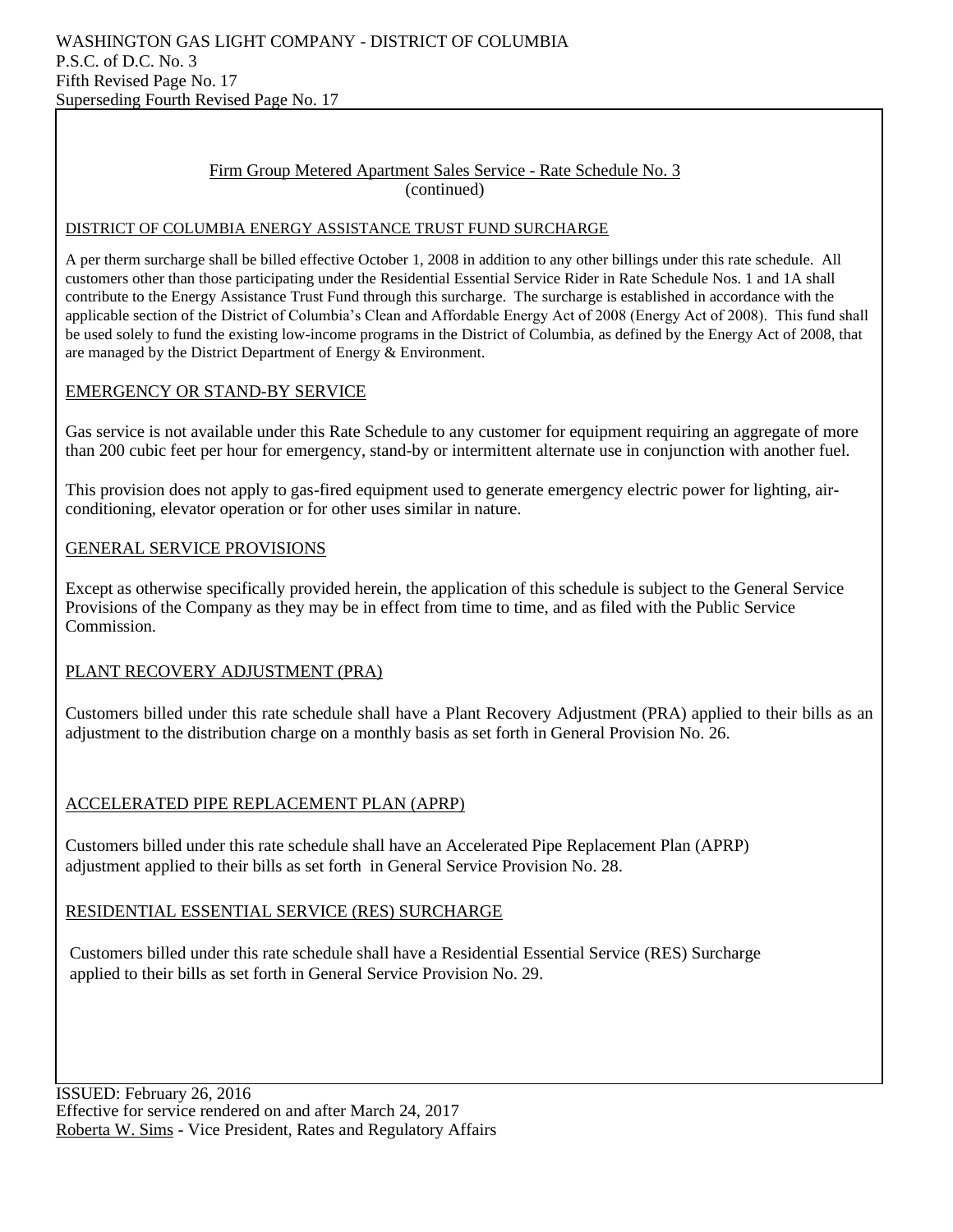## WASHINGTON GAS LIGHT COMPANY

## Firm Group Metered Apartment Delivery Service

#### Rate Schedule No. 3A

## AVAILABILITY

This schedule is available in the District of Columbia portion of the Company's service area for firm delivery service to any Group Metered Apartment customer who elects to purchase gas directly from a Supplier and has such gas transported to the Company's city-gate subject to the following:

- A. The customer has a minimum annual requirement for delivery service of 40,000 therms, at a single delivery point. The customer executes and the supplier receives a Customer Consent Form or the supplier receives customer agreement through the Internet with an initial term of 1 year, and thereafter from year to year.
- B. The customer has purchased, or has agreed to purchase, under a contract with an initial term of not less than the term of the Customer Consent Form or the agreement reached through the Internet, an adequate supply of natural gas of a quality acceptable to the Company, and has made or caused to be made arrangements with a third party, at the customer's expense, by which such volumes of natural gas can be transported, either directly or by displacement, into the Company's distribution system at an agreed upon location.
- C. The customer warrants that it has good and legal title to all gas transported by its third party supplier to the Company and agrees to indemnify and hold the Company harmless from any loss, claims or damages in regard to such title.
- D. Upon request the customer provides the Company with all documentation deemed necessary by the Company to show that requisite approvals for acquisition and use of customer-owned gas have been secured from all regulatory bodies having jurisdiction. The customer is responsible for making any filings or reports, as required, pertaining to the acquisition and use of the gas and the transportation of the gas from the customer's source to the Company's interconnection with the delivering pipeline supplier. The terms and conditions of Rate Schedule No. 5 are included by reference.
- E. The capacity of the Company's facilities and other conditions are sufficient to deliver the quantities requested by the customer.
- F. The customer's supplier of gas shall enter into a Gas Supplier Application Agreement with the Company pursuant to Rate Schedule No. 5.

## RATE FOR MONTHLY DELIVERIES

#### Customer Charge

The "customer charge" is a measure of the costs of the Company's facilities and other costs that do not vary with the amount of gas the customer consumes.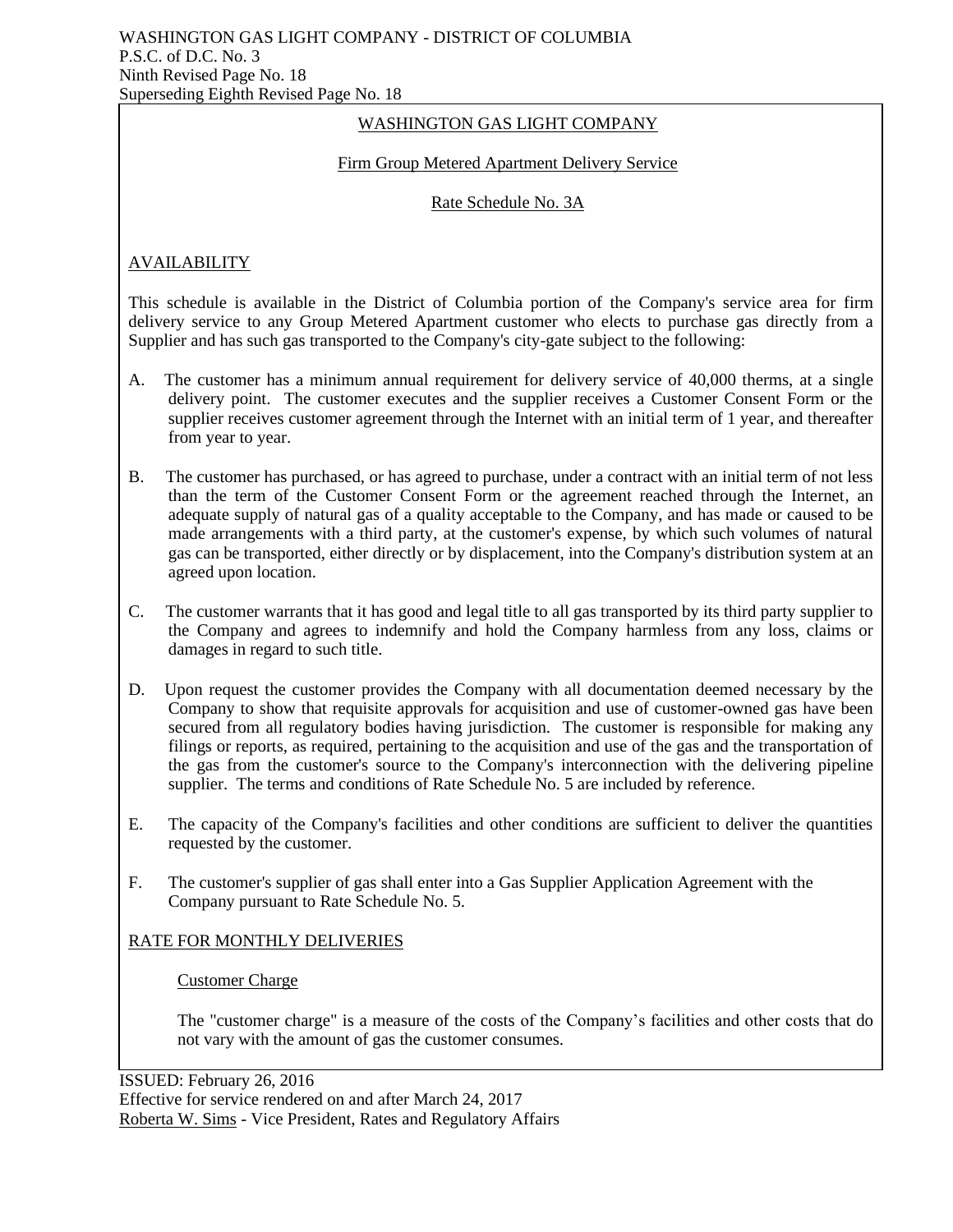#### WASHINGTON GAS LIGHT COMPANY - DISTRICT OF COLUMBIA P.S.C. of D.C. No. 3 Fifth Revised Page No. 18A Superseding Fourth Revised Page No. 18A

| Firm Group Metered Apartment Delivery Service – Rate Schedule No. 3A (continued)        |                                                              |                      |
|-----------------------------------------------------------------------------------------|--------------------------------------------------------------|----------------------|
| Heating and/or Cooling<br>All billing months                                            |                                                              |                      |
|                                                                                         | Normal Weather Annual Usage<br>(a)<br>less than 3,075 therms | \$25.90 per customer |
|                                                                                         | (b)<br>Normal Weather Annual Usage<br>3,075 therms or more   | \$63.70 per customer |
| Non-Heating and Non-Cooling<br>All billing months/all customers<br>\$25.90 per customer |                                                              |                      |

#### Peak Usage Charge

"Peak usage" is a measure of the amount of gas delivered to the customer for which the Company must incur substantial costs for investment, operation and maintenance of gas distribution facilities, and additional distribution facilities to accommodate customers' increased gas deliveries. Increased usage or decreased usage by a customer has a corresponding increase or decrease on the Company's costs and therefore on the level of the "peak usage charge" the Company must bill a customer.

The peak usage charge is a monthly charge, re-established each November billing period based on application of the peak usage rate to the customer's maximum billing month's usage during the immediately preceding November through April billing periods. For customers commencing service subsequent to the April billing period, the peak usage rate shall be applied to the maximum billing month's usage experienced during the current November – April billing period. The maximum billing month is defined as the month in which the maximum average daily consumption (total therms/cycle billing days) occurs. The rate is:

Billing Months of November - April inclusive:

| (a) | Normal Weather Annual Usage<br>Less than 3,075 therms | 3.51 $\phi$ per therm of maximum months usage |
|-----|-------------------------------------------------------|-----------------------------------------------|
| (b) | Normal Weather Annual Usage<br>3,075 therms of more   | 3.52 $\phi$ per therm of maximum months usage |
|     | (c) Non-Heating and Non-Cooling                       | 3.52 $\phi$ per therm of maximum months usage |

#### Distribution Charge

The "distribution charge" is the amount the Company charges for delivering each therm of purchased gas consumed by the customer. Such charge is a measure of the costs of the Company to provide, maintain and operate a system of underground piping to distribute purchased gas to the service piping located on the customer's property.

All gas delivered during the billing month

|     | Heating and/or Cooling      |                       |
|-----|-----------------------------|-----------------------|
| (a) | Normal Weather Annual Usage | $40.14\phi$ per therm |
|     | less than 3,075 therms      |                       |
| (b) | Normal Weather Annual Usage | $40.60\phi$ per therm |
|     | 3,075 therms or more        |                       |
|     | Non-Heating and Non-Cooling | $40.27\phi$ per therm |

#### GAS SUPPLY REALIGNMENT ADJUSTMENT

The Distribution charge shall be subject to the Gas Supply Realignment Charge (GSRA) in accordance with General Service Provision No. 21.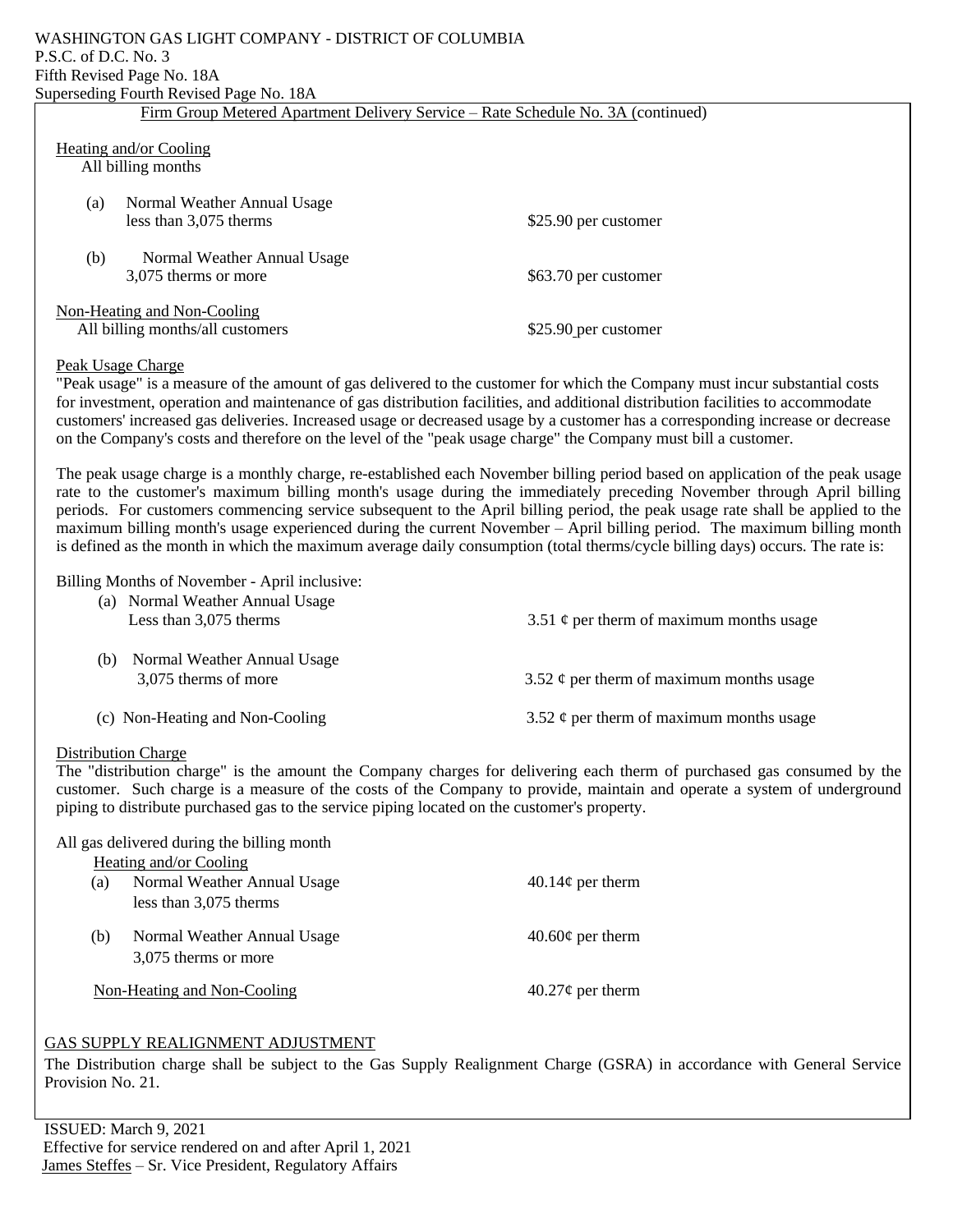#### Firm Group Metered Apartment Delivery Service– Rate Schedule No. 3A (continued)

#### Transitional Cost Charge

A charge per therm shall be billed for all therms delivered during the billing month to recover Company supplier transitional costs which shall be equal to the amount per therm included in the calculation of the current months' Purchased Gas Charge as set forth in General Service Provision No. 16.

#### DISTRIBUTION CHARGE ADJUSTMENT

The "distribution charge" specified in this schedule shall be subject to an adjustment per therm in accordance with Subsection IV of Section 16 of the General Service Provisions.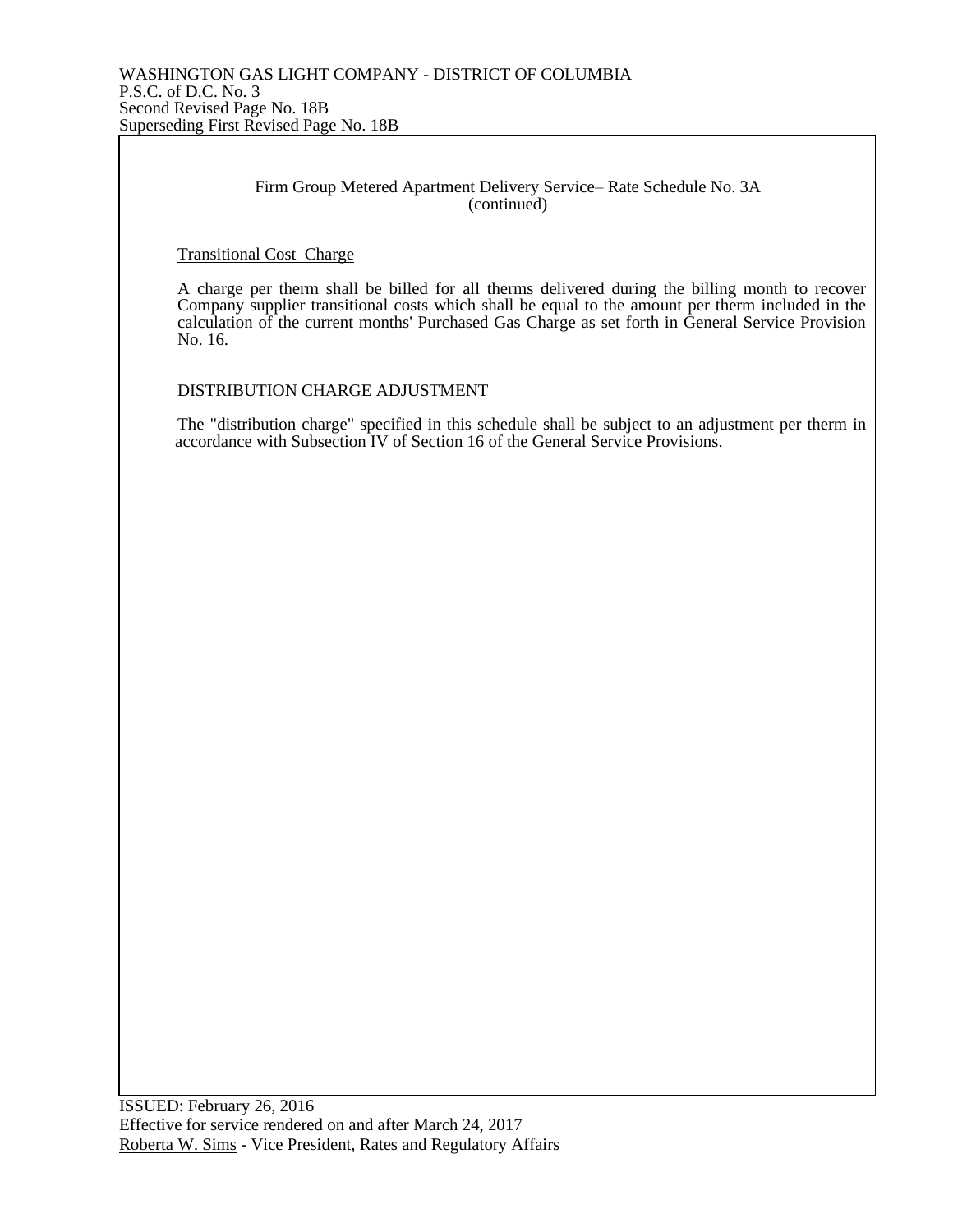#### WASHINGTON GAS LIGHT COMPANY - DISTRICT OF COLUMBIA P.S.C. of D.C. No. 3 Original Page No. 18C

#### Firm Group Metered Apartment Delivery Service – Rate Schedule No. 3A

(continued)

#### DELIVERY TAX CHARGE

For bills rendered on and after December 2, 2005, all customer gas consumption under this rate schedule shall also be billed an amount per therm for District of Columbia Delivery Tax in accordance with the applicable sections of the District of Columbia Official Code. This charge replaces the Gross Receipts Tax Charge that was based on the effective tax rate along with the billing of revenues to which it applied.

#### MINIMUM MONTHLY BILL

The minimum monthly bill shall be the applicable Customer Charge plus the Peak Usage Charge.

## MONTHLY BILLING

Monthly billing of Distribution and Balancing Charges shall be based on usage obtained from the Company's regularly scheduled meter readings and no attempt shall be made to coordinate such readings with monthly deliveries of gas by third party suppliers to the Company's city-gate.

#### LATE PAYMENT CHARGE

All bills are due and payable when rendered and the charges stated apply when the bills are paid within twenty days after date of rendition. If bills are not paid within twenty days after rendition, a late payment charge will be added equal to one percent of the unpaid bill and at the end of each nominal thirty day billing interval thereafter, an additional charge will be made equal to one and one-half percent of any total amount which remains unpaid at that time.

## SPECIAL PROVISION - UNMETERED GAS LIGHTING

- A. Unmetered delivery of gas is available under this schedule for outdoor gas lights installed on the Company's side (upstream) of the meter, for only those customers receiving such service as of December 1, 1988, provided:
	- 1. The lights conform with the Company's General Service Provisions; and
	- 2. The posts and lamps are owned by and installed and maintained at the expense of the customer or property owner.
- B. The monthly delivery of gas for the light or lights used in each installation shall be determined by multiplying the aggregate rated hourly input capacity of the light(s) by 730 hours and converting the product (rounded to the nearest 100 cubic feet) to therms.
- C. The unmetered delivery of gas used for lighting shall be added to the metered deliveries and the total billed at the Distribution Charge and Balancing Charge contained herein.

#### SURCHARGE FOR DISTRICT OF COLUMBIA RIGHTS OF WAY FEE

A per therm surcharge for all therms used shall be billed in addition to any other billings under this rate schedule. This surcharge will provide for the recovery of the District of Columbia Rights of Way Tax and be computed as set forth in General Service Provision No. 22, SURCHARGE FOR DISTRICT OF COLUMBIA RIGHTS OF WAY FEE.

#### DISTRICT OF COLUMBIA SUSTAINABLE ENERGY TRUST FUND SURCHARGE

A per therm surcharge shall be billed effective October 1, 2008 in addition to any other billings under this rate schedule. All customers other than those participating under the Residential Essential Service Rider in Rate Schedule Nos. 1 and 1A shall contribute to the Sustainable Energy Trust Fund through this surcharge. The surcharge is established in accordance with the applicable section of the District of Columbia's Clean and Affordable Energy Act of 2008 (Energy Act of 2008). This surcharge will provide funding for sustainable energy programs that will be managed by a Sustainable Energy Utility, as defined by the Energy Act of 2008, on behalf of the District of Columbia.

#### DISTRICT OF COLUMBIA ENERGY ASSISTANCE TRUST FUND SURCHARGE

A per therm surcharge shall be billed effective October 1, 2008 in addition to any other billings under this rate schedule. All customers other than those participating under the Residential Essential Service Rider in Rate Schedule Nos. 1 and 1A shall contribute to the Energy Assistance Trust Fund through this surcharge. The surcharge is established in accordance with the applicable section of the District of Columbia's Clean and Affordable Energy Act of 2008 (Energy Act of 2008). This fund shall be used solely to fund the existing low-income programs in the District of Columbia, as defined by the Energy Act of 2008, that are managed by the District Department of Energy & Environment.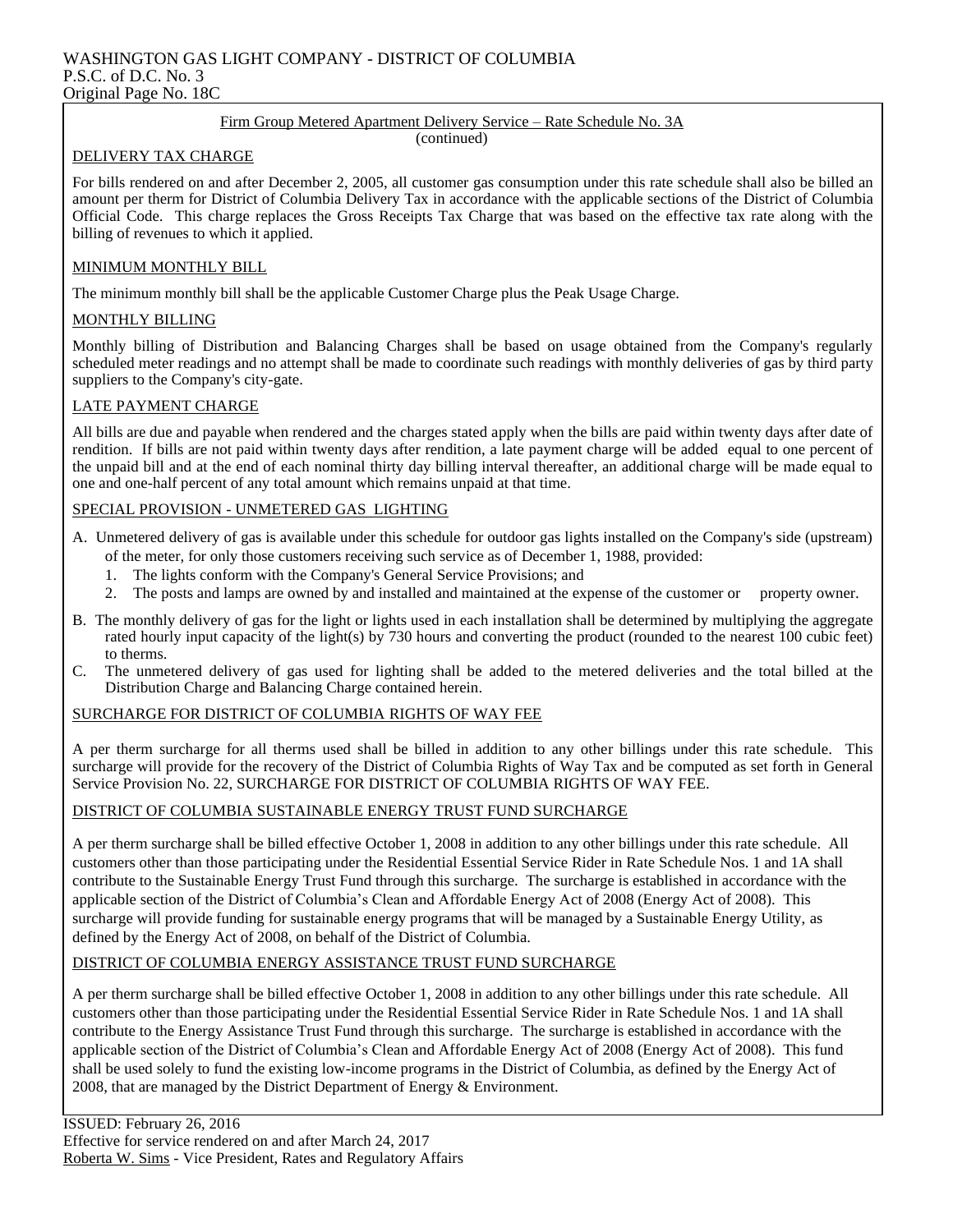#### Firm Group Metered Apartment Delivery Service - Rate Schedule No. 3A (continued)

## NOTICE OF RETURN TO SALES SERVICE

A customer requesting to return to sales service (Rate Schedule No. 2B) shall provide the Company with 12 months prior notice from the day service will be requested to begin.

#### COST RESPONSIBILITY

The customer shall be responsible for the payment of any tax or assessment levied by any jurisdiction related to the acquisition, delivery or use of delivered gas.

#### LOST AND UNACCOUNTED-FOR GAS

The volumes of gas the customer has caused to be transported to the Company shall be adjusted to reflect lost and unaccounted-for volumes in the operation of the Company's distribution system in computing deliveries to the customer. The amount of gas retained by the Company shall be a percentage equal to the percentage of lost and unaccounted-for gas experienced in the Company's sales services during the billing month.

#### REVENUE ACCOUNTING

Revenues received from Balancing Charges and Transitional Cost Charges shall be credited in the calculation of the Purchased Gas Charge as set forth in General Service Provision No. 16.

#### OTHER PROVISIONS

The provisions for the EMERGENCY OR STAND-BY SERVICE of RATE SCHEDULE NO. 2B shall apply and are made a part of this rate schedule.

#### GENERAL SERVICE PROVISIONS

Except as otherwise specifically provided herein, the application of this schedule is subject to the General Service Provisions of the Company as they may be in effect from time to time, and as filed with the Public Service Commission.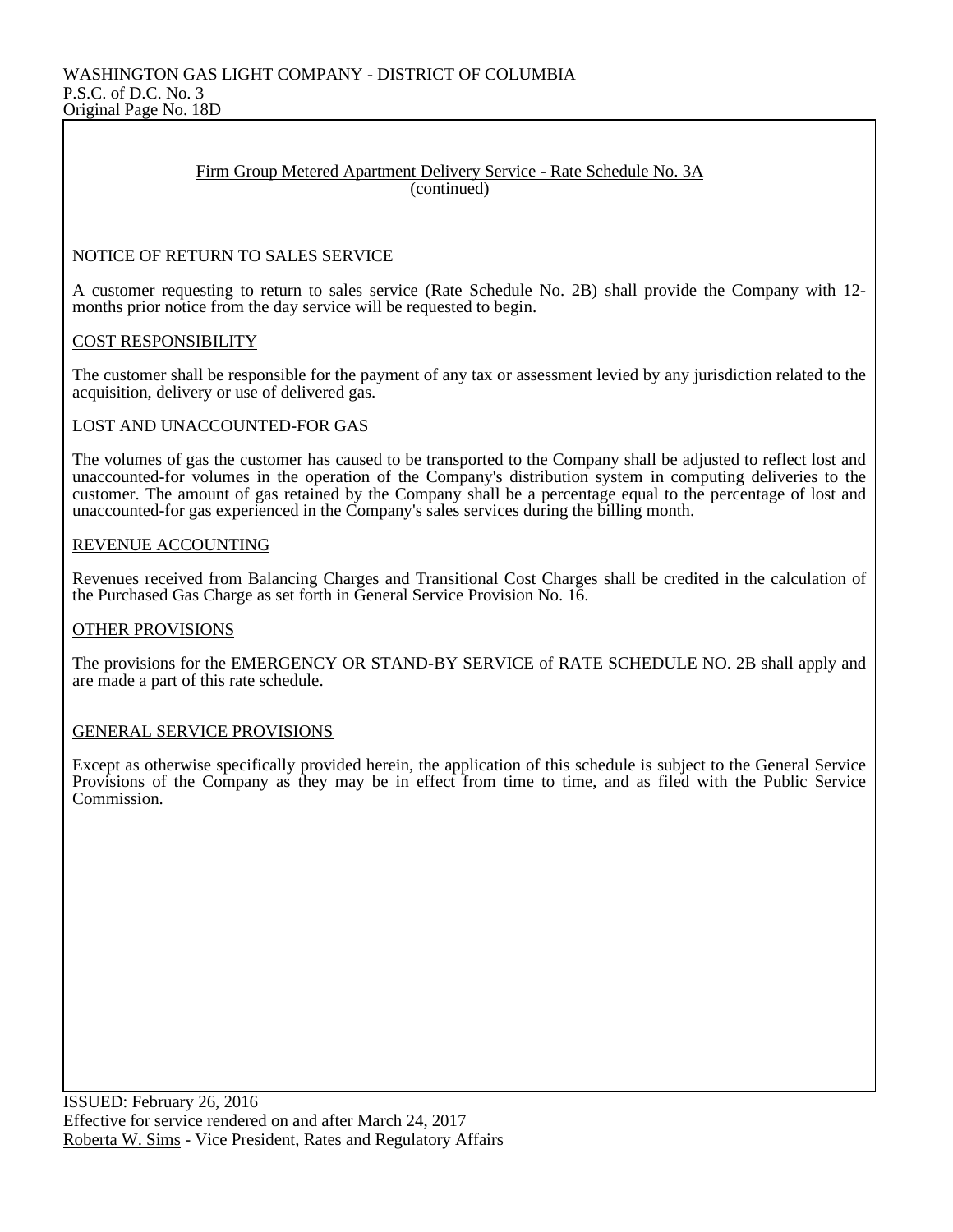## Firm Group Metered Apartment Delivery Service - Rate Schedule No. 3A (continued)

## PLANT RECOVERY ADJUSTMENT (PRA)

 Customers billed under this rate schedule shall have a Plant Recovery Adjustment (PRA) applied to their bills as an adjustment to the distribution charge on a monthly basis as set forth in General Service Provision No. 26.

## ACCELERATED PIPE REPLACEMENT PLAN (APRP)

 Customers billed under this rate schedule shall have an Accelerated Pipe Replacement Plan (APRP) adjustment applied to their bills as set forth in General Service Provision No. 28.

RESIDENTIAL ESSENTIAL SERVICE (RES) SURCHARGE

 Customers billed under this rate schedule shall have a Residential Essential Service (RES) Surcharge applied to their bills as set forth in General Service Provision No. 29.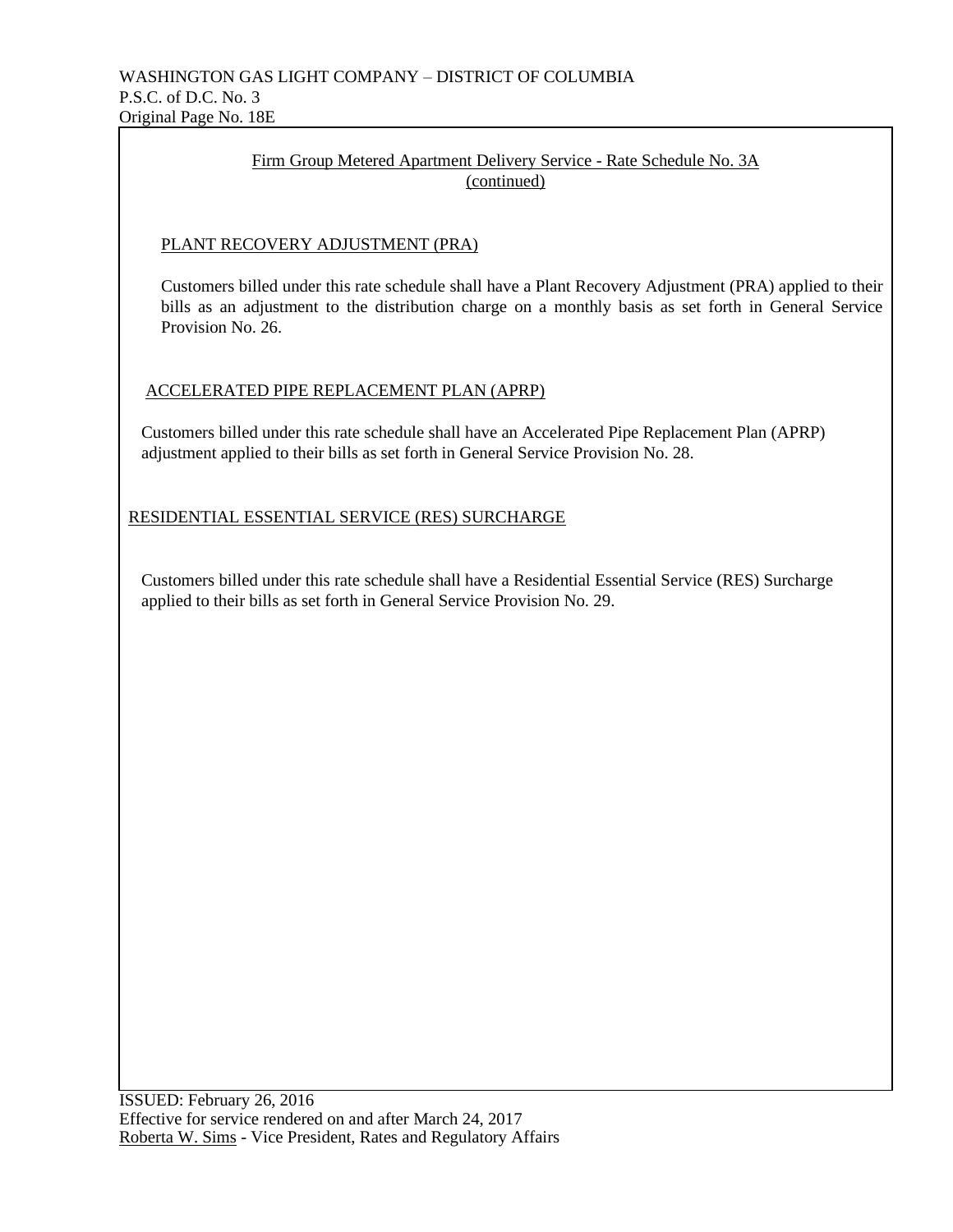# RESERVED FOR FUTURE USE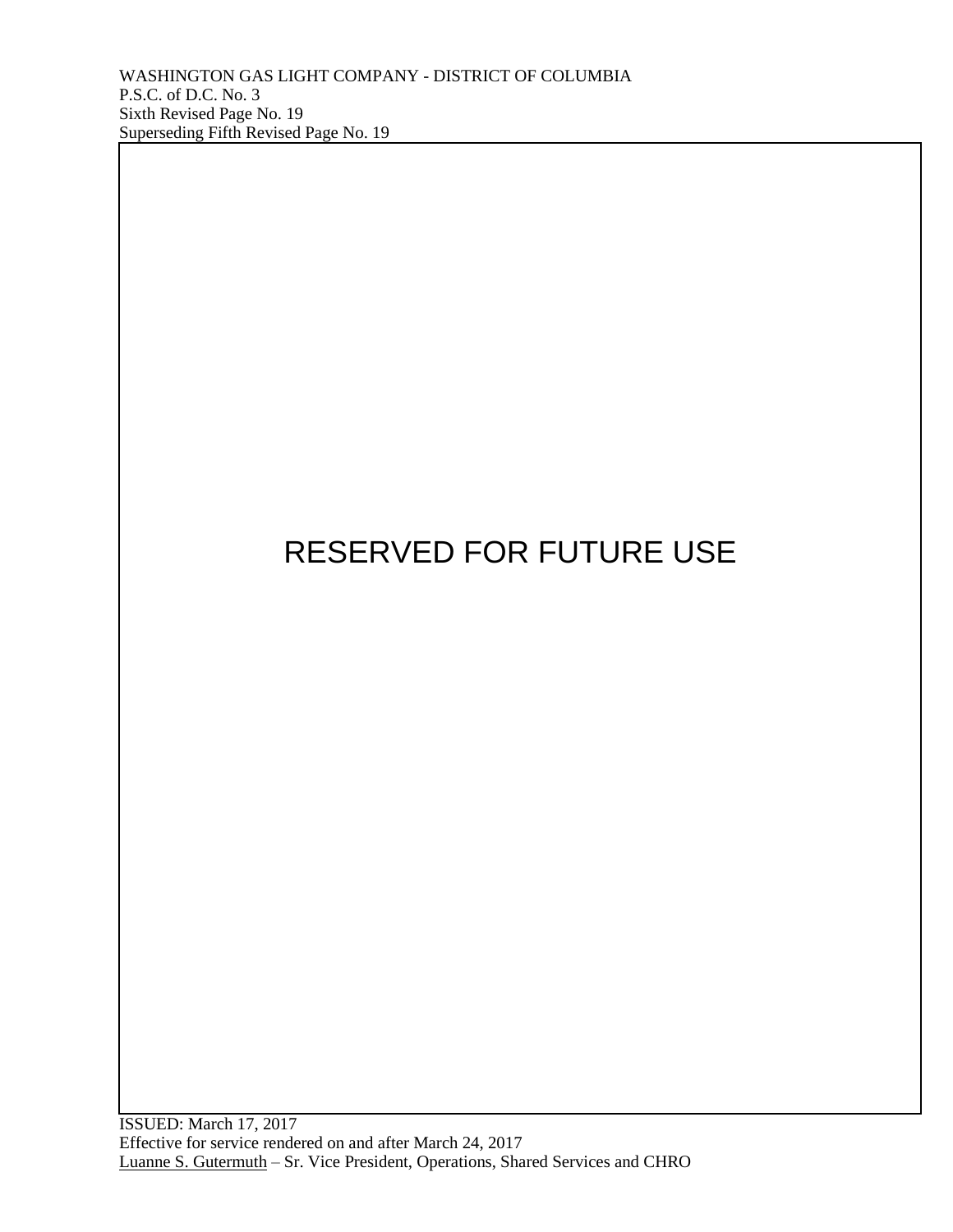# RESERVED FOR FUTURE USE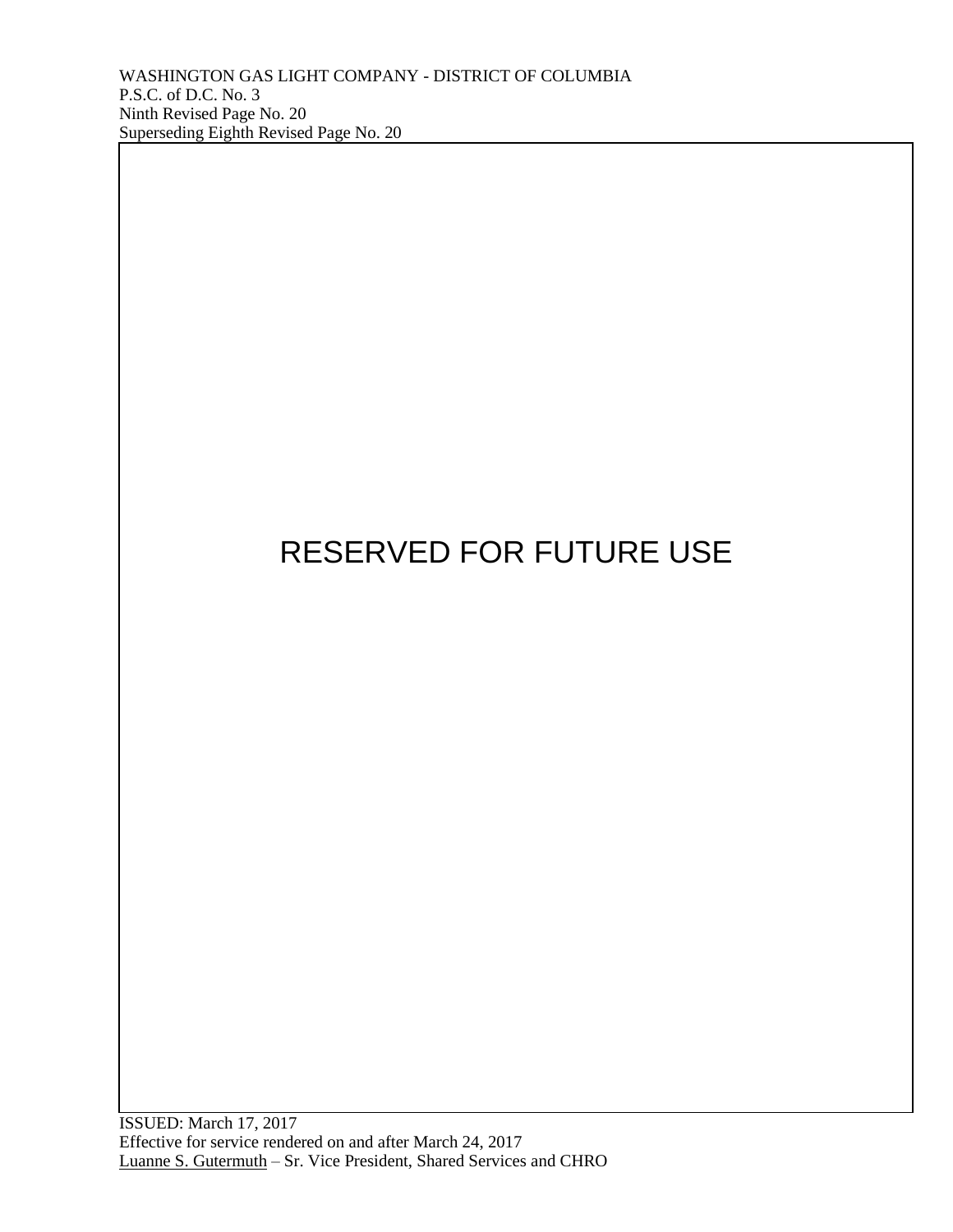ISSUED: March 17, 2017 Effective for service rendered on and after March 24, 2017 Luanne S. Gutermuth – Sr. Vice President, Shared Services and CHRO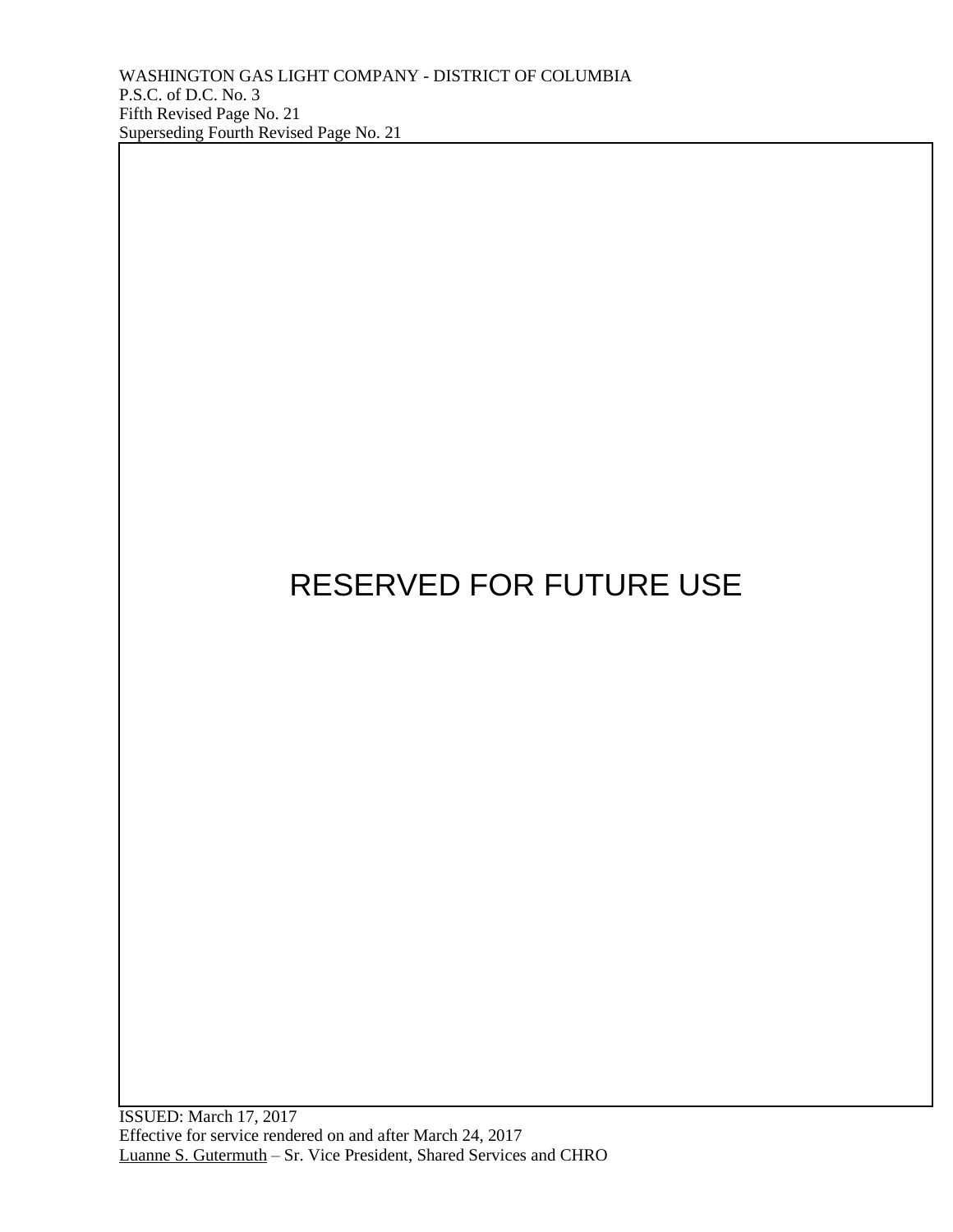WASHINGTON GAS LIGHT COMPANY - DISTRICT OF COLUMBIA P.S.C. of D.C. No. 3 Seventh Revised Page No. 22 Superseding Sixth Revised Page No. 22

# RESERVED FOR FUTURE USE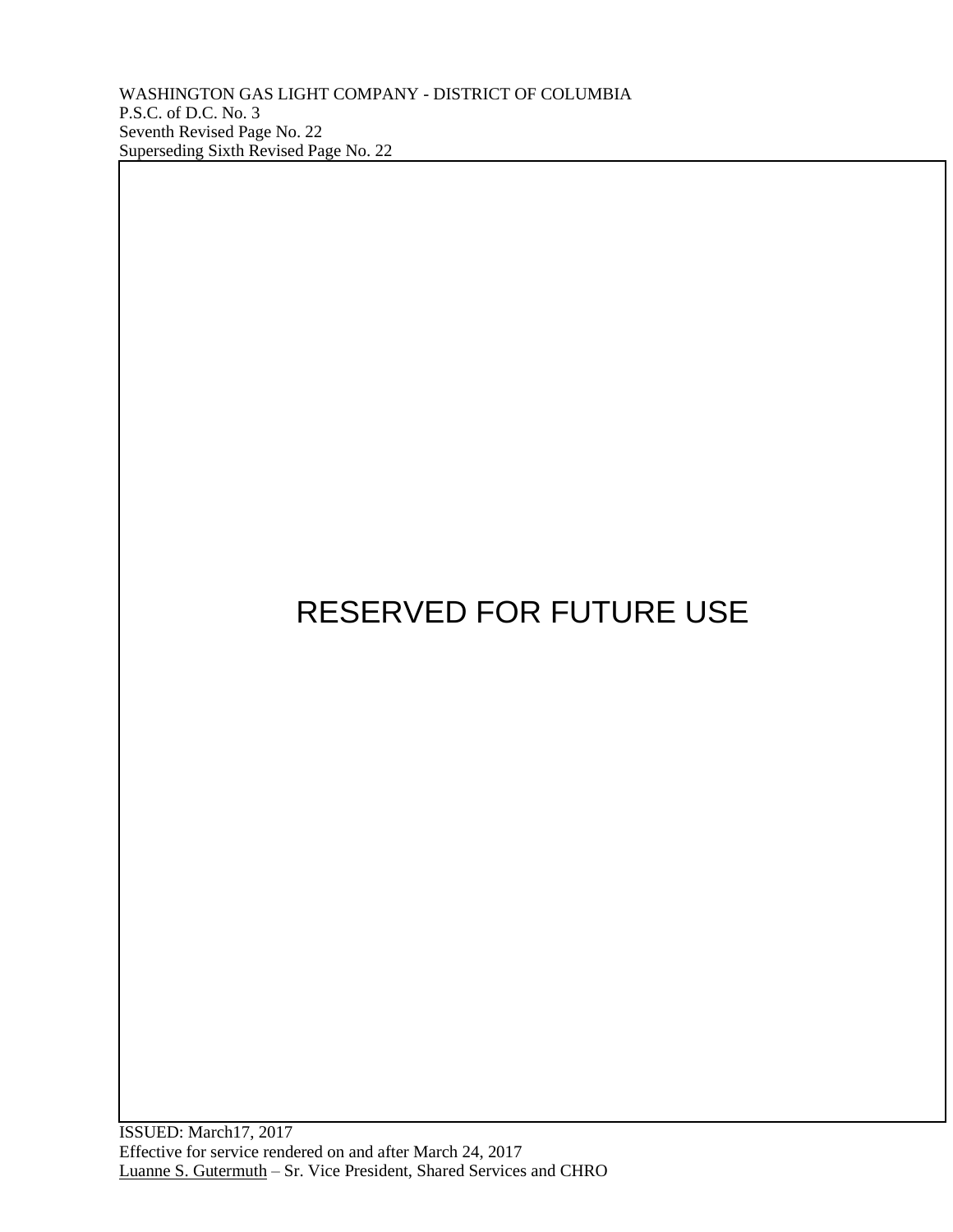ISSUED: March 17, 2017 Effective for service rendered on and after March 24, 2017 Luanne S. Gutermuth – Sr. Vice President, Shared Services and CHRO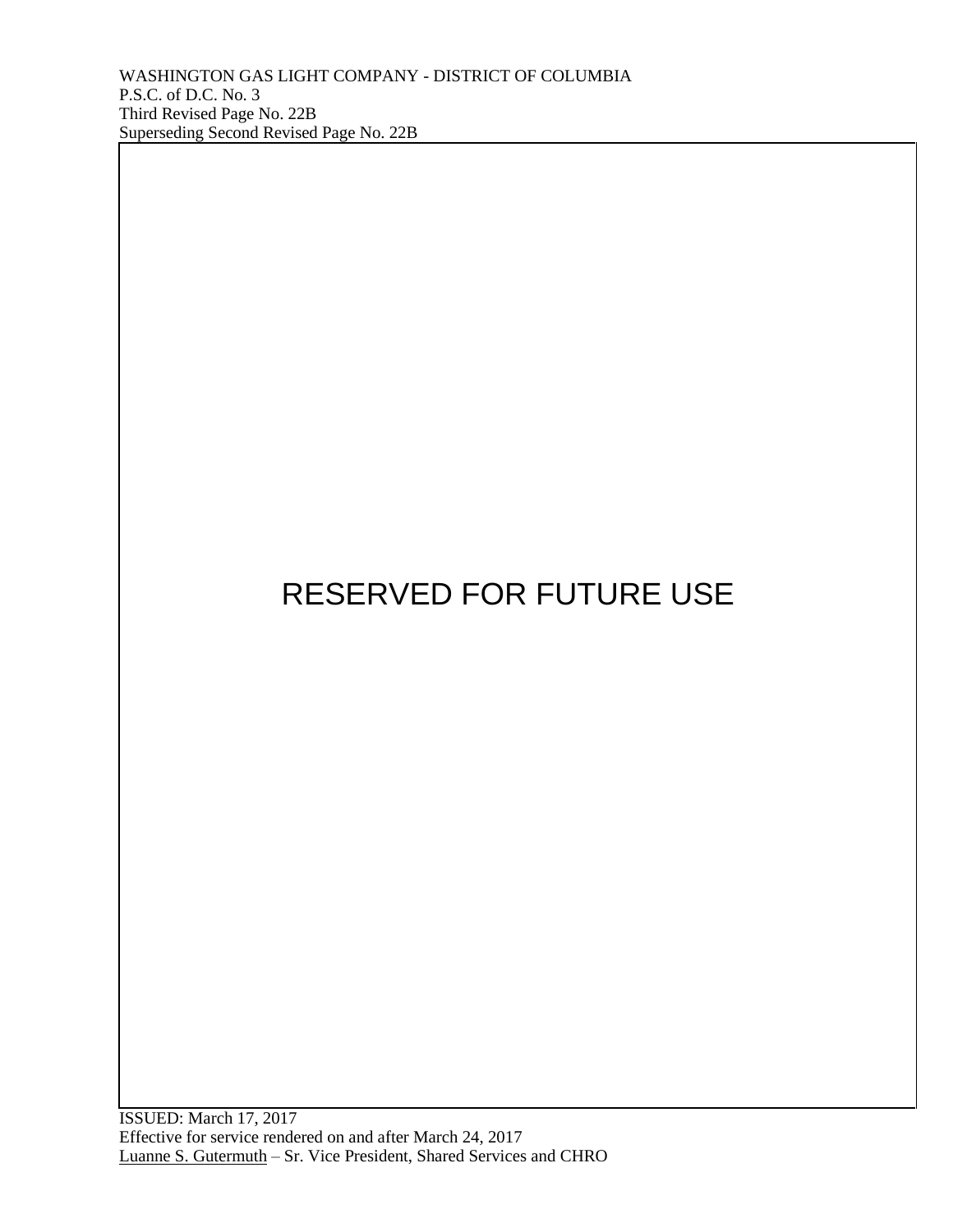ISSUED: March 17, 2017 Effective for service rendered on and after March 24, 2017 Luanne S. Gutermuth – Sr. Vice President, Shared Services and CHRO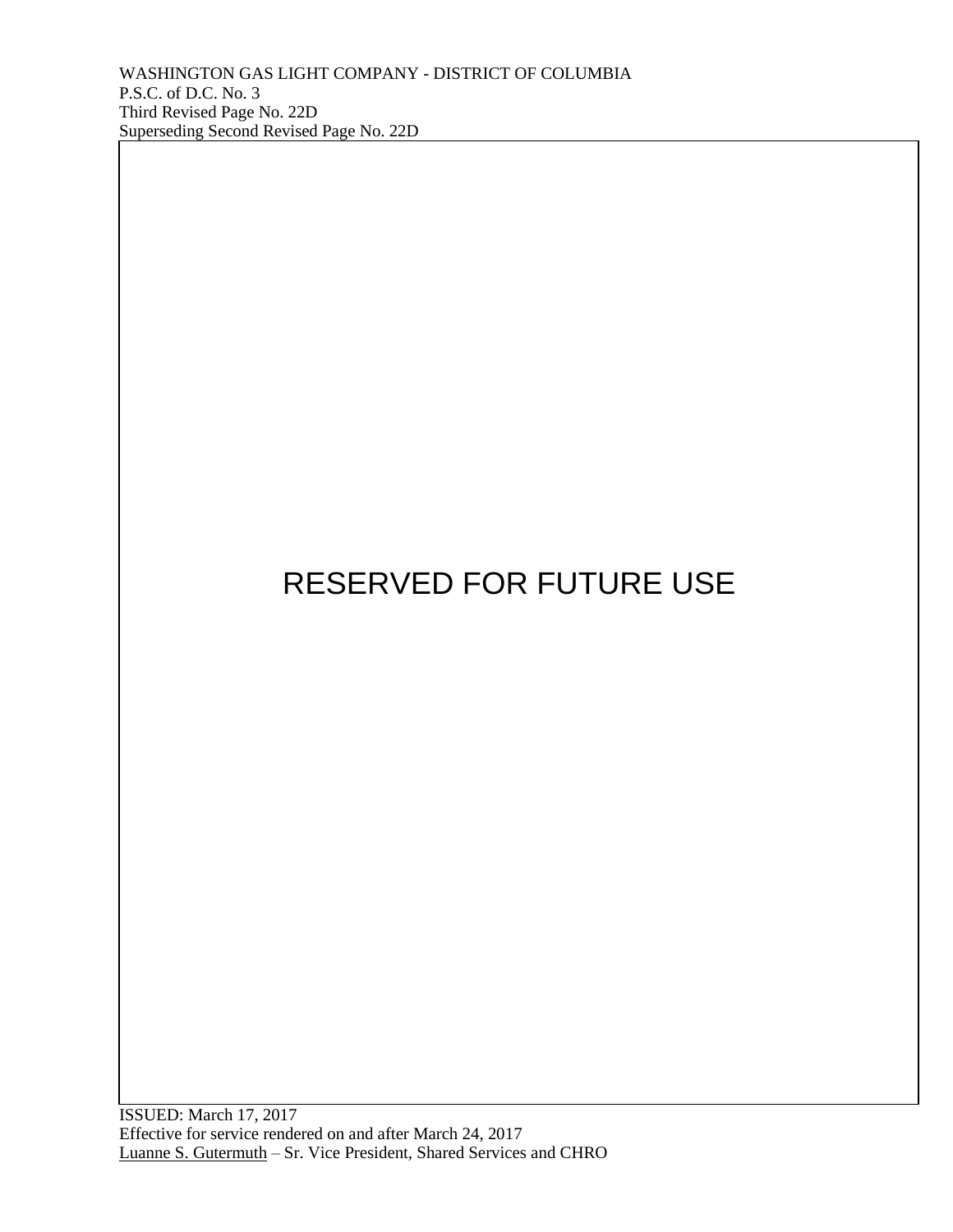ISSUED: March 17, 2017 Effective for service rendered on and after March 24, 2017 Luanne S. Gutermuth – Sr. Vice President, Shared Services and CHRO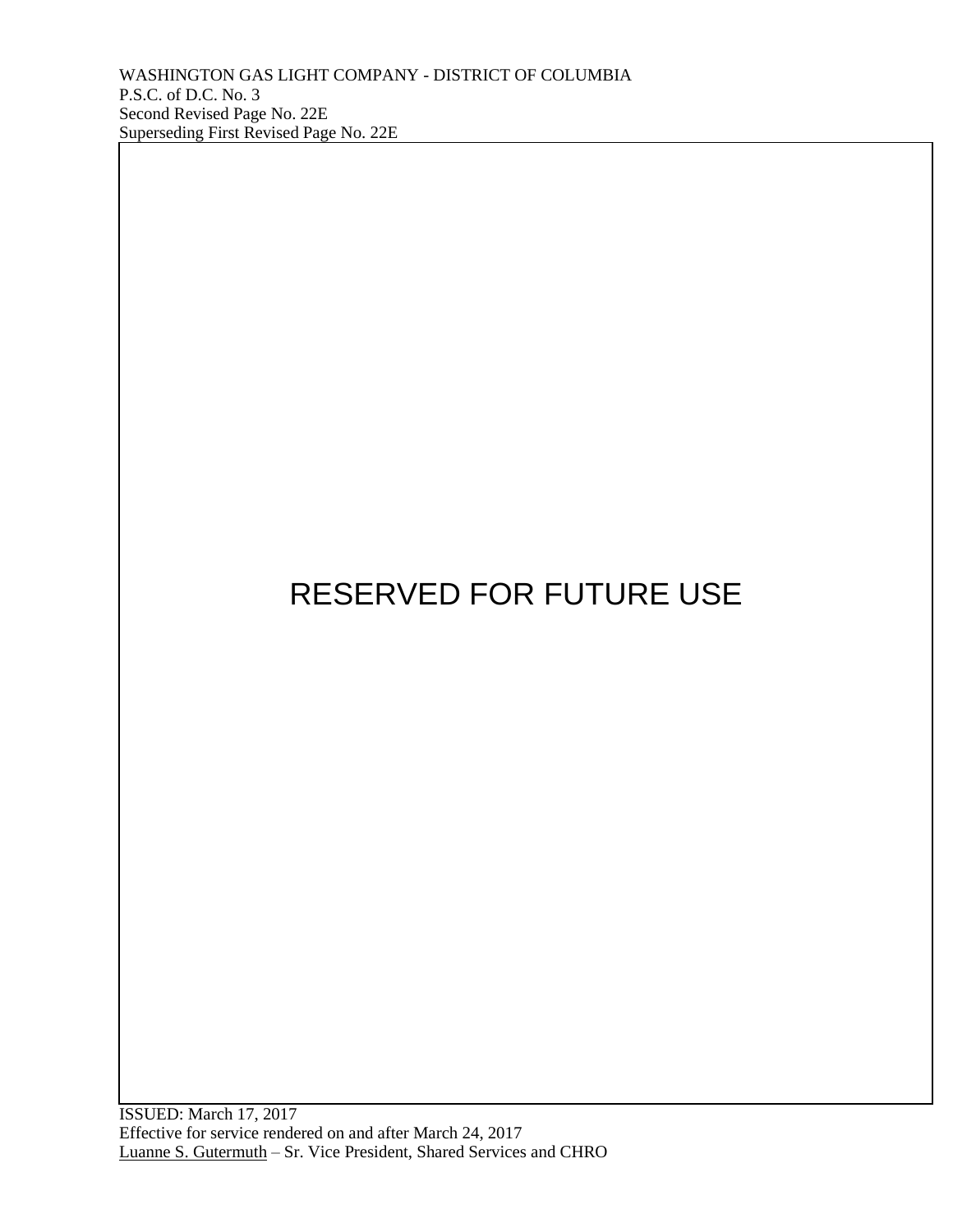## WASHINGTON GAS LIGHT COMPANY

Developmental Natural Gas Vehicle Service

Rate Schedule No. 4

## AVAILABILITY

Service hereunder is available to a limited number of applicants in the District of Columbia of the Company's service area for the sale of compressed gas and for the sale or delivery of gas to be used as Compressed Natural Gas (CNG) to fuel a vehicle or vehicles, to any customer who shall, by contract in writing, agree to the terms set forth below for service at refueling facilities operated at either Company or customer locations.

## COMPRESSED NATURAL GAS VEHICLE SERVICE AT COMPANY OPERATED REFUELING LOCATIONS

This part of the service is available for refueling vehicles with compressed natural gas when the capacity of the Company's compression facilities and the available gas supply are sufficient to provide the quantities requested by the customer; and the customer executes a Natural Gas Vehicle Service Agreement.

| <b>Rate For Monthly Consumption</b>                                                                  |                            |                                  |
|------------------------------------------------------------------------------------------------------|----------------------------|----------------------------------|
| <b>Commodity Charges</b>                                                                             |                            |                                  |
| For service during first eighteen months                                                             | $86.42\mathcal{C}$         | per GGE*                         |
| For service after eighteen months:                                                                   |                            |                                  |
| 0 to 500 gallons per month<br>501 to 3,000 gallons per month<br>Greater than 3,000 gallons per month | \$1.04<br>98.34¢<br>90.39c | per GGE*<br>per GGE*<br>per GGE* |

GGE indicates Gasoline Gallon Equivalent. The gasoline gallon equivalent shall be determined by accordance with local standards. In the absence of such standards the gasoline gallon equivalent shall be 5.34 lbs., plus or minus 2%, as measured by the mass motion or sonic nozzle CNG dispensing equipment. The point of sale price to the consumer shall be displayed in gasoline gallon equivalents with the pounds of natural gas displayed on the dispenser where possible.

The above basic Commodity Charges are subject to the Gasoline Adjustment Charge.

The above basic charges are also subject to a Tax Adjustment Surcharge for any change in taxes included in the above Commodity Charges. Commodity charges include District of Columbia Motor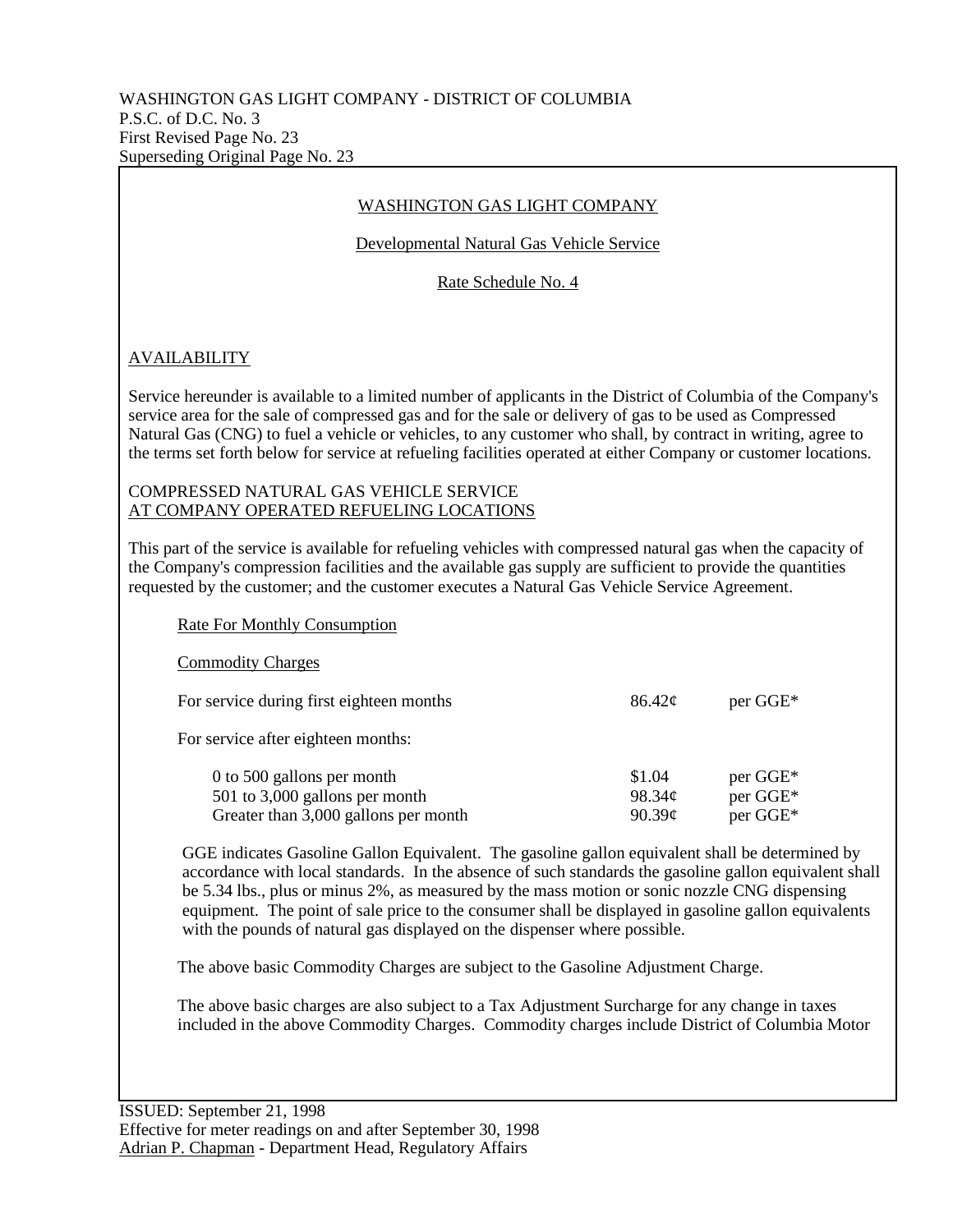## Developmental Natural Gas Vehicle Service Rate Schedule No. 4 (continued)

Vehicle Fuel Tax of 20¢ per gallon and Federal Excise Tax of 5.9¢ per gallon. The Company is under no obligation to determine if a customer is exempt from taxation. Customers seeking tax exemption must file such verification with the Company.

## Gasoline Adjustment Charge

The above Commodity Charges shall be adjusted each month based on the change, if any, in the average Rack price of unleaded regular gasoline or its equivalent as last published during the prior calendar month by the Oil Price Information System for Fairfax Terminal from a "Base Gasoline Price" of \$.67 per gallon. Any such change shall be rounded to the nearest \$.01 per GGE and applied to the usage for the current billing month.

In no event shall this section operate to reduce the Commodity Charges to a level below the Company's Purchased Gas Charge (PGC) pursuant to General Service Provision No. 16 for the applicable month and all applicable taxes.

Tax Adjustment Surcharge

The above Commodity Charges shall be adjusted concurrently with any change in the District of Columbia Motor Vehicle Fuel Tax from a base of 20¢ per gallon, the Federal Excise Tax from a base of 5.9¢ per gallon or the effect of any new tax applicable to the sale under this service.

## NATURAL GAS VEHICLE SERVICE AT CUSTOMER OPERATED REFUELING LOCATIONS

This part of the service is available for the sale of separately metered uncompressed gas for the use of the customer solely as a vehicle fuel as follows:

- (a) The capacity of the Company's facilities and the available gas supply are sufficient to provide the quantities requested by the customer;
- (b) The customer agrees to obtain and maintain, at its expense, all necessary certificates, licenses and regulatory approvals and pay all taxes levied on the gas compressed for refueling the customer's vehicles;
- (c) As applicable the customer provides at no cost to the Company necessary locations and access on customer's premises for the installation of Company compression facilities;
- (d) If the customer provides natural gas for resale as a motor fuel, the customer will be responsible for paying or collecting all applicable taxes on the Gas Compressed for Resale and for the metering of such sale in accordance with local standards and regulations; and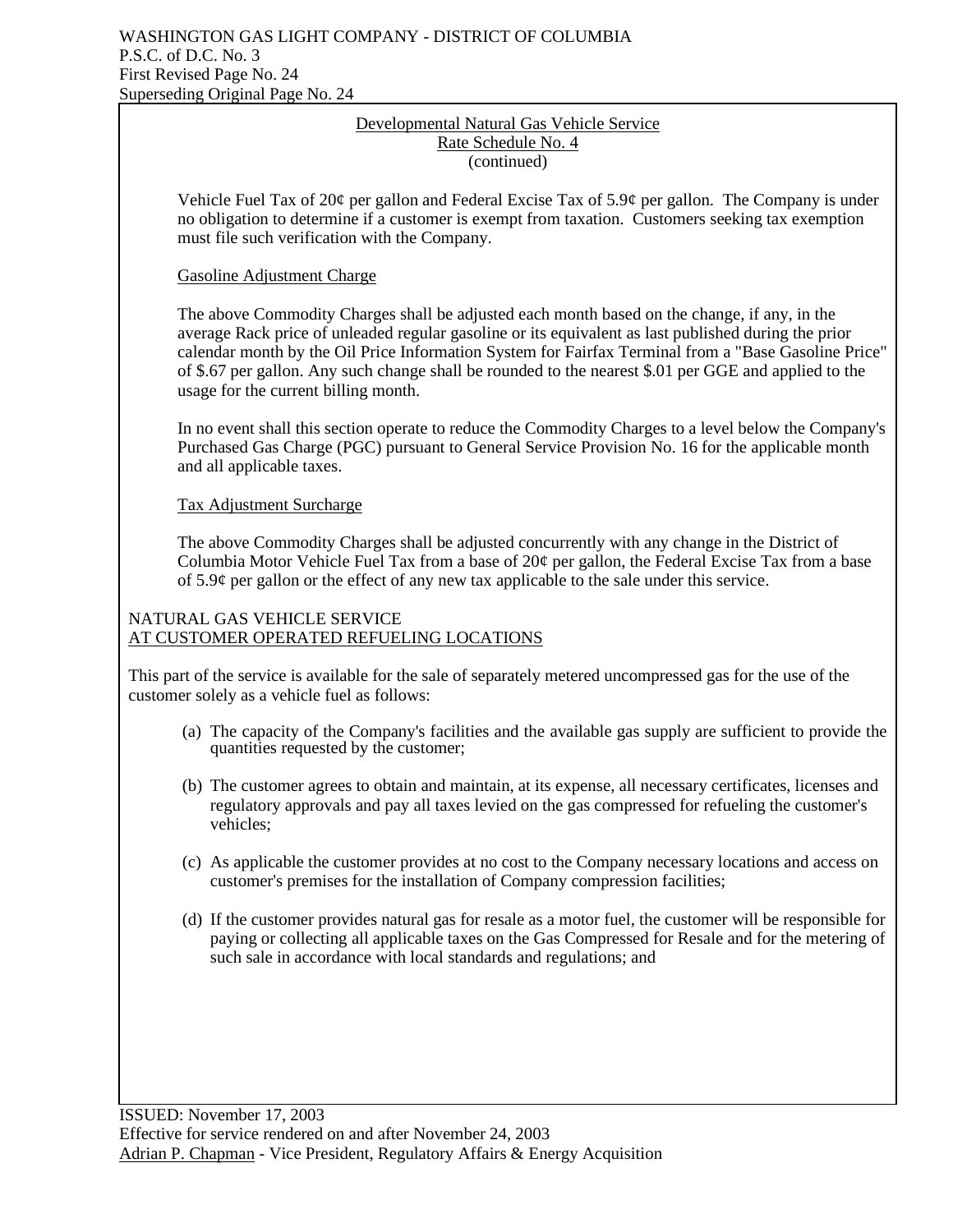|                                                                                 | erseding First Revised Page No. 25                                                                                                                                                                                                                                                                                     |                                                                       |  |
|---------------------------------------------------------------------------------|------------------------------------------------------------------------------------------------------------------------------------------------------------------------------------------------------------------------------------------------------------------------------------------------------------------------|-----------------------------------------------------------------------|--|
| Developmental Natural Gas Vehicle Service<br>Rate Schedule No. 4<br>(continued) |                                                                                                                                                                                                                                                                                                                        |                                                                       |  |
| (e)                                                                             | The customer executes a Natural Gas Vehicle Service Agreement for not less than 12 months or<br>not less than 18 months if the Company provides facilities.                                                                                                                                                            |                                                                       |  |
|                                                                                 | <b>Rate For Monthly Consumption</b>                                                                                                                                                                                                                                                                                    |                                                                       |  |
|                                                                                 | <b>Monthly Customer Charge</b>                                                                                                                                                                                                                                                                                         | \$49.67                                                               |  |
|                                                                                 | <b>Distribution Charge</b>                                                                                                                                                                                                                                                                                             | 7.45 $\phi$ per therm                                                 |  |
|                                                                                 | <b>Purchased Gas Charge</b>                                                                                                                                                                                                                                                                                            |                                                                       |  |
|                                                                                 | Gas consumed under the above service shall be charged an amount per therm representing the<br>average unit cost of purchased gas in accordance with Section 16 of the General Service Provisions<br>including adjustments for applicable taxes.                                                                        |                                                                       |  |
|                                                                                 | Sales taxes are not included in the above basic charges and shall be collected as a separately stated<br>charge on the monthly for service. The Company is under no obligation to determine if a customer<br>is exempt from taxation. Customers seeking tax exemption must file such verification with the<br>Company. |                                                                       |  |
|                                                                                 | <b>Monthly Facilities Charge</b>                                                                                                                                                                                                                                                                                       |                                                                       |  |
|                                                                                 | Customer provided facilities                                                                                                                                                                                                                                                                                           | None                                                                  |  |
|                                                                                 | Company provided facilities:                                                                                                                                                                                                                                                                                           |                                                                       |  |
|                                                                                 | For demonstration installations<br>selected at the sole discretion<br>of the Company and only for the<br>first eighteen months of service                                                                                                                                                                              | None                                                                  |  |
|                                                                                 | For all other installations<br>selected at the sole discretion<br>of the Company and demonstration<br>installations after eighteen months                                                                                                                                                                              | 3% per month of original<br>cost of investment<br>provided by Company |  |
|                                                                                 |                                                                                                                                                                                                                                                                                                                        |                                                                       |  |
|                                                                                 |                                                                                                                                                                                                                                                                                                                        |                                                                       |  |
|                                                                                 |                                                                                                                                                                                                                                                                                                                        |                                                                       |  |
|                                                                                 |                                                                                                                                                                                                                                                                                                                        |                                                                       |  |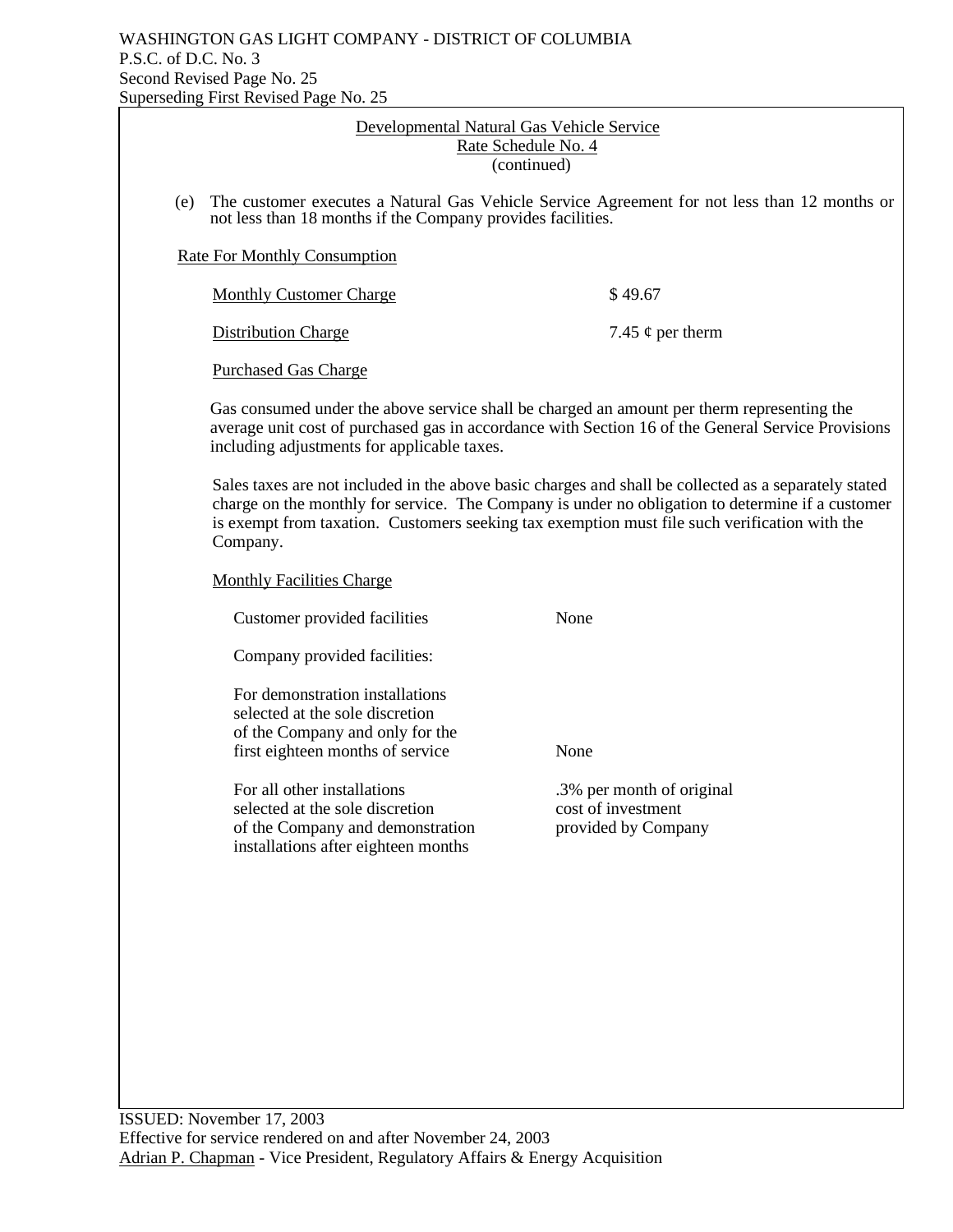Developmental Natural Gas Vehicle Service - Rate Schedule No. 4 (continued)

## DELIVERY SERVICE FOR NATURAL GAS VEHICLES

This part of service is available for delivery of customer owned natural gas for use in customer compression facilities, without minimum volume requirements, as follows:

- (a) The capacity of the Company's facilities and the available gas supply are sufficient to provide the quantities requested by the customer.
- (b) The customer has purchased, or has agreed to purchase, under a contract with an initial term of not less than one year an adequate supply of natural gas of a quality acceptable to the Company, and has made, or has caused to be made, arrangements by which such volumes of natural gas can be delivered, either directly or by displacement, into the Company's distribution system at the customer's expense.
- (c) The customer warrants that is has good and legal title to all gas supplied to the Company, and agrees to indemnify and hold the Company harmless from any loss, claims or damages in regard to such title.
- (d) The customer is responsible for making any filings or reports, as required, pertaining to the acquisition and use of gas and the transportation of the gas from the customer's source to the Company's interconnection with the delivering pipeline suppliers.
- (e) The customer's gas supply source or pipeline transporter agrees to provide on a timely basis no later than the tenth calendar day of each month, daily delivery data for such gas delivered to the Company during the preceding calendar month.
- (f) Delivery revenues hereunder shall be excluded in computations under the DCA section of the PGC provision.
- (g) The customer executes a Natural Gas Vehicle Delivery Service Agreement for not less than one year.

Rate For Delivery Service

Monthly Customer Charge  $$49.67$ Distribution Charge 7.45¢ per therm 7.45¢ per therm

Sales taxes are not included in the above basic charges and shall be collected as a separately stated charge on the monthly bill for service. The Company is under no obligation to determine if a customer is exempt from taxation. Customers seeking tax exemption must file such verification with the Company.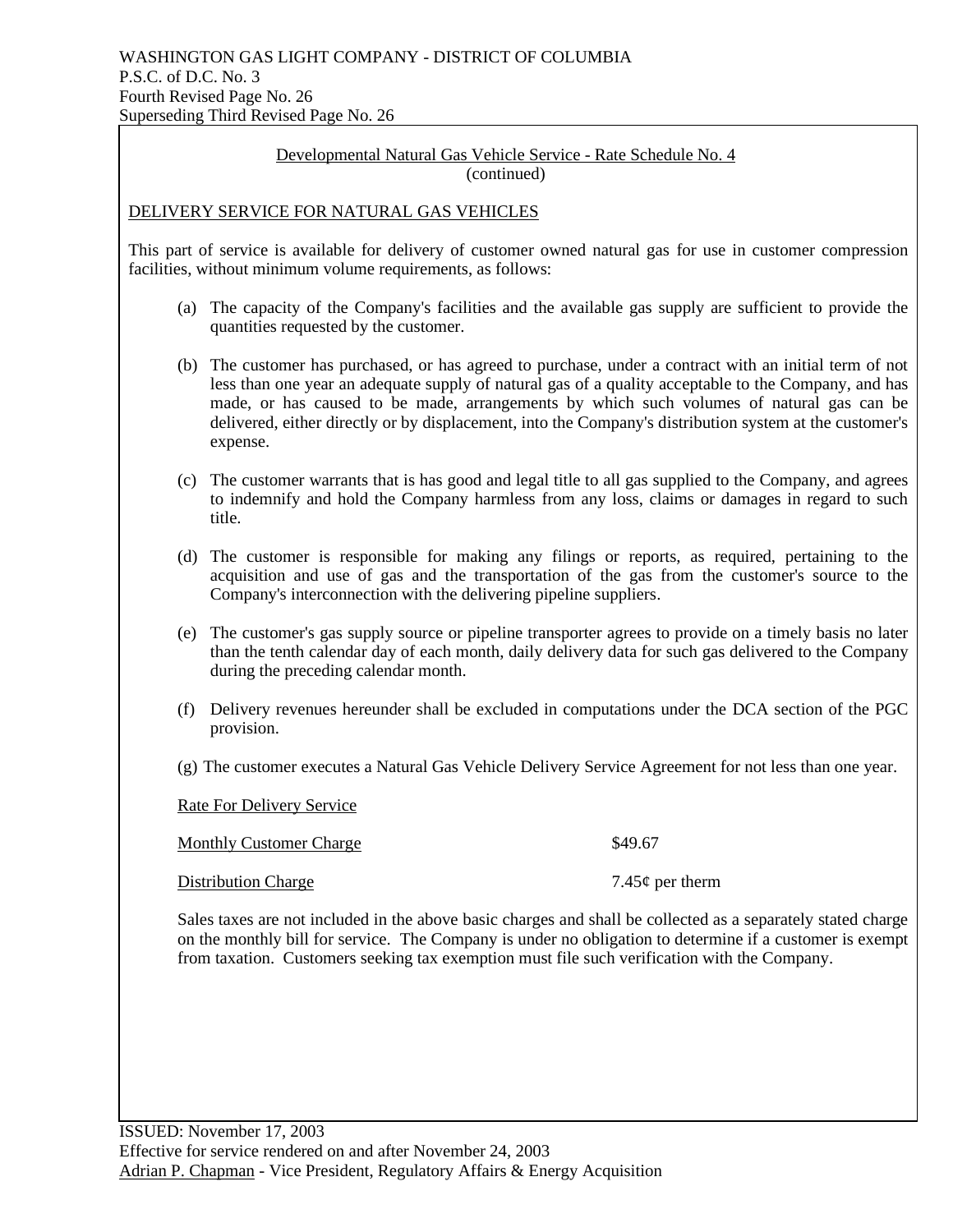#### Developmental Natural Gas Vehicle Service – Rate Schedule No. 4 (continued)

#### Special Terms and Conditions

- (1) Monthly meter readings shall be made on or about the last day of each calendar month.
- (2) The Overrun Penalty, Customer Using More Gas Than Provided By Customer, Customer Providing More Gas Than Customer's Usage, and Lost and Unaccounted-for Gas Special Terms and Conditions of the Company's Rate Schedule No. 3 shall apply as their content is appropriate and as the specified provisions may be modified or replaced from time to time and approved by the Public Service Commission. Such terms and conditions may be negotiated between the Company and the customer and specified in the Natural Gas Vehicle Service Agreement.

### OTHER TERMS AND CONDITIONS

#### Late Payment Charge

All bills are due and payable when rendered and the charges stated apply when the bills are paid within twenty days after date of rendition. If bills are not paid within twenty days after rendition, a late payment charge will be added equal to one percent of the unpaid bill and at the end of each nominal thirty day billing interval thereafter, an additional charge will be made equal to one and one-half percent of any total amount which remains unpaid at that time.

#### Other

Sales of gas hereunder are not subject to the Distribution Charge Adjustment provision (DCA) of the PGC.

#### SURCHARGE FOR DISTRICT OF COLUMBIA RIGHTS OF WAY FEE

A per therm surcharge for all therms used shall be billed in addition to any other billings under this rate schedule. This surcharge will provide for the recovery of the District of Columbia Rights of Way Tax and be computed as set forth in General Service Provision No. 22, SURCHARGE FOR DISTRICT OF COLUMBIA RIGHTS OF WAY FEE.

#### DISTRICT OF COLUMBIA SUSTAINABLE ENERGY TRUST FUND SURCHARGE

A per therm surcharge shall be billed effective October 1, 2008 in addition to any other billings under this rate schedule. All customers other than those participating under the Residential Essential Service Rider in Rate Schedule Nos. 1 and 1A shall contribute to the Sustainable Energy Trust Fund through this surcharge. The surcharge is established in accordance with the applicable section of the District of Columbia's Clean and Affordable Energy Act of 2008 (Energy Act of 2008). This surcharge will provide funding for sustainable energy programs that will be managed by a Sustainable Energy Utility, as defined by the Energy Act of 2008, on behalf of the District of Columbia.

#### DISTRICT OF COLUMBIA ENERGY ASSISTANCE TRUST FUND SURCHARGE

A per therm surcharge shall be billed effective October 1, 2008 in addition to any other billings under this rate schedule. All customers other than those participating under the Residential Essential Service Rider in Rate Schedule Nos. 1 and 1A shall contribute to the Energy Assistance Trust Fund through this surcharge. The surcharge is established in accordance with the applicable section of the District of Columbia's Clean and Affordable Energy Act of 2008 (Energy Act of 2008). This fund shall be used solely to fund the existing low-income programs in the District of Columbia, as defined by the Energy Act of 2008, that are managed by the District Department of the Environment.

## **GENERAL SERVICE PROVISIONS**

Except as otherwise specifically provided herein, the application of this schedule is subject to the General Service Provisions of the Company as they may be in effect from time to time, and as filed with the Public Service Commission.

ISSUED: September 22, 2008 Effective for meter readings on and after October 1, 2008 Adrian P. Chapman -Vice President, Operations, Regulatory Affairs & Energy Acquisition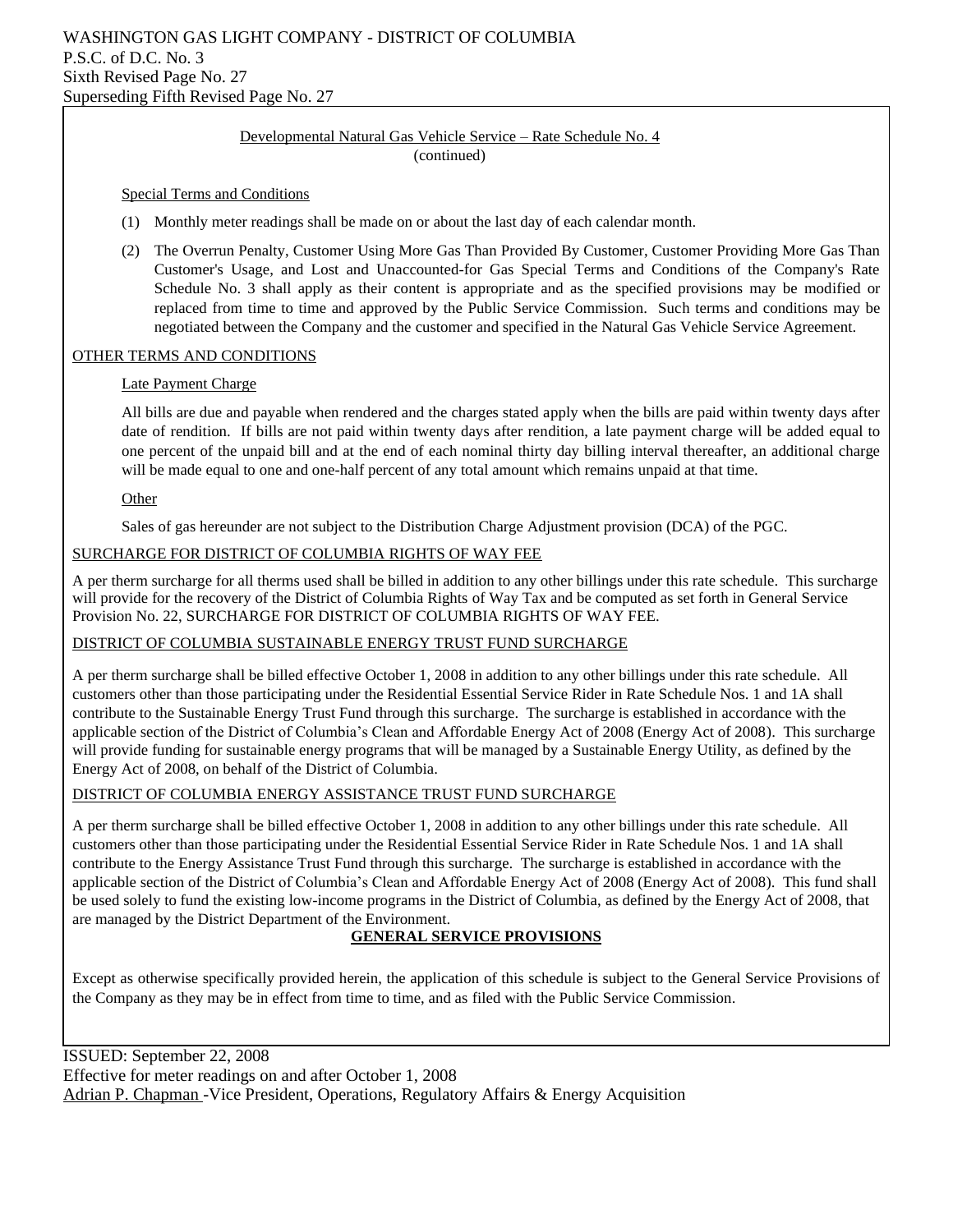## WASHINGTON GAS LIGHT COMPANY

## Firm Delivery Service Gas Supplier Agreement

## Rate Schedule No. 5

# **AVAILABILITY**

For qualified Competitive Service Providers (CSPs or Suppliers) where:

- A. The CSP executes a Contract or Consent Form with the customer or the CSP receives agreement through the Internet or other electronic means with a Customer, or Customers, served under Delivery Service Rate Schedule No. 1A, 2A, or 6 to transport gas to the Company's City Gate for the account of such customer or customers.
- B. The CSP executes a Gas Supplier Application Agreement with the Company to provide service to customers under this Schedule and agrees to abide by the terms of this rate schedule. A sample form of the Gas Supplier Application Agreement is annexed to Rate Schedule No. 5 and hereby incorporated by reference. Such application Agreement shall include, but not limited to data on the Required Operating Procedures as they apply to CSPs.
- C. The CSP satisfies the Company's credit requirements as defined in this schedule.
- D. For participation in the Residential Firm Delivery Service Rate Schedule, the Residential customer must execute and the Company receives a Customer Consent Form or the CSP receives customer agreement through the Internet or other electronic means for a term of one-year. Such agreement may provide for multiple District of Columbia customer delivery locations in order to aggregate individual customer usage to meet the CSP's minimum requirement of at least 100 Dths of customers' daily contract quantity. However, each customer delivery location shall be billed separately for services provided by the Company.
- E. The CSP shall provide, for electronic enrollment, renewal, renegotiations and cancellation information transfer between the customer and the CSP, a secure environment to ensure privacy of customer information.
- F. A failure by a CSP to either provide its customer's daily required volume (DRV) for five calendar days in a month, or for five consecutive calendar days over any time period, or to reconcile, as described in PENALTY FOR FAILURE TO DELIVER THE DRV, may be considered a breach of contract and the contract will be considered terminated at the Company's sole discretion. The applicable customer shall be returned to sales service at that time at no charge to the customer. Under such circumstances the customer will be billed as a full service customer under the appropriate rate schedule during that period for the volume provided by the Company. However, if the customer wishes to be provided service by another CSP, and that CSP complies with the requirements of this rate schedule, the customer can initiate service with that CSP on the day of the subsequent meter read of the customer. Under the above circumstances, the applicable CSP shall be responsible for, in addition to any other charge pursuant to the Company's Firm Delivery Service Rate Schedule(s), any penalty, fine or cost incurred by the Company as a result of such breach and termination.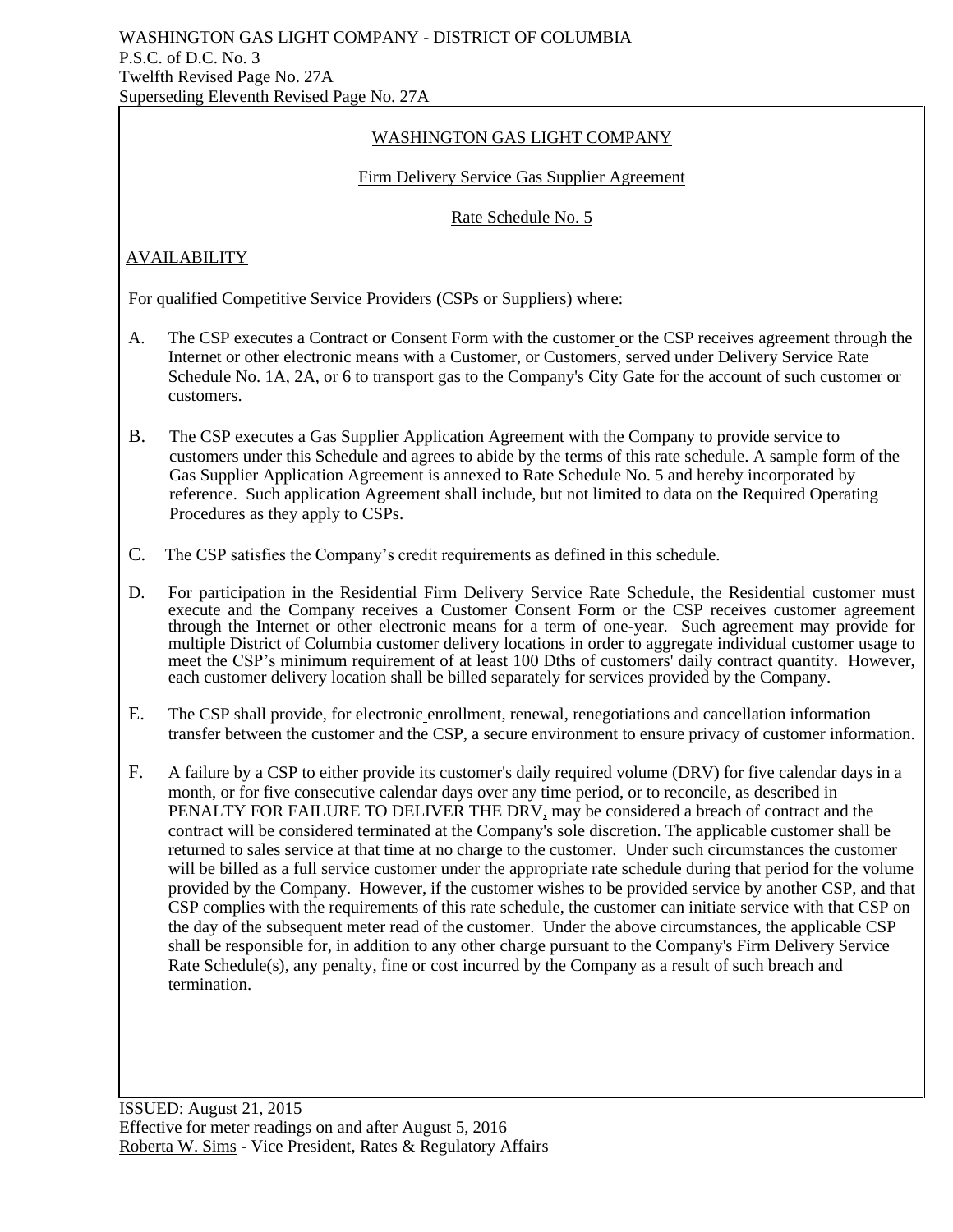# **WASHINGTON GAS LIGHT COMPANY**

# **GAS SUPPLIER APPLICATION AGREEMENT - RATE SCHEDULE NO. 5 DISTRICT OF COLUMBIA**

| <b>APPLICANT INFORMATION</b> |                                               | Date                                                                                                                                                                                                             |
|------------------------------|-----------------------------------------------|------------------------------------------------------------------------------------------------------------------------------------------------------------------------------------------------------------------|
|                              | (Legal name under which business is licensed) |                                                                                                                                                                                                                  |
|                              |                                               |                                                                                                                                                                                                                  |
|                              |                                               |                                                                                                                                                                                                                  |
|                              |                                               |                                                                                                                                                                                                                  |
|                              | Telephone Number ( )                          | Tax ID Number                                                                                                                                                                                                    |
|                              |                                               |                                                                                                                                                                                                                  |
|                              |                                               |                                                                                                                                                                                                                  |
| 1.<br>Company.               |                                               | Applicant must demonstrate that it has met the credit requirements of at least one independent (i.e.<br>unaffiliated) Interstate Pipeline Company that is also a pipeline supplier of Washington Gas Light       |
|                              |                                               | List of Independent Interstate Pipeline Companies the credit requirements of which Applicant has met.<br>Provide documentation supporting credit qualification of at least one Interstate Pipeline listed below: |
|                              |                                               |                                                                                                                                                                                                                  |
|                              |                                               |                                                                                                                                                                                                                  |
|                              |                                               |                                                                                                                                                                                                                  |
|                              |                                               |                                                                                                                                                                                                                  |

List Interstate Pipeline Companies with which Applicant is affiliated:

2. Has the Applicant filed for or is the Applicant currently under bankruptcy law protection?

□ Yes □ No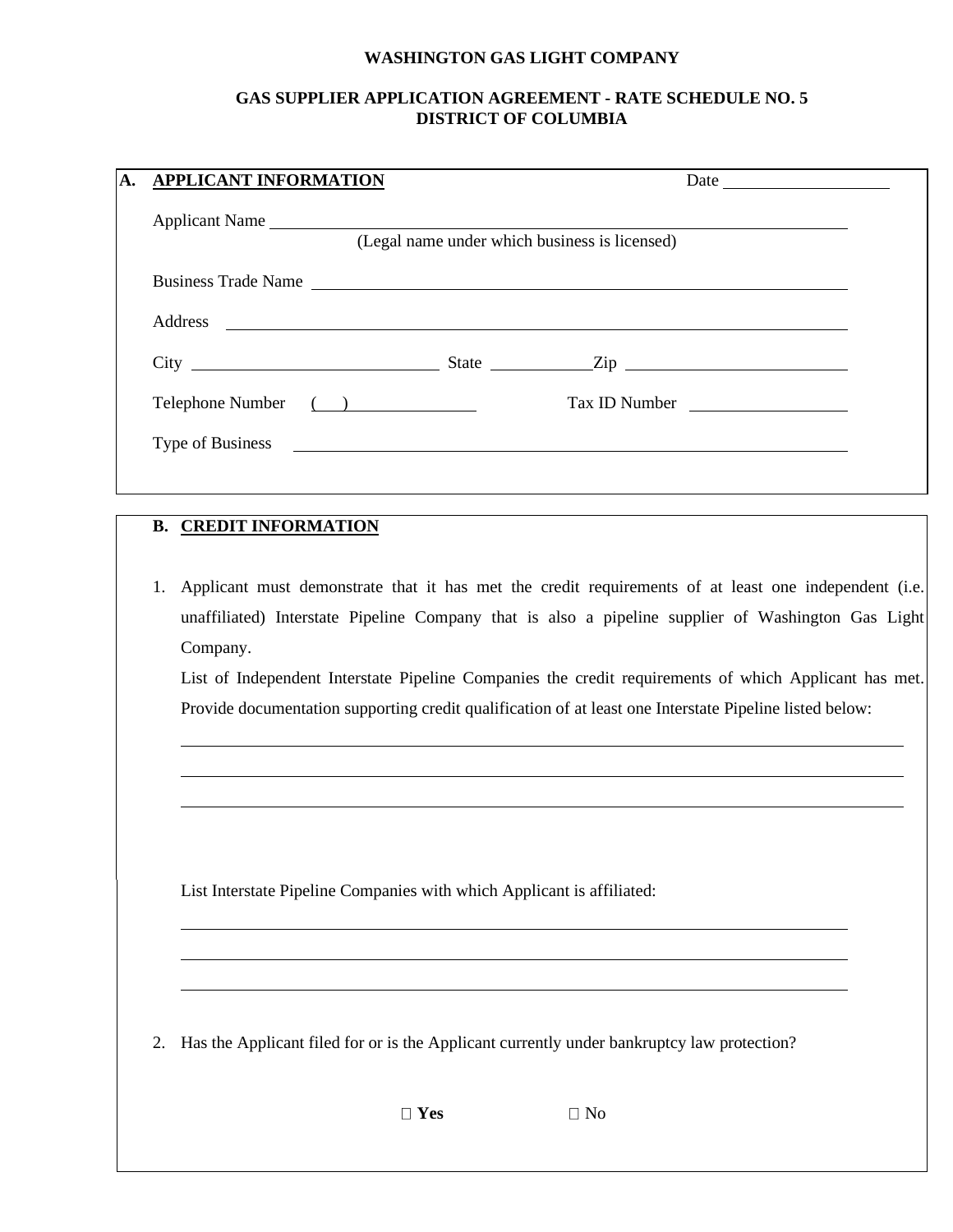# **C. TARIFFS AND GENERAL SERVICE PROVISIONS**

Applicant agrees to comply with the provisions of Washington Gas Light Company's currently effective Rate Schedules, including but not limited to Rate Schedule Nos. 1A, 2A and 5, and General Service Provisions on file and approved by the District of Columbia Public Service Commission, as they may be amended or superseded by that regulatory authority, and are hereby incorporated into this Application Agreement by reference.

# **D. CUSTOMERS TO BE SERVED BY APPLICANT**

The following customers of Washington Gas Light Company will be served by the Applicant in conjunction with Rate Schedule Nos. 2A and/or 5:

| <b>Customer</b> | <b>Account Number</b> | Daily Contract Quantity (DCQ) - Dth |  |
|-----------------|-----------------------|-------------------------------------|--|
|                 |                       |                                     |  |
|                 |                       |                                     |  |
|                 |                       |                                     |  |
|                 |                       |                                     |  |
|                 |                       |                                     |  |
|                 |                       |                                     |  |
|                 |                       |                                     |  |
|                 |                       |                                     |  |

Attach separate sheet if necessary.

## **E. PERSONAL JURISDICTION**

In any action or proceeding arising from, or related to, natural gas service provided pursuant to Rate Schedule No. 5 to a customer receiving service pursuant to Rate Schedule Nos. 1 A, 2A, or any other subsequent rate schedules approved by the Public Service Commission of the District of Columbia for delivery service, the Applicant hereby expressly consents to the personal jurisdiction of any District of Columbia court(s), the Public Service Commission of the District of Columbia or any other agency (ies) having subject-matter jurisdiction over the action or proceeding. Service of process shall be perfected by mailing a copy of any complaint or other pleading, postage prepaid, return receipt requested, to Applicant's address stated above. The Applicant also consents to the appointment of the Secretary of the Public Service Commission of the District of Columbia to accept service of process in any action or proceeding in the District of Columbia to which the Applicant shall be a party.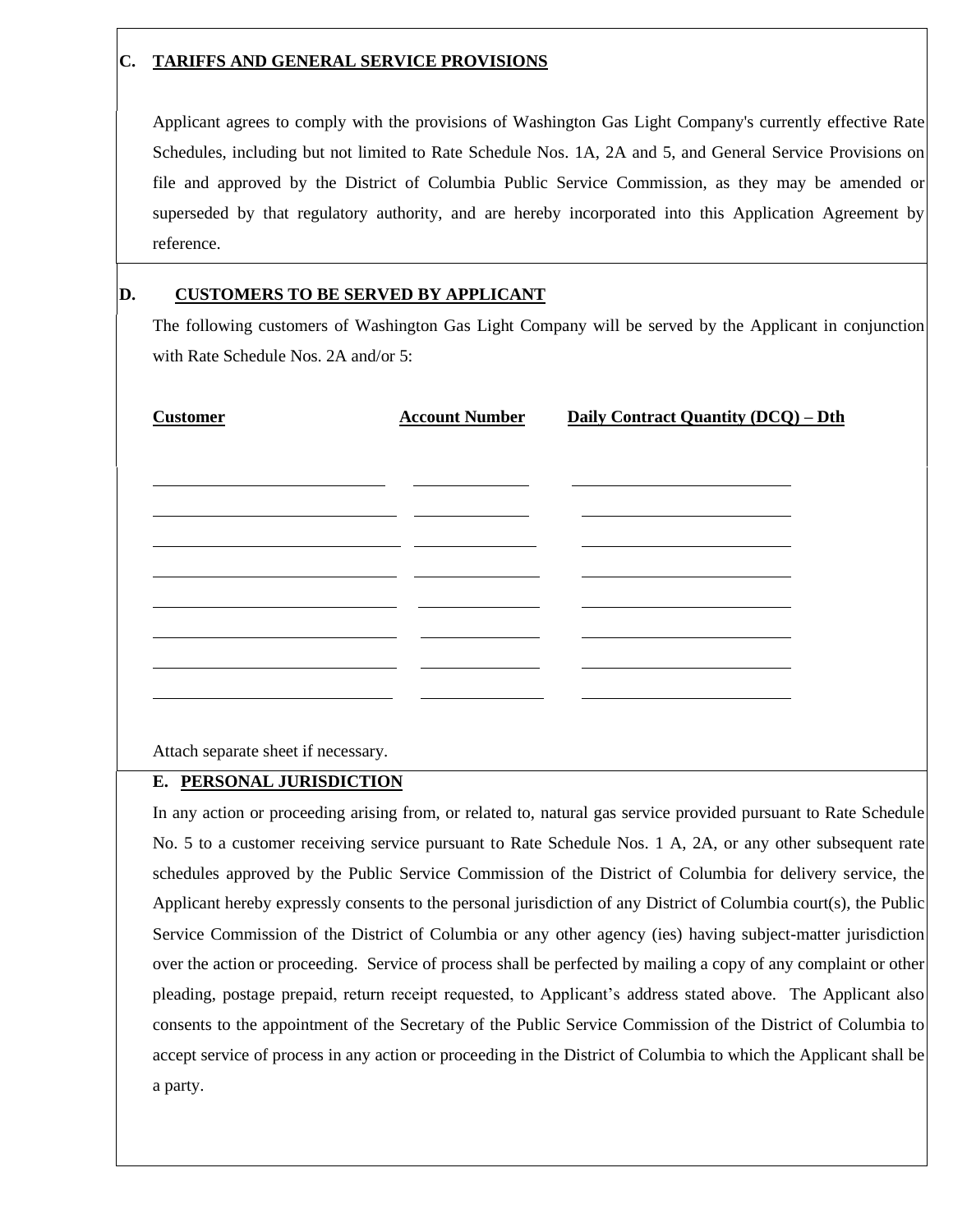# **F. NO DISCRIMINATION**

The Applicant expressly agrees not to discriminate against any buyer or customer receiving natural gas service under Rate Schedule Nos. 1A, 2A, or any other subsequent rate schedules approved by the Public Service Commission of the District of Columbia for delivery service, on the basis of race, sex, political or religious affiliation or geographic location. The Applicant shall not grant any undue preference or advantage to any buyer or customer or subject any buyer or customer to any undue discrimination in the rates, charges or terms and conditions of service provided pursuant to Rate Schedule Nos. 1A, 2A and 5, or any other subsequent rate schedules approved by the Public Service Commission of the District of Columbia for delivery service.

# **G. GOVERNING LAW**

This Gas Supplier Application Agreement shall be governed by and construed in accordance with the laws of the District of Columbia without regard to its rules on conflicts of laws.

# **H. AUTHORIZATION, REPRESENTATION AND ACCEPTANCE**

Applicant represents that all information and documentation provided with respect to this Application Agreement is true, accurate and complete in all respects. All information provided will remain confidential and be used only for the purpose of evaluating the Applicant's creditworthiness.

# **ACCEPTED:**

Authorized Officer, Member or General Partner of Applicant (please type or print)

Signature of Authorized Person

Date Title

If your application for credit is declined, you may request a statement of the reason for such action if a request is made within 60 days of notification from Washington Gas Light Company.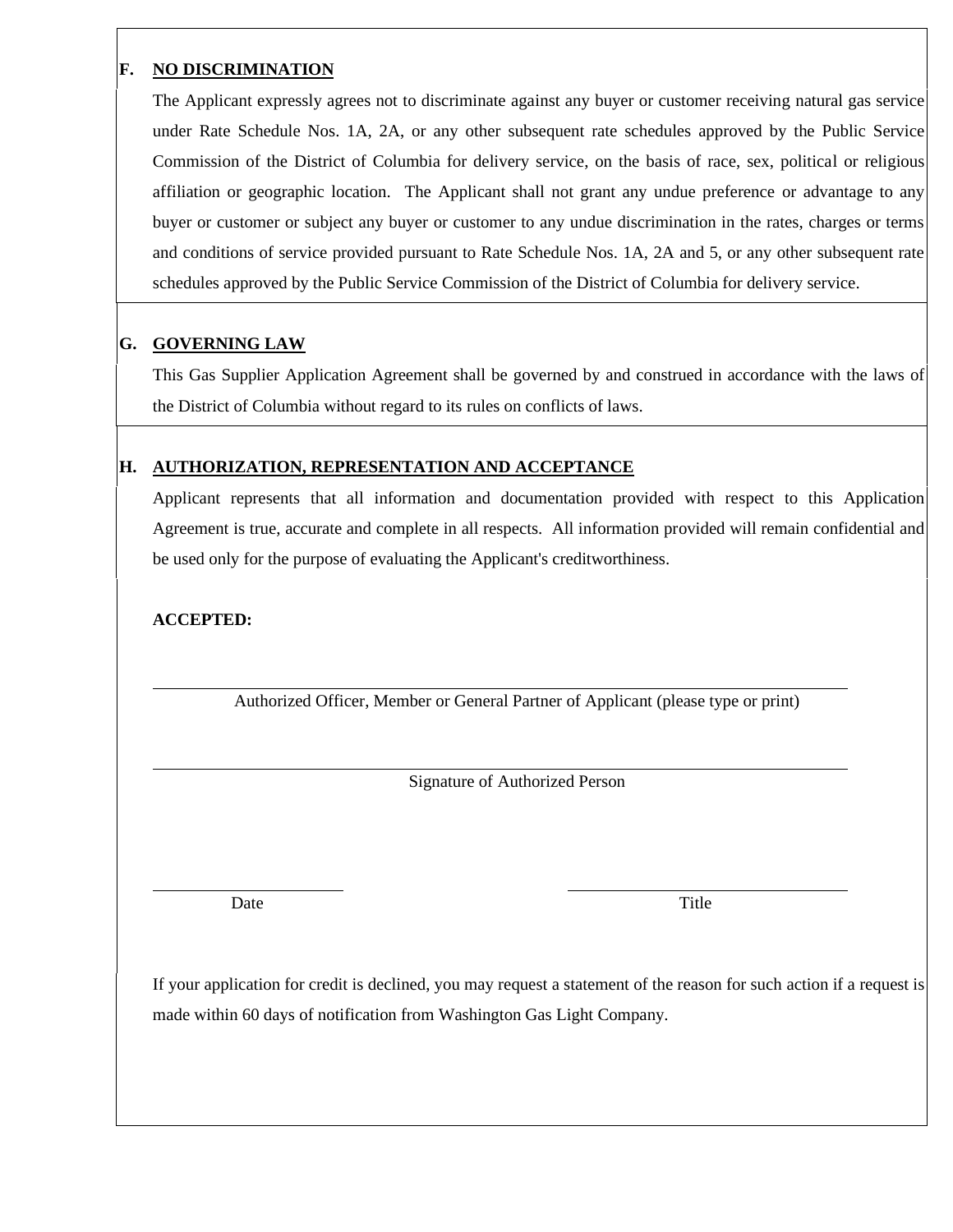## Firm Delivery Service Gas Supplier Agreement - Rate Schedule No. 5 (continued)

- G. If a customer decides to terminate service with their CSP and that CSP provides confirmation of their agreement to terminate their contract, such customer may return to Sales Service under the conditions specified under NOTICE OF RETURN TO SALES SERVICE in Rate Schedule 1A. If such customer wishes to be provided service by another CSP, and that CSP complies with the requirements of this Rate Schedule, said customer can initiate service by that CSP subject to the following:
	- a) Service will be initiated by the new CSP and discontinued by the former CSP effective with the subsequent meter read of the customer as described under the "Enrollments" section of this Rate Schedule.
	- b) Any imbalance existing at that time will be reconciled through the CSP's Imbalance Account.
	- c) The capacity assigned shall revert back to the Company. Under such conditions, the new CSP will be assigned the capacity.
- H. A Capacity Assignment is required to the extent described under that caption within this Rate Schedule. The Capacity Assignment shall immediately revert to the Company upon the expiration or early termination of the contract between the CSP and their customer(s).
- I. The Company will, upon the written request of interested customers, distribute in writing to non residential customers a listing of their historic weather-normalized average usages for a two-year period.
- J. The CSP agrees, in writing, to notify the Company of any significant known and/or anticipated changes in their customer's daily requirements. Such notification should include, but not be limited to, changes in the Company's rate classes.
- K. The CSP agrees to enter into a contract with the Company to transfer title of gas for injections into storage under the Company's pipeline storage contracts whenever, in the opinion of the Company, such injections are required. Title shall revert back to the CSP when such volumes are withdrawn from storage. This contract shall be made at no cost or charge to either party; however, for the provision of such service the Company will bill the CSP for the incremental costs to the Company of such transactions.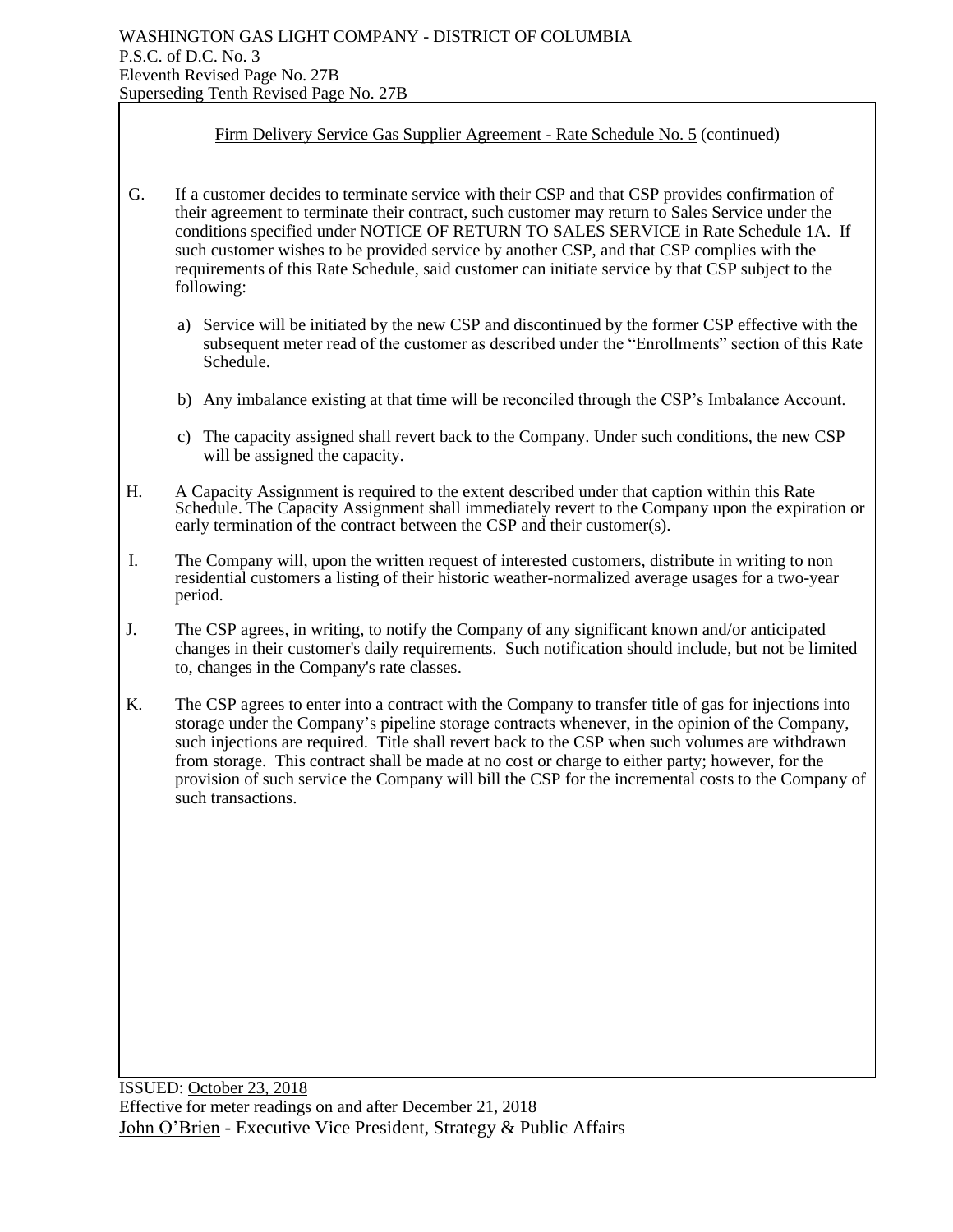## Firm Delivery Service Gas Supplier Agreement - Rate Schedule No. 5 (continued)

#### DEFINITIONS

- A. DRV (Daily Required Volumes): The amount of CSP gas to be delivered/received daily as determined by the Company in accordance with this Rate Schedule to be delivered by the interstate gas pipeline(s) to the Company's city gate each day.
- B. Imbalance Account: The imbalance account shall represent the cumulative balance of daily delivered/received volumes authorized by the Company that are higher or lower than the CSP's actual customer requirements on any day.
- C. Pipeline Delivery Matrix: The Pipeline Delivery Matrix is a table provided by the Company, by electronic mail and posted on the Company's Electronic Bulletin Board, to CSPs. The Pipeline Delivery Matrix specifies a range (minimum and maximum percentages) on each interstate pipeline directly connected to the Company's city gate delivery points, within which each CSP must deliver daily the volumes of gas required for its customers, based on daily system send-out. The Company will communicate the forecasted daily system send-out to CSPs by email. The ranges on the Pipeline Delivery Matrix will apply all year, unless amended from time to time by the Company to address operational and system reliability conditions, in which case the Company will endeavor to provide at least 24 hours prior notice.
- D. Critical Day: When conditions are deemed critical by the Company such that the average daily temperature is expected to be 32 degrees Fahrenheit or lower as otherwise provided, the Company may declare a Critical Day without notice.
- E. Operational Flow Order (OFO): A communication from the Company indicating that a CSP's deliveries of gas may adversely impact the safe and reliable operation of the Company's distribution system. The Company has the right to require the CSP to take action which, in the sole judgment of the Company, will positively impact the operations of the system and may include, but is not limited to, the following: (1) discontinuing delivery of the CSP's gas, or (2) requiring the CSP, where possible, to provide the delivery to a different receipt point on its system. Where access to different receipt points is not available to a CSP, that CSP and Washington Gas should work together to preserve the safety and integrity of the distribution system.

#### BALANCING

A balancing charge shall be billed to CSPs pursuant to General Service Provision No. 23.

The Daily Required Volumes shall be calculated by the Company by a) multiplying the CSP's weather gas factor, as estimated by the Company, times the forecasted HDD's, b) adding the base gas and c) adjusting the results to produce, in the aggregate of all CSPs and the Company, the Company's total estimated send-out for that day. The CSPs base and weather use factors will be based on such factors for each of their customers as estimated by the Company. The result of this calculation shall be adjusted for lost and unaccounted-for gas and Company Use and a wet to dry measurement basis. In addition, such daily deliveries maybe adjusted by the Company to accommodate the CSP's Imbalance Account. Except however, the Company may, due to operational considerations, reduce or eliminate a CSP's DRV on any day with twenty-four hours notice.

Failure to deliver the DRV occurs whenever a CSP's DRV is more or less than actual deliveries to the city gate. Such over-or underdeliveries will be reconciled as set forth as herein described under PENALTY FOR FAILURE TO DELIVER THE DRV. At the end of each month, the Company will calculate the difference between customer's actual requirements and the actual deliveries for the customer's account as provided by the customer's CSP for the month, taking into consideration any adjustments from prior periods. Differences, if they occur, will be reconciled annually by an adjustment to the CSP's DRV for the summer months (June-July-August). If the variance cannot be paid back within the three month period, both parties may agree to extend the reconciliation period for another three months (September-October-November).

Imbalance Account trading will be allowed up to 2 business days after the month. CSPs interested in imbalance account trading shall contact the Company, and the Company and the CSPs will cooperate to facilitate the imbalance account trading. The Company will maintain a list of CSPs with Imbalance Account Inventories.

#### RESPONSIBILITY FOR GAS DELIVERY

The CSP shall have delivered the Company specified DRV to the Company's city gate in accordance with the Company's Pipeline Delivery Matrix each day unless under failure to deliver is due to force majeure as defined in this schedule. The CSP will be deemed to have met its delivery obligations under this Rate Schedule if the CSP has nominated and the upstream transporter has confirmed receipts equal to its DRV for re-delivery to the Company's city-gate.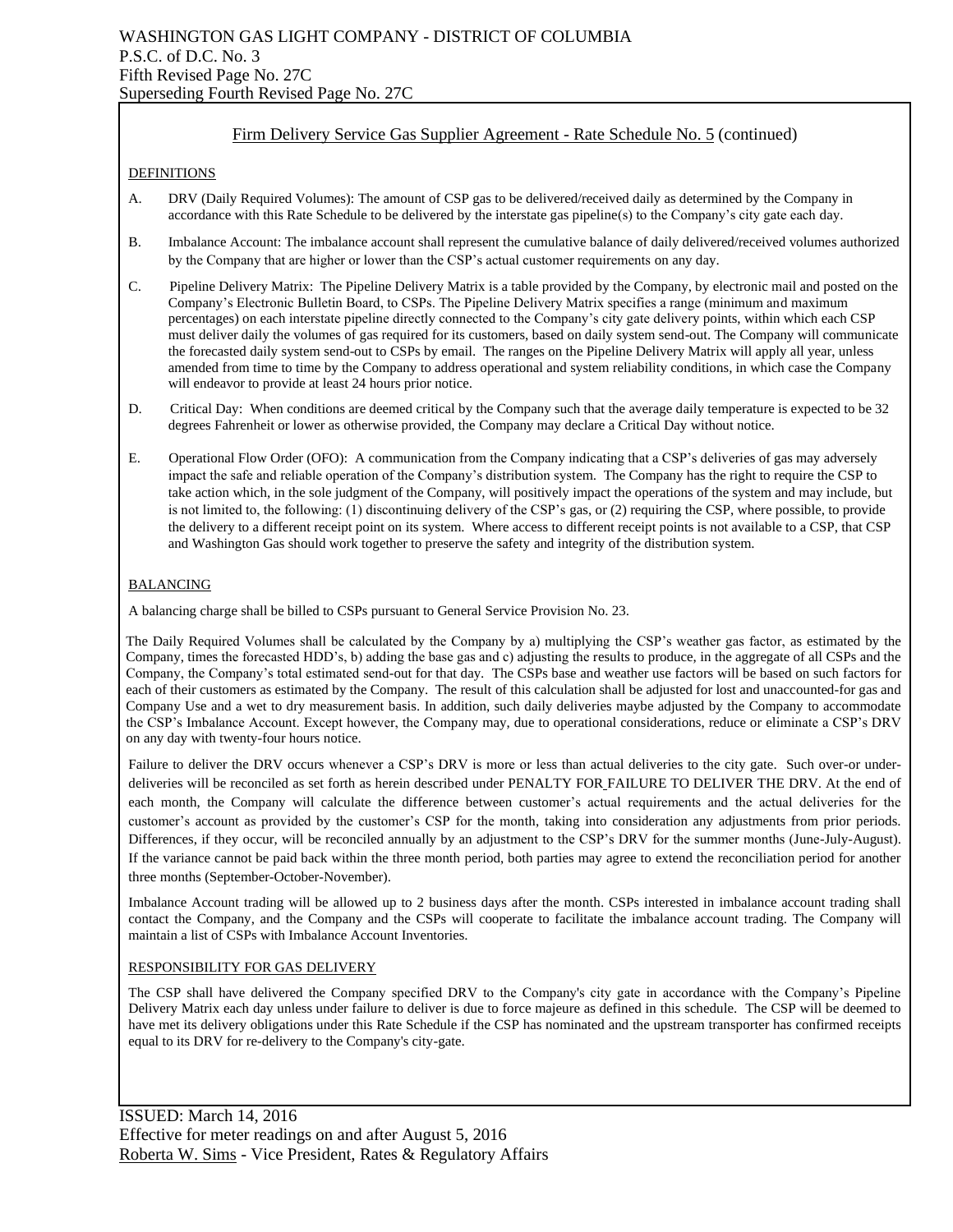#### WASHINGTON GAS LIGHT COMPANY - DISTRICT OF COLUMBIA P.S.C. of D.C. No. 3 Second Revised Page No. 27D Superseding First Revised Page No. 27D

#### Firm Delivery Service Gas Supplier Agreement – Rate Schedule No. 5 (continued)

#### PENALTY FOR FAILURE TO DELIVER THE DRV

Failure to deliver the DRV occurs whenever a CSP fails to deliver its DRV, after taking into account the CSP's Imbalance Account activity for such day (either withdrawals from, or additions to, the CSP's Imbalance Account).

In the event that the CSP has delivered less than its DRV, the CSP shall be charged the higher of (i) \$25 per dekatherm ("dth") or (ii) 1.5 times the highest index price listed in Platt's Gas Daily for the following pricing points - Columbia Appalachia, Dominion South Point or Transco Z6NNY for under-deliveries, which shall be applied to the difference between the volume of gas delivered by the CSP and the volume of gas the CSP is required to provide based on the DRV communicated to the CSP by the Company. In the event that the CSP has delivered more than its DRV, the CSP shall be charged a penalty of \$25 per dth for the over-delivered volume.

Any volumes subject to the PENALTY FOR FAILURE TO DELIVER THE DRV shall not also be subject to the \$25 per dth penalty described in PENALTY FOR FAILURE TO COMPLY WITH THE PIPELINE DELIVERY MATRIX.

#### PENALTY FOR FAILURE TO COMPLY WITH THE PIPELINE DELIVERY MATRIX

Failure to flow gas in compliance with the Company's Pipeline Delivery Matrix occurs when a CSP's flowing gas on each pipeline for each gas day either exceeds the maximum requirement and/or falls short of the minimum requirement on each pipeline as stated in the Company's applicable Pipeline Delivery Matrix.

On any day when the Company's forecasted system send-out for the day is equal to, or more than, 600,000 dths, each CSP will have a "safe harbor" amount of 100 dths per day to which the Delivery Matrix does not apply. On any day when a CSP fails to comply with the Delivery Matrix (after taking into account the "safe harbor" amount, if applicable), a charge of \$25 per dth penalty shall be assessed for a CSP's failure to deliver the correct allocation of gas on the assigned pipelines in accordance with the Pipeline Delivery Matrix.

#### REQUESTS FOR WAIVERS FROM THE PIPELINE DELIVERY MATRIX

The Company may, at its discretion based on operational conditions, waive the minimum and maximum percentage requirement on any interstate pipeline for the gas day, upon receipt of a written request from a CSP.

A CSP must email requests for waivers from complying with the Pipeline Delivery Matrix to Washington Gas by 8:45 A.M. Eastern Time on each day it requires such waiver. Washington Gas will respond to all requests for waiver no later than 9:15 A.M. Eastern Time each day. If the requests for waivers exceeds the available capacity on any pipeline on a day waivers will be prorated, then waivers will be granted in proportion to the volume requested by each CSP which requests a waiver on that pipeline.

#### PENALTIES FOR FAILURE TO COMPLY WITH AN OPERATIONAL FLOW ORDER (OFO) OR CRITICAL DAY

If, in the Company's opinion, a CSP's deliveries of gas may impact the operation of the Company's distribution system, the Company has the right to: 1) refuse delivery of the CSP's gas, or 2) require the CSP to provide the delivery to a different receipt point on its system. The Company agrees to issue the Operational Flow Order no later than 10 A.M. Eastern Time for next day deliveries. A penalty of \$25 per dth will apply for CSPs not in compliance with an Operational Flow Orders. On a Critical Day, penalties for under-delivery at the rate of \$50 per dth of under-delivery will accrue as of the date of the under-delivery. In addition, the CSP shall be charged for all under -deliveries, per dth at 1.5 times the highest index price listed in Platt's Gas Daily for the following pricing points - Columbia Appalachia, Dominion South Point or Transco Z6NNY.

#### OTHER PENALTIES

The above penalties may be in addition to any penalties, fines, charges, costs or damages incurred by the Company as a result of the Supplier violating any of the orders stated above.

#### CSP'S RESPONSIBILITY TO COOPERATE WITH THE COMPANY

The provisions of this Rate Schedule are predicated upon the CSP's cooperation not to materially affect the Company's operations. Continued failure to cooperate following a written warning by the Company shall, at the sole discretion of the Company, result in disqualification of the CSP from Rate Schedule No. 5 participation. To be reinstated as a qualified Delivery Service CSP, in addition to meeting all other applicable qualification criteria, the CSP shall, at the time the CSP applies for re-qualification, provide a security deposit, which the Company shall hold for a period of one year. The amount of the security deposit shall be computed as the product of (1) the CSP's maximum DRV during the prior twelve month period; (2) 60 days and (3) the Purchased Gas Charge (computed in accordance with General Service Provision No. 16). Items (1) and (3) shall be determined as of the date the CSP applies for re-qualification. At the conclusion of one year and upon the CSP's request, the security deposit shall be returned to the CSP if there has not been another occurrence of non-compliance with the delivery requirements by the CSP. If there is an additional occurrence of non-compliance with delivery requirements during the one year period, the security deposit shall be forfeited and the CSP shall be ineligible for re-qualification for an additional consecutive year.

Prior to termination, the Company shall provide written notification of a 30 day reconciliation period before removing a CSP from the Choice Program. Exceptions to this notification requirement will be made when a CSP engages in conduct that exhibits an intent to no longer serve its Choice Program customers, including failure to deliver any volumes to serve its customer requirements or when a CSP immediately exits from the program due to any reason, including bankruptcy.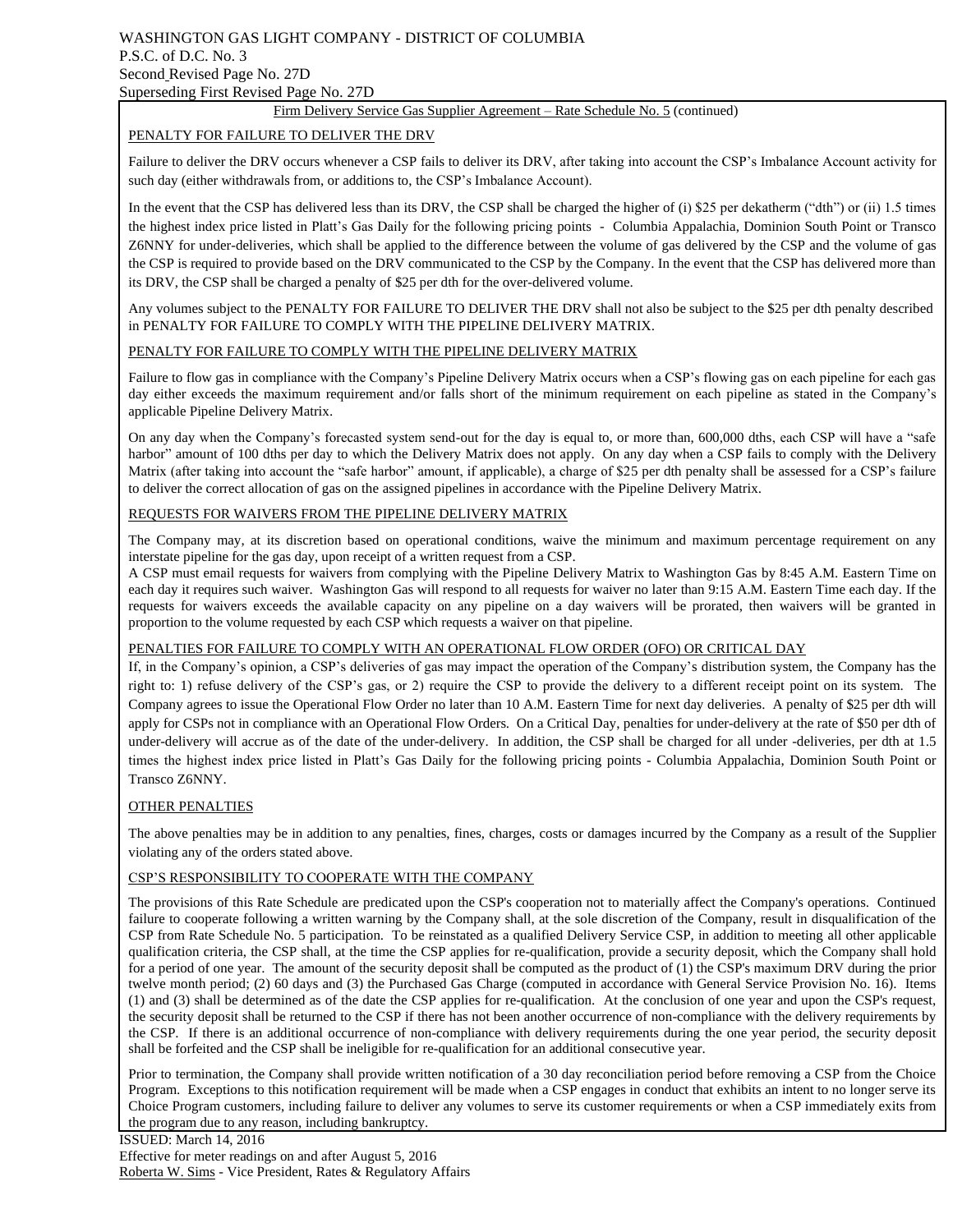# WASHINGTON GAS LIGHT COMPANY - DISTRICT OF COLUMBIA P.S.C. of D.C. No. 3 Fourth Revised Page No. 27E Superseding Third Revised Page No. 27E

# Firm Delivery Service Gas Supplier Agreement - Rate Schedule No. 5 (continued)

## EXCHANGE OF REQUIRED INFORMATION

The following procedures shall be followed by the Company and the Supplier to exchange the information required to serve customers:

- 1. Enrollment transactions received by the Company no later than 5:00 p.m. Eastern Time on the 7th calendar day before the first of the next month will be effective the 1st day of the following month. Enrollments received after 5:00 p.m. Eastern Time on the 7th calendar day before the first day of the next month will be effective the 1st day of the next subsequent month.
- 2. Enrollments shall be processed on a first-in basis as they are received throughout the month. In the event two or more enrollments are received for the same customer before the enrollment deadline as described above, the first enrollment received by the Company will be processed. Any subsequent enrollments received during the same enrollment period will be rejected. Drop transactions received by the Company no later than 5:00p.m. Eastern Time on the 7th calendar day prior to the first day of the next month will be effective the 1st day of the next month. Drop transactions received by the Company after 5:00p.m. Eastern Time on the 7th calendar day prior to the first day of the next month will be effective the 1st day of the next subsequent month. If a customer is enrolled with a CSP when the Company receives an enrollment from a different CSP, the Company will drop the customer from its current CSP and process the enrollment pursuant to the first-in protocol as described here in, regardless of whether or not a drop has been received prior to the receipt of the enrollment.
- 3. Notice to suppliers provided for and/or required under the Company's Firm Delivery Service Rate Schedules shall be made by postings to its GAS MANAGEMENT SYSTEM (GMS). It shall be the responsibility of the supplier to monitor the GMS and comply with its postings. The Company may supplement such notification through the use of, for example, telephone or facsimile.
- 4. It is the responsibility of the supplier to notify the Company of the unavailability or inaccessibility of the GMS to the supplier. Such notification must be made within twelve hours of the time of failure to access the GMS. Absent such notification the supplier is deemed to have received all communications and is responsible for complying with all postings.
- 5. Questions concerning data posted to the GMS, and related billing transactions, must be brought to the attention of the Company within sixty days of its posting. It is the responsibility of the supplier to bring such questions to the attention of the Company. Any billing complaints or requests for adjustments arising from GMS posted data beyond this time frame will not be recognized by the Company.
- 6. By 10 a.m. Eastern time each day, the Company shall provide to each supplier their minimum and maximum gas deliveries and the required allocation of such deliveries by WG's gate station(s) for the following gas day beginning at 10:00 a.m. In addition, the Company will be providing suppliers a fiveday forecast of their estimated deliveries.

## FORCE MAJEURE FOR FAILURE TO DELIVER THE DRV

Force Majeure, for purposes of this Schedule, shall be any sudden, unforeseeable event which causes a physical inability to transport gas to or receive gas at the designated point of delivery and which could not have been prevented or overcome by the reasonable efforts of the party claiming Force Majeure. In the event of Force Majeure, the Supplier shall give as soon as possible after the occurrence of Force Majeure written notice and full particulars of such Force Majeure including the extent, if any, to which the Supplier remains able to carry out its obligations and a good faith estimate of when the Supplier expects to recover its ability to fully perform.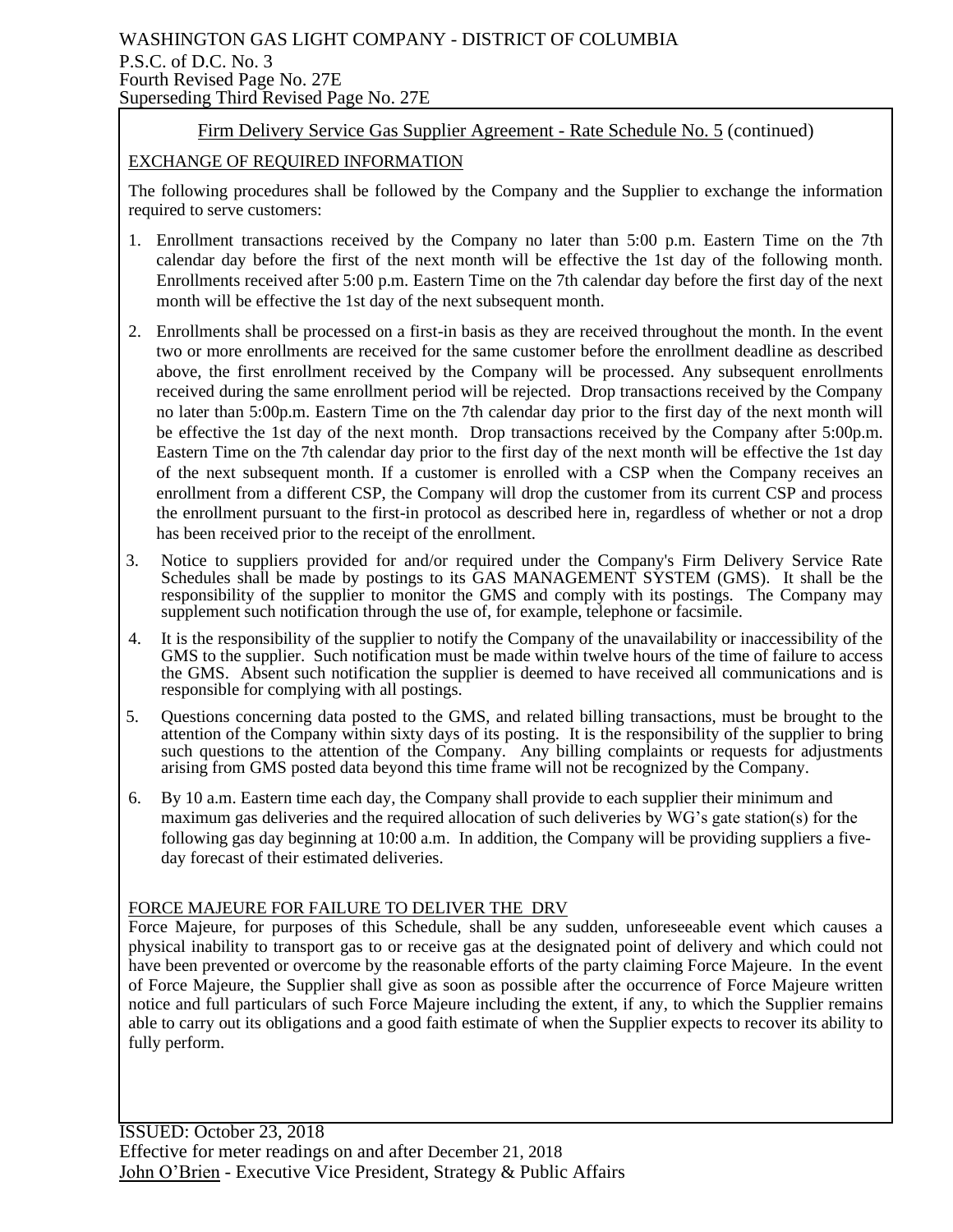## Firm Delivery Service Gas Supplier Agreement - Rate Schedule No. 5 (continued)

## LIABILITY LIMITS

The Company shall not be liable for any loss, cost, damage or expense occasioned by the calculation of the DRV. The Supplier shall warrant that, at the time of delivery of gas to the customer, it will have good title to deliver all gas volumes. The Company shall have no liability with respect to all gas transported prior to its physical delivery to the Company or after its re-delivery to the Customer.

## CREDIT WORTHINESS

Prior to the Company approving an Application to provide service to customers and during the provision of service, the Supplier must demonstrate to the Company's satisfaction that it has met and continues to meet the credit worthiness criteria as set forth in the Application Agreement.

Based on the Company's credit worthiness criteria, a supplier may be required to post security with the Company. The security amount shall be computed and billed to Suppliers for the winter season, November through March, and for the summer season, April through October. Such security amounts shall be the product of (1) volumes at risk, (2) price at risk, (3) time at risk as computed in the following manner:

- A. The volumes at risk shall be computed as the Suppliers' allocated design day demand less peaking as calculated on or around September 1 for the winter season, and the suppliers' allocated design day demand less peaking and storage as calculation on or around February 1 for the summer season.
- B. The price risk for the winter season shall be equal to the highest fifteen-day rolling average winter (November – March) delivered cost of gas to the Company from the previous five years. The price at risk for the summer season shall be equal to the highest fifteen-day rolling average summer (April – October) delivered cost of gas to the Company from the previous five years.
- C. The time at risk shall be the sum of five calendar days of possible non-performance and ten days of administration per month, which includes time for Commission and customer notification.

The security amounts for the winter and summer seasons, computed as set forth in this rate schedule, shall be posted with the Company by October 15 and March 15, respectively. As an initial credit measure, the Company will assess Suppliers joining the Delivery Service Program for the first time a five thousand dollar (summer season) or ten thousand dollar (winter season) security amount. The Company reserves the right to adjust the security amount requirement if the Supplier's customer enrollment level changes by more than twenty percent between the seasonal security posting periods.

Upon notification by the Company that the Supplier no longer satisfies the credit criteria or has failed to timely pay any bill rendered under this schedule, the Supplier is disqualified until such time as satisfactory evidence is provided by the Supplier that the Supplier's overall financial condition again meets the Company's credit criteria or an acceptable credit enhancement, including but not limited to a cash deposit, letters of credit or surety bonds, is furnished to the Company.

## GAS QUALITY STANDARDS

The Supplier warrants that gas transported to the Company conforms to the quality standards stated in the transporting interstate gas pipeline's FERC approved Tariff.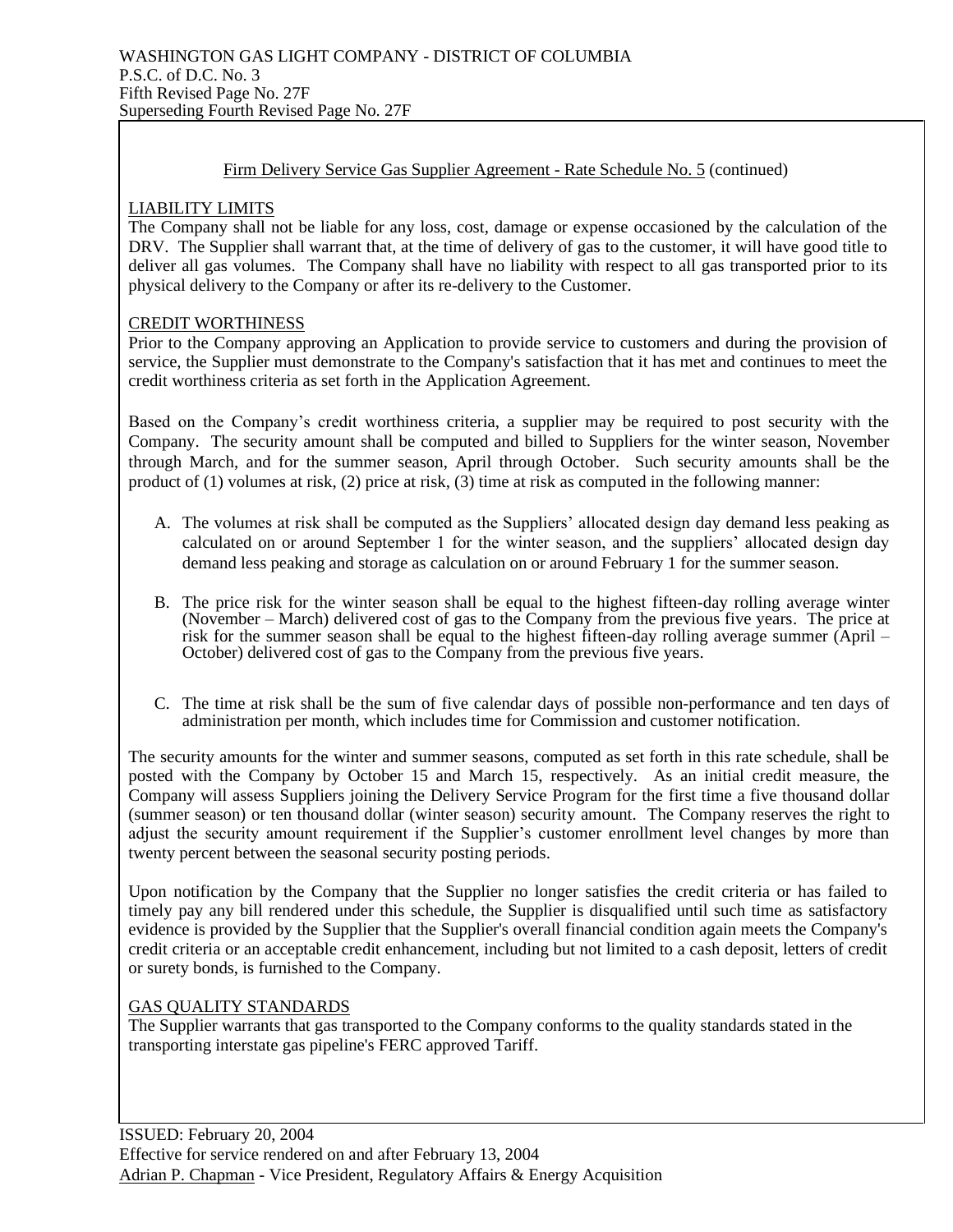## Firm Delivery Service Gas Supplier Agreement – Rate Schedule No. 5 (continued)

## DELIVERY TAX CHARGE

For bills rendered on and after December 2, 2005, all customer gas consumption under this rate schedule shall also be billed an amount per therm for District of Columbia Delivery Tax in accordance with the applicable sections of the District of Columbia Official Code. This charge replaces the Gross Receipts Tax Charge that was based on the effective tax rate along with the billing of revenues to which it applied.

## BILLING

At the request of a supplier, the Company will include the supplier's billing amount on the Company's bill. The Company will charge the supplier 50¢ per account each month. Billing by the Company of the supplier's charges shall be performed under a "rate-ready" or "bill ready" protocol, as directed by the supplier. The terms and conditions of such service will be stated in a separate contract between the supplier and the Company.

## PAYMENT TERMS

Bills are due and payable upon presentation. The final date for payment of the net amount shown on the bill is 10 days from the date of rendition of the bill. Failure to receive the bill does not excuse the Supplier from payment obligations and payments shall be made without regard to any counterclaim whatever. Bills remaining unpaid at the expiration of the net payment period shall be subject to a Late Payment Charge of 1.5% per month applied to any unpaid amount.

## UTILITY CONSOLIDATED BILLING

A Competitive Service Provider (CSP) shall notify Washington Gas of its customer's selection to use consolidated billing by Washington Gas for some or all of its customers.

A CSP shall transmit billing and related data to Washington Gas using XML technology or any other technological solution that allows for the transmission and use of the information in a secure and prudent manner.

A CSP using utility consolidated billing shall have the same electronic access to customer bill information for each customer of the CSP as provided to customers, subject to the execution of a data security agreement with Washington Gas.

The Company shall purchase, at a Commission-approved discount rate, the receivables (excluding any noncommodity charges) of CSPs for accounts billed using utility consolidated billing pursuant to the provisions set forth in the "Calculation of Discount Rate" section of this GSP. The discount rate will be reviewed and approved by the Commission on an annual basis. The Company shall not purchase any non-commodity charges. Any arrearage or past due amount due the CSP will not be purchased by the Company and shall be collected by the CSP on its own behalf. However, the Company will continue to bill the customer on behalf of the CSP for up to 90 days. CSP receivables will be purchased by the Company on a semi-monthly basis and shall include the current amount due for gas charges only; however, for customers participating in the Company's budget billing program, Washington Gas will purchase the receivables of actual gas charges.

## CALCULATION OF DISCOUNT RATE

A. Using the criteria outlined in paragraph B, the Company will calculate two discount rates – one for receivables applicable to residential customers and one for receivables applicable to non-residential customers.

ISSUED: October 23, 2018 Effective for meter readings on and after December 21, 2018 John O'Brien - Executive Vice President, Strategy & Public Affairs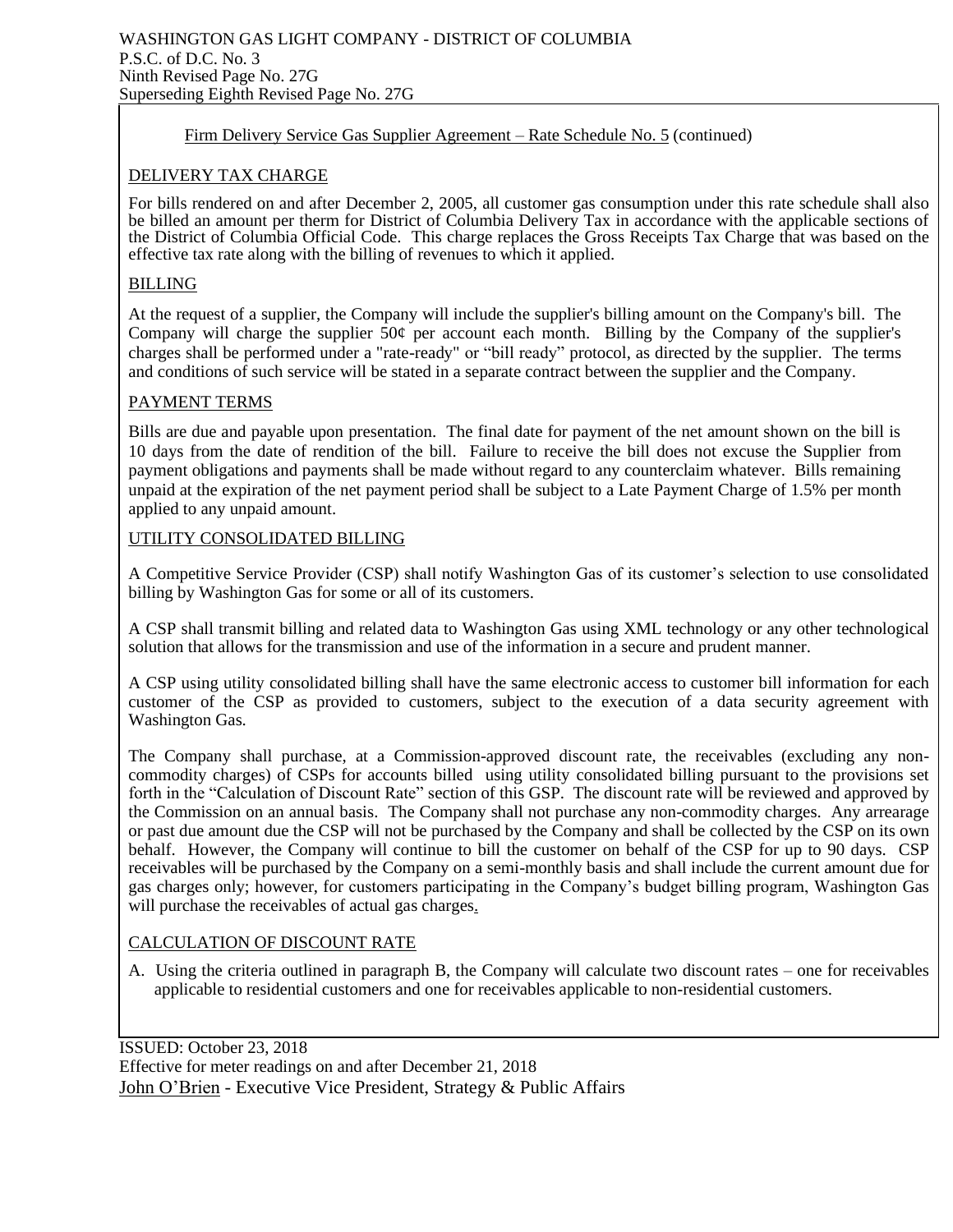# Firm Delivery Service Gas Supplier Agreement – Rate Schedule No. 5 (continued)

- B. Components of the purchase of receivables (POR) discount rate:
	- 1. Component No. 1 Bad Debt Expense The percentage of actual net bad debt write-offs (bad debt write-offs less bad debt write-off recoveries for residential sales and non-residential sales customers) for the most recent historical 12 month period applied to commodity sales will be included as an annual cost in each annual calculation of the discount rate. The percentage applied in the POR discount rate will be updated on an annual basis based on the percentage of actual net bad debt write-offs experienced with the purchased accounts for residential and non-residential customers.
	- 2. Component No. 2 Implementation Costs The total actual incremental implementation costs, including carrying costs at the Company's authorized pre-tax cost of capital, will be collected through the POR discount rate using a ten-year amortization period.
	- 3. Component No. 3 Incremental Collection Costs Annual incremental collection costs will be calculated as the estimated increase in annual collection costs to be incurred as a result of the implementation of the POR Program. This level of collection costs related to the POR Program will be updated annually in calculating the POR discount rate.
	- 4. Component No. 4 Cash Working Capital Costs Annual cash working capital costs will be calculated in a manner consistent with the method established by the Commission in the Company's last base rate case. The calculation will be based off the difference between the revenue lag days, as set in the last base rate case, and the payment lead days related to POR remittances applied to the average daily receivable balance for POR customers and then multiplied by the Company's currently approved pre-tax cost of capital.
	- 5. Component No. 5 Risk Factor this factor is set at 0% of annual CSP commodity sales for Year 1. An assessment will be done annually to evaluate any adjustments, if applicable, to the risk factor used in the calculation of the POR discount rate, subject to Commission approval.
	- 6. Component No. 6 Reconciliation Factor This factor will adjust for any over- or under-collection of costs associated with the POR Program.
	- 7. Component No. 7 Late Payment Revenues Late payment charges applicable to the Supplier's commodity charge will be included in the calculation based on actual collections during the year. However, the first year calculation of the POR Discount rate shall use 2014 Late Payment Revenues.
	- 8. POR Discount Rate The addition of the annual costs of Component Nos. 1 through 7 will result in the total annual costs to be collected through the POR discount rate. The total annual costs will be divided by the estimated annual CSP commodity sales, resulting in the POR discount rate to be used for the POR Program for the current year. The first year calculation of the POR Discount rate shall use 2014 CSP commodity sales. In subsequent years, the calculation shall use the rolling five year historical average of annual CSP commodity sales.
	- 9. The discount rate for residential and non-residential accounts will be set by the Commission annually.

# PAYMENT TO SUPPLIERS

The Company will process and submit payments twice a month five (5) business days after (a) the 15th of each month, and (b ) the end of the month) to each Supplier using consolidated billing. The payments will include the Supplier's portion of its customers' bills that were due between the 1st and 15th of each month and between the 16th and the last day of each month, respectively, less any priorperiod adjustments or cancellations, and the POR discount rate approved by the Commission. The Company may hold back or reverse payments on disputed charges.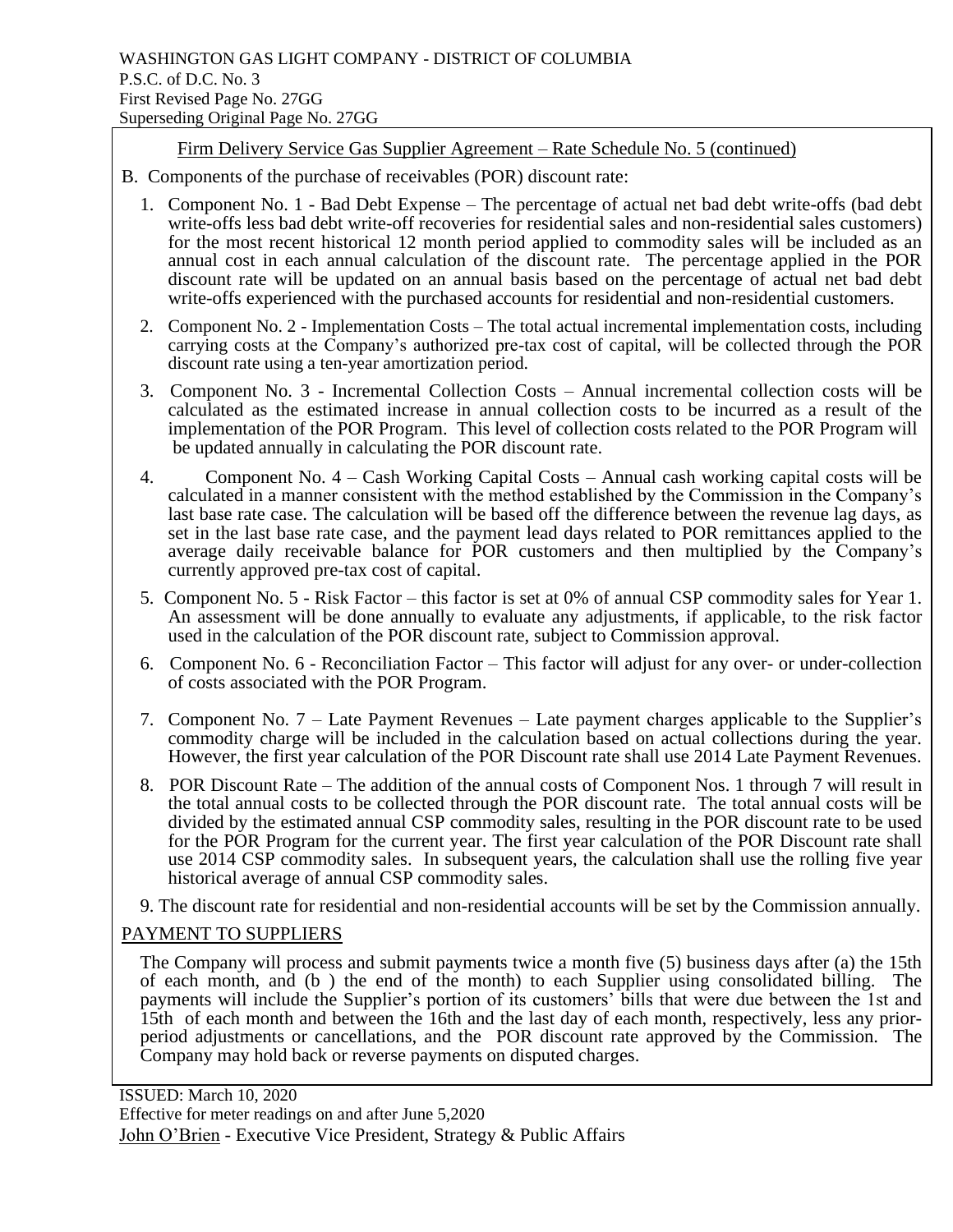Firm Delivery Service Gas Supplier Agreement – Rate Schedule No. 5 (continued)

## ENROLLMENTS

- A. Enrollment transactions received by the Company no later than 5:00p.m. Eastern Time on the 7th calendar day before the first of the next month will be effective the 1st day of the following month. Enrollments received after 5:00p.m. Eastern Time on the 7th calendar day before the first day of the next month will be effective the 1st day of the next subsequent month.
- B. Enrollments shall be processed on a first-in basis as they are received throughout the month. In the event two or more enrollments are received for the same customer before the enrollment deadline as described above, the first enrollment received by the Company will be processed. Any subsequent enrollments received during the same enrollment period will be rejected. Drop transactions received by the Company no later than 5:00p.m. Eastern Time on the 7th calendar day prior to the first day of the next month will be effective the 1st day of the next month. Drop transactions received by the Company after 5:00p.m. Eastern Time on the 7th calendar day prior to the first day of the next month will be effective the 1st day of the next subsequent month.

 If a customer is enrolled with a CSP when the Company receives an enrollment from a different CSP,

 the Company will drop the customer from its current CSP and process the enrollment pursuant to the first-in protocol as described here in, regardless of whether or not a drop has been received prior to the receipt of the enrollment.

If a customer decides to terminate service with their CSP, such customer may return to utility service under the conditions specified under NOTICE OF RETURN TO SALES SERVICE in this tariff as applicable. If such customer wishes to be provided service by another CSP, and that CSP complies with the requirements of this Rate Schedule, said customer can initiate service by that CSP subject to the following: a) Service will be initiated by the new CSP and discontinued by the former CSP as provided for under EXCHANGE OF REQUIRED INFORMATION of this Rate Schedule. b) Any imbalance existing at that time will be reconciled through the CSP's Imbalance Account. c) The capacity assigned under the Capacity Assignment, as fully described below, shall revert back to the Company. Under such conditions, the new CSP will be assigned the capacity.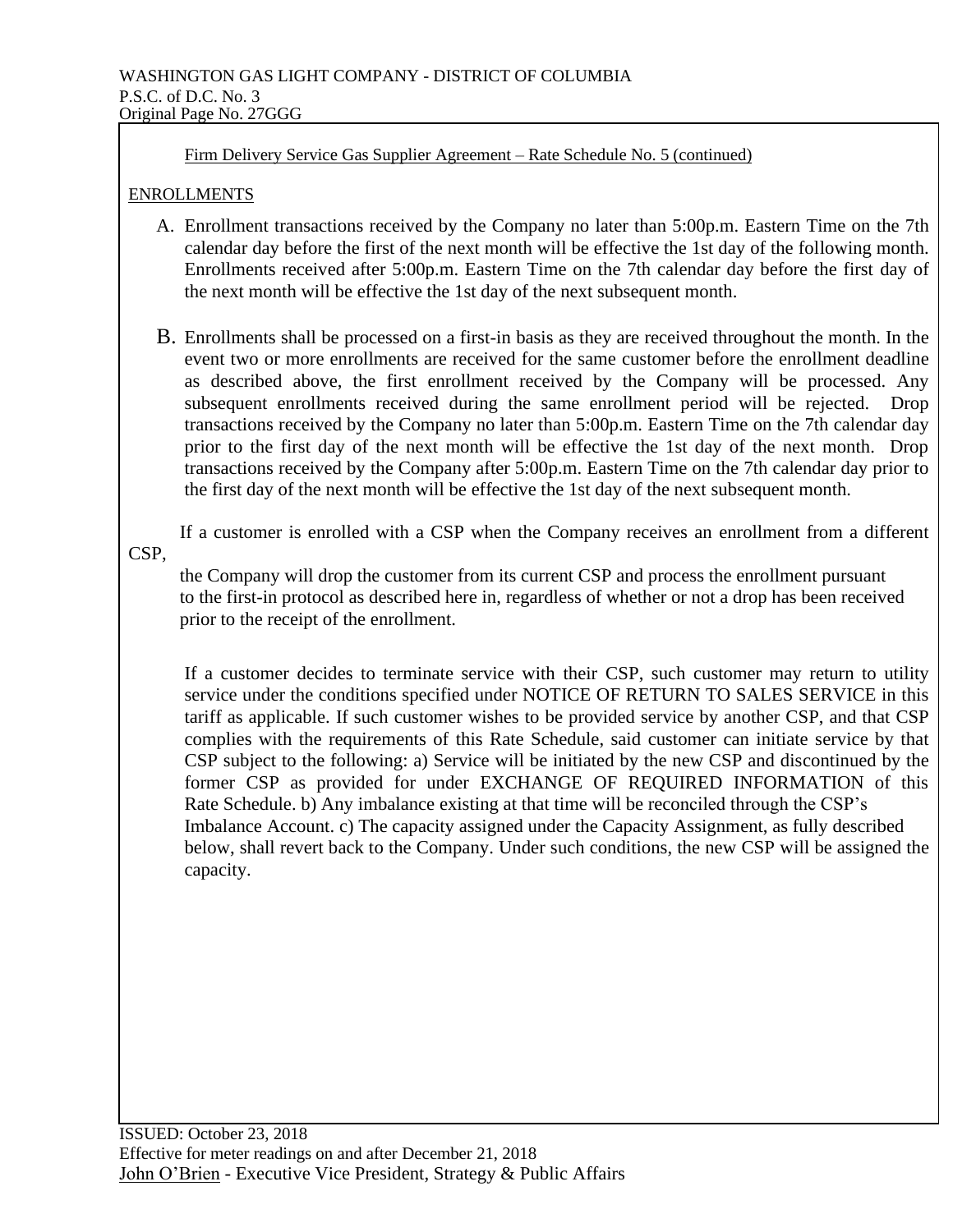## Firm Delivery Service Gas Supplier Agreement – Rate Schedule No. 5 (Continued)

## REVENUE ACCOUNTING

Revenues received from penalty charges and other charges imposed through this Rate Schedule shall be credited in the calculation of the Purchased Gas Charge set forth in General Service Provision No. 16.

## COST RESPONSIBILITY

The supplier shall be responsible for the payment of any tax or assessment levied by any jurisdiction related to the acquisition, delivery or use of delivered gas included but not limited to District of Columbia Receipt Tax.

## EQUALIZATION CHARGE

An Equalization Charge shall be computed and billed to suppliers applicable to service during the current billing month which shall be the product of: (1) the customer's assigned pipeline and storage capacity, and (2) the Equalization Charge Per Dth. Such charge is subject to re-determination to be effective with the annual ACA for the December billing period each year.

## CAPACITY ASSIGNMENT

A capacity assignment will be made by the Company to approximate 50% of each customer's design day requirements. This assignment, which is mandatory shall be comprised of firm transportation, storage (the Company will retain the contractual rights to this capacity but allow the CSP to utilize it when necessary) and peaking. Such assignment will be determined by the Company based on the Company's gas purchasing portfolio mix at that point in time.

The Company shall communicate a CSP's default capacity assignment to the CSP on a monthly basis. CSPs need not accept the default capacity assignment and may, instead, notify the Company before the start of the effective date of the capacity release that it wants to receive a capacity assignment on a specific pipeline(s). If a CSP does not accept the default capacity assignment before the start of the effective date of the capacity release and does not designate specific assigned capacity as indicated above, the Company shall bill the CSP for the reimbursement of reservation charges plus a penalty of \$1 per dth.

If a customer requests to return to sales service, the associated assigned capacity shall return to the Company for use in serving the customer. This would occur whether at contract expiration or if the Customer returns prior to contract expiration.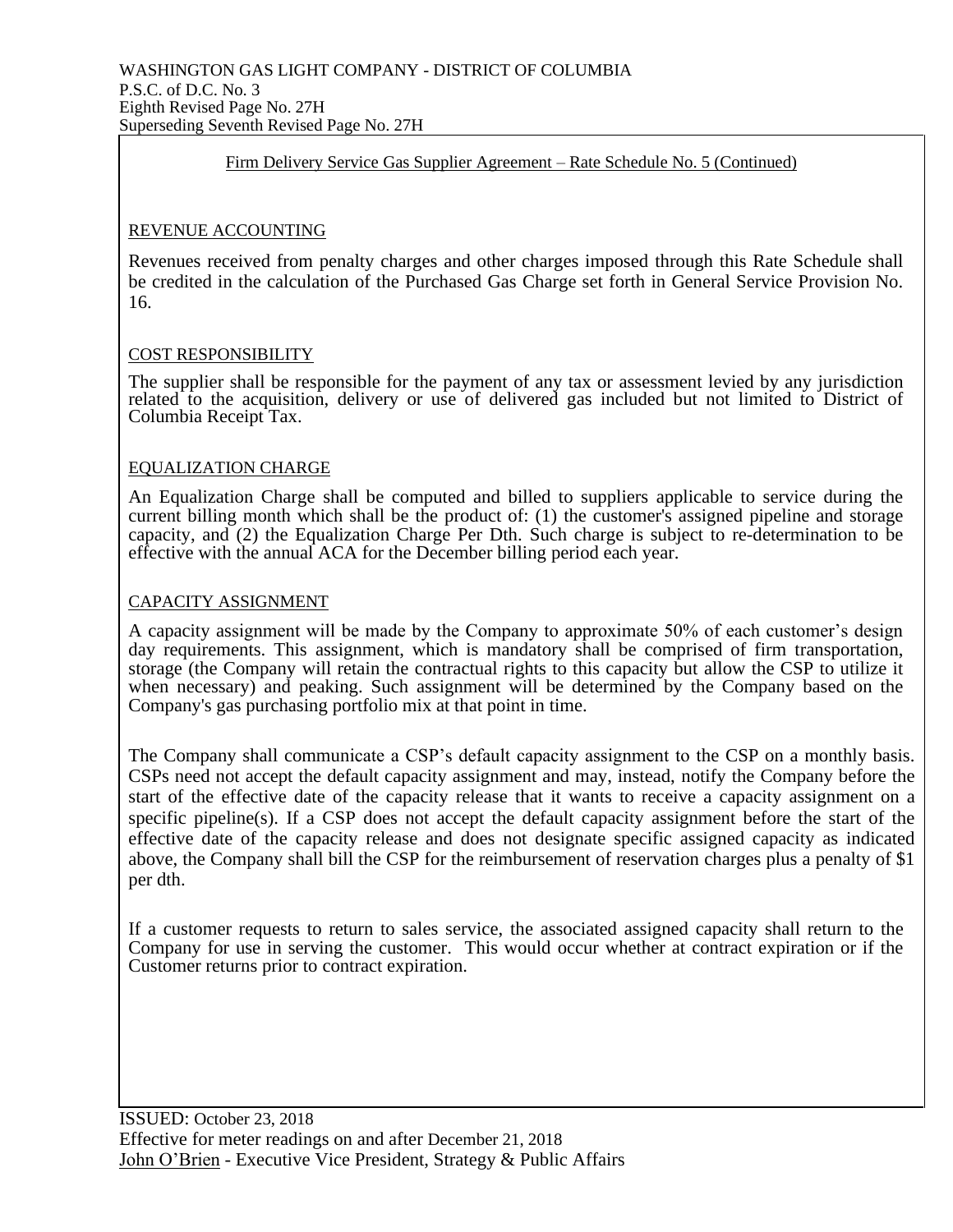#### Firm Delivery Service Gas Supplier Agreement – Rate Schedule No. 5 (Continued)

Suppliers may avoid the mandatory assignment of transportation capacity if the supplier can demonstrate that they have primary point transportation capacity under contract for a minimum of five years (firm for the period of the contract or one year firm with annual renewal). These contracts must cover the supplier's firm design day transportation requirements for the months of January and February. If the supplier's contracted level of firm, primary point transportation capacity is less than 50 percent of their design day requirements for January and February; the Company will assign the remaining amount to the supplier.

The supplier, at the sole discretion of the Company, may exercise an option of a voluntary assignment of firm transportation for up to 100 percent of its firm transportation requirement.

- A. If a customer requests to return to sales service, the associated assigned capacity shall return to the Company for use in serving the customer. This would occur whether at contract expiration or if the customer returns prior to contract expiration.
- B. Storage Gas Inventory
	- If a supplier receives an assignment of storage on April 1 then that supplier musts purchase a prorata portion of the Company's storage gas inventory at that time. If a supplier receives an assignment of storage at any other time then the supplier must purchase from the Company an amount of storage gas inventory necessary so that, based on pro rata injections, the supplier has the total amount required by the end of the injection period, October  $31<sup>st</sup>$  of each year. The purchase price shall be determined based on the volumes purchased, as if they had been injected into storage on a pro rata basis over the time from the prior April  $1<sup>st</sup>$  at the injection price paid by the Company during those months.
	- 2. If the requirement for storage gas inventory occurs after the end of the injection period then the supplier must purchase the amount of storage gas inventory that the Company would have remaining on its books applicable to their customers. The price for such purchases shall be the weighted average rate of storage gas inventory on the Company's books at that time.
	- 3. All purchase prices, as determined above, shall include carrying costs based on the Company's then authorized pre-tax rate of return
	- 4. If the supplier's requirements are decreased then the supplier must sell to the Company the amount of storage gas inventory no longer required and it shall be priced as described in 1 or 2 above. If the suppliers requirements are increased and that change coincides with the beginning of the injection period the Company will inject, on a pro rata basis, the supplier's requirements and bill them at the prices paid by the Company during those months

The Company will monitor the supplier's compliance with these capacity assignment requirements and non-compliance will make the supplier ineligible for participation under this rate schedule.

#### EXITING THE DELIVERY SERVICE PROGRAM

The CSP agrees to give the Company a minimum of three months notice of the CSP's intent to exit the business with the Company's Delivery Service program. The CSP is responsible for managing its Imbalance Account to result in a zero balance by the exit month. At the end of the CSP's service, the Imbalance Account inventory shall be reconciled to zero. If the CSP foresees that it is unable to reconcile a positive or negative imbalance to zero by the end of the exit month, the CSP should contact the Company with a written request for a charge or cash out of the remaining balance. It is the expectation that the CSP will use all means necessary to bring the Imbalance Account to zero before exiting the program. The charge or cash out will be computed by the Company by taking the monthly weighted average cost of storage inventory gas beginning April 1<sup>st</sup> and including the final month of the CSP's service in the Customer Choice Program producing a monthly weighted average cost on the remaining Imbalance Account. If the CSP's Imbalance Account is negative, then the Company will bill the CSP for the total negative balance upon exiting the program based on the weighted average cost of storage inventory gas as computed. If the CSP's Imbalance Account is positive, then the Company will cash out the CSP for the total positive balance upon exiting the program based on the weighted average cost of storage inventory gas as computed.

#### GENERAL SERVICE PROVISIONS

Except as otherwise specifically provided herein, the application of this schedule is subject to the General Service Provisions of the Company as they may be in effect from time to time, and as filed with the Public Service Commission.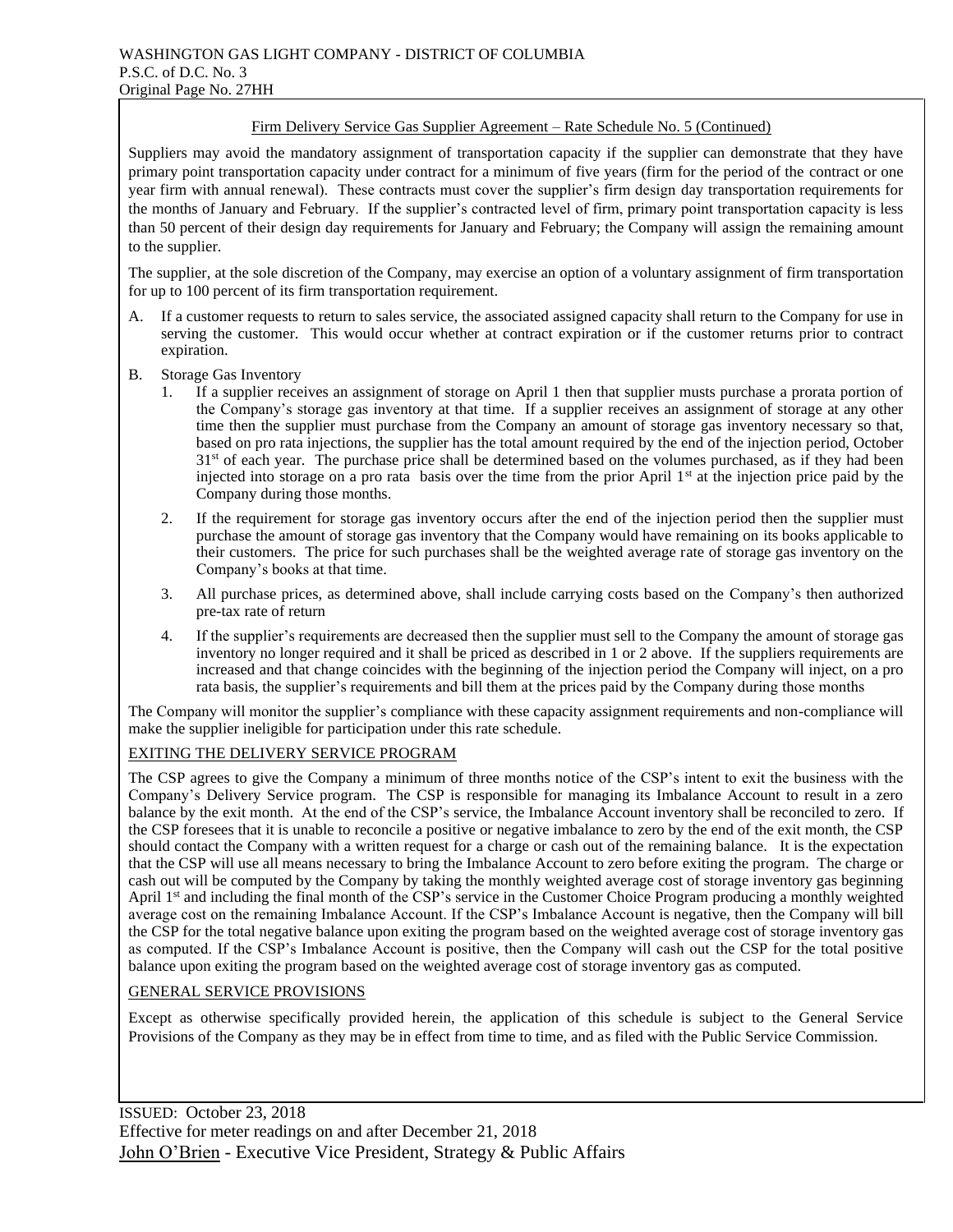## WASHINGTON GAS LIGHT COMPANY

### Interruptible Delivery Service

#### Rate Schedule No. 6

### DELIVERY SERVICE AVAILABILITY

This schedule is available in the District of Columbia portion of the Company's service area for Interruptible Delivery Service as hereinafter provided:

- A. The customer has a minimum annual requirement of 60,000 therms. Customers served as of the effective date of this Rate Schedule are exempt from this restriction.
- B. The customer executes a service agreement for a period of one year and thereafter from month to month and may be terminated upon 30 days written notice.
- C. The customer has purchased, or has agreed to purchase, an adequate supply of natural gas of a quality acceptable to the Company to be delivered into the Company's distribution system at an agreed upon location from a third party. When a Customer no longer has a third party Supplier, then the Customer will continue to receive Interruptible Delivery Service under this rate schedule while it chooses another Supplier. However, when a Customer no longer has a third party Supplier, the Customer will also pay the Purchased Gas Charge under the Company's applicable rate schedule for Firm Sales Service for any gas consumed during a month. Customers will have a period of four (4) months to choose another Supplier or, depending on Company infrastructure capabilities and/or availability, may be switched to the Company's applicable rate schedule for Firm Sales Service. If the Customer is switched to Firm Sales Service, the Customer will be required to remain on Firm Sales Service for a minimum of one year from the date of transfer. Customers who are non-compliant after the expiration of the 4 month period to choose another Supplier, and who are not switched to Firm Sales Service, may have their service terminated by the Company.
- D. The customer warrants that it has good and legal title to all gas transported by its third-party supplier to the Company, and agrees to indemnify and hold the Company harmless from any loss, claims or damages in regard to such title.
- E. Upon request, the customer provides the Company with all documentation deemed necessary by the Company to show that requisite approvals for acquisition and use of customer-owned gas have been secured from all regulatory bodies having jurisdiction. The customer is responsible for making any secured filings or reports, as required, pertaining to the acquisition and use of the gas and the transportation of the gas from the customer's source to the Company's interconnection with the delivering pipeline supplier.
- F. The customer's third party supplier and/or pipeline transporter agrees to provide electronically or by other means as specified by the Company, no later than one hour before the earliest time associated with each delivering pipeline's daily nomination requirements each month, daily nomination data including the daily nominated volumes, the name of the interstate pipeline delivering customer volumes to the City-Gate, the associated "upstream shipper number", and the facility name of the customer for such gas to be delivered to the Company during the subsequent calendar month. In addition, electronically, by 11:00 a.m. Eastern time each preceding day, data is to be provided on daily nominations by interstate gas pipeline whenever changes occur. It is the Customer's responsibility to determine the confirmation of their nomination via the pipeline bulletin board.
- G. The capacity of the Company's facilities and other conditions are sufficient to deliver the quantities requested by the customer.
- H. An interruption monitoring meter to be owned and maintained by the Company is required. Any new customer under this rate schedule or any customer switching to this rate schedule shall pay a charge for such metering installation which amount shall be set forth in the service agreement and may be assessed in equal monthly payments over the term of the agreement plus interest equal to the Company's overall rate of return as authorized by the Commission. The customer shall maintain a dedicated phone line to be used to provide the Company with on-going communication with the meter installation.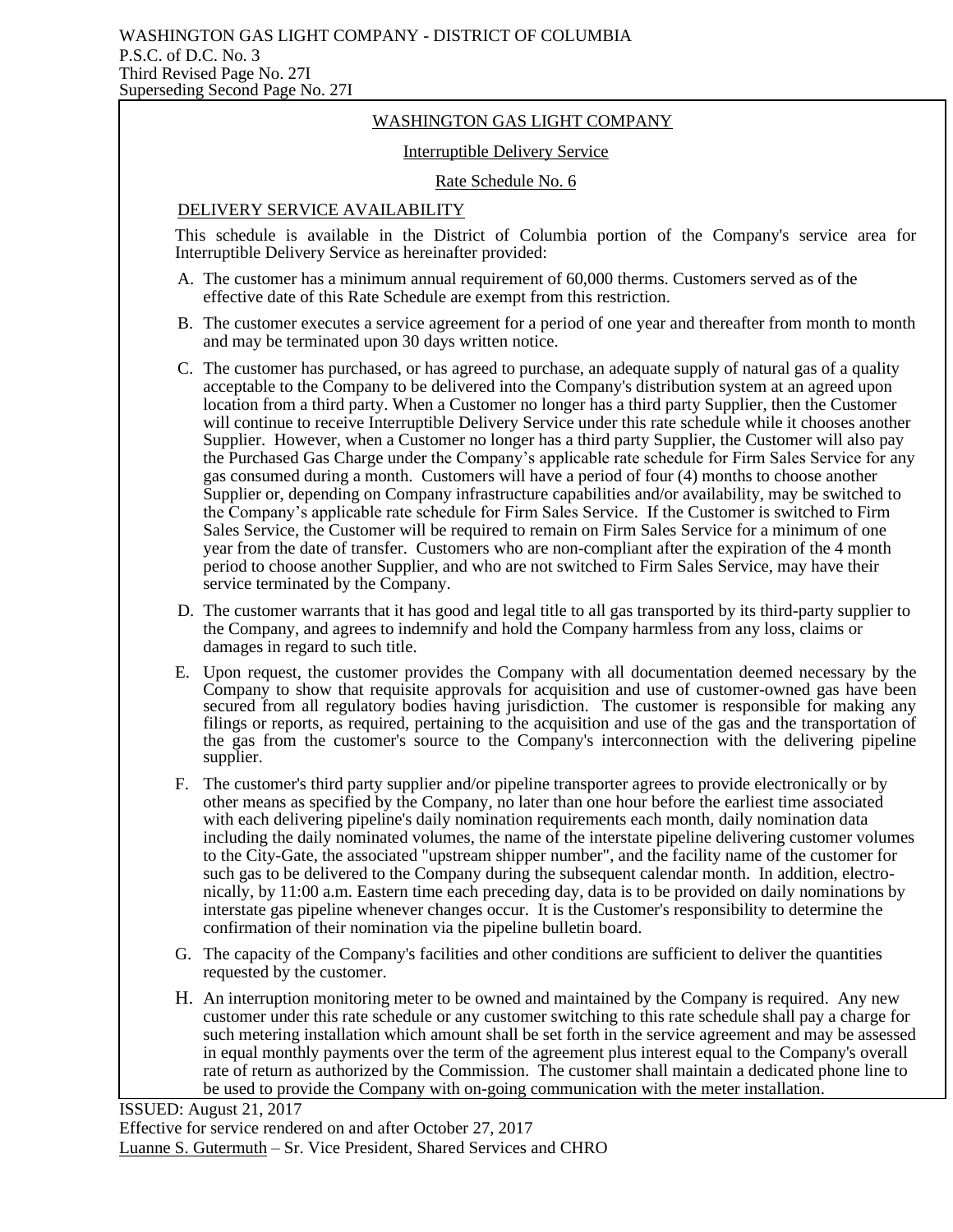## WASHINGTON GAS LIGHT COMPANY -DISTRICT OF COLUMBIA P.S.C. of D.C. No. 3 Fourth Revised Page No. 27J Superseding Third Page No. 27J

| Interruptible Delivery Service - Rate Schedule No. 6                                                                                                                                                                                                                                                                                                        |                                                                                                                |  |  |
|-------------------------------------------------------------------------------------------------------------------------------------------------------------------------------------------------------------------------------------------------------------------------------------------------------------------------------------------------------------|----------------------------------------------------------------------------------------------------------------|--|--|
| (continued)<br>RATE FOR MONTHLY USAGE                                                                                                                                                                                                                                                                                                                       |                                                                                                                |  |  |
| <b>Customer Charge</b>                                                                                                                                                                                                                                                                                                                                      |                                                                                                                |  |  |
| (All billing months)                                                                                                                                                                                                                                                                                                                                        | \$110.00 per customer                                                                                          |  |  |
| Delivery Charge (Per therm)                                                                                                                                                                                                                                                                                                                                 |                                                                                                                |  |  |
| All gas delivered during the billing month:<br>First 75,000 therms                                                                                                                                                                                                                                                                                          | 17.55¢                                                                                                         |  |  |
| Over 75,000 therms                                                                                                                                                                                                                                                                                                                                          | 16.19¢                                                                                                         |  |  |
| Large volume customers with existing contracts are excluded from these rates.                                                                                                                                                                                                                                                                               |                                                                                                                |  |  |
| <b>Transitional Cost Surcharge</b>                                                                                                                                                                                                                                                                                                                          |                                                                                                                |  |  |
| monthly deliveries. However, in no event shall such charge exceed the average cost per therm included in<br>the Purchased Gas Charge (PGC) factor.                                                                                                                                                                                                          | A surcharge of \$.0025 per therm for all therms delivered shall be billed in addition to the above charges for |  |  |
| <b>POSTING</b>                                                                                                                                                                                                                                                                                                                                              |                                                                                                                |  |  |
| Customers taking service under this rate schedule may have access to the Company's Electronic Bulletin Board<br>(see Information Services). The charge for access is included in the Customer Charge.                                                                                                                                                       |                                                                                                                |  |  |
| Monthly rates (Delivery Charge) for service shall be posted via the Electronic Bulletin Board the day before the<br>earliest nomination deadline of the Company's interstate pipelines each calendar month.                                                                                                                                                 |                                                                                                                |  |  |
| MINIMUM MONTHLY BILL                                                                                                                                                                                                                                                                                                                                        |                                                                                                                |  |  |
| The minimum monthly bill shall be the Customer Charge, the applicable Transitional Cost Surcharge plus the<br>following as applicable:                                                                                                                                                                                                                      |                                                                                                                |  |  |
| Customers with annual usage greater than 250,000 therms:<br>All others:                                                                                                                                                                                                                                                                                     | \$2,200<br>\$225                                                                                               |  |  |
| DELIVERY TAX CHARGE                                                                                                                                                                                                                                                                                                                                         |                                                                                                                |  |  |
| For bills rendered on and after December 2, 2005, all customer gas consumption under this rate schedule shall also<br>be billed an amount per therm for District of Columbia Delivery Tax in accordance with the applicable sections of<br>the District of Columbia Official Code. This charge replaces the Gross Receipts Tax Charge that was based on the |                                                                                                                |  |  |

 ISSUED: March 9, 2021 Effective for service rendered on and after April 1, 2021 James Steffes – Sr. Vice President, Regulatory Affairs

effective tax rate along with the billing of revenues to which it applied.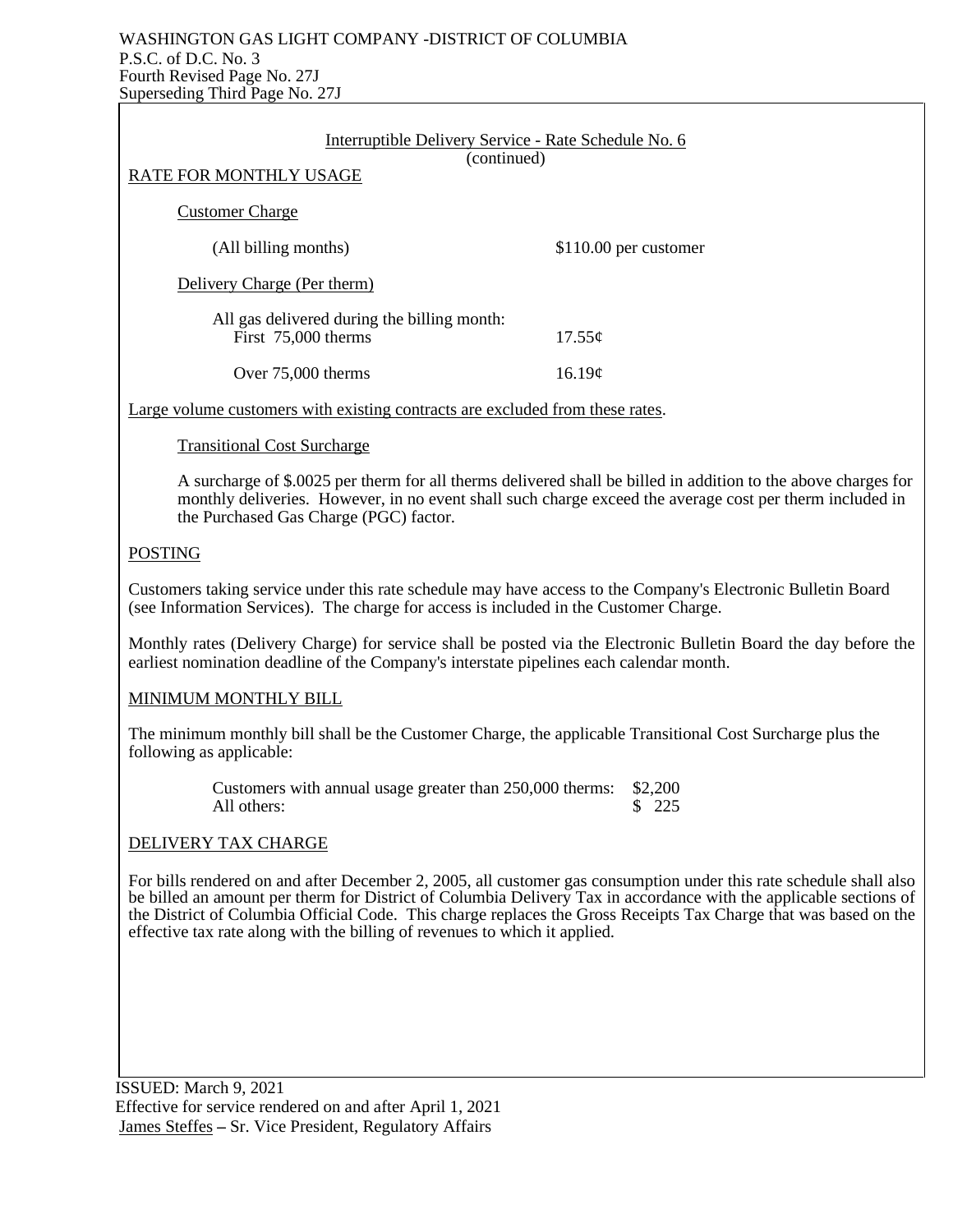#### Interruptible Delivery Service - Rate Schedule No. 6 (continued)

## LATE PAYMENT CHARGES

All bills are due and payable when rendered and the charges stated apply when the bills are paid within twenty days after date of rendition. If bills are not paid within twenty days after rendition, a late payment charge will be added equal to one percent of the unpaid bill and at the end of each nominal thirty day billing interval thereafter, an additional charge will be made equal to one and one-half percent of any total amount which remains unpaid at that time.

## BILLING MONTH

The term "billing month" set forth herein shall mean the calendar month representing the principal usage for monthly meter reading.

## LOST AND UNACCOUNTED-FOR GAS

The volumes of gas the customer has caused to be transported to the Company shall be adjusted to reflect lost and unaccounted-for volumes in the operation of the Company's distribution system in computing deliveries to the customer. The amount of lost and unaccounted-for gas shall be a percentage equal to the percentage of lost and unaccounted-for gas experienced in the Company's sales services during the billing month.

## BALANCING CUSTOMER SUPPLIED GAS WITH CUSTOMER USAGE

The Company will provide delivery service customers with the option to select one of two balancing services to provide for daily balancing of deliveries of customer-owned gas with customer usage during a month. A customer may change the balancing services selection once every three months, upon notice provided to the Company 5 days prior to the beginning of each associated three month period without prior permission from the Company, but at the sole discretion of the Company may be allowed to change the selection more frequently.

## A. Comprehensive Balancing Service

The Company will provide this balancing service to balance the participating customers' usage with the deliveries of customer-owned gas. The charge for this Balancing Service shall be  $0.2\ell$  per therm and be applicable to all therms delivered during the month. Participating customers will schedule daily deliveries to equalize their estimated daily requirements (net of an adjustment for lost and unaccounted-for gas and dry to wet conversion).

In the event that a customer is out of balance at the end of a calendar month, at the discretion of the Company, (1) the excess gas requirement will be sold by the Company to the customer on an "as available" basis and will be billed for as provided in Rate Schedule No. 6 for comparable sales service and (2) overdeliveries will be credited to the customer's bill at the current month's spot market price (for the final weekly posting in a month in Natural Gas Week under the heading "Spot Prices" on interstate pipeline systems - part 2, delivered to pipeline, for Transco Pipeline Station 65 as adjusted for fuel, ACA, GRI plus Firm Transportation variable commodity cost charges for gas delivered to Washington Gas' Transco citygate), to be no greater than the Company's Weighted Average Commodity Cost of Gas for that particular month. The cost of hexane appropriately assigned to Interruptible Delivery Service shall be added to the balancing service charge shown above. The balancing service charge shall also include the recovery of hexane costs deferred through December 30, 2009, the effective date of the tariff, over a two-year period. The deferred hexane factor is calculated by taking total deferred hexane gas costs divided by estimated customer throughput for the two-year recovery period.

ISSUED: March 17, 2017 Effective for service rendered on and after March 24, 2017 Luanne S. Gutermuth – Sr. Vice President, Shared Services and CHRO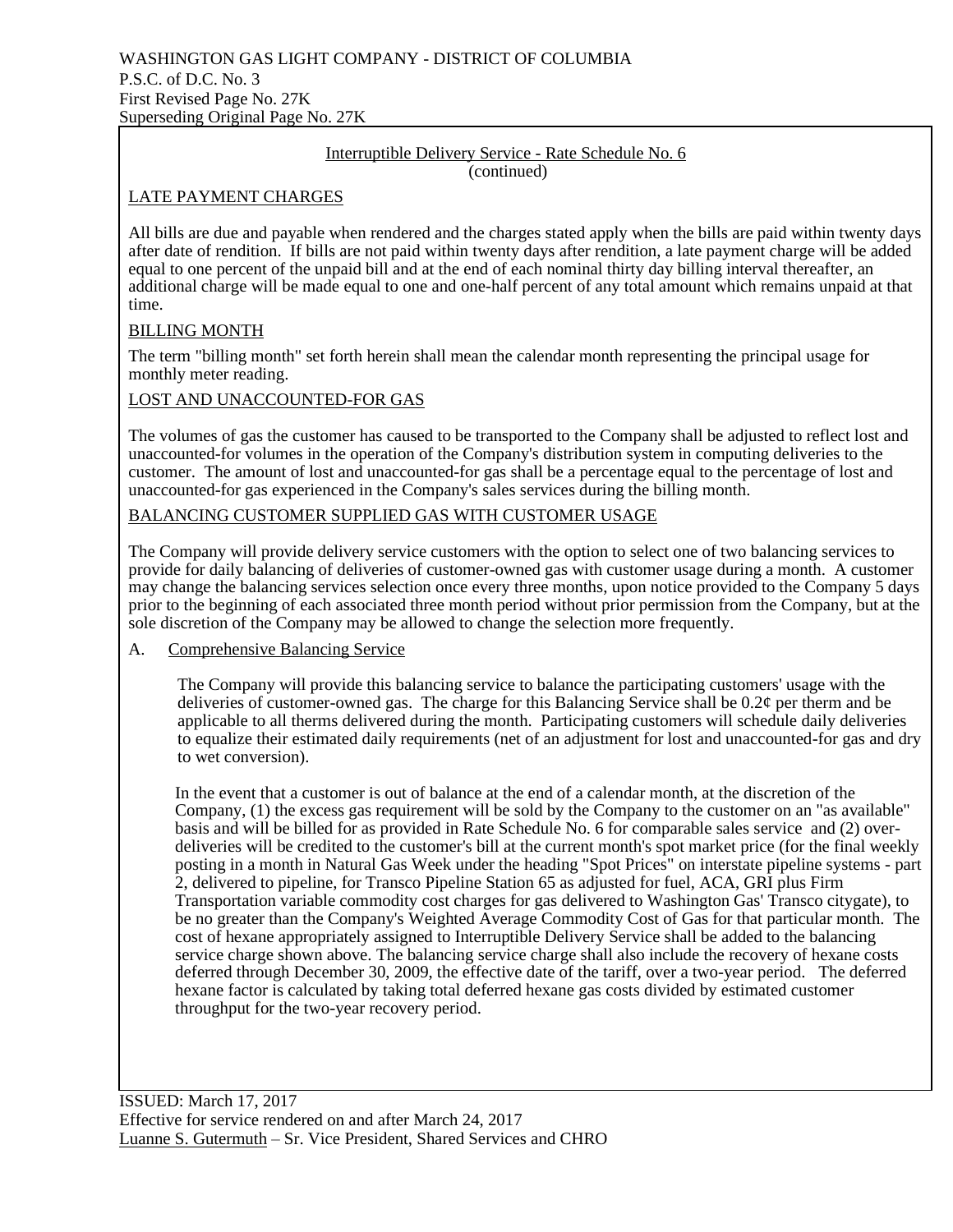|    | Interruptible Delivery Service - Rate Schedule No. 6                                                                                                                                                                                                                                                                                                                                                                                                                                                                                                                                                                                                                                                                                                                                                                                                                                                                                                                                                                                                                                                                                           |  |
|----|------------------------------------------------------------------------------------------------------------------------------------------------------------------------------------------------------------------------------------------------------------------------------------------------------------------------------------------------------------------------------------------------------------------------------------------------------------------------------------------------------------------------------------------------------------------------------------------------------------------------------------------------------------------------------------------------------------------------------------------------------------------------------------------------------------------------------------------------------------------------------------------------------------------------------------------------------------------------------------------------------------------------------------------------------------------------------------------------------------------------------------------------|--|
| Β. | (continued)<br><b>Self-Balancing Service</b>                                                                                                                                                                                                                                                                                                                                                                                                                                                                                                                                                                                                                                                                                                                                                                                                                                                                                                                                                                                                                                                                                                   |  |
|    | Under the self-balancing option, the customer is required to maintain a daily balance between delivery of<br>customer-owned gas and usage (net of an adjustment for lost and unaccounted-for gas and dry to wet<br>conversion). On a daily basis, in the event that a customer's usage exceeds or falls short of the volume of<br>customer-owned gas that is delivered to the Company (imbalance therms), the imbalance fee shall apply to<br>every imbalance therm based on the imbalance amount identified below:                                                                                                                                                                                                                                                                                                                                                                                                                                                                                                                                                                                                                            |  |
|    | Percent of Imbalance<br><b>Imbalance Fee</b>                                                                                                                                                                                                                                                                                                                                                                                                                                                                                                                                                                                                                                                                                                                                                                                                                                                                                                                                                                                                                                                                                                   |  |
|    | $0 - 3\%$<br>No fee<br>$3 - 10\%$<br>1.1 $\phi$ per therm<br>$10 - 20%$<br>2.2 $\phi$ per therm<br>$> 20\%$<br>4.4 $\phi$ per therm                                                                                                                                                                                                                                                                                                                                                                                                                                                                                                                                                                                                                                                                                                                                                                                                                                                                                                                                                                                                            |  |
|    | In the event that a customer is out of balance at the end of a calendar month, at the discretion of the<br>Company, (1) the excess gas requirements will be sold by the Company to the customer on an "as available"<br>basis and will be billed in addition to the Imbalance Fee, as provided in Rate Schedule No. 6 for comparable<br>sales service; and (2) over-deliveries will be credited to the customer's bill at the current month's spot<br>market price, as defined above, to be no greater than the Company's Weighted Average Commodity Cost of<br>Gas for that particular month.                                                                                                                                                                                                                                                                                                                                                                                                                                                                                                                                                 |  |
|    | Under Self-Balancing service, a customer may join other customers in forming a group for the purposes of<br>daily balancing only. Where the customer participates in a group, a group administrator is required and such<br>group administrator shall separately contract with the Company and shall be responsible for payment of all<br>imbalance fees, penalties and cash-out costs charged to the group. A customer's participation in a group<br>may be changed once every three months, without prior permission of the Company, but the customer must<br>notify the Company 5 days prior to the beginning of a new billing period. The cost of hexane appropriately<br>assigned to Interruptible Delivery Service shall be added to the balancing service charge shown above. The<br>self-balancing service charge shall also include the recovery of hexane costs deferred through December 30,<br>2009, the effective date of the tariff, over a two-year period. The deferred hexane factor is calculated by<br>taking total deferred hexane gas costs divided by estimated customer throughput for the two-year recovery<br>period. |  |
| C. | <b>GENERAL</b>                                                                                                                                                                                                                                                                                                                                                                                                                                                                                                                                                                                                                                                                                                                                                                                                                                                                                                                                                                                                                                                                                                                                 |  |
|    | On a daily basis, the Company, in its sole discretion, may limit customer usage to the volume of customer-<br>owned gas that is delivered to the Company.                                                                                                                                                                                                                                                                                                                                                                                                                                                                                                                                                                                                                                                                                                                                                                                                                                                                                                                                                                                      |  |
|    | At the end of the contract period, the customer will have made such adjustments as necessary to eliminate<br>any over-deliveries. Any over-deliveries that are recorded as of that time will be credited to the customer's<br>bill at the current month's spot market price, as defined above, to be no greater than the Weighted Average<br>Commodity Cost of Gas for that particular month. Under-delivery amounts will be billed for as provided in<br>Rate Schedule No. 6 for comparable sales service.                                                                                                                                                                                                                                                                                                                                                                                                                                                                                                                                                                                                                                    |  |
|    | The Company receptes the right to refuse delivery of customer-owned ass for operational reasons. Pineline                                                                                                                                                                                                                                                                                                                                                                                                                                                                                                                                                                                                                                                                                                                                                                                                                                                                                                                                                                                                                                      |  |

The Company reserves the right to refuse delivery of customer-owned gas for operational reasons. Pipeline penalties assessed the Company that are a result of a customer's daily imbalance will be the responsibility of the customer.

Customer-owned gas shall be the first through the meter. The Company assumes no obligation to supply gas to displace volumes for which the customer has arranged delivery service nor to supply gas in excess of customer's arranged delivery service. Unauthorized gas usage shall be Company-owned gas and shall be subject to the OVERRUN PENALTY under this schedule.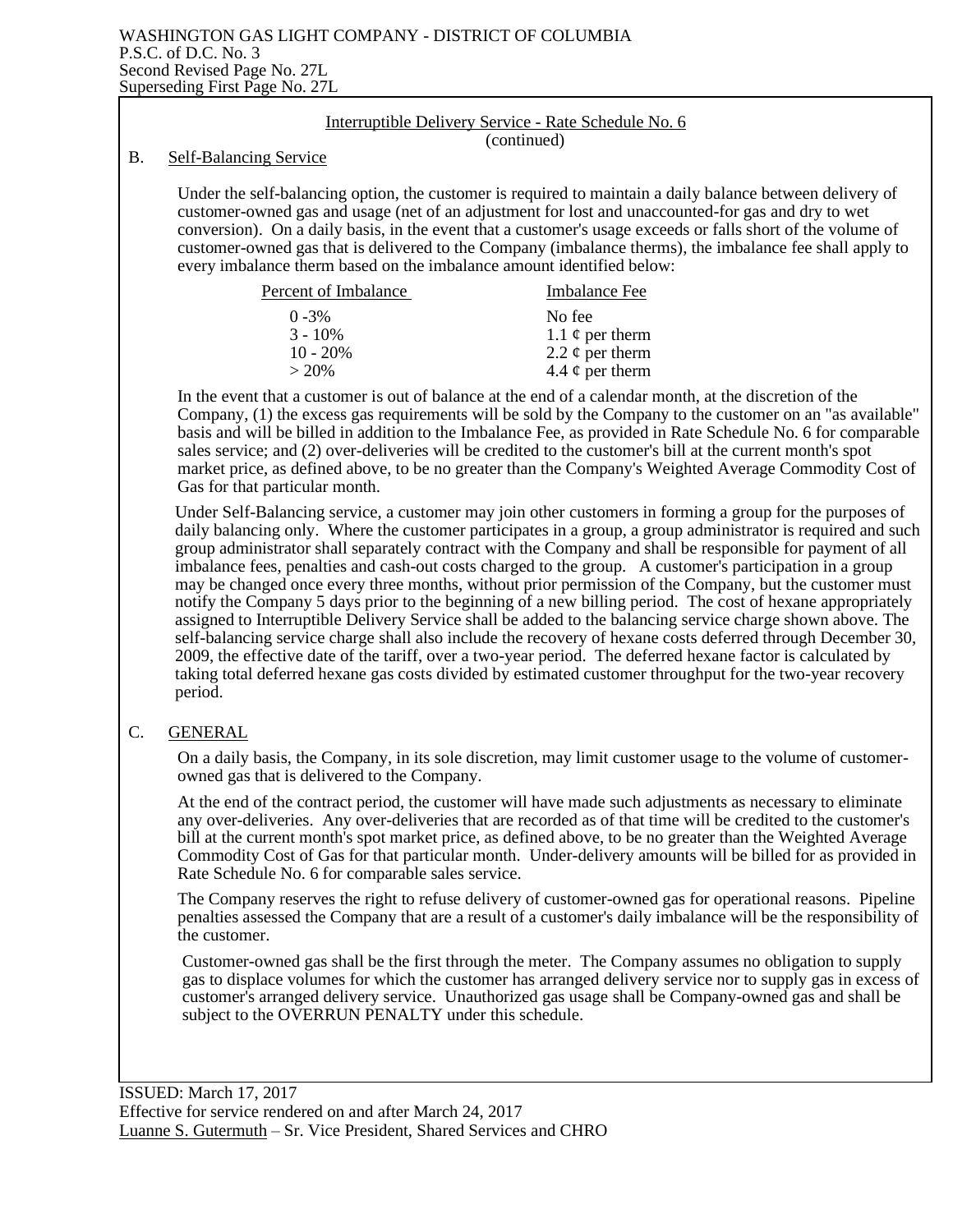#### WASHINGTON GAS LIGHT COMPANY- DISTRICT OF COLUMBIA P.S.C. of D.C. No. 3 Third Revised Page No. 27M Superseding Second Page No. 27M

#### Interruptible Delivery Service - Rate Schedule No. 6 (continued)

#### INFORMATION SERVICES

An Electronic Bulletin Board shall be provided to all customers under this rate schedule to track daily uses, imbalance levels and posted delivery charges.

A customer's third-party supplier may be provided access to the Company's Electronic Bulletin Board upon written authorization from each associated customer. The customer shall control a third-party supplier's access.

A non-customer related entity may have access to the Company's Electronic Bulletin Board subject to a monthly information charge of \$40.00.

#### GENERAL TERMS AND CONDITIONS

#### Separate Metering

Gas delivered hereunder except for oil burner pilot usage shall not be used interchangeably with gas supplied under any other schedule, and shall be separately metered; provided, however, that if both firm and interruptible deliveries are made to a customer at one location, and if separate metering of the interruptible portion of such deliveries is not practicable, monthly firm and interruptible deliveries shall be determined as follows:

- (a) Firm deliveries the firm maximum day's quantity specified by written agreement between customer and Company multiplied by the number of days in the billing month.
- (b) Interruptible deliveries all gas in excess of firm deliveries determined as described in (a).

#### Interruptions

Deliveries by the Company to any customer under this schedule shall be on an interruptible basis only, except for oil burner pilot usage, and the Company shall have the right to curtail or interrupt delivery of gas whenever, in the sole judgment of the Company, gas is not available for delivery hereunder. Deliveries will be limited to the volume of customer-owned gas that is delivered to the Company at the city-gate net of an adjustment for lost and unaccounted-for gas and a dry to wet conversion.

During an interruption of service due to an emergency on the Company's system, customers shall not consume any gas, including customer-owned gas that is delivered to the Company at the city-gate net of an adjustment for lost and unaccounted-for gas and a dry to wet conversion.

The Company shall give the customer as much advance notice as feasible, in the sole judgment of the Company, of curtailment or interruption hereunder, but not less than two hours.

#### Unauthorized Consumption of Gas and Overrun Penalty

In the event that Customer fails to comply with any interruption notice issued by the Company, all gas consumed, except for oil burner pilot usage, during the scheduled interruption period will be considered unauthorized consumption of gas. The Company;

- a) May discontinue, upon Customer notification, all service to the Customer, by shutting off the Customer's interruptible gas supply for the period of time necessary to meet operational and system reliability requirements; and / or
- b) Shall require Customer to pay a penalty charge of \$3.00 per therm for violating the interruption notice;
- c) The Customer, in addition to the above penalty, shall pay the unauthorized consumption of gas charge rate equal to (i) the highest actual price paid during an interruption from a source from which actual purchases were made during the period of non-compliance; (ii) multiplied by a factor of 1.5;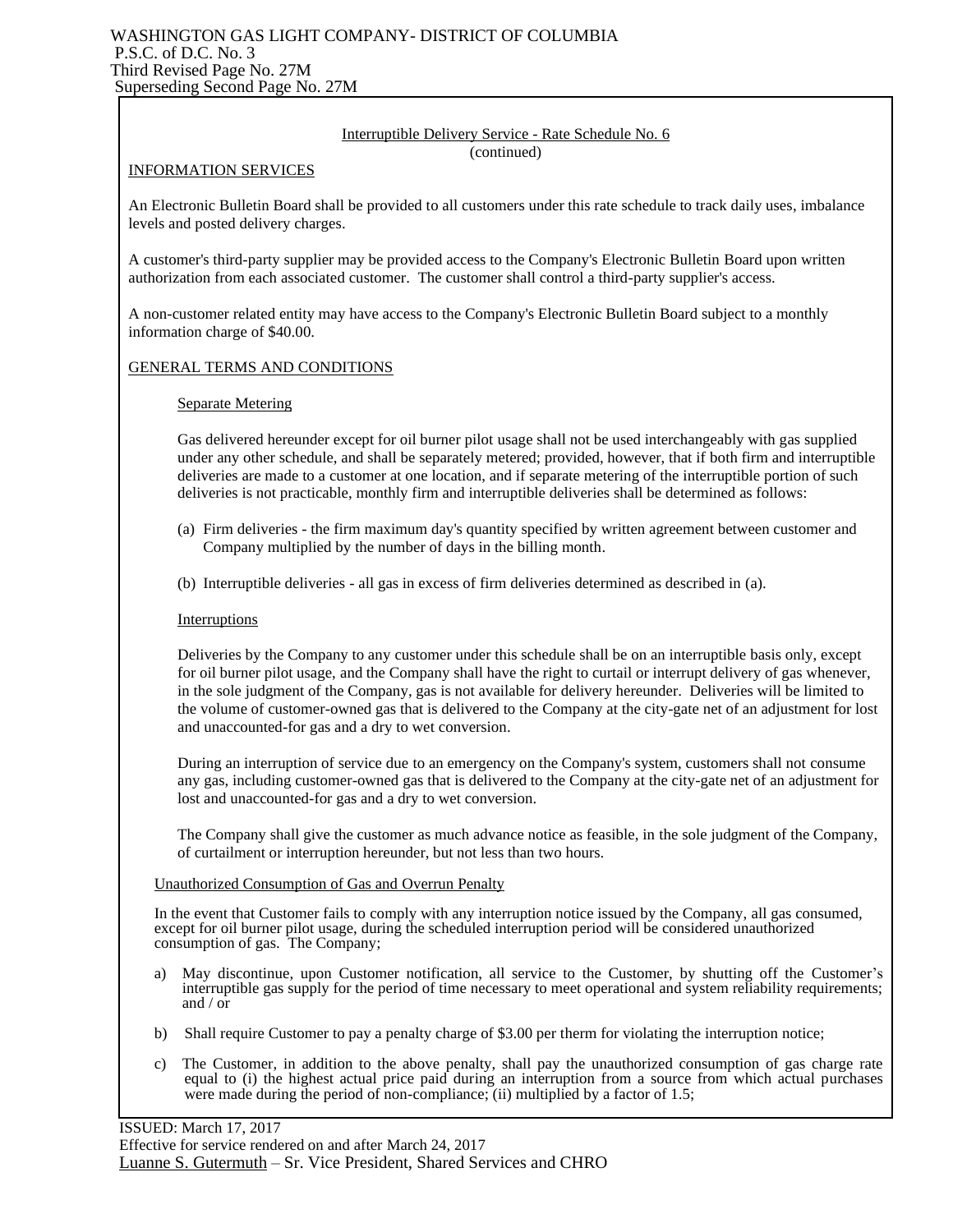#### Interruptible Delivery Service - Rate Schedule No. 6 (continued)

- d) This penalty charge and the unauthorized consumption gas charge rate shall be in addition to any damages, penalties, fines and/or charges incurred by the Company directly attributable to violating the interruption notice;
- e) A Customer that has been assessed penalties for failure to interrupt gas usage under this Rate Schedule may seek a waiver of penalties from the Public Service Commission. The Commission may waive penalties upon a demonstration by the Customer that the failure to interrupt was beyond the Customer's control under the circumstances, including, but not limited to, an Act of God, government action, riot or other civil disturbance or mechanical failure upon proof that equipment was properly maintained, and the Customer is able to demonstrate its good faith effort to comply with an interruption notice.

### Pilot Commodity Charge

The Customer shall pay a pilot commodity charge for all pilot gas consumed during an interruption. This charge shall be set at the daily weighted average cost of gas (WACOG), plus a demand charge per therm, for that day based on all gas supplies from all sources used by the Company on such day. The demand charge will be calculated annually for the upcoming winter heating season by taking the actual annual system demand costs for the twelve months ending (TME) August period from the ACA filing and dividing by the System Normal Weather Sales Therms for the TME August of each year. The WACOG will not include any demand costs.

The Customer's gas usage above the safe harbor pilot light volume shall be subject to the penalty charge and the unauthorized consumption of gas charge rate described in subsections b) and c) immediately preceding this subsection. The three meter classes are defined as oil burner pilot usage and are categorized as: BPI-1: Safe Harbor volume of 20 therms per day; BPI-10: Safe Harbor volume of 80 therms per day; BPI-100: Safe Harbor volume of 150 therms per day.

#### Stand-By Facilities

 In all cases where continuous operation of the customer's facilities is necessary, the customer shall provide and maintain stand-by equipment, including fuel supply for operation thereof, in satisfactory operating condition and of sufficient capacity to permit full interruption of the interruptible gas supply.

#### Meter Reading

Monthly meter readings shall be made on or about the last day of each calendar month.

#### Extension of Facilities

 The customer may be required by the Company to deposit an amount equal to the cost of any main extensions required to provide service hereunder. Such deposit shall be held by the Company on a non interest bearing basis and may be refunded in full or in part, whenever, in the opinion of the Company, the use of the Company's facilities or other related conditions justify such refund. The customer may be required to pay, in full, for any installation of service pipes, meters, regulators, and other facilities necessary to provide service hereunder.

ISSUED: March 17, 2017 Effective for meter readings on and after March 24, 2017 Luanne S. Gutermuth – Sr. Vice President, Shared Services and CHRO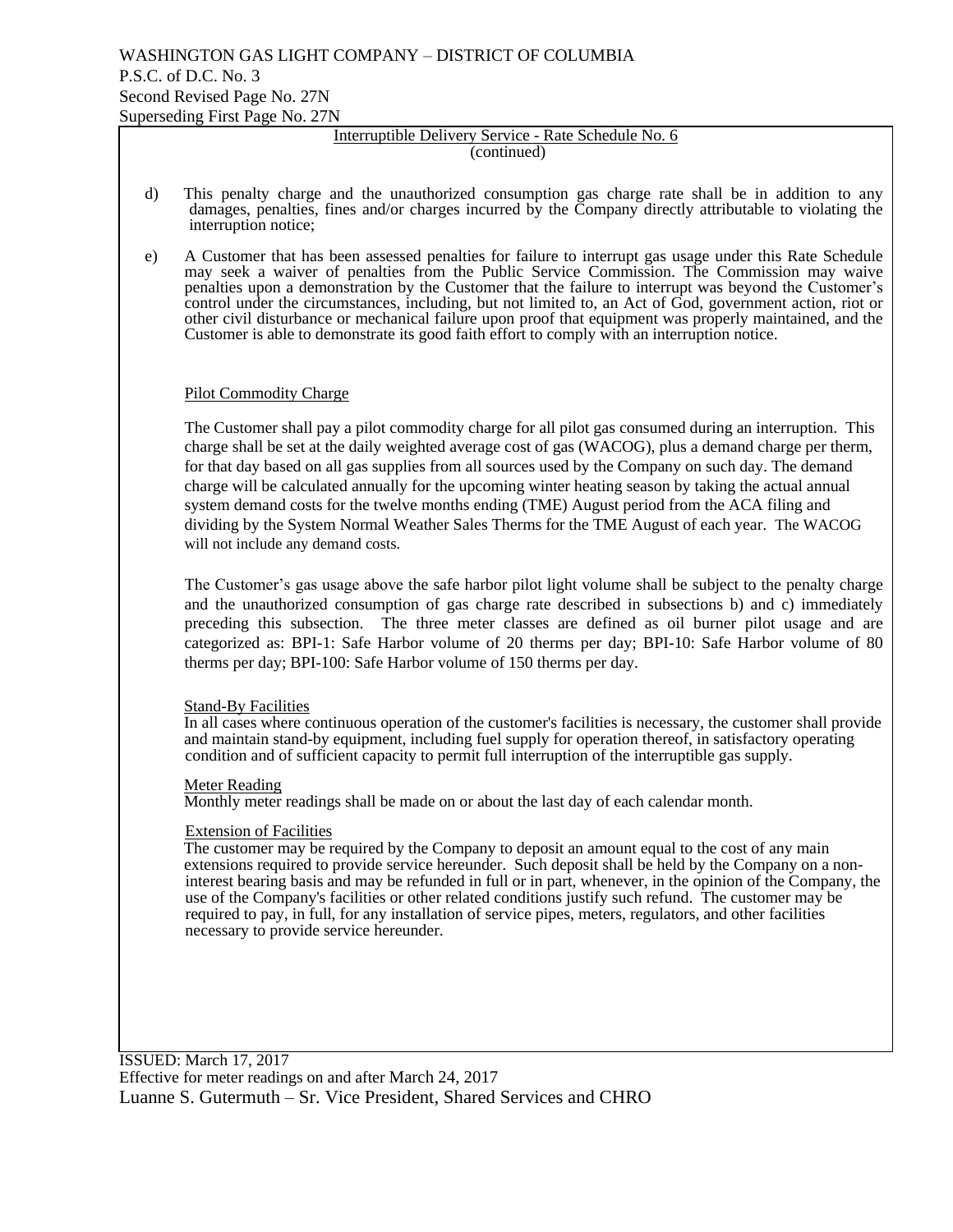## Interruptible Delivery Service – Rate Schedule No. 6 (continued)

## REVENUE ACCOUNTING

Revenues received from Balancing Charges and Imbalance Fees shall be credited in the calculation of the Purchased Gas Charge as set forth in General Service Provision No. 16. Delivery Charge revenues shall be included in the calculation of the Distribution Credit Adjustment as set forth in General Service Provision No. 16, section IV.

## SURCHARGE FOR DISTRICT OF COLUMBIA RIGHTS OF WAY FEE

A per therm surcharge for all therms used shall be billed in addition to any other billings under this rate schedule. This surcharge will provide for the recovery of the District of Columbia Rights of Way Tax and be computed as set forth in General Service Provision No. 22, SURCHARGE FOR DISTRICT OF COLUMBIA RIGHTS OF WAY FEE.

## GENERAL SERVICE PROVISIONS

Except as otherwise specifically provided herein, the application of this schedule is subject to the General Service Provisions of the Company as they may be in effect from time to time, and as filed with the Public Service Commission.

## DISTRICT OF COLUMBIA SUSTAINABLE ENERGY TRUST FUND SURCHARGE

A per therm surcharge shall be billed effective October 1, 2008 in addition to any other billings under this rate schedule. All customers other than those participating under the Residential Essential Service Rider in Rate Schedule Nos. 1 and 1A shall contribute to the Sustainable Energy Trust Fund through this surcharge. The surcharge is established in accordance with the applicable section of the District of Columbia's Clean and Affordable Energy Act of 2008 (Energy Act of 2008). This surcharge will provide funding for sustainable energy programs that will be managed by a Sustainable Energy Utility, as defined by the Energy Act of 2008, on behalf of the District of Columbia.

## DISTRICT OF COLUMBIA ENERGY ASSISTANCE TRUST FUND SURCHARGE

A per therm surcharge shall be billed effective October 1, 2008 in addition to any other billings under this rate schedule. All customers other than those participating under the Residential Essential Service Rider in Rate Schedule Nos. 1 and 1A shall contribute to the Energy Assistance Trust Fund through this surcharge. The surcharge is established in accordance with the applicable section of the District of Columbia's Clean and Affordable Energy Act of 2008 (Energy Act of 2008). This fund shall be used solely to fund the existing low-income programs in the District of Columbia, as defined by the Energy Act of 2008, that are managed by the District Department of Energy & Environment.

ISSUED: March 17, 2017 Effective for meter readings on and after March 24, 2017 Luanne S. Gutermuth – Sr. Vice President, Shared Services and CHRO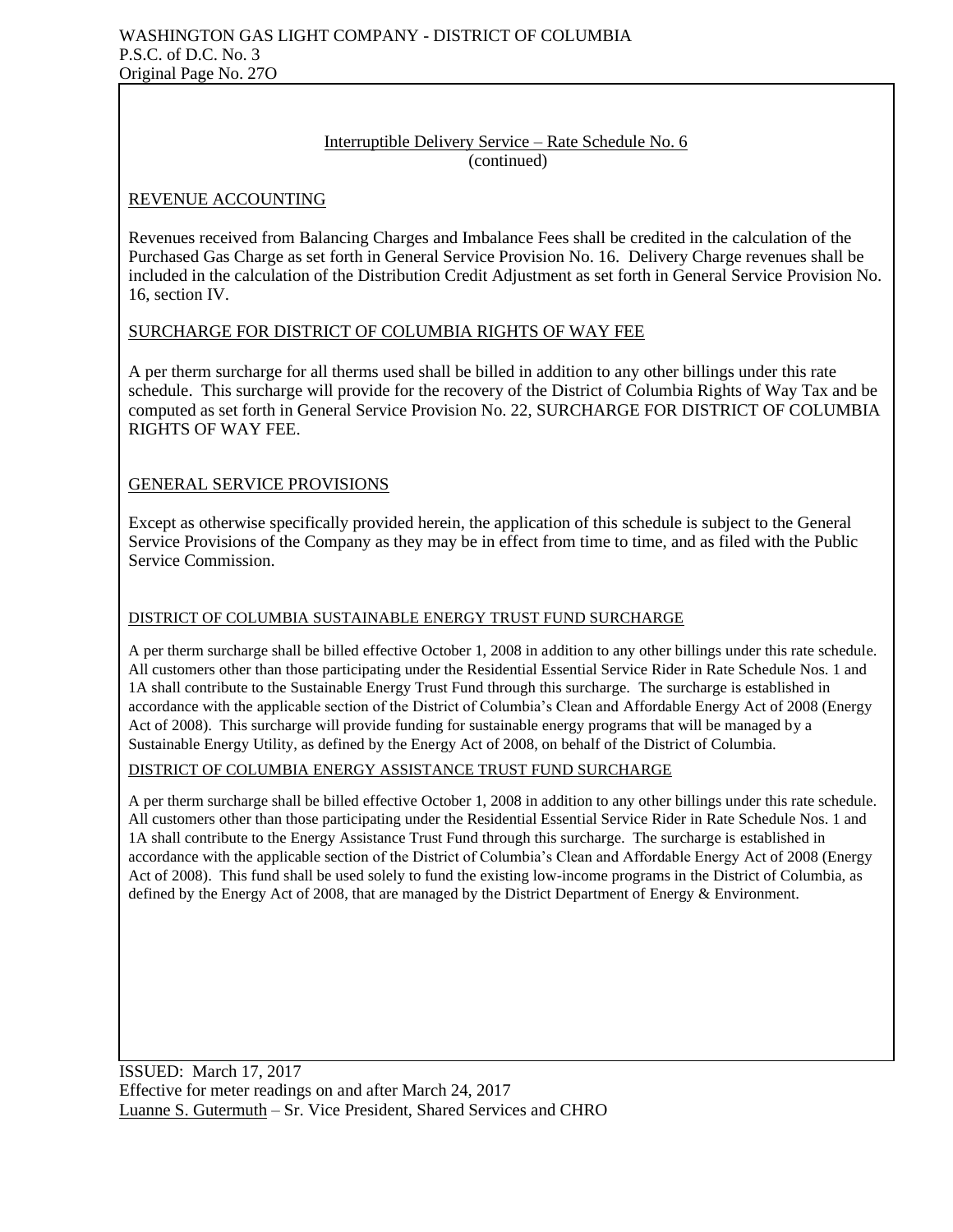#### Interruptible Delivery Service - Rate Schedule No. 6 (continued)

#### PLANT RECOVERY ADJUSTMENT (PRA)

 Customers billed under this rate schedule shall have a Plant Recovery Adjustment (PRA) applied to their bills as an adjustment to the distribution charge on a monthly basis as set forth in General Service Provision No. 26.

#### ACCELERATED PIPE REPLACEMENT PLAN (APRP)

 Customers billed under this rate schedule shall have an Accelerated Pipe Replacement Plan (APRP) adjustment applied to their bills as set forth in General Service Provision No. 28.

#### CONTACT INFORMATION

Each year, the Company shall request and the Customer shall provide the Company, by October 1<sup>st</sup>, the name, title, address, telephone and facsimile numbers, and the email address of at least two individuals who are designated by the Customer to receive notices of interruption. The Customer shall promptly notify the Company of any changes to such information. The Company shall provide confirmation within two business days, by email, of receipt of the required contact information and will provide Company contact information to the Customer to obtain information related to this rate schedule.

#### NON-COMPLIANCE WITH RATE SCHEDULE

If a Customer fails for any reason to comply with any of the requirements under this Rate Schedule, the Company may take action to ensure the integrity of its transmission and distribution systems. Upon notice by the Company, which shall not be less than 30 days, such actions may include, the termination of service to the Customer under this Rate Schedule. A Customer whose service is subject to termination under this Rate Schedule for failure to comply with any of the requirements under this Rate Schedule may elect to receive service under a Firm Service Rate Schedule. Election of firm service may require the installation of additional infrastructure as described in General Service Provision No. 14 and in Section "FIRM SERVICE INFRASTRUCTURE REQUIREMENTS" below. The Customer shall be informed of the Company's estimated costs for switching from interruptible to firm service prior to termination of interruptible service. The Customer shall inform the Company within 30 days of receipt of the cost estimate as to whether it will request service under an applicable firm Rate Schedule. If the Customer makes such an election, the Customer will be required to remain on a Firm Service Rate Schedule for a minimum of one year from the date of transfer to a Firm Service Rate Schedule. The Customer must be able to demonstrate it can meet all requirements to be an Interruptible Service Customer prior to being switched back to Interruptible Service. If the customer does not elect to receive firm service, the Company may terminate service under this Rate Schedule.

#### DEDICATED PHONE LINE

As a condition to remain on an Interruptible Service Rate Schedule, a Customer must maintain a working dedicated analog phone line at all times, as specified by the Company. The Interruptible Customer is required to have a working phone line for the Company to monitor the interruptible meter usage during an interruption. The Company is unable to monitor usage of the interruptible meter when a signal is not received from the analog phone line. As an alternative, the Company may be able to provide wireless data collection options in the future. If a failure to communicate with the Company-owned meter installation occurs, the Customer will be notified by the Company, either by field personnel or by using the validated customer contact information on file for the Customer. The Customer will have three business days to fix the problem with the phone line unless the Company agrees to provide an extension of time, which extension shall not be unreasonably withheld. If a Customer does not repair the phone line connection within three business days or if there are repeated problems throughout the year with the phone line, the Company may terminate the Customer's interruptible service, as described in this Rate Schedule.

The Company reserves the right to charge Interruptible Customers a non-compliance meter read charge for customers that do not comply with the interruption notice and require Washington Gas to dispatch personnel to read the Company meter due to communication issues with the Customer's phone line. The meter read charge is shown in Appendix A as the Interruptible Non-Compliance Meter Read Charge. All charges collected from the non-compliant meter read by the Company will be refunded to Firm customers through a credit to the distribution charge.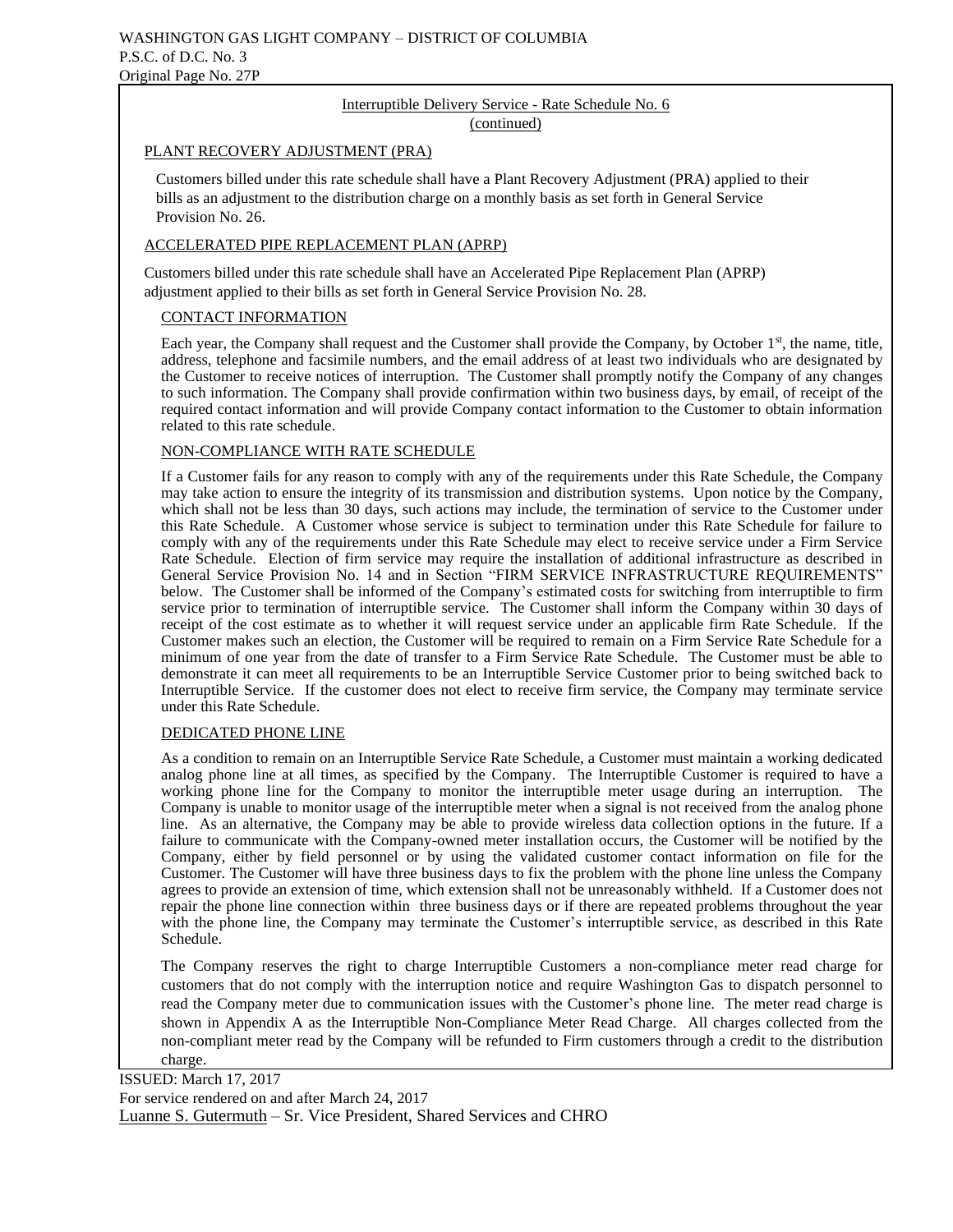# WASHINGTON GAS LIGHT COMPANY

Interruptible Delivery Service – Rate Schedule No. 6 (continued)

# RANDOM SURVEY OF FACILITIES

The Company reserves the right to randomly survey the facilities of an interruptible customer to ensure that an interruptible customer can comply with the interruptible tariff. The Customer will be notified at least five business days prior to a site inspection to ensure the appropriate personnel are on site during the inspection. If the Customer fails to adequately demonstrate compliance with the interruptible tariff, the Customer will be given ten business days to complete repairs or longer as specified by the Company, unless a longer time is requested by the Customer, consent to which shall not be unreasonably withheld by the Company. If the repairs cannot be completed in the specified period, the Company reserves the right to terminate service under an Interruptible Rate Schedule as described in this Rate Schedule.

## ANNUAL INTERRUPTION TEST

The Company reserves the right to select a date each year between November 15th and December 15th to complete an interruption test on the Washington Gas system by issuing a notice for a full interruption. All Interruptible customers are expected to switch to their alternate fuel source or cease use of gas during the interruption period (no more than one day). Interruptible customers will be notified five business days prior to the full interruption test and all interruptible customers are expected to comply with the test notice for a full interruption. The Company reserves the right to terminate service under an Interruptible Rate Schedule as described in this Rate Schedule. The Company will notify the customer in writing of the results of the test.

### FIRM SERVICE INFRASTRUCTURE REQUIREMENTS

If a customer elects to switch from service under this Rate Schedule to firm service, the Company will determine whether additional infrastructure is needed in order to maintain system integrity. The Customer will be responsible for paying for any additional infrastructure required to move from Interruptible to Firm Service. The Customer shall be informed by the Company of any charge for additional infrastructure prior to the termination of Interruptible Service. The cost estimate shall be calculated in accordance with the methodology described in General Service Provision No. 14, ECONOMIC EVALUATION OF FACILITIES EXTENSION. The customer shall inform the Company within 30 days of receipt of the cost estimate whether it will request service under an applicable firm rate schedule. If the customer does not elect to receive firm service, the Company may terminate service to the Customer. The customer shall have the right to contest any such determination made under this section to the Public Service Commission.

## RESIDENTIAL ESSENTIAL SERVICE (RES) SURCHARGE

Customers billed under this rate schedule shall have a Residential Essential Service (RES) Surcharge applied to their bills as set forth in General Service Provision No. 29.

ISSUED: March 17, 2017 Effective for service rendered on and after March 24, 2017 Luanne S. Gutermuth – Sr. Vice President, Shared Services and CHRO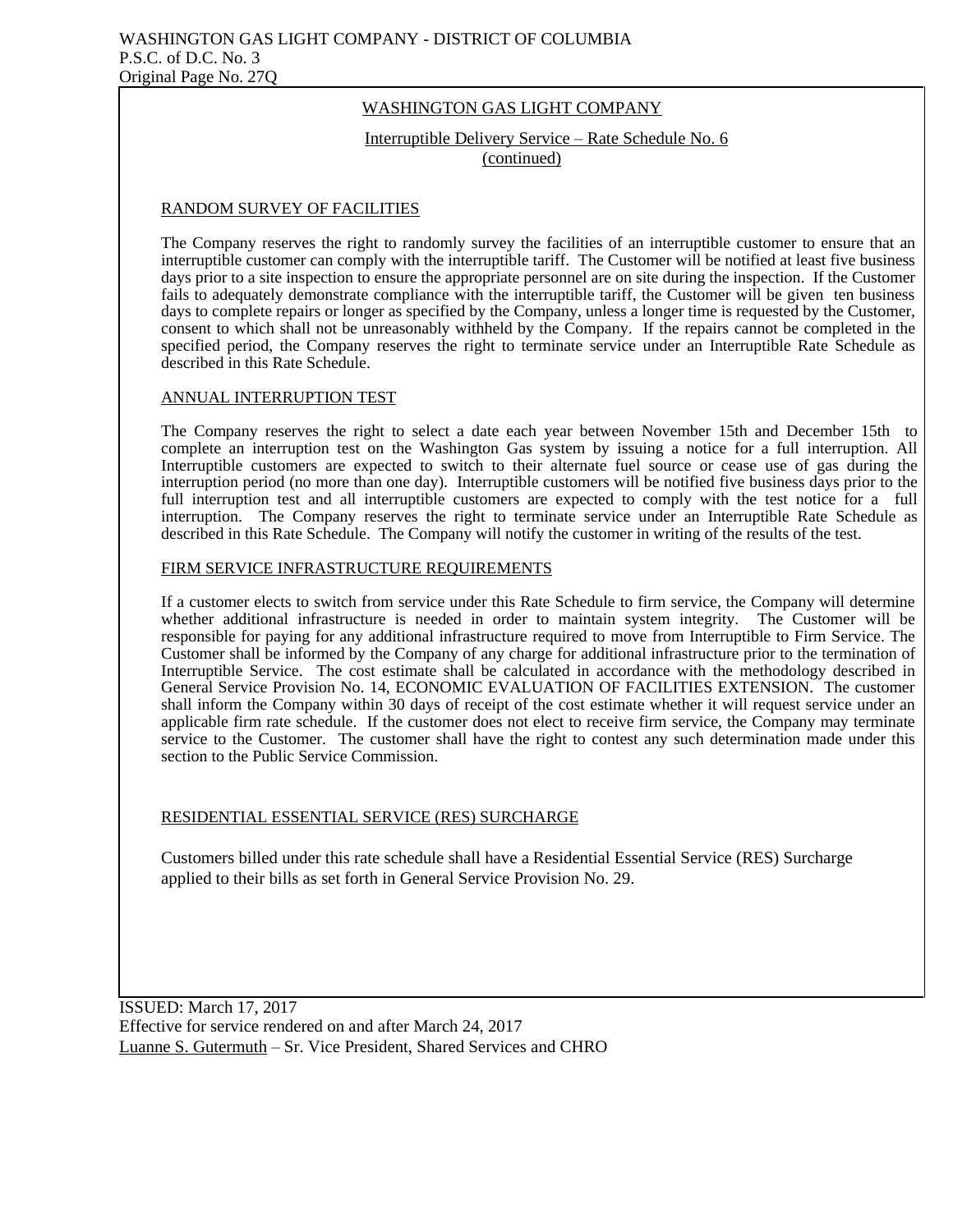ISSUED: August 1, 2018 Effective for services rendered on and after August 1, 2018 Luanne S. Gutermuth – Sr. Vice President, Shared Services and CHRO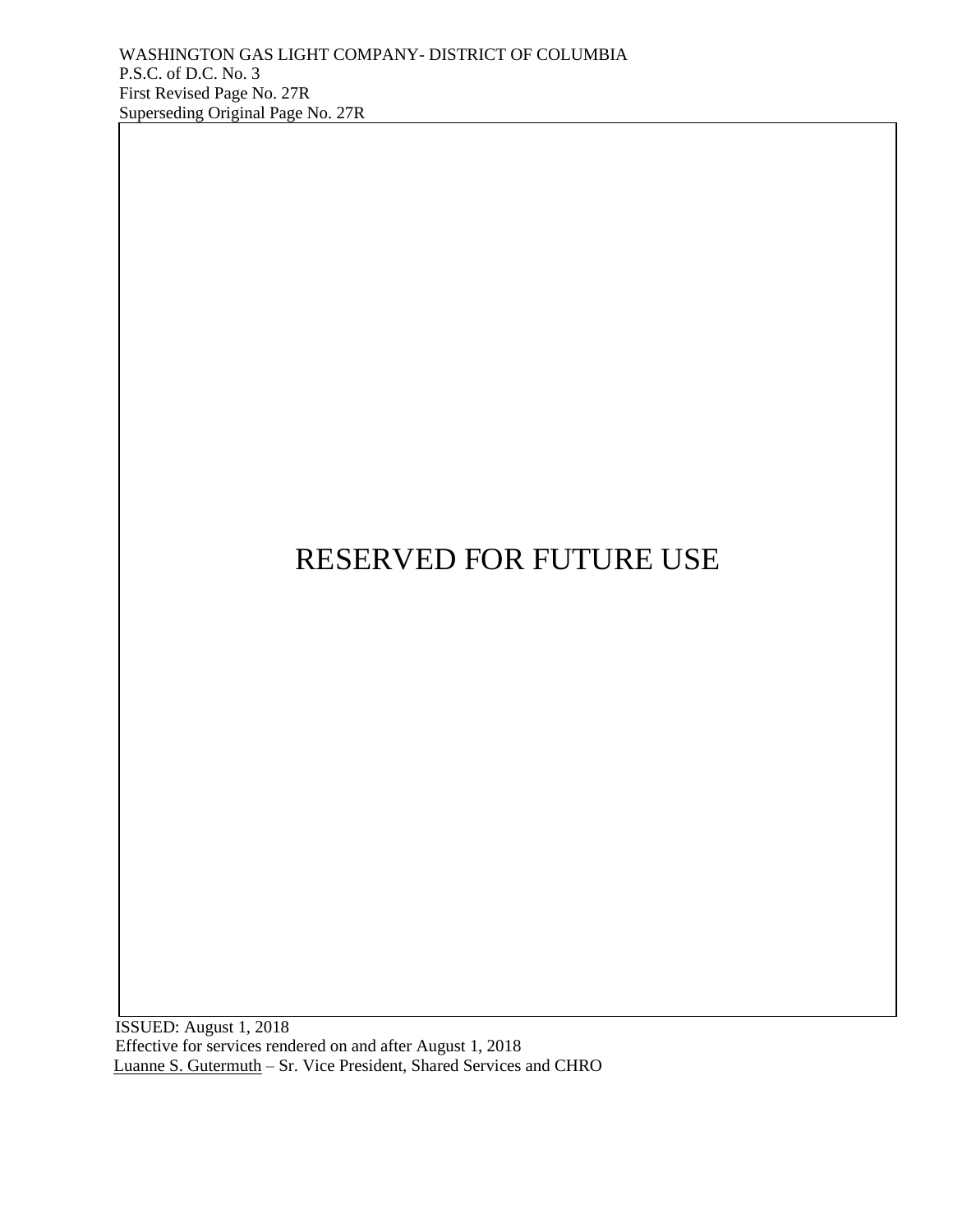WASHINGTON GAS LIGHT COMPANY - DISTRICT OF COLUMBIA P.S.C. of D.C. No. 3 First Revised Page No. 27S Superseding Original Page No. 27S

# RESERVED FOR FUTURE USE

 ISSUED: August 1, 2018 Effective for service rendered on and after August 1, 2018 Luanne S. Gutermuth – Sr. Vice President, Shared Services and CHRO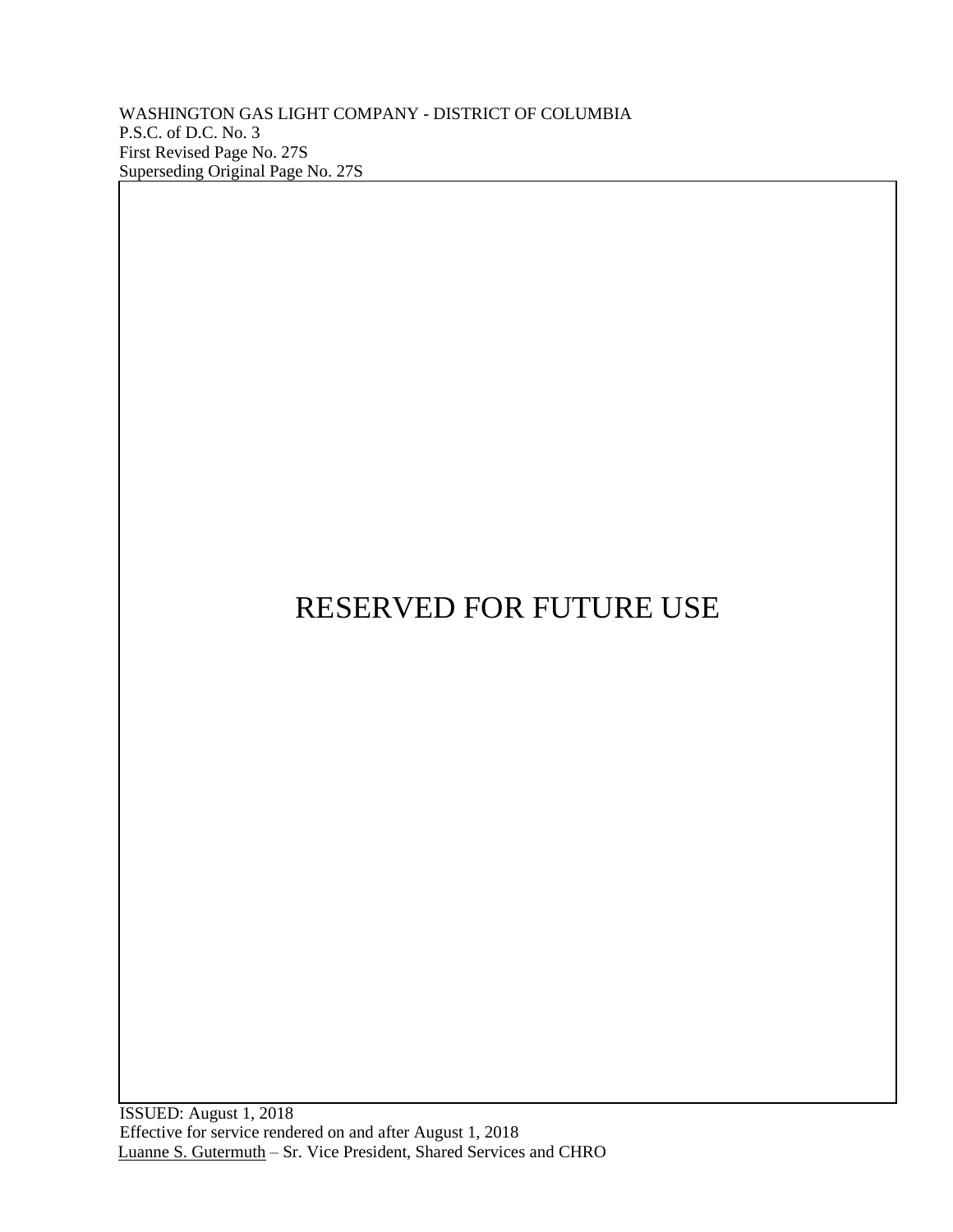WASHINGTON GAS LIGHT COMPANY - DISTRICT OF COLUMBIA P.S.C. of D.C. No. 3 First Revised Page No. 27T Superseding Original Page No. 27T

# RESERVED FOR FUTURE USE

 ISSUED: August 1, 2018 Effective for service rendered on and after August 1, 2018 Luanne S. Gutermuth – Sr. Vice President, Shared Services and CHRO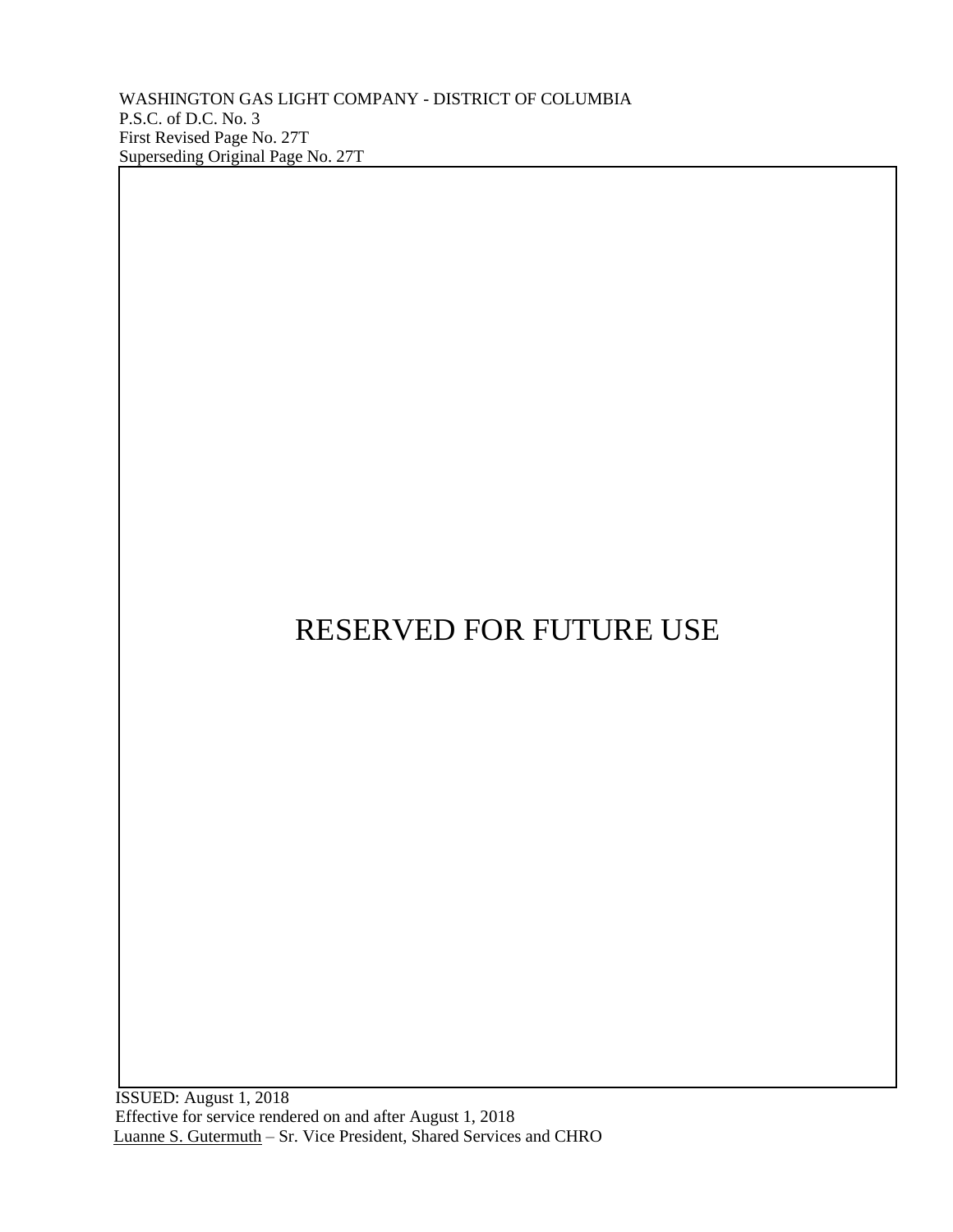ISSUED: August 1, 2018 Effective for service rendered on and after August 1, 2018 Luanne S. Gutermuth – Sr. Vice President, Shared Services and CHRO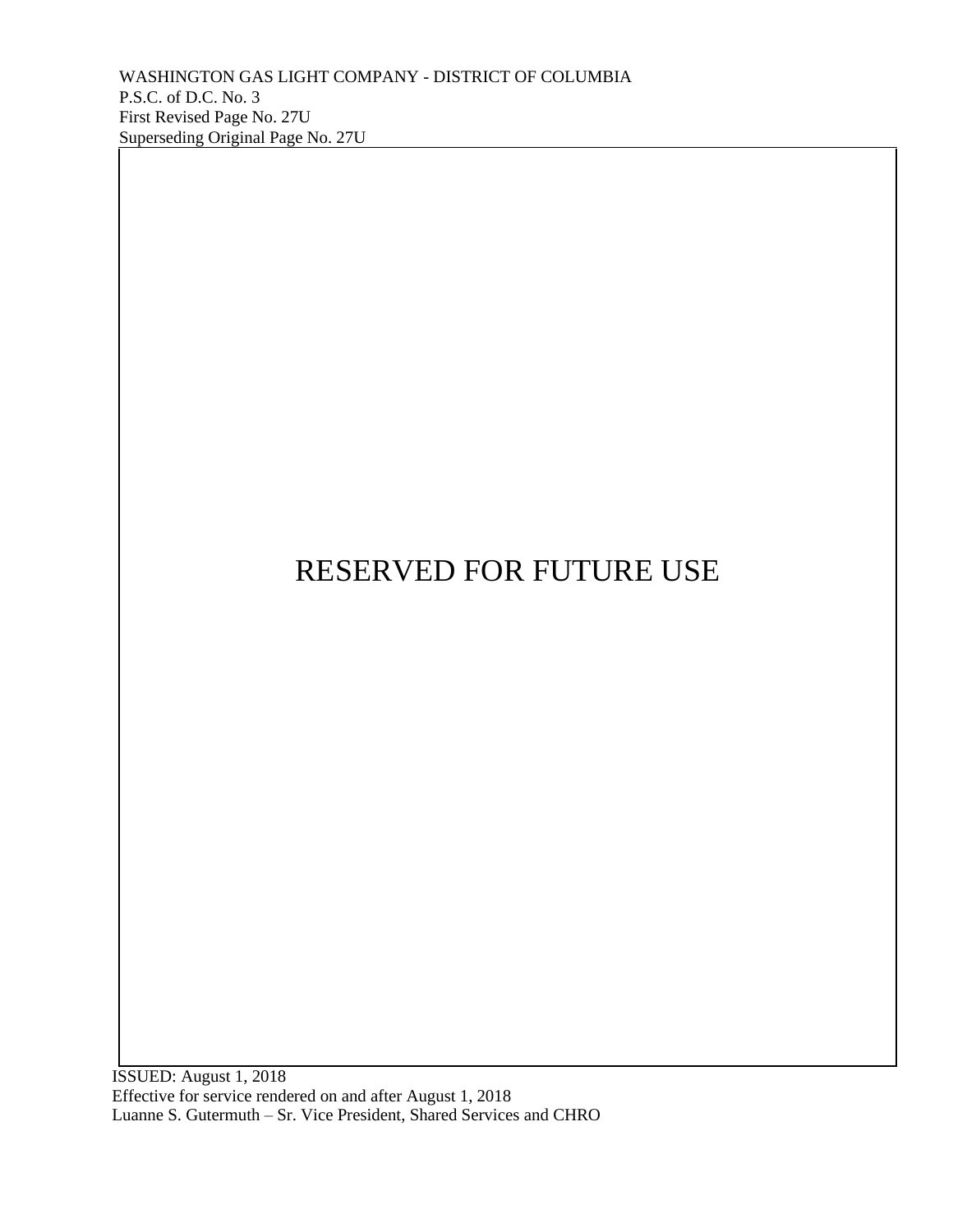ISSUED: August 1, 2018 Effective for meter readings on and after August 1, 2018 Luanne S. Gutermuth – Sr. Vice President, Shared Services and CHRO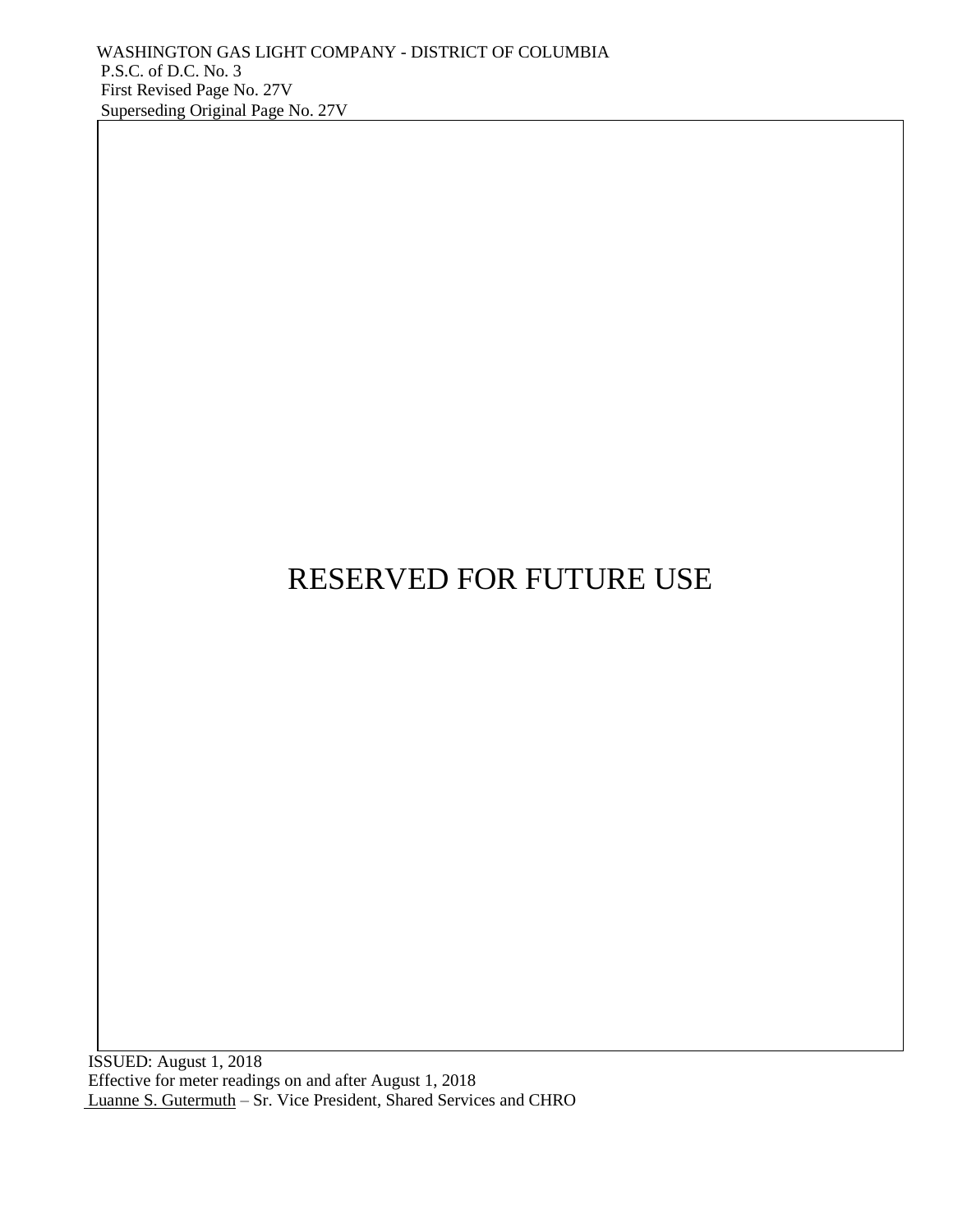ISSUED: August 1, 2018 Effective for service rendered on and after August 1, 2018 Luanne S. Gutermuth – Sr. Vice President, Shared Services and CHRO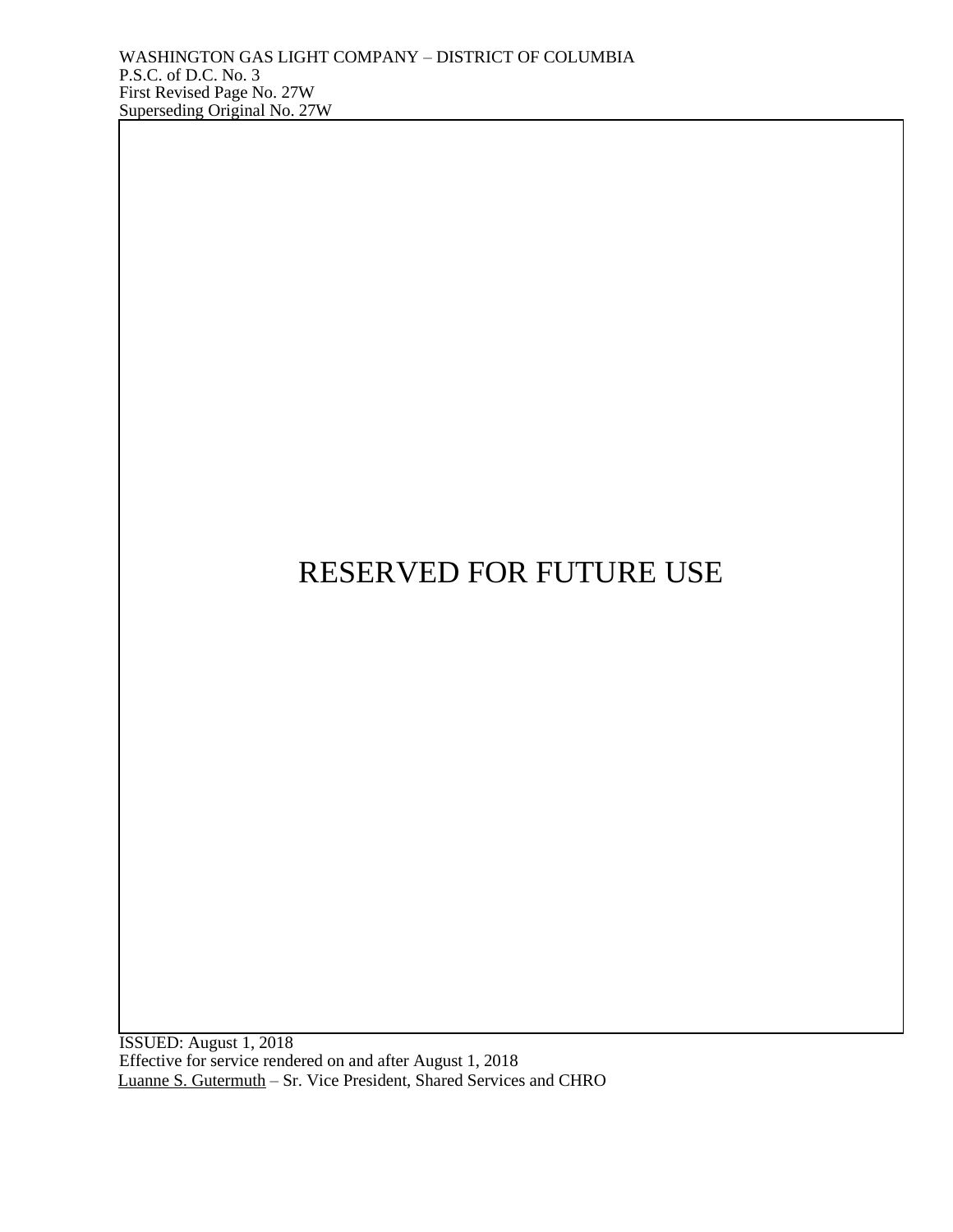ISSUED: August 1, 2018 Effective for service rendered on and after August 1, 2018 Luanne S. Gutermuth – Sr. Vice President, Shared Services and CHRO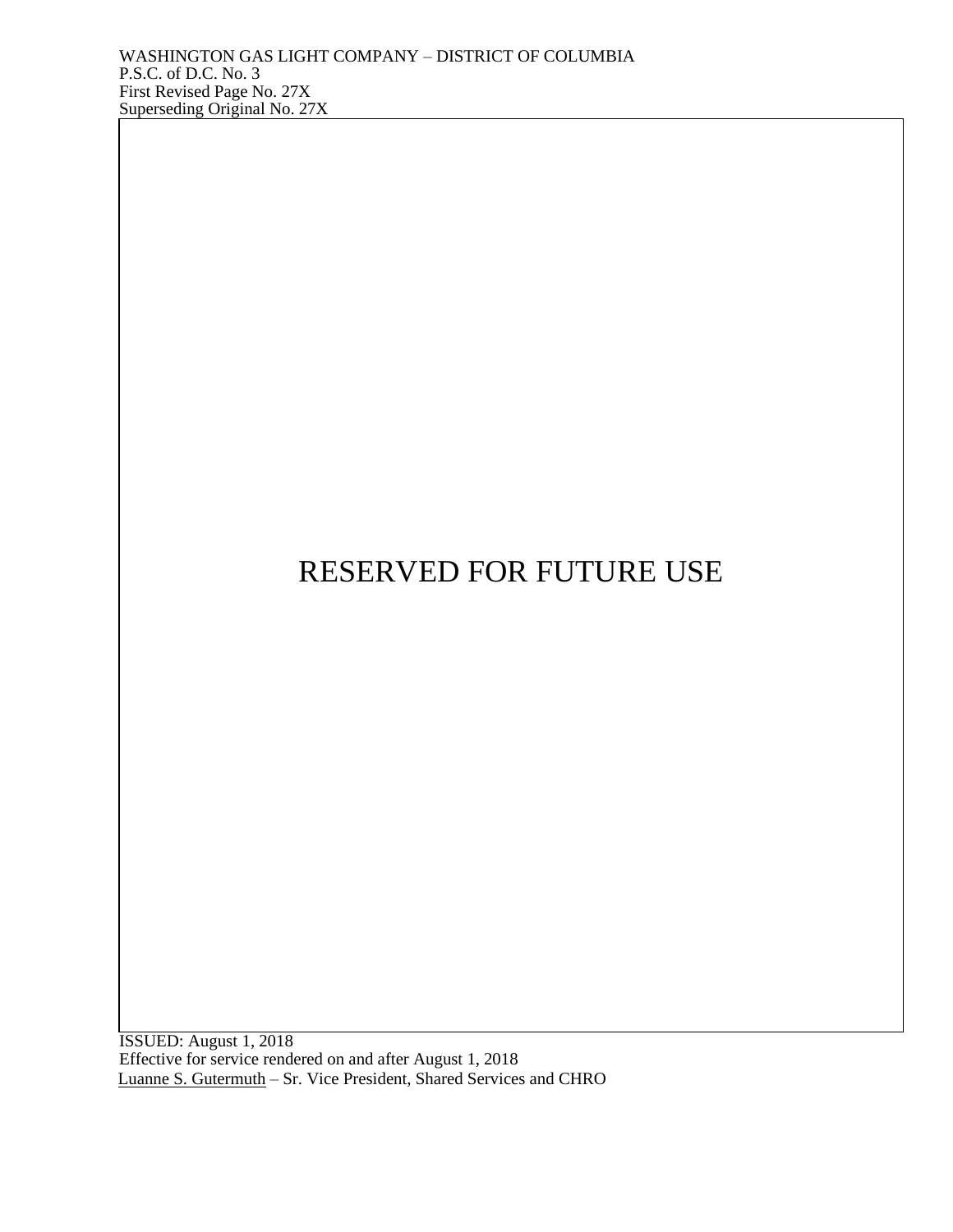## WASHINGTON GAS LIGHT COMPANY

#### Delivery Service For Combined Heat and Power/Distributed Generation Facilities

#### Rate Schedule No. 7

## AVAILABILITY

This schedule is available in the District of Columbia portion of the Company's service area for firm gas service to any customer using distributed generation technologies including, but not limited to, combined heat and power facilities, micro-turbines, fuel cells and internal combustion engines subject to the following requirements:

- A. Electricity generated must be used to supply all or part of a customer's electrical and/or thermal requirements within a defined area of service.
- B. Distributed Generation technologies must be installed and operable prior to taking service under this rate schedule.
- C. Gas consumed for the services herein must be separately metered and billed from all other gas applications at the customer's facility.
- D. The Company's facilities are able to deliver the quantities requested by the customer on a firm basis.
- E. The customer warrants that it has good and legal title to all gas transported by its third party supplier to the Company and agrees to indemnify and hold the Company harmless from any loss, claims or damages in regard to such title.
- F. Upon request the customer provides the Company with all documentation deemed necessary by the Company to show that requisite approvals for acquisition and use of customer-owned gas have been secured from all regulatory bodies having jurisdiction. The customer is responsible for making any filings or reports, as required, pertaining to the acquisition and use of the gas and the transportation of the gas from the customer's source to the Company's interconnection with the delivering pipeline supplier. The terms and conditions of Rate Schedule No. 5 are included by reference.
- G. The customer's supplier of gas shall enter into a Gas Supplier Application Agreement with the Company pursuant to Rate Schedule No. 5.
- H. The terms and conditions of General Service Provision No. 27 are included by reference.
- I. The customer has a minimum annual requirement of 60,000 therms.
- J. The customer must demonstrate the ability to operate at a minimum load factor of 50% within the first year of service. Load factor will be calculated as Total Annual Throughput divided by Peak Month Usage, from November through April, multiplied by 12. Customers that do not meet the minimum requirement will be removed from this rate schedule.

ISSUED: May 2, 2017 Effective for service rendered on and after June 22, 2018 Luanne S. Gutermuth – Sr. Vice President, Shared Services and CHRO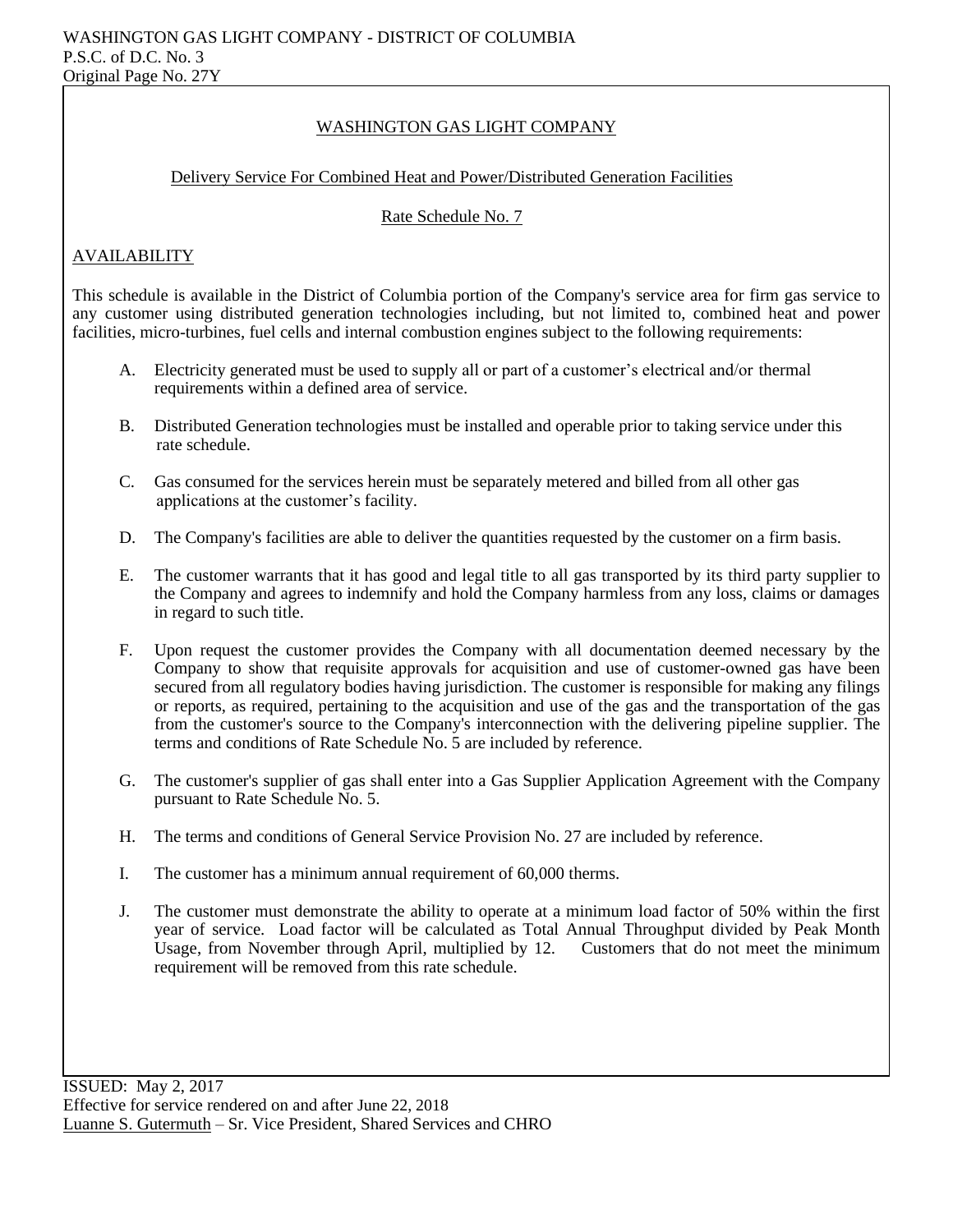## Delivery Service For Combined Heat and Power/Distributed Generation Facilities Rate Schedule No. 7 (continued)

### RATE FOR MONTHLY DELIVERIES

#### Customer Charge

The "customer charge" is a measure of the costs of the Company's facilities and other costs that do not vary with the amount of gas the customer consumes.

All billing months/all customers  $$312.50$  per customer

Peak Usage Charge

The peak usage charge is a monthly charge, re-established each November billing period based on application of the peak usage rate to the customer's maximum billing month's usage during the immediately preceding November through April billing periods. For customers commencing service subsequent to the April billing period, the peak usage rate shall be applied to the maximum billing month's usage experienced as of the current billing month. The maximum billing month is defined as the month in which the maximum average daily consumption (total therms/cycle billing days) occurs. The rate is:

All billing months/all customers  $7.0¢$  per therm of maximum

months usage during November - April

Volumetric Charge

All gas delivered during the billing month  $8.0¢$  per therm

The rates discussed above shall be in addition to the following:

#### Transitional Cost Charge

A charge per therm shall be billed for all therms delivered during the billing month to recover Company supplier transitional costs which shall be equal to the amount per therm included in the calculation of the current months' Purchased Gas Charge as set forth in General Service Provision No. 16.

#### TERMS AND CONDITIONS

#### DISTRIBUTION CHARGE ADJUSTMENT

The "distribution charge" specified in this schedule shall be subject to an adjustment per therm in accordance with Subsection IV of Section 16 of the General Service Provisions.

#### DELIVERY TAX CHARGE

All customer gas consumption under this rate schedule shall also be billed an amount per therm for District of Columbia Delivery Tax in accordance with the applicable sections of the District of Columbia Official Code.

ISSUED: March 9, 2021 Effective for service rendered on and after April 1, 2021 James Steffes – Sr. Vice President, Regulatory Affairs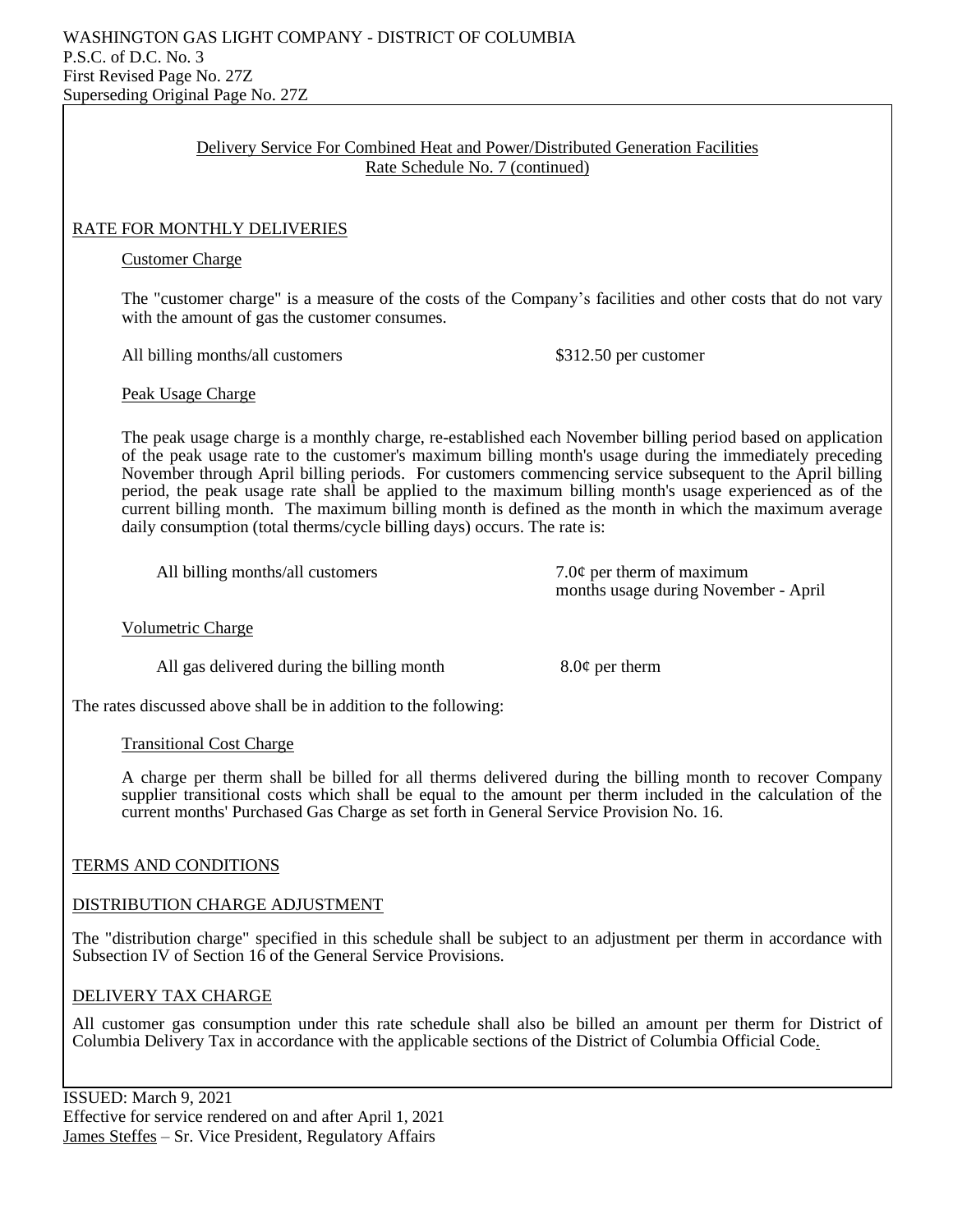#### Delivery Service For Combined Heat and Power/Distributed Generation Facilities Rate Schedule No. 7 (continued)

#### MINIMUM MONTHLY BILL

The minimum monthly bill shall be the applicable Customer Charge plus the Peak Usage Charge.

#### MONTHLY BILLING

Monthly billing of Distribution and Balancing Charges shall be based on usage obtained from the Company's regularly scheduled meter readings and no attempt shall be made to coordinate such readings with monthly deliveries of gas by third party suppliers to the Company's city-gate.

## LATE PAYMENT CHARGE

All bills are due and payable when rendered and the charges stated apply when the bills are paid within twenty days after date of rendition. If bills are not paid within twenty days after rendition, a late payment charge will be added equal to one percent of the unpaid bill and at the end of each nominal thirty day billing interval thereafter, an additional charge will be made equal to one and one-half percent of any total amount which remains unpaid at that time.

#### SURCHARGE FOR DISTRICT OF COLUMBIA RIGHTS OF WAY FEE

A per therm surcharge for all therms used shall be billed in addition to any other billings under this rate schedule. This surcharge will provide for the recovery of the District of Columbia Rights of Way Tax and be computed as set forth in General Service Provision No. 22, SURCHARGE FOR DISTRICT OF COLUMBIA RIGHTS OF WAY FEE.

#### COST RESPONSIBILITY

The customer shall be responsible for the payment of any tax or assessment levied by any jurisdiction related to the acquisition, delivery or use of delivered gas.

#### LOST AND UNACCOUNTED-FOR GAS

The volumes of gas the customer has caused to be transported to the Company shall be adjusted to reflect lost and unaccounted-for volumes in the operation of the Company's distribution system in computing deliveries to the customer. The amount of gas retained by the Company shall be a percentage equal to the percentage of lost and unaccounted-for gas experienced in the Company's sales services during the billing month.

#### REVENUE ACCOUNTING

Revenues received from Balancing Charges and Transitional Cost Charges shall be credited in the calculation of the Purchased Gas Charge as set forth in General Service Provision No. 16.

#### GENERAL SERVICE PROVISIONS

Except as otherwise specifically provided herein, the application of this schedule is subject to the General Service Provisions of the Company as they may be in effect from time to time, and as filed with the Public Service Commission.

## PLANT RECOVERY ADJUSTMENT (PRA)

Customers billed under this rate schedule shall have a Plant Recovery Adjustment (PRA) applied to their bills as an adjustment to the distribution charge on a monthly basis as set forth in General Provision No. 26.

ISSUED: May 2, 2017 Effective for service rendered on and after June 22, 2018 Luanne S. Gutermuth – Sr. Vice President, Shared Services and CHRO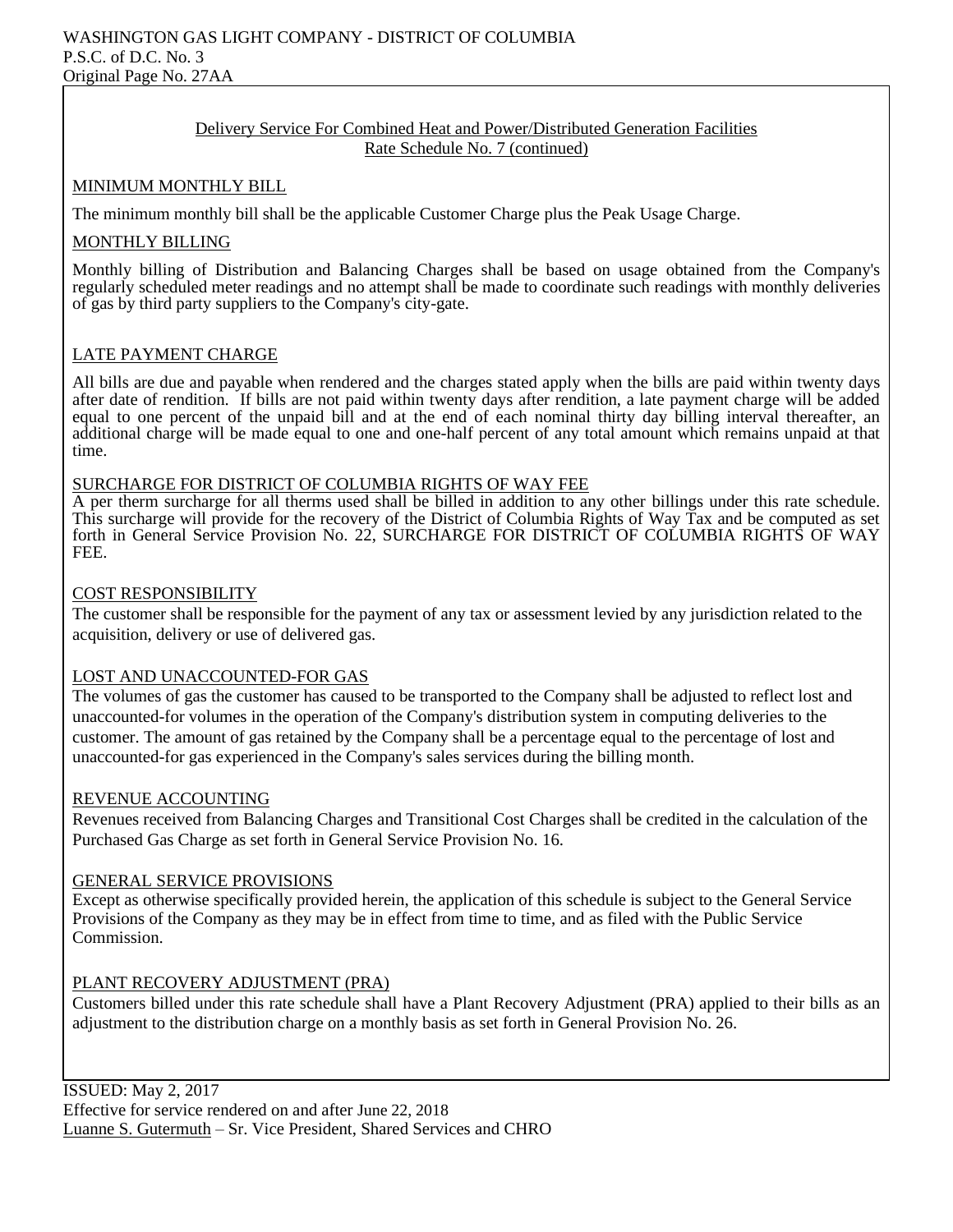### Delivery Service For Combined Heat and Power/Distributed Generation Facilities Rate Schedule No. 7 (continued)

## ACCELERATED PIPE REPLACEMENT PLAN (APRP)

Customers billed under this rate schedule shall have an Accelerated Pipe Replacement Plan (APRP) adjustment applied to their bills as set forth in General Service Provision No. 28.

## RESIDENTIAL ESSENTIAL SERVICE (RES) SURCHARGE

Customers billed under this rate schedule shall have a Residential Essential Service (RES) Surcharge applied to their bills as set forth in General Service Provision No. 29.

## DISTRICT OF COLUMBIA SUSTAINABLE ENERGY TRUST FUND SURCHARGE

A per therm surcharge shall be billed effective October 1, 2008 in addition to any other billings under this rate schedule. All customers other than those participating under the Residential Essential Service Rider in Rate Schedule Nos. 1 and 1A shall contribute to the Sustainable Energy Trust Fund through this surcharge. The surcharge is established in accordance with the applicable section of the District of Columbia's Clean and Affordable Energy Act of 2008 (Energy Act of 2008). This surcharge will provide funding for sustainable energy programs that will be managed by a Sustainable Energy Utility, as defined by the Energy Act of 2008, on behalf of the District of Columbia.

## DISTRICT OF COLUMBIA ENERGY ASSISTANCE TRUST FUND SURCHARGE

A per therm surcharge shall be billed effective October 1, 2008 in addition to any other billings under this rate schedule. All customers other than those participating under the Residential Essential Service Rider in Rate Schedule Nos. 1 and 1A shall contribute to the Energy Assistance Trust Fund through this surcharge. The surcharge is established in accordance with the applicable section of the District of Columbia's Clean and Affordable Energy Act of 2008 (Energy Act of 2008). This fund shall be used solely to fund the existing low-income programs in the District of Columbia, as defined by the Energy Act of 2008, that are managed by the District Department of Energy and Environment.

ISSUED: August 10, 2018 Effective for service rendered on and after January 18, 2019 Luanne S. Gutermuth – Sr. Vice President, Shared Services and CHRO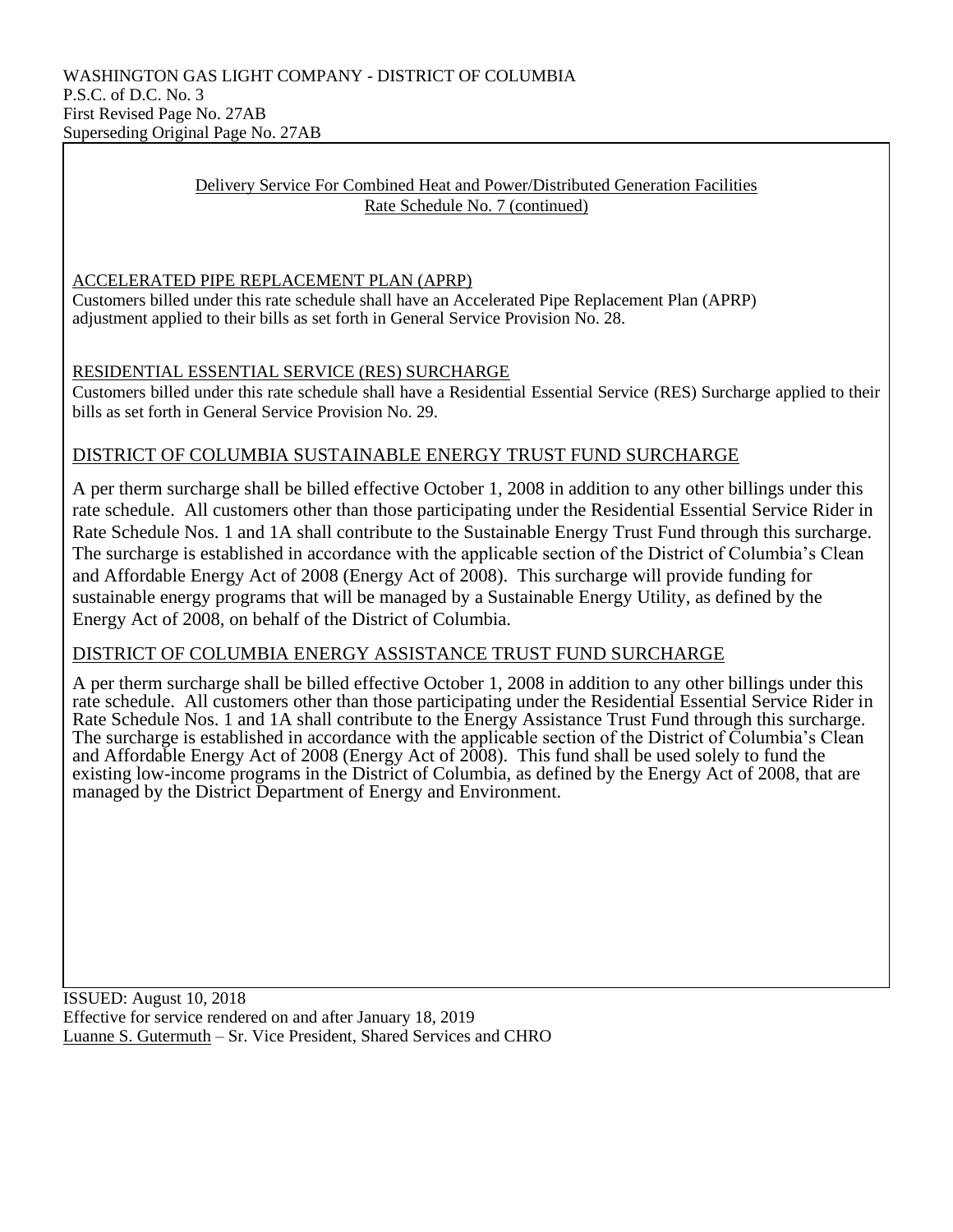

ISSUED: January 30, 2017 Effective for meter readings on and after February 1, 2020 Roberta W. Sims - Vice President, Rates and Regulatory Affairs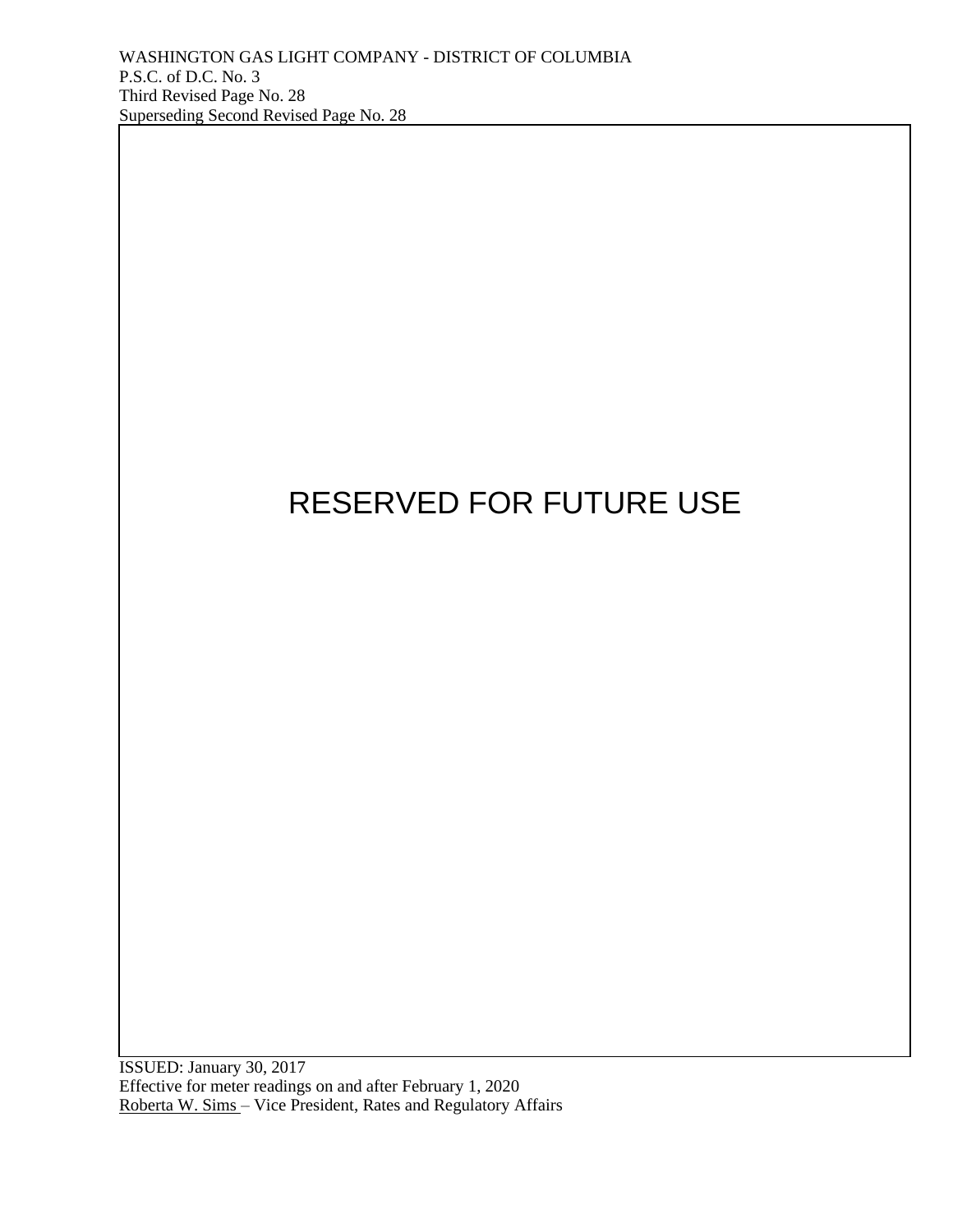

ISSUED: January 30, 2017 Effective for service rendered on and after February 1, 2020 Roberta W. Sims – Vice President, Rates and Regulatory Affairs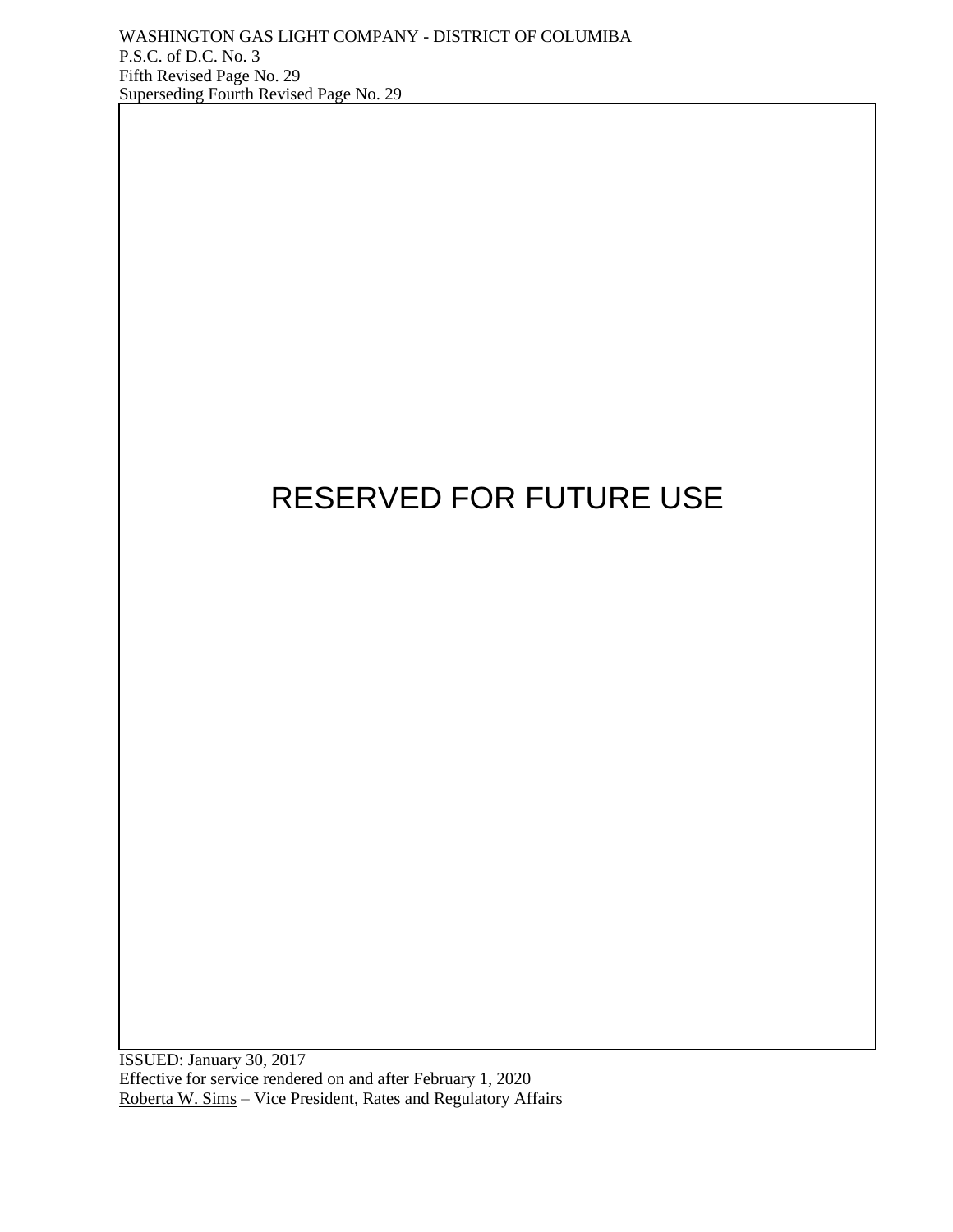ISSUED: January 30, 2017 Effective for service rendered on and after February 1, 2020 Roberta W. Sims – Vice President, Rates and Regulatory Affairs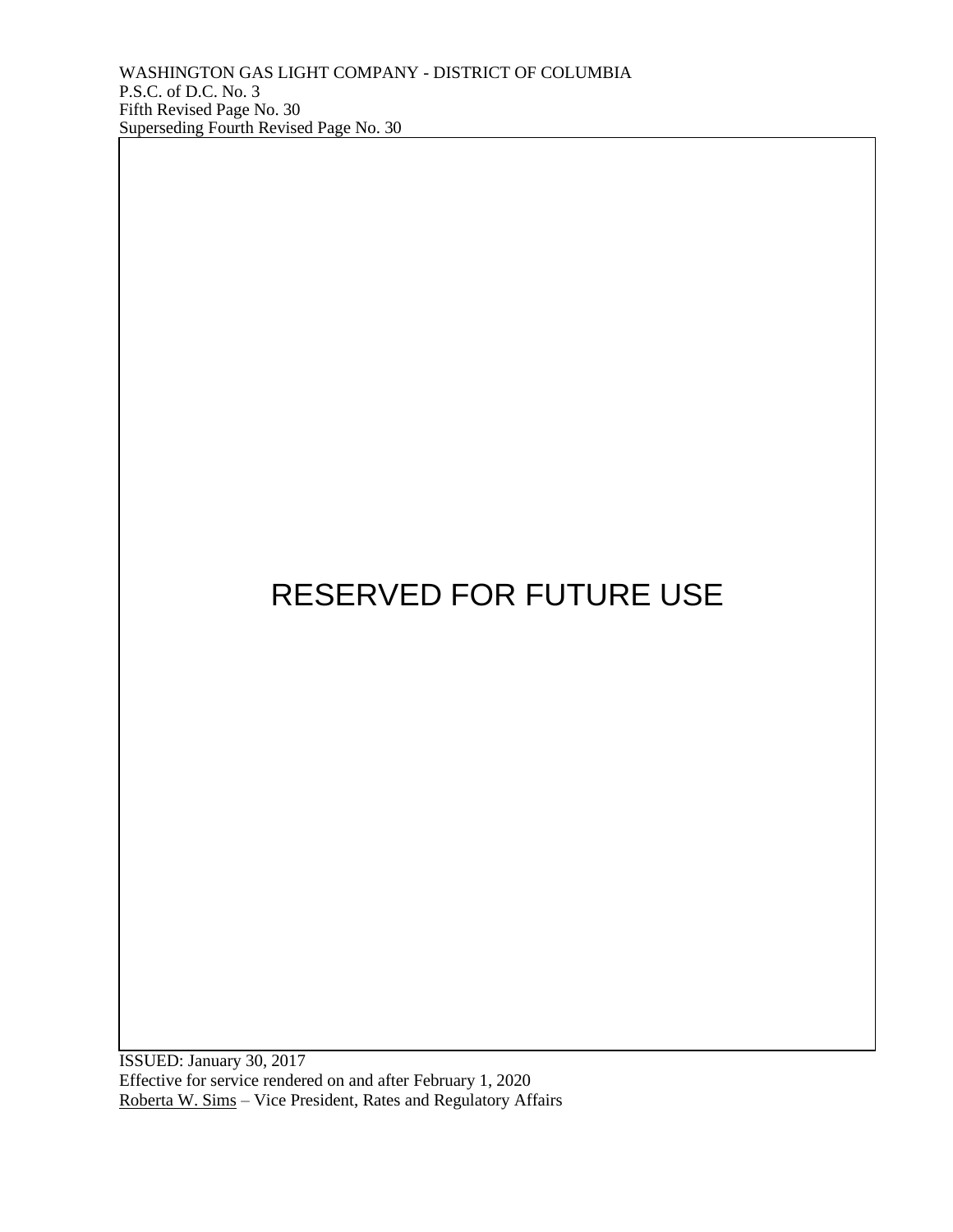

ISSUED: January 30, 2017 Effective for service rendered on and after February 1, 2020 Roberta W. Sims – Vice President – Rates and Regulatory Affairs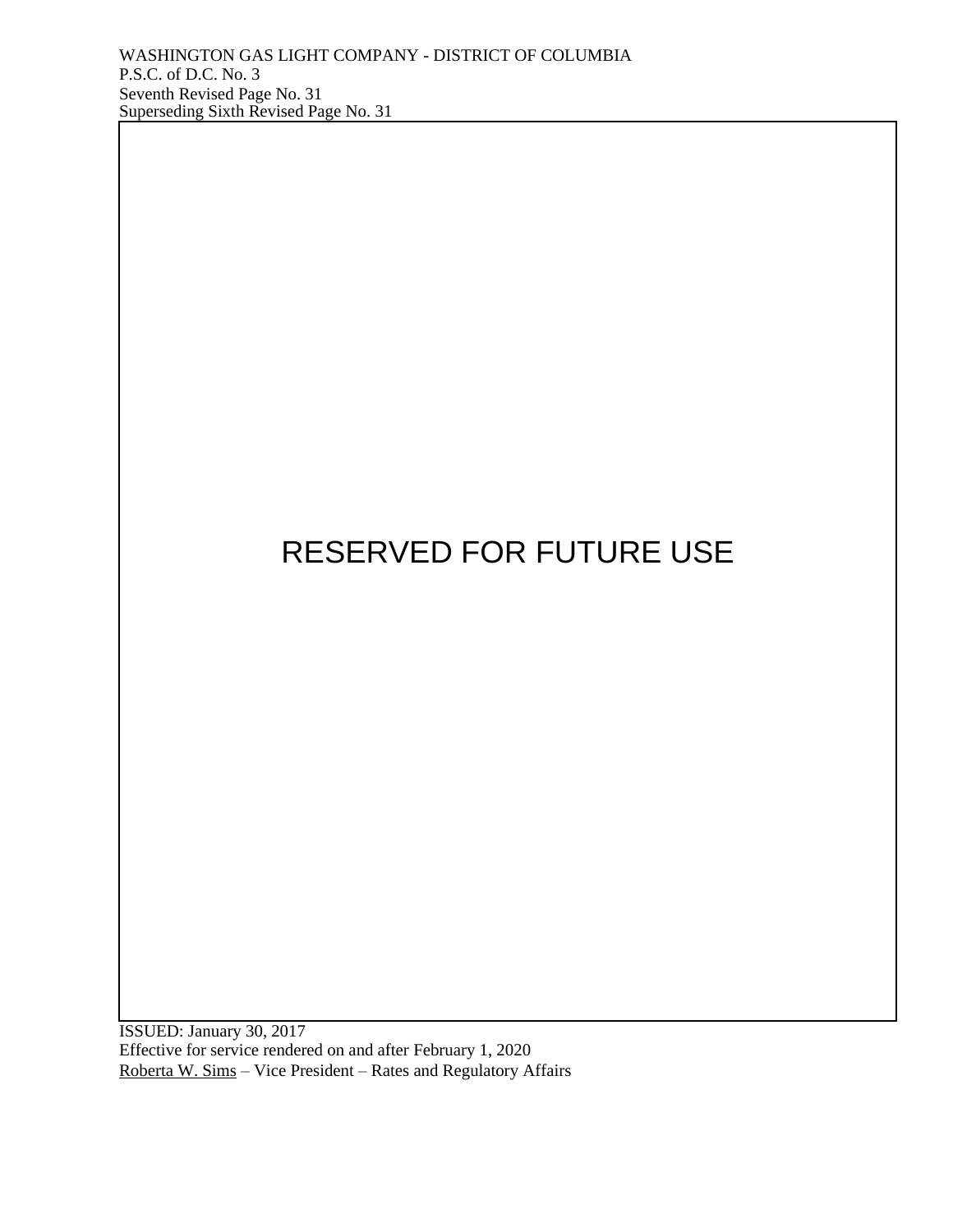|    | <b>GENERAL</b>                                                                                                                                                       | <b>GENERAL SERVICE PROVISIONS</b>                                                                                                                                                                                                                                                                                                                                                                                                                                                                                                                                                                                    |  |
|----|----------------------------------------------------------------------------------------------------------------------------------------------------------------------|----------------------------------------------------------------------------------------------------------------------------------------------------------------------------------------------------------------------------------------------------------------------------------------------------------------------------------------------------------------------------------------------------------------------------------------------------------------------------------------------------------------------------------------------------------------------------------------------------------------------|--|
| a. |                                                                                                                                                                      | These General Service Provisions and the terms and provisions of the various Rate Schedules<br>(including the rates set forth therein), are subject to change from time to time upon order of the<br>Commission.                                                                                                                                                                                                                                                                                                                                                                                                     |  |
| b. | The following words, terms, and abbreviations, when used in the General Service Provisions and<br>Rate Schedules shall be understood to have the following meanings: |                                                                                                                                                                                                                                                                                                                                                                                                                                                                                                                                                                                                                      |  |
|    |                                                                                                                                                                      | (1) "Company": The Washington Gas Light Company.                                                                                                                                                                                                                                                                                                                                                                                                                                                                                                                                                                     |  |
|    |                                                                                                                                                                      | (2) "Customer": Any corporation, municipality, governmental agency, person, groups of persons, or<br>partnership to whom the Company furnishes service. Each individual establishment, single-<br>family residence, and apartment (separately metered) shall be a customer. The type of customer<br>is defined by class of service as provided under CLASSES OF SERVICE, Section 1A.                                                                                                                                                                                                                                 |  |
|    | (3)                                                                                                                                                                  | "Commission": The Public Service Commission of the District of Columbia.                                                                                                                                                                                                                                                                                                                                                                                                                                                                                                                                             |  |
|    | (4)                                                                                                                                                                  | "Therm": A quantity of heat equivalent to 100,000 British thermal units (BTU); i.e. 1 therm<br>equals 1 ccf (100 cubic feet) of gas containing 1,000 Btu per cubic foot.                                                                                                                                                                                                                                                                                                                                                                                                                                             |  |
|    |                                                                                                                                                                      | (5) "Btu": Amount of heat required to raise the temperature of one pound of water one degree<br>Fahrenheit at standard atmospheric pressure.                                                                                                                                                                                                                                                                                                                                                                                                                                                                         |  |
|    | (6)                                                                                                                                                                  | "Rate Schedule": A schedule of rates applicable to a customer whose use of gas service<br>conforms with the character of supply contemplated in the rates.                                                                                                                                                                                                                                                                                                                                                                                                                                                           |  |
|    |                                                                                                                                                                      | (7) "Measurement Base": Standard delivery to the customer is at low pressure. Where, at the<br>discretion of the Company, gas is supplied at higher than standard delivery pressure,<br>measurement is by a meter equipped with a pressure compensating device (e.g., base pressure<br>index, fixed factor index, etc.) and the metering is continuously, automatically and uniformly<br>corrected from the absolute delivery pressure (14.73 atmospheric pressure) in pounds per square<br>inch absolute, to a pressure base of 14.92 pounds per square inch absolute, at the temperature<br>existing at the meter. |  |
|    |                                                                                                                                                                      | (8) "Heating Value": Not less than 1,000 Btu per cubic foot.                                                                                                                                                                                                                                                                                                                                                                                                                                                                                                                                                         |  |
|    | (9)                                                                                                                                                                  | "Degree Day" or "Heating Degree Day (HDD)": A measure of the coldness of the weather<br>experienced based on the extent to which the daily average temperature falls below $65\,\square F$ .<br>Actual Degree Days shall be based on National Weather Service published average daily<br>temperatures for Washington National Airport Station.                                                                                                                                                                                                                                                                       |  |

٦

c. These General Service Provisions are a part of the agreement between the customer and the Company.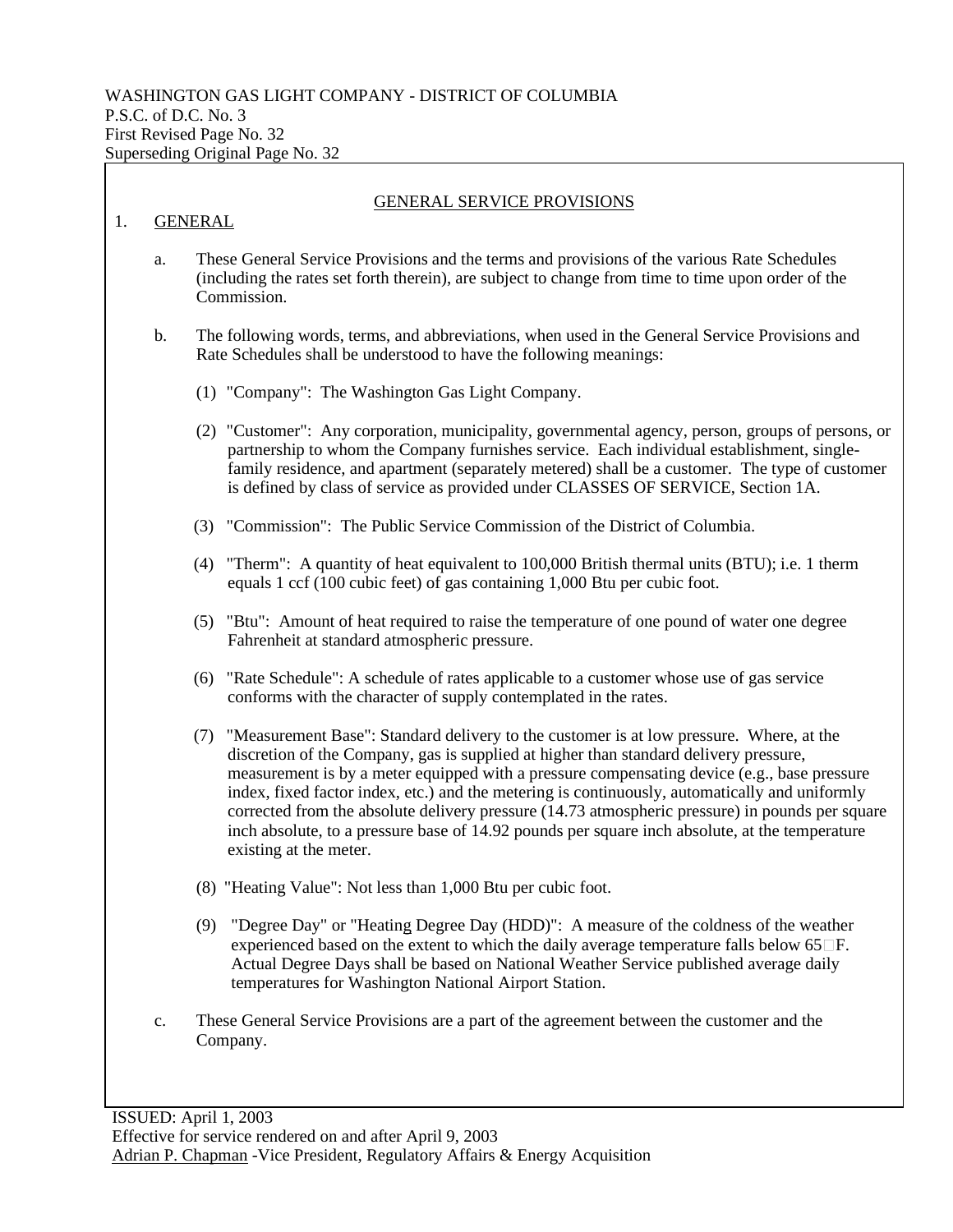- d. The interpretation of the General Service Provisions and Rate Schedules as to their intent and applicability will be made by the Company subject to the approval of the Commission.
- e. All bills are subject to such sales, consumer utility or energy taxes or other surcharges as are in force and applicable thereto from time to time. The Company is under no obligation to determine if a customer is exempt from taxation.

### 1A. CLASSES OF SERVICE

#### Residential Service (Rate Schedule No. 1 and 1A)

Service to customers for residential purposes by individual meter in a single family dwelling, or in an individual apartment, or to not over three families served by a single meter (one customer) in a multiple family dwelling, or portion thereof.

If a customer leaves service in either late spring or the summer and then subsequently returns to service in the fall, the customer will be required to pay accordingly the late spring and/or summer customer charges when they return to service in the fall.

Categorically, residential service shall be as follows:

a. Heating and/or Cooling

Where gas is used to supply the principal space heating and/or air cooling requirements of a dwelling, including any other residential uses. Where gas is used in conjunction with service to commercial or industrial premises, the service shall be classified Commercial and Industrial service.

b. Non-Heating and Non-Cooling

Where gas is not used to supply the principal space heating and/or air cooling requirements, but is used for any other residential purposes.

Commercial and Industrial Service (Rate Schedule No. 2 and 2A)

This category shall include service to commercial and/or industrial customers, including schools, churches, embassies, rest homes, boarding houses, rooming houses, etc. supplied through one meter or a battery of meters. Those customers who were previously served under the seasonal off peak schedule are included under this schedule.

If a customer leaves service in either late spring or the summer and then subsequently returns to service in the fall, the customer will be required to pay accordingly the late spring and/or summer customer charges when they return to service in the fall.

Categorically, Commercial and Industrial service shall be as follows:

a. Heating and/or Cooling

Where gas is used to supply the principal space heating and/or air cooling requirements, including other commercial and/or industrial uses.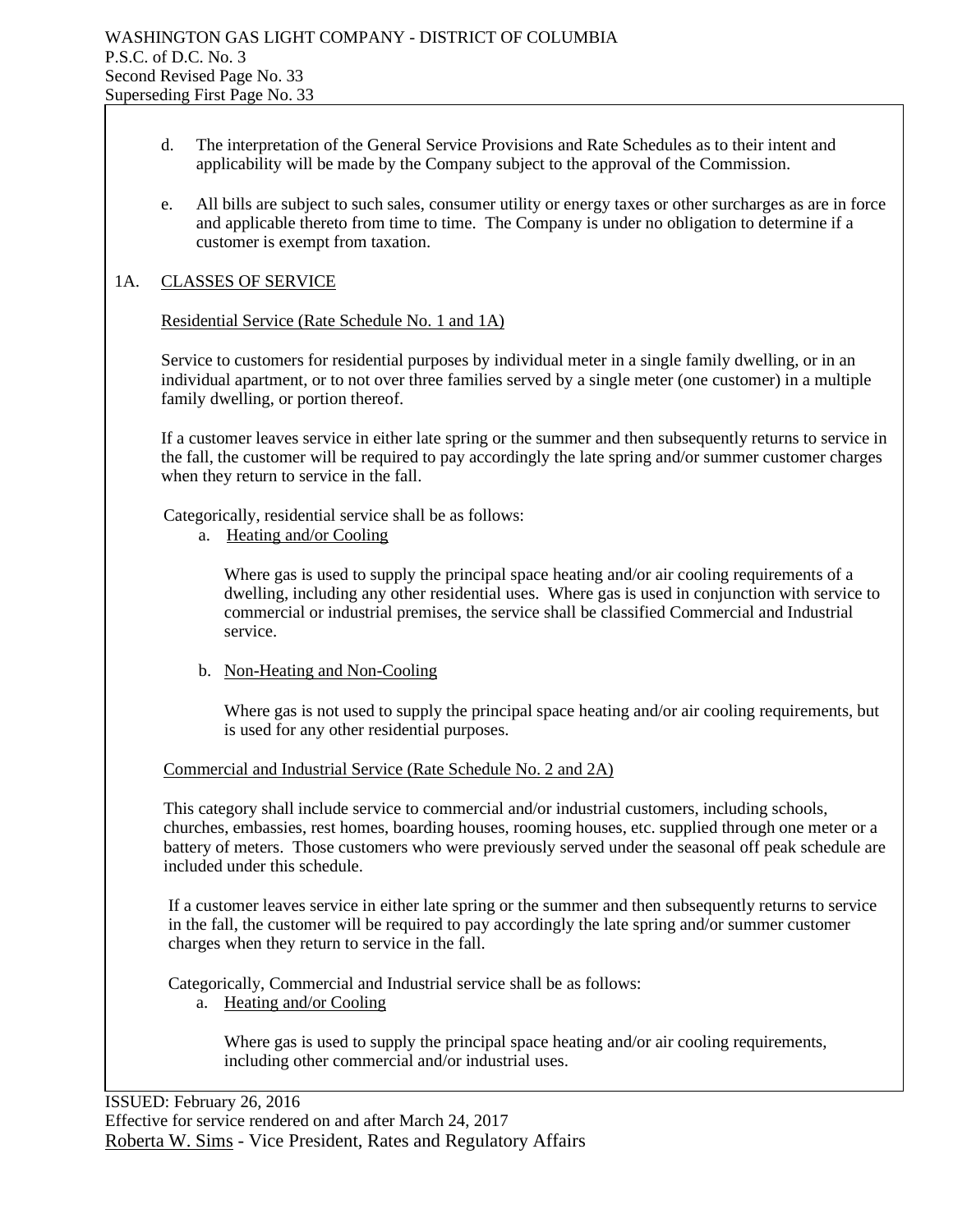The appropriate Customer Charge (a) or (b) to be billed each heating/or cooling customer for the twelve billing months commencing with the September billing month each year shall be based on the actual usage at the customer's current premises for the twelve billing months ended with a scheduled actual meter reading the preceding June or July, as appropriate, regardless of any change in occupancy, appliances or other circumstances at such premises. When past usage data is not available or does not reflect twelve full months usage, estimates shall be made by the Company based on the expected annual usage. Customer Charge (a) shall apply is such past actual or estimated annual usage is less than 3,075 therms normal weather usage adjusted to reflect the actual weather conditions for the twelve months ended the immediately preceding June. Such amount to the nearest whole therm shall be established each year as follows: the product of 3,075 therms times the ratio of the Actual Degree Day Deficiencies for the twelve months ended the immediately preceding June to 3,972 Normal Weather Degree Day Deficiencies; e.g.,

Adjusted Annual Usage =  $3,075$  therms x Actual HDD 3,972 HDD

If past actual or estimated annual usage is equal to or greater than the above annual usage, Customer Charge (b) shall apply.

The calculation of the adjusted annual usage reflecting actual weather conditions shall be filed with the Commission on or before August 1 each year.

b. Non-Heating and Non-Cooling

Where gas is not used to supply the principal space heating and/or air cooling requirements, but is used for any other commercial and industrial purposes. Where gas for a commercial and industrial purpose is used in conjunction with service to residential premises, the service shall be classified Commercial and Industrial Service.

#### Group Metered Apartment Service (Rate Schedule No. 3 and 3A)

Service applicable to any multiple-dwelling building or project comprised of four or more dwelling units (apartments) supplied through one meter or a battery of meters.

Categorically, group metered apartment service shall be as follows:

a. Heating and/or Cooling

Where gas is used to supply the principal space heating and/or air cooling requirements of the dwellings, including any other uses.

The appropriate Customer Charge (a) or (b) to be billed each heating/or cooling customer for the twelve billing months commencing with the September billing month each year shall be based on the actual usage at the customer's current premises for the twelve billing months ended with a scheduled actual meter reading the preceding June or July, as appropriate, regardless of any change in occupancy, appliances or other circumstances at such premises. When past usage data is not available or does not reflect twelve full months usage, estimates shall be made by the Company based on the expected annual usage. Customer Charge (a) shall apply is such past actual or estimated annual usage is less than 3,075 therms normal weather usage adjusted to reflect the actual weather conditions for the twelve months ended the immediately preceding June. Such amount to the nearest whole therm shall be established each year as follows: the product of 3,075 therms times the ratio of the Actual Degree Day Deficiencies for the twelve months ended the immediately preceding June to 3,972 Normal Weather Degree Day Deficiencies; e.g.,

Adjusted Annual Usage  $= 3,075$  therms x Actual HDD 3,972 HDD

If past actual or estimated annual usage is equal to or greater than the above annual usage, Customer Charge (b) shall apply.

The calculation of the adjusted annual usage reflecting actual weather conditions shall be filed with the Commission on or before August 1 each year.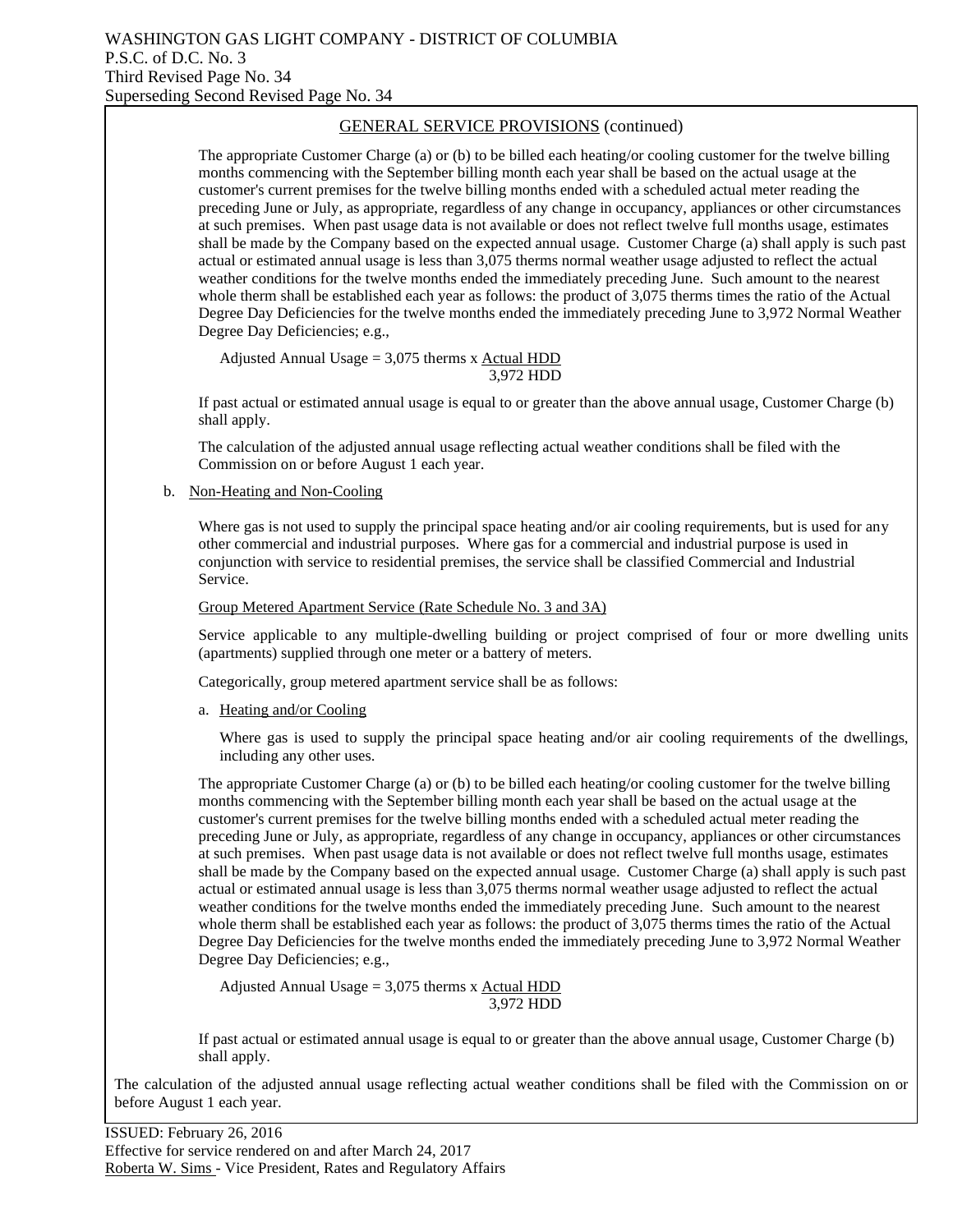#### b. Non-Heating and Non-Cooling

Where gas is not used to supply the principal space heating and/or air cooling requirements, but is used for any other purposes.

Interruptible Service (Rate Schedule No. 6)

Service to any customer on an interruptible basis only, i.e. the Company shall have the right to curtail or interrupt delivery of gas whenever, in the sole judgment of the Company, gas is not available for delivery.

Service to Public Authorities

Service to municipalities or divisions (agencies) of Local, State or Federal governments, is to be classified as residential, non-residential, or interruptible as defined in Section 1A.

### 2. APPLICATION FOR SERVICE

a. The Company will furnish service to applicants under the filed rates and in accordance with these "General Service Provisions".

ISSUED: February 26, 2016 Effective for service rendered on and after March 24, 2017 Roberta W. Sims - Vice President, Rates and Regulatory Affairs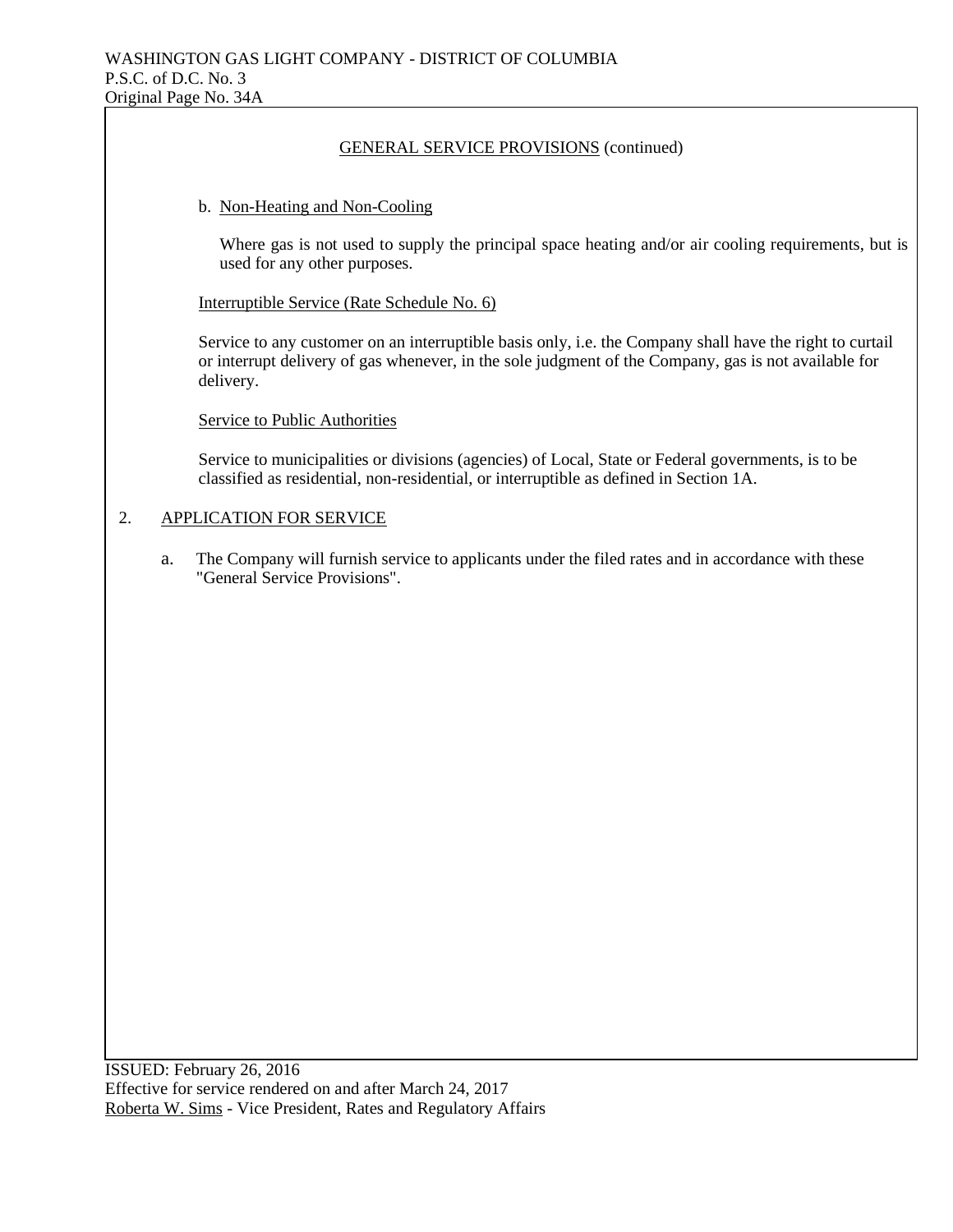|    | $\mathbf b$ . | The Company reserves the right to require the applicant, before any gas is delivered, to execute an<br>application. The application does not constitute a commitment by the Company to serve the applicant.<br>Whether or not a written application or agreement is executed, the applicant, by accepting gas service,<br>is bound by the applicable Rate Schedule and these General Service Provisions as they may be<br>amended from time to time. Failure to make application will make a new customer liable for all<br>services supplied since the last meter reading by which the previous customer on the same premises<br>was billed.                                                                            |  |  |  |  |
|----|---------------|--------------------------------------------------------------------------------------------------------------------------------------------------------------------------------------------------------------------------------------------------------------------------------------------------------------------------------------------------------------------------------------------------------------------------------------------------------------------------------------------------------------------------------------------------------------------------------------------------------------------------------------------------------------------------------------------------------------------------|--|--|--|--|
|    | c.            | If, at the time, more than one schedule is applicable to the customer's service the Company shall, at the<br>customer's request, assist in determining the rate believed to be most favorable to him. Another rate, if<br>applicable, to the service, may at any time be substituted, at the customer's option, for the rate under<br>which service is rendered, provided that not more than one substitution of a rate may be made within a<br>twelve-month period and that such substitution shall not be retroactive.                                                                                                                                                                                                 |  |  |  |  |
| 3. |               | DEPOSITS TO GUARANTEE PAYMENT OF BILLS AND TERMS OF CREDIT                                                                                                                                                                                                                                                                                                                                                                                                                                                                                                                                                                                                                                                               |  |  |  |  |
|    |               | <b>Residential Service</b>                                                                                                                                                                                                                                                                                                                                                                                                                                                                                                                                                                                                                                                                                               |  |  |  |  |
|    |               | A customer applying for gas service from the Company for the first time (initial gas service) is not required<br>to place a deposit as a condition of service. Any customer who allows his account to become delinquent on<br>more than two occasions within a period of 12 months, or becomes two months delinquent in the payment<br>of his gas bills, may be required to deposit with the Company a cash sum equivalent to the actual or<br>estimated bills for gas service for 60 consecutive days of maximum usage in a 12-month period, except that<br>the deposit sum shall in no case be less than \$5.00.                                                                                                       |  |  |  |  |
|    |               | Pursuant to Order No. 15134 issued December 9, 2008, for the months of January, February and March<br>2009, security deposits will be assessed on delinquent accounts, but may be paid over a three month period.<br>By Commission Order No. 15134, the Company's interim measures apply only during the 2008-2009 winter<br>heating season and shall expire on March 31, 2009. In addition, Order No. 15134 provides that as of April<br>1, 2009, the Company's approved tariff in effect prior to the Order shall apply to all customers without<br>further notice.                                                                                                                                                    |  |  |  |  |
|    |               | A former customer of the Company not now receiving gas, applying for gas service shall discharge, either<br>by payment or agreement, any prior indebtedness to the Company for gas service. Any former customer<br>who, within the last 12 months of that prior service, allowed his account to become delinquent on more than<br>two occasions, or became two months delinquent in the payment of his gas bills, may be required to deposit<br>with the Company a cash sum equivalent to the actual or estimated bills for gas service for 60 consecutive<br>days of maximum usage in a 12-month period, for the premises where gas is to be used, except that the<br>deposit sum shall in no case be less than \$5.00. |  |  |  |  |
|    |               | When a customer has paid bills for service for a consecutive 12 month period of service following payment<br>of his deposit without having had any bill which was unpaid within 80 days after date of rendition, and the<br>customer is not then delinquent in the payment of his bills, the Company shall promptly refund or credit the<br>deposit plus accrued interest.                                                                                                                                                                                                                                                                                                                                               |  |  |  |  |

 If a customer has not paid any bill within 80 days of the bill rendition date, the Company may elect to assess a security deposit, or to increase an existing deposit up to the highest two bills in the preceding 12 months.

Other than Residential Service

Before receiving gas service, a customer shall establish his credit to the satisfaction of the Company and shall discharge, either by payment or agreement, any prior indebtedness to the Company for gas service. When credit is not otherwise established or maintained, the customer shall deposit with the Company a cash sum equivalent to the actual or estimated bill for gas service for a 60-day period of maximum usage in a 12 month period, except that the deposit shall in no case be less than \$5.00.

ISSUED: December 16, 2008

Effective for service rendered on and after January 15, 2009

Adrian P. Chapman -Vice President, Operations, Regulatory Affairs & Energy Acquisition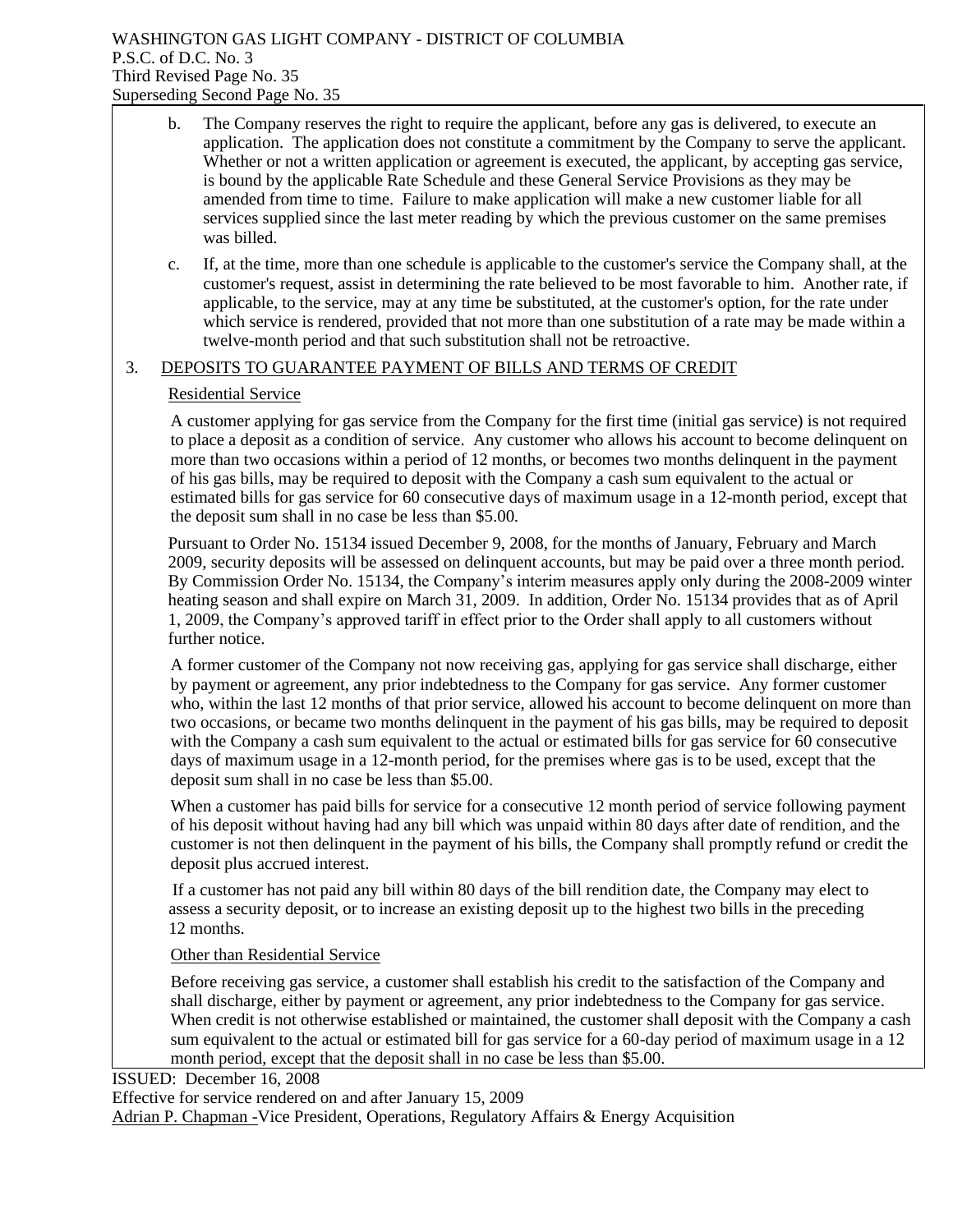## WASHINGTON GAS LIGHT COMPANY - DISTRICT OF COLUMBIA P.S.C. of D.C. No. 3 Third Revised Page No. 36 Superseding Second Revised Page No. 36

## All Classes of Service

In case experience demonstrates that the outstanding deposit is larger or smaller than the maximum bill for a 60-day period, either the customer or the Company may require an adjustment of the deposit.

The deposit will bear simple interest at rates prescribed by the Commission as applicable throughout the period that it is retained by the Company and service is rendered to the customer providing such period exceeds 30 days.

When service is terminated, any balance of the amount deposited, plus accrued interest thereon remaining after deduction of all sums due the Company, will be returned to the customer.

For purposes of this Section, an account is delinquent whenever it has an unpaid prior month charge for gas carried forward to the next month's bill.

#### 4. PAYMENTS

- a. The Company shall endeavor to have each customer's meter or meters read no less frequently than every other month (bimonthly) to determine the actual consumption of gas. Where meters are read bimonthly, gas consumption for the interim month, i.e. the month not scheduled for reading, will be estimated based on the prior consumption pattern when available and adjusted when gas is used for heating for variations in temperatures on a degree day basis. In the event the Company, due to circumstances beyond its control, is unable to obtain a reading on the scheduled meter reading date, the Company may, by appropriate means, request the customer to furnish the meter reading by calling the Company with the read by no later than 12:00pm of the day that the customer requires termination of service. If the Company does not receive such a reading furnished by the customer within 48 hours (excluding nonworking days) after the scheduled reading date, the Company will estimate the customer's gas consumption for that billing period in the same manner described above for the interim month estimations. Any difference between the estimated consumption and the actual consumption will be adjusted automatically through subsequent meter readings.
- b. The customer is required to provide a minimum of three working days prior notice to the Company for service initiation or service termination. The Company may waive the three working day notice requirement if sufficient staff is available to perform the work.
- c. The Company shall render a bill to each customer within a reasonable time after the monthly consumption has been determined in a manner outlined in the preceding paragraph. Where it has been necessary to estimate the customer's consumption, the words "Estimated Bill" shall be printed on the bill. In cases where arrearages are caused by underestimations, the Company will allow at least the same length period during which a bill was estimated for making up such arrearages.
- d. Bills covering periods of 28 to 35 days inclusive shall be computed at monthly rates. The customer charge when applicable to billings for periods covering other than 28 through 35 days shall be computed as follows: for 56 through 70 days, 84 through 105 days and 112 through 140 days, the customer charge shall be multiplied by 2, 3 or 4 respectively; for all other periods, the multiplier shall be the number of days in the period divided by 30. For initial and final bills, the customer charge shall be computed in the same manner as for regular bills.
- e. Customer payments shall be applied to any outstanding balance in the following order: (i) first to the arrears for utility regulated charges, oldest item first; (ii) then to the arrears for non-regulated charges such as energy supplier charges; (iii) then to the current utility regulated charges; and (iv) finally to the current non-regulated charges. Deferred payment balances related to the finally to the current non-regulated charges. underestimation of bills shall not be considered arrears so long as the customer complies with the terms of the deferred payment arrangement with the Company.

ISSUED: December 1, 2008

Effective for meter readings on and after September 25, 2009 Adrian Chapman - Vice President, Operations, Regulatory Affairs & Energy Acquisition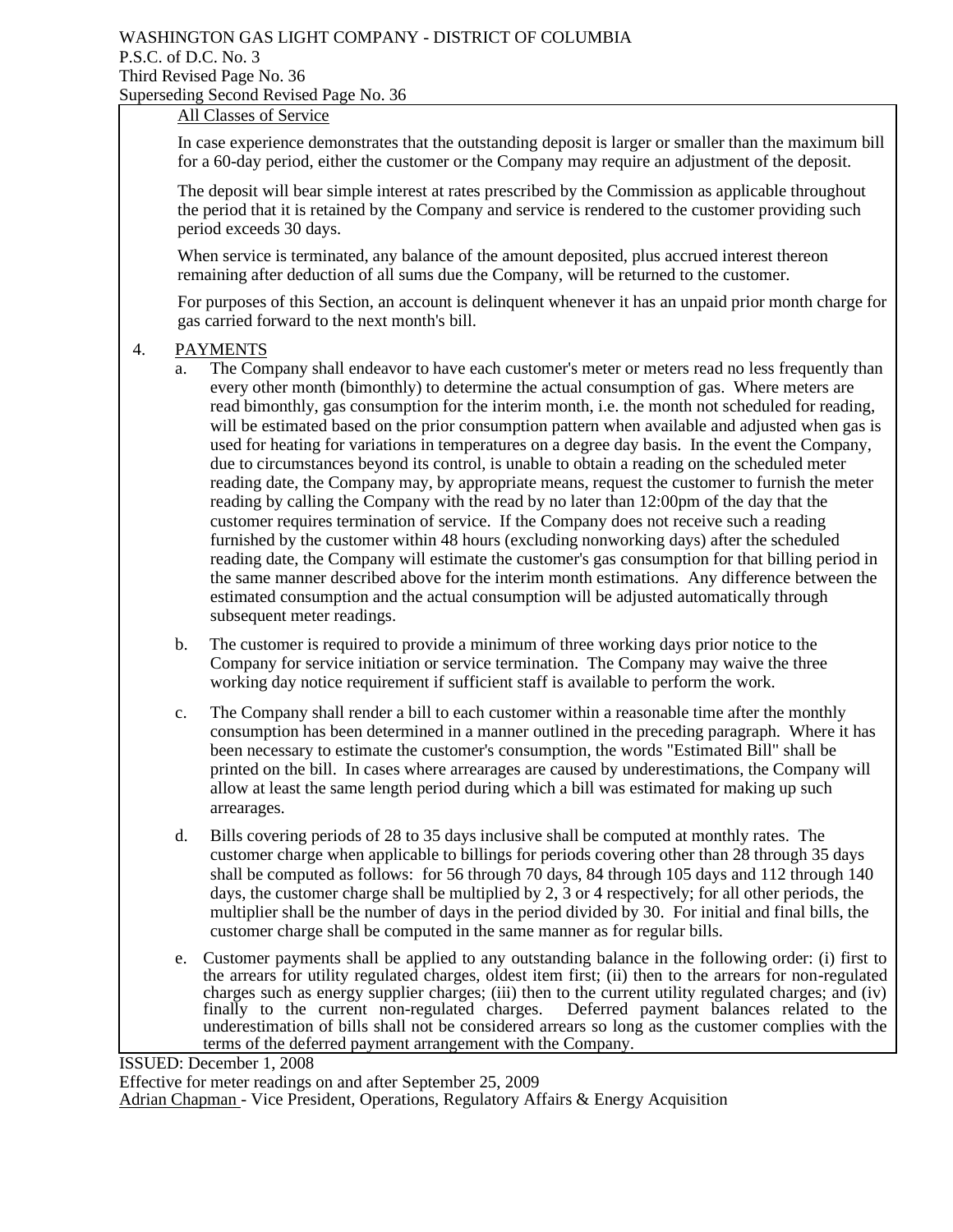The Company will endeavor to process payments in the following manner:

"Day of payment" is defined as the date on which a customer's payment is marked received by the utility to the customer's account.

Generally, payments are considered received on the business day they are received if: (1) the payment is received at the payment lockbox in time for same-day processing, and (2) accompanied by an utility bill payment remittance coupon. Payment posting timelines vary by payment method. For the purpose of electronic payments and walk-in payments, a "business day" is defined as the 24 hour period ending at 3:00 p.m. on each Tuesday through Friday. The period between 3:01p.m. Friday and 3:00 p.m. Monday is defined as the Monday business day.

#### MAILED IN PAYMENTS

For payments mailed to the utility's published lockbox mailing address, payment processing is batched into two groups: Standard mail payments and Non-Standard mail payments.

"Standard mail payments" are customer payments mailed to the utility's published lockbox address that include the utility bill payment remittance coupon and a check or money order payable to the utility. Standard mail payments received by 6:00 a.m. shall be posted to the customer's account on the day received. Those received after 6:00 a.m. will be credited as expeditiously as possible, and no later than the next business day after the payment is received.

"Non-standard mail payments" are customer payments mailed to the utility's published lockbox address and require special handling. Examples include: payments with multiple checks, multiple coupons, checks without a coupon, or a single check with multiple coupons that do not balance to the amount of the check. Non-standard mail payments shall be posted to the customer's account no later than the second business day after the day the payment is received. This includes payments a customer may initiate electronically through their bank or an independent payment processor, if the bank or processor then remits a check to the utility.

Payments delivered to other company offices, or payments without adequate information to identify the account to which the payment belongs, will be credited to the customer's account as expeditiously as possible.

#### ELECTRONIC PAYMENTS

Payments received through electronic banking file transmissions (bill payer services), shall be posted to the customer's account on the day the file is received. The automatic payment program payments shall be posted to the customer account on the due date the same day deducted from customer bank account. Payments made through the company's website or telephone or billing systems payments shall be posted on the next business day after the payment file is received, as long as the payment is made before 4:00 p.m. Payments made after 4:00 p.m. shall be posted on the second business day. Credit card payments are credited on the day the payment file is received from the credit card processor, which is normally the next business day. Residential and small commercial customers who enroll in e-bill and/or pay via the Company's online bill payment system may pay by credit card or debit card without paying a service fee. Fee-free credit and debit card payments may also be made via the Company's automated telephone system.

#### IN-PERSON PAYMENTS

Payments received by the utility at its walk-in offices on any business day will be credited no later than the next business day. Payments delivered to unattended drop boxes before 8:00 a.m. will be credited as expeditiously as possible, and no later than the second business day after drop-off.

ISSUED: February 4, 2014 For service rendered on and after May 30, 2014 Roberta W. Sims - Vice President, Regulatory Affairs & Gas Supply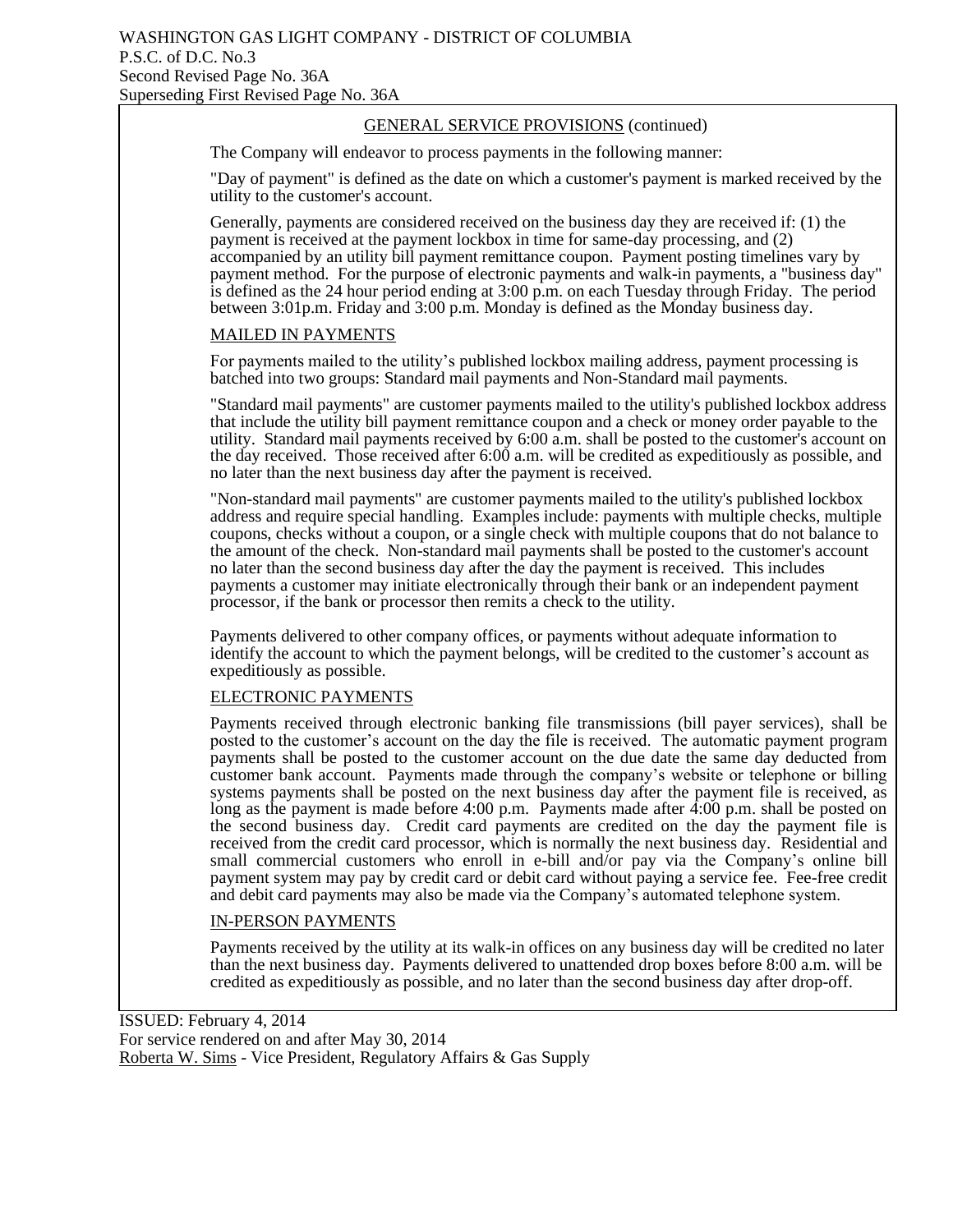#### AUTOMATIC NAME CHANGE PROGRAM

The Automatic Name Change Program ("ANCP") is available to property managers and landlords of rental property. The program allows the automatic transfer of the gas account from the name of the tenant to the name of the property manager or landlord when the property is unoccupied between tenants. The automatic transfer will occur when the tenant provides proper notification of start or stop of service. The service initiation fee is waived when the account is transferred from the tenant to the property manager or landlord without interruption in service. If the property manager or landlord requests that service be disconnected, then subsequently requests that service be reconnected in the name of the property manager or landlord, the property manager or landlord will be subject to the service initiation charge. ANCP is available to all rental property owners – both single-family and multi-family homes. To participate in the program, property managers and landlords should contact the Company and complete the appropriate paperwork.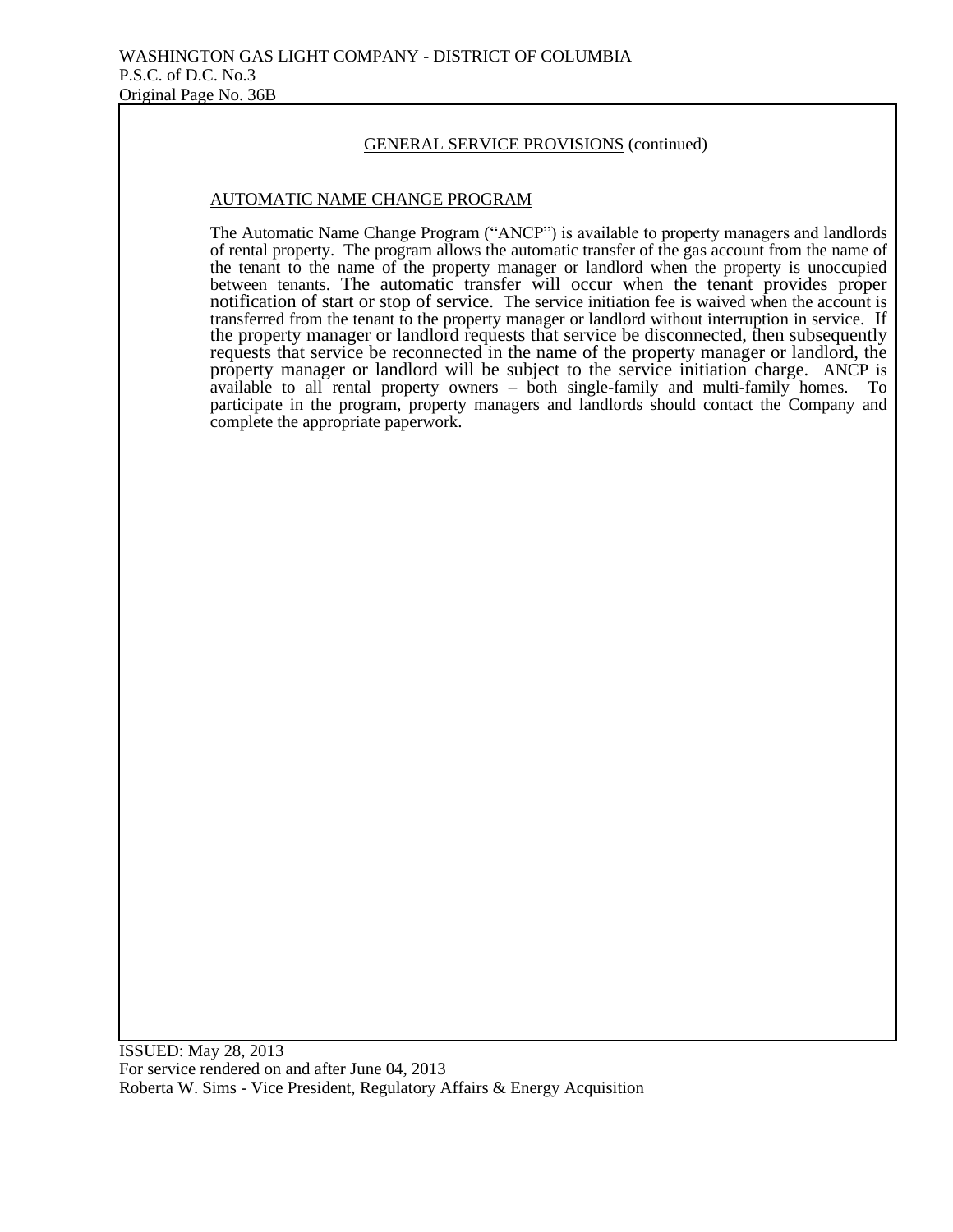#### WASHINGTON GAS LIGHT COMPANY - DISTRICT OF COLUMBIA P.S.C. of D.C. No.3 Eighth Revised Page No. 37 Superseding Seventh Revised Page No. 37

f. A budget program is available to any customer who requests level payment billing. The utility will inform any customer who inquires of this option and explain how the monthly payments are calculated. Under provisions of the plan, application for this service can be made at any time; however, Customers may not participate until all charges are paid and the Company has reviewed the Customer's payment and meter reading history. Under this plan, the amount billed each month shall approximate one-twelfth of the total estimated annual usage based on normal weather conditions and projected rates. The Company shall read the Customer's meter as usual and show actual gas usage and payments to date on each monthly bill.

Pursuant to Order No. 13858 issued January 24, 2006, for the months of February and March 2006, customers will be allowed to enroll in the Budget Payment Plan if they are no more than two months in arrears, as long as the arrearage is paid through a deferred payment agreement not to exceed four months. Late payment charges and credit actions, including shut-off notices, will be suspended as long as the customer honors the terms of their agreement. By Commission Order No. 13858, the Company's interim measures apply only during the 2005-2006 winter heating season and shall expire on March 31, 2006. In addition, Order No. 13858 provides that as of April 1, 2006, the Company's approved tariff in effect prior to the Order shall apply to all customers without further notice.

 Prior to implementation of the Plan, the Utility shall provide the customer with the following in writing or electronically:

- 
- 1. An acknowledgement that the customer will be in the plan effective the next billing period.<br>2. The customer's projected use on an annual basis and an explanation of how the equal montl 2. The customer's projected use on an annual basis and an explanation of how the equal monthly payment has been calculated.

 At the end of each plan year, the twelfth monthly bill shall reflect the last budget installment adjusted for any difference between actual and budgeted usage. Over-payments will be credited to the Customer's account or refunded at the Customer's request. Underpayments will be due with the twelfth monthly bill, however, the Company shall place the underpayment on a three month deferral payment plan at the Customer's request.

The utility shall perform a periodic analysis of the customer's plan and notify the customer if actual usage or costs vary significantly from that upon which the plan was based and give the customer an opportunity for revision of the plan. A customer shall be removed from the plan upon request, at any time or for failure to make a payment. Once removed from the plan, the Customer shall be billed based on current meter readings. When payments are received by the Company which pay the account in full and upon request of the Customer, the account shall be returned to billing under the Budget Plan.

#### 5. METERING

- The customer shall provide a suitable location satisfactory to the Company for its metering equipment. This location shall be convenient and accessible at all reasonable times to the Company's meter readers, other employees and agents. This location shall conform with all local, State and Federal requirements and with the rules of the National Fire Protection Association.
- b. The representatives of the Company shall be given access to the premises of the customer at all reasonable hours for obtaining meter readings, for shutting off the flow of gas for reasons herein prescribed, for inspection of piping and appliances, and for inspecting, removing, repairing, protecting, or preventing or terminating any illegal use of the property of the Company installed on the premises. Access shall be granted at all times for emergency purposes.
- c. The Company may shut off service to the meter if a customer refuses reasonable requests for access to the meter or other equipment after the Company has sent at least three notices requesting access, and alerts the customer that service may be shut off. If the service is shut off, the Company reserves the right to charge a service restoration charge equal to the restoration charge in Appendix A that applies for discontinuance of service. Termination of service may be avoided if the customer allows the Company to access the meter and to perform the necessary maintenance. If the meter must be moved due to the customer's affirmative denial of access to the meter, the customer shall bear the cost of relocating the meter.
- d. The customer shall be liable to the Company for damages to or loss of meters, connections, or other Company property on the premises served due to negligence or want of care on the part of the customer, members of his household, his agents, his employers, his tenants, or occupants of the premises.
- e. In accordance with Section 15, RELOCATION OR ALTERATION OF COMPANY-OWNED FACILITIES, the costs associated with moving an existing meter either requested or necessitated by any action of the customer, or owner of the property if the customer is a lessee, shall be borne by the customer. In the event the customer requests an estimate for the cost of relocating an existing meter, the Company shall provide an estimate range of such costs based on actual data for a previous twelve-month period, and also the option for a customer-specific estimate at the cost depicted in Appendix A which shall be billed to the customer. If the customer's meter relocation is performed, they will be billed for such work and the cost of the customer-specific estimate shall not be included therein. Further, estimates for this work provided by the Company shall remain valid for six months after being provided by the Company.
	- See Section 1, b(7) for Measurement Base.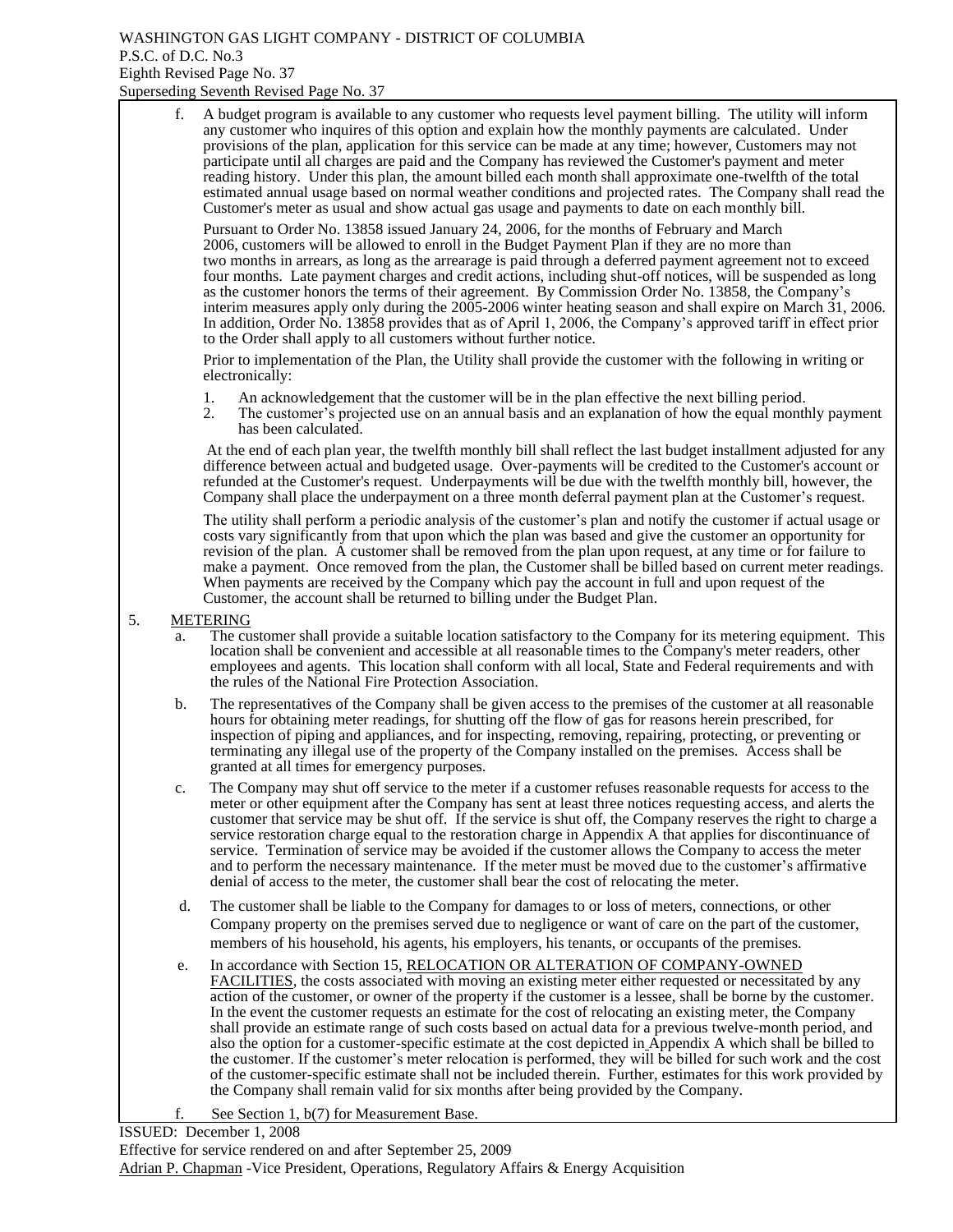#### 6. SUBMETERING

Any individual nonresidential rental unit may use submetering or energy allocation equipment provided the rental agreement or lease between the owner and the tenant clearly states that the nonresidential rental unit is or will be using submetering or energy allocation equipment.

The owner and tenant must first enter into a written agreement for the purchase of natural gas before engaging in submetering or energy allocation. The agreement, which may be part of the tenant's lease agreement, shall be executed before any natural gas is delivered. The owner, upon establishing a submetering or energy allocation practice, agrees to supply any and all tenants with natural gas and shall be bound by such terms and conditions in acting upon agreements for electric service or natural gas service.

Whether or not the parties have executed a written agreement for the purchase of natural gas, once the tenant enters into a lease and accepts natural gas service, such tenant agrees to be bound by the applicable regulations prescribed by the Commission for submetering or energy allocation equipment. Likewise, the owner agrees to supply any and all such tenants with natural gas and shall be bound by such Commission regulations in acting upon agreements for electric service or natural gas service.

#### 7. MASTER METERING

- a. Upon request by the customer, the Company will serve gas to multiple dwelling units by means of a master meter either by (1) master metering the gas for each building, or (2) master metering the gas for groups of buildings under the same ownership when such buildings are not separated by public ways.
- b. The Company will install one or more master meters, as required under the circumstances, to replace individual dwelling unit meters, or master meters in individual buildings comprising a multi-building dwelling project, upon the following terms and conditions:
	- (1) The customer's distribution system shall not be installed in any public way, and the customer shall bear the cost and responsibility for his distribution system from the outlet of the master meter;
	- (2) The customer shall pay the Company the cost of disconnecting and removing existing Company facilities;
	- (3) The customer shall pay the Company the unrecovered portion of the Company's investment in facilities being removed or abandoned, which are not economically reusable;
	- (4) If the changeover necessitates the installation of any new service pipe or any additional gas main capacity without any substantial increase in gas consumption, the customer shall bear the cost of such new facilities, reduced however by any payment made under (3) above; and
	- (5) The Company will install its facilities from the terminal of the new service pipe to the meter outlet at no expense to the customer, but it shall be the responsibility of the customer to furnish locations satisfactory to the Company for such facilities.
- c. Before the Company proceeds with the installation of a master meter to serve the buildings of a multibuilding dwelling project, where customer piping is installed underground in private property between two or more of such buildings, the customer shall agree in writing to the terms and conditions hereinafter provided.
	- (1) In the event any of the private property in which customer piping is installed thereafter becomes a public way, the customer shall:
		- (a) Arrange and pay for the removal of customer piping in said public way;
		- (b) Bear any cost of installing new piping and other facilities on the customer's side of the meter installations; and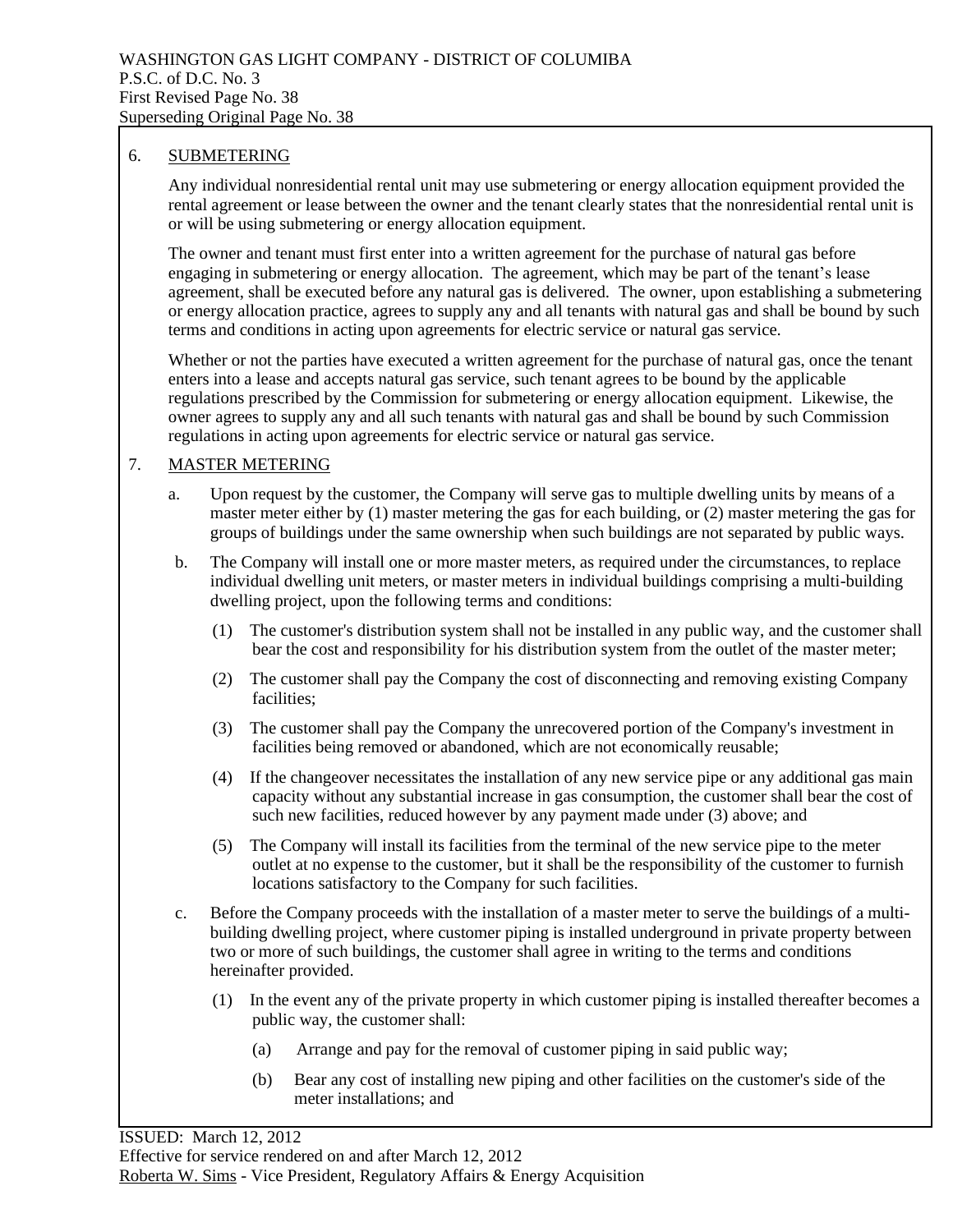- (c) Provide the necessary locations satisfactory to the Company for installation by the Company of its facilities from the service terminal to the meter outlet.
- (2) In the event one or more, but less than all of the buildings of the project being singly master metered are transferred to another ownership and request is made for separate master metering for the building or buildings so transferred, the transferee shall provide the necessary locations satisfactory to the Company for the installation by the Company of its facilities from the service terminal to the meter outlet, and the transferor and the transferee as assignee of the transferor, shall agree in writing to:
	- (a) Bear any costs of disconnecting and removing existing customer facilities; and
	- (b) Bear any costs of installing new piping and other facilities on the customer's side of the meter installations.
- (3) Under (1) and (2) above, the Company will bear the cost of removal of any of its facilities and/or the cost of necessary new installations or extensions of its facilities.
- d. Combined billing of registrations of multiple meters installed on a customer's premises is permitted only where such multiple meters are installed for the convenience of the Company.

#### 8. ACCURACY OF GAS METERS

- a. All meters shall be tested periodically by the Company in compliance with the rules of the Commission. Meters shall also be tested without charge upon request of the customer, provided a similar test has not been made upon the same meter within a 1-year period preceding the request.
- b. When any test of a meter made by the Company or by the Commission shall show such meter to have an average error of more than 2 percent, the following provisions for the adjustment of bills shall be observed:
	- (1) Fast Meters

Unless the date of the beginning of inaccuracy shall be known, the error found shall be considered, for the purpose of this rule, to have existed for the 36 months preceding the test of the meter if the meter shall have been installed three years or more; provided, however, that is the meter shall have been installed for a period of less than three years or shall have been tested within three years, then the error found shall be considered as applying to one half of the consumption since the installation or last prior test of the meter.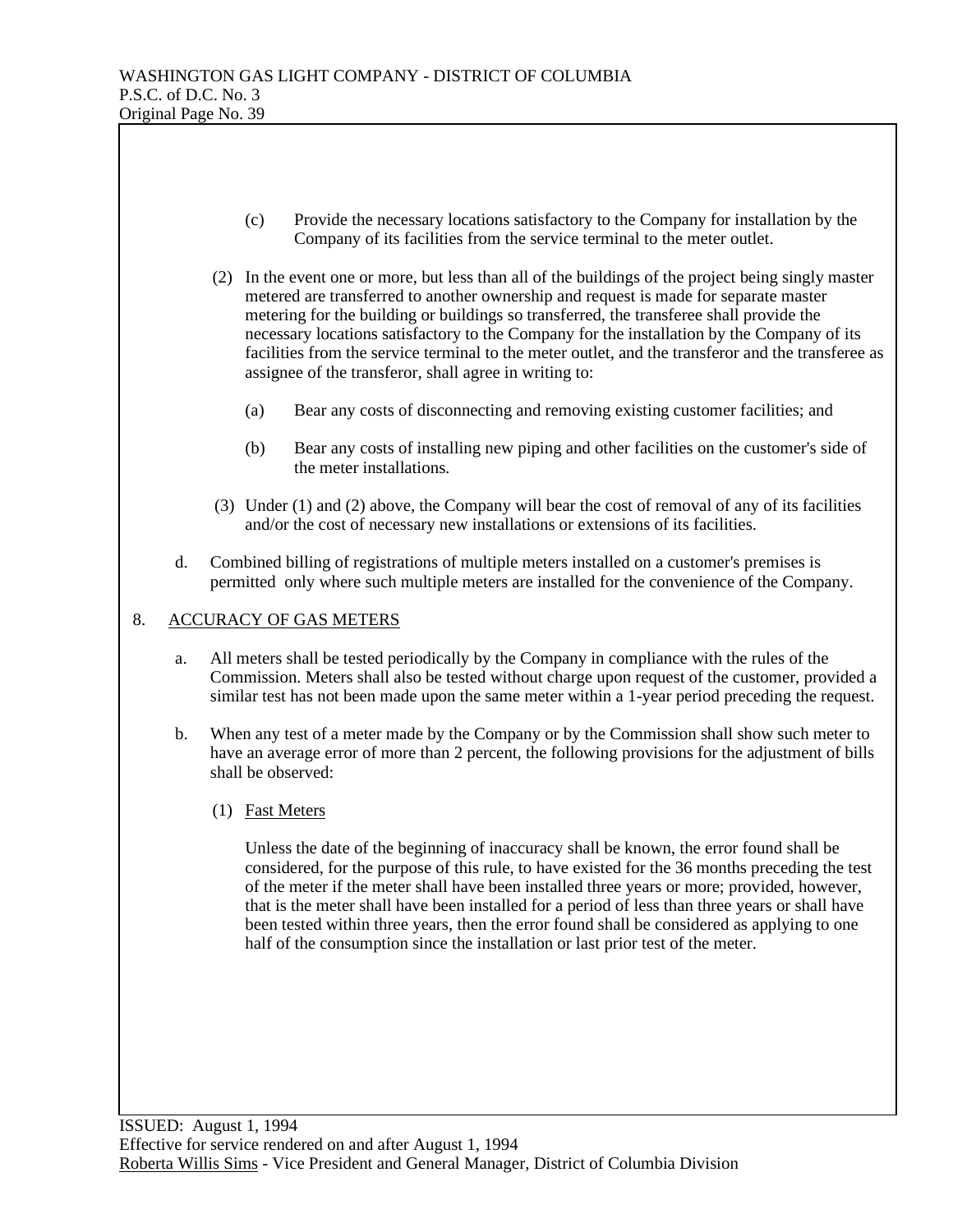If the meter is found to be faster than allowable, the Company shall make a refund to the last customer of record receiving service through the meter for the amount which shall have been charged in excess of that which would have been charged had the meter registered with 100 percent accuracy, provided the refund exceeds one dollar. The refund will be computed upon the assumption that the meter was registering 100 percent prior to the beginning of the period of inaccuracy or the period of adjustment as defined in the preceding paragraph. The actual error of the meter, and not the difference between the allowable error and the error as found, shall be used as the basis for calculating the refund. The refund shall be for the period that the customer received service through the meter, but for not more than the periods referred to in this subparagraph (1).

## (2) Slow Meters

If the meter is found to under-register, or is slow, the Company may bill the customer one half of the unbilled under-charge for a period of twelve months, unless the meter has been tested within that twelve-month period, in which event the Company may bill the customer one half of the unbilled under-charge for the period since the meter was last tested. If the amount of underregistration is less than \$5.00, the bill will not be adjusted.

If the meter is found to be non registering, or is stopped, the Company may estimate, and bill the customer, the proper charge for the unregistered service by reference to the customer's consumption during similar normal periods. Except in the case of tampering, theft, or unauthorized use, the estimate shall cover a period of not more than six months.

## 9. CUSTOMER'S PIPING AND APPLIANCES

- a. All piping, gas appliances, and related equipment on the customer's side of the meter (including unmetered gas lights) shall be installed and maintained under the responsibility and at the expense of the customer or owner of the premises. The installation by the Company of submeters to record gas consumption applicable to different Rate Schedules, or for any other reason, shall not relieve the customer of responsibility for the maintenance at his expense of customer-owned piping to which the Company's submeters are attached.
- b. The piping, appliances and related equipment for which the customer or owner is responsible shall be installed and maintained in conformity with all local, State and Federal requirements and with the rules of the National Fire Protection Association. The nature and condition of this equipment shall be such as not to endanger life or property, interfere with the service to other customers or, except for unmetered gas lights, permit the passage of gas without meter registration and it shall not be used for any illegal purpose.

## 10. GAS LEAKS AND SAFETY CONCERNS

- a. Upon notice by the customer, the Company will investigate reports of suspected gas leakage and/or in the case of safety concerns, improper functioning of gas appliances, without charge.
- a. Where gas leakage is found, no deduction on account such leakage shall be required to be made from customer's bills unless such leakage occurs as a result of fault or neglect of agents of the Company.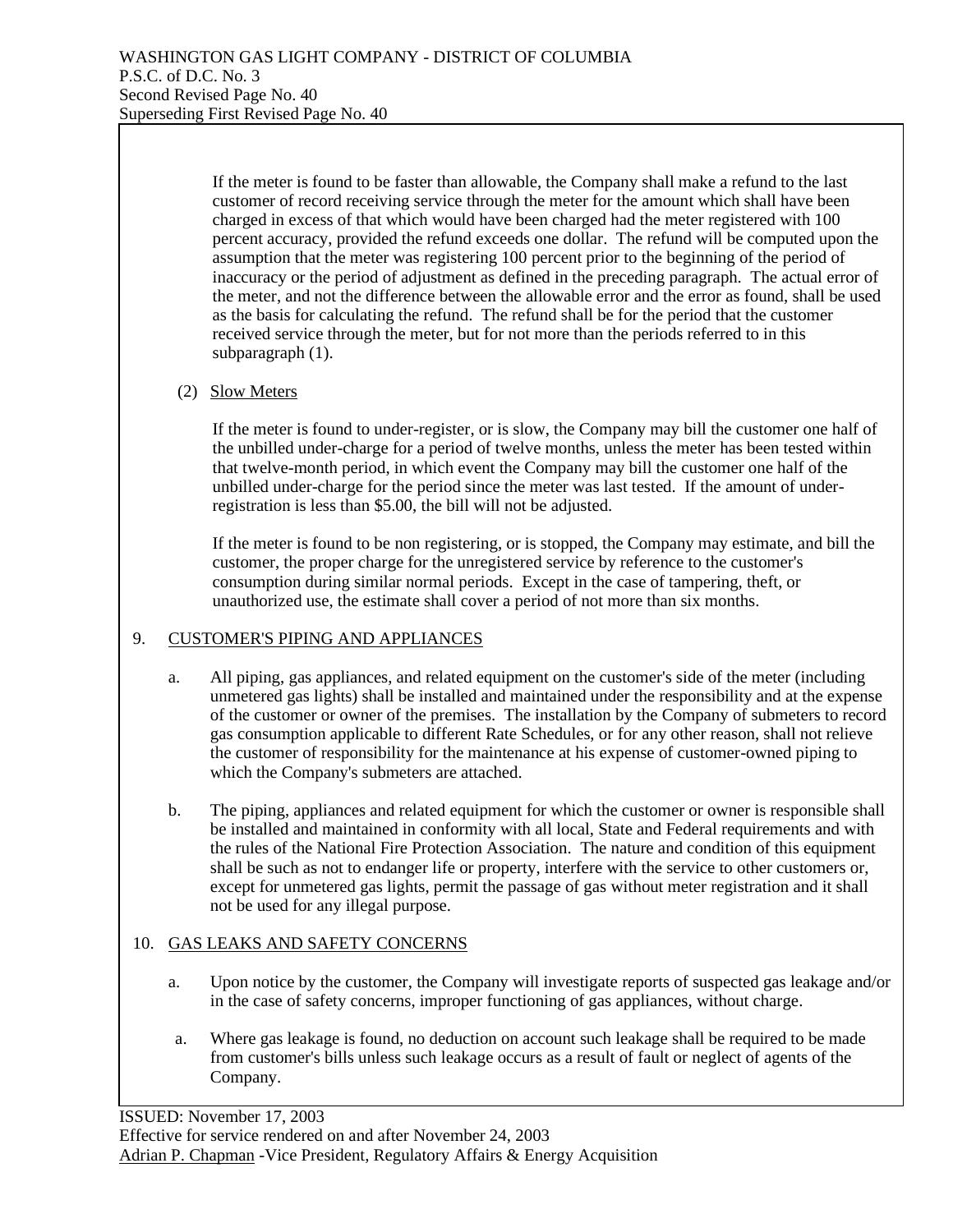#### 10. GAS LEAKS AND SAFETY CONCERNS (continued)

- c. Where a gas leakage is found on the Company's gas main, service line, regulator, meter or any other Company piping or equipment from the main to the outlet side of the meter, the leak will be repaired without charge to the customer.
- d. When a gas leak is found on the customer's side of the meter, or the appliance is malfunctioning in such a manner as to possibly create a safety hazard, gas service to the piping, gas appliance or related equipment will be discontinued by the Company. Customers will be advised of their responsibility to arrange for any needed repairs.

### 11. DISCONTINUANCE OF SERVICE

- a. When a customer desires to discontinue service, he shall notify the Company at least 48 hours in advance. The customer may be held responsible for all gas consumed for 48 hours after the date of such notices.
- b. The Company may discontinue service to a customer and remove its property without being liable to the customer or to tenants or occupants of the premises served, for any loss, cost, damage or expense occasioned by such discontinuance or removal, for any of the following reasons:
	- (1) Failure, after five days' written notice, to comply with the Company's requirements for service applications under APPLICATION FOR SERVICE, Section 2.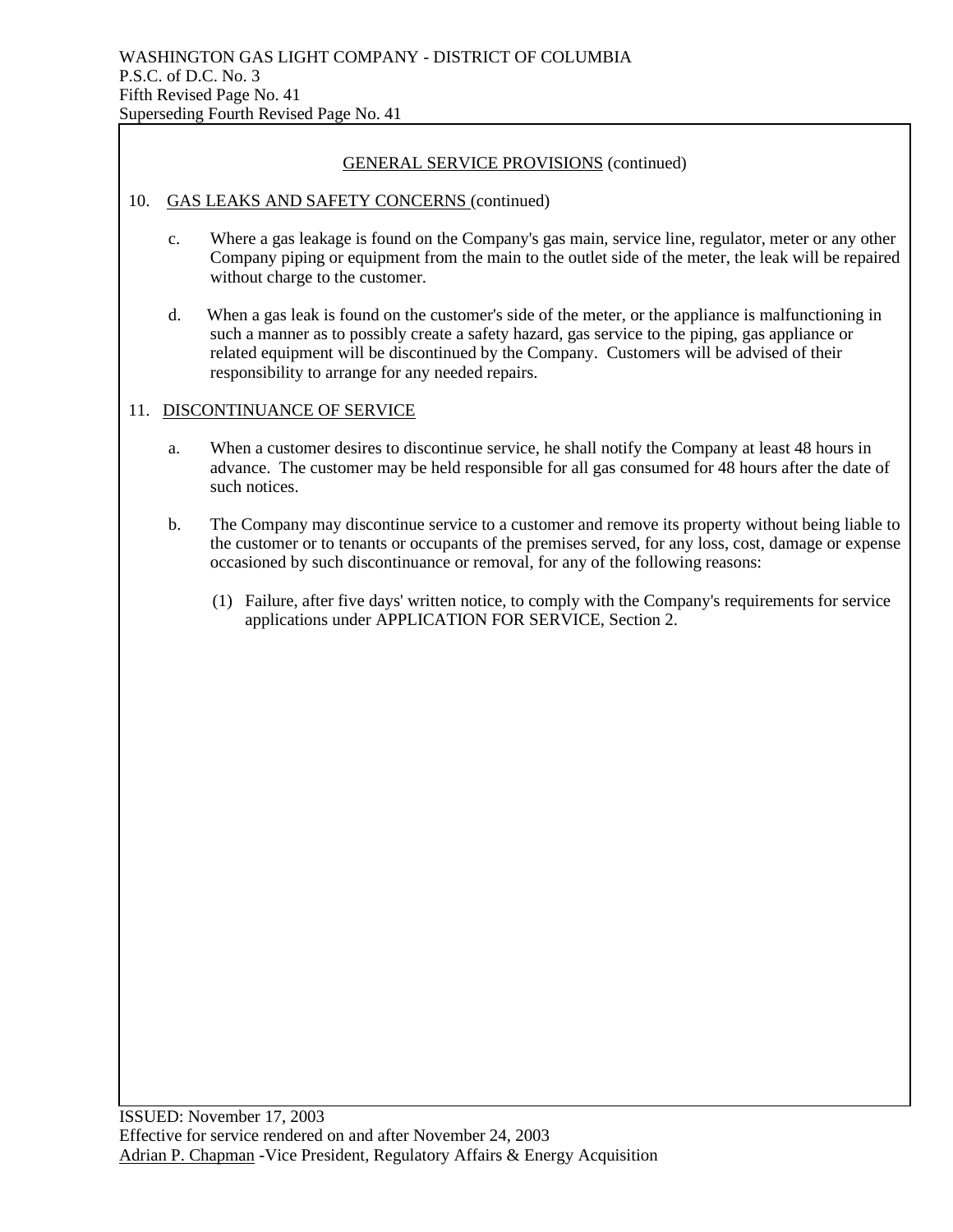#### 11. DISCONTINUANCE OF SERVICE (continued)

- (2) Failure, after five days' written notice, to make or increase a deposit as required under DEPOSITS TO GUARANTEE PAYMENT OF BILLS AND TERMS OF CREDIT, Section 3.
- (3) Failure to pay any bill for gas service after the Company has made a reasonable attempt to effect collection and has given the customer written notice that he has 5 days, excluding Sundays and holidays, in which to make settlement on his account or have his service denied.
- (4) After five days' written notice for refusal of, or inability of the Company to obtain, reasonable access to premises.
- (5) Tampering with, damage to or loss of property of the Company on the customer's premises for which the customer is liable as provided under METERING, Section 5, or improper character, condition or use of customer's piping or appliances according to requirements under CUSTOMER'S PIPING AND APPLIANCES, Section 9. The Company may discontinue service without notice for reason (5).
- c. When it becomes necessary for the Company to discontinue gas service to a customer for any of the foregoing reasons, service will be reinstated only after all bills for service then due have been paid and satisfactory arrangement made for the extension of credit and after a reconnection fee shall have been paid to reimburse the Company for its attendant expenses as follows:

|                                 | <b>Reconnection Charges</b><br>Multi-family<br>Per Dwelling unit |          |
|---------------------------------|------------------------------------------------------------------|----------|
| Period<br>Week Day and Saturday | (4 or More Units)                                                | Other    |
| 7 a.m. - 5 p.m.                 | $$14.50*$                                                        | \$44.98  |
| After 5 p.m.                    | $$21.75**$                                                       | \$69.16  |
| Sunday and Holidays             | $$21.75**$                                                       | \$ 69.16 |

 Pursuant to Order No. 15134 issued on December 9, 2008, for the months of January, February and March 2009, security deposits will be assessed, but over a three month period, and not be required to be paid before reconnection. The reconnection charge will be assessed the month following the reconnection, rather than at the time of reconnection. An installment plan for the reconnection charge will be considered on a case-by-case basis. Customers are expected to pay their arrearage as a condition for reconnection. For customers who cannot afford to pay their full balance, but can make a substantial up front payment toward their arrearage, either on their own or through assistance grants such as the Washington Area Fuel Fund (WAFF) or fuel assistance, the Company will review the customer's prior payment history and attempt, in good faith, to reach a negotiated payment plan on the difference. If the customer honors the terms of the payment plan, late payment charges and other collection actions will be suspended during the payment plan period. By Commission Order No. 15134, the Company's interim measures apply only during the 2008-2009 winter heating season and shall expire on March 31, 2009. In addition, Order No. 15134 provides that as of April 1, 2009, the Company's approved tariff in effect prior to the Order shall apply to all customers without further notice.

However, should the customer make a payment to a Company representative at the customer's premises to avoid discontinuance of service, the customer shall be subject to a \$7.49 charge.

\_\_\_\_\_\_\_\_\_\_\_\_\_\_\_\_\_\_\_\_\_\_\_\_\_

ISSUED: December 16, 2008

Effective for service rendered on and after January 15, 2009

Adrian P. Chapman -Vice President, Operations, Regulatory Affairs & Energy Acquisition

<sup>\*</sup> Not less than \$58.00 in the aggregate.

<sup>\*\*</sup> Not less than \$87.00 in the aggregate.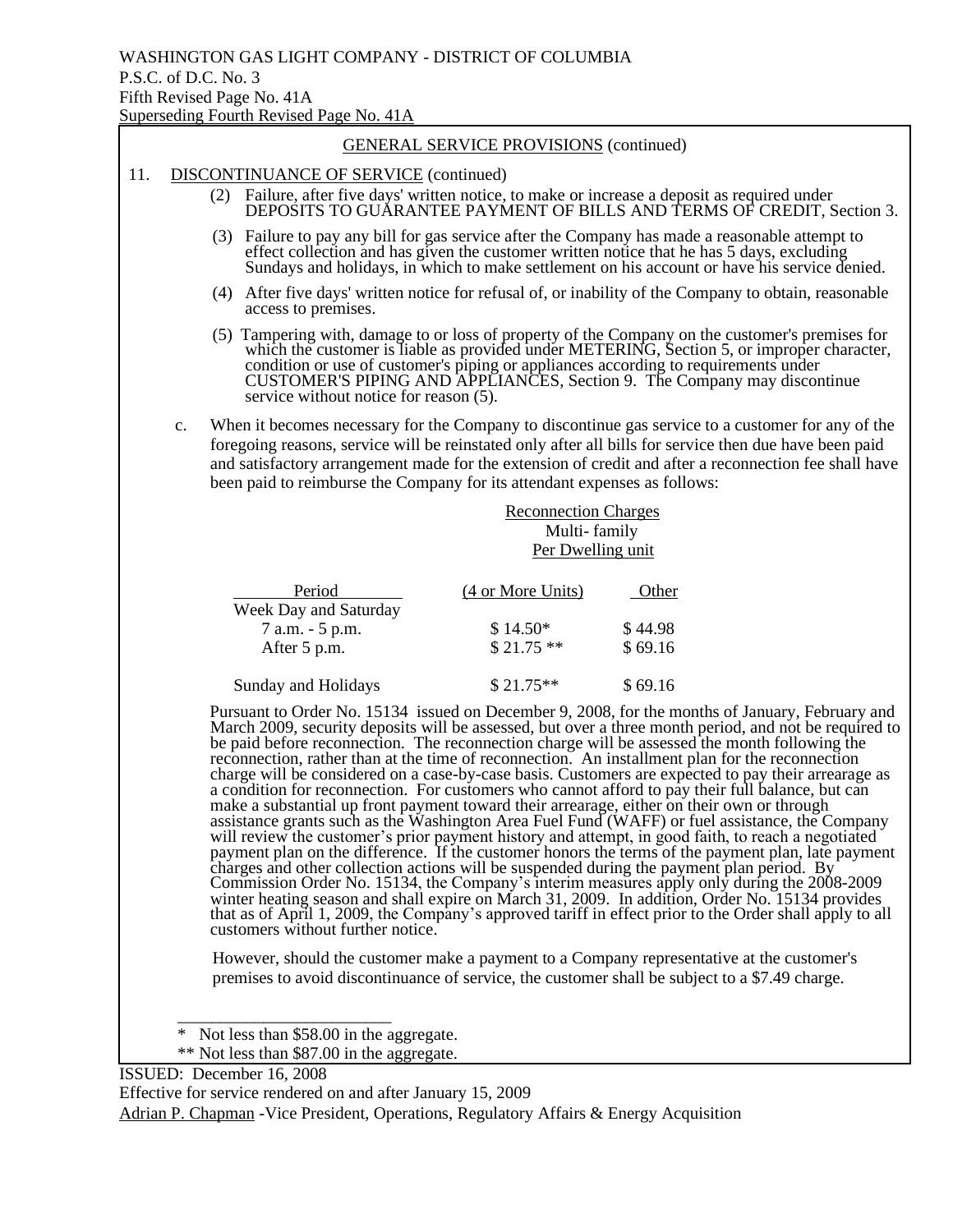## 12. TEMPORARY DISCONTINUANCE OF SUPPLY

The Company may temporarily shut off the supply of gas to the customer's premises after reasonable notice for the purpose of making necessary repairs or adjustments to mains or supply pipes, and reserves the right to shut off the supply of gas without notice in case of emergency.

### 13. INSTALLATION OF SERVICE PIPES AND CONNECTIONS

- a. The provisions of this section apply only to customers for original service to a premise not currently or previously served or to customers for whom existing facilities' capacity is insufficient to supply new demand put upon it and additional investment in facilities to serve those customers is required. Provisions of this section do not apply to Interruptible Service - Rate Schedule No. 3.
- b. Upon application for connection between a gas main and a building to be supplied with gas, the entire installation of the gas service pipe and connections from the main to the meter shall be made by the Company or a contractor approved by the Company. This service pipe shall be of the size and type prescribed by the Company.
- c. The Company shall not be required to install facilities where the revenue from such installation will not justify the investment. Under such conditions, the Company may require a contribution from the applicant. Any contribution will be determined based on the economic test, as set forth in General Service Provision 14, ECONOMIC EVALUATION OF FACILITIES EXTENSION.
- d. When, at the request of the customer, a special service connection or a service connection of temporary character is made, the cost of the entire connection and removal of same, less the salvage value of the returned material, will be charged to the customer requesting same.

ISSUED: May 25, 2011 Effective for service rendered on and after May 4, 2012 Roberta W. Sims - Vice President, Regulatory Affairs & Energy Acquisition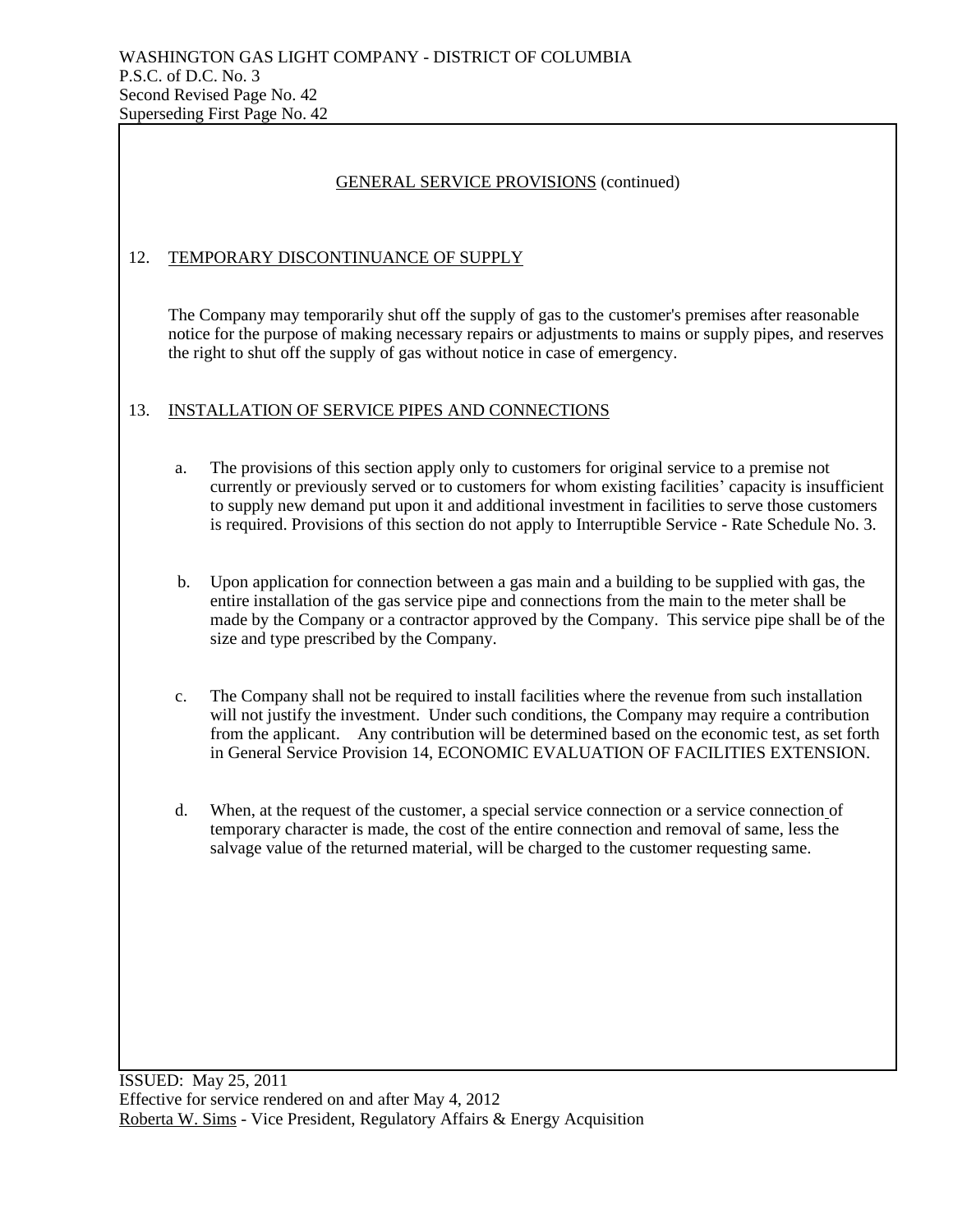- e. The Company will own, control and maintain all service pipes, regulators, vents, meters, meter connections, valves and other appurtenances from the main to the outlet side of the meter notwithstanding any contributions to the cost thereof made by the customer.
- f. Contributions by customers toward the Company's cost of furnishing and installing service pipes in accordance with this section are nonrefundable.

### 14. ECONOMIC EVALUATION OF FACILITIES EXTENSION

- a. The provisions of this section apply only to customers for original service to a premise not currently or previously served, or to customers for whom existing facilities' capacity is insufficient to supply new demand put upon it and additional investment in facilities to serve those customers is required.
- b. Where it is necessary to extend or enlarge its mains to supply gas service to a customer or group of customers, the Company will bear the cost of the necessary extension or enlargement up to the amount determined by the economic evaluation of facilities' extension. The remainder of the cost of the extension or enlargement, if any, shall be borne by the Customer. A portion or all of the contribution may be waived by the Company when in its judgment a part or all of the extension investment is warranted by the additional revenue expected from customers to be served from the extension or other related conditions.
- c. When the Company installs a main larger than the minimum size as accords with its practice because of prospective new customers to be added thereto, the Company will give proper recognition to the additional cost of the larger main in determining costs for the purpose of requiring a contribution.
- d. When the required extension is of a special or temporary character, the cost of the entire extension and its cost of removal, less the salvage value of the returned material, will be charged to the customer requiring the special or temporary main extension. Such payments are not refundable contributions.
- e. These provisions shall not require the Company to extend its mains across private property or in streets that are not at established grade.
- f. The economic test shall be performed in the following manner:

 Calculation of the incremental life cycle cost will be performed as described in g. of this section. Calculation of the anticipated life cycle revenues will be performed as described in h. of this section. The amount of the contribution will be equal to the difference between (1) the life cycle cost of the extension or enlargement, and (2) the anticipated life cycle revenues as a result of the extension or enlargement, as described in Paragraph i of this General Service Provision.

ISSUED: February 26, 2016 Effective for services rendered on and after March 24, 2017 Roberta W. Sims - Vice President, Rates and Regulatory Affairs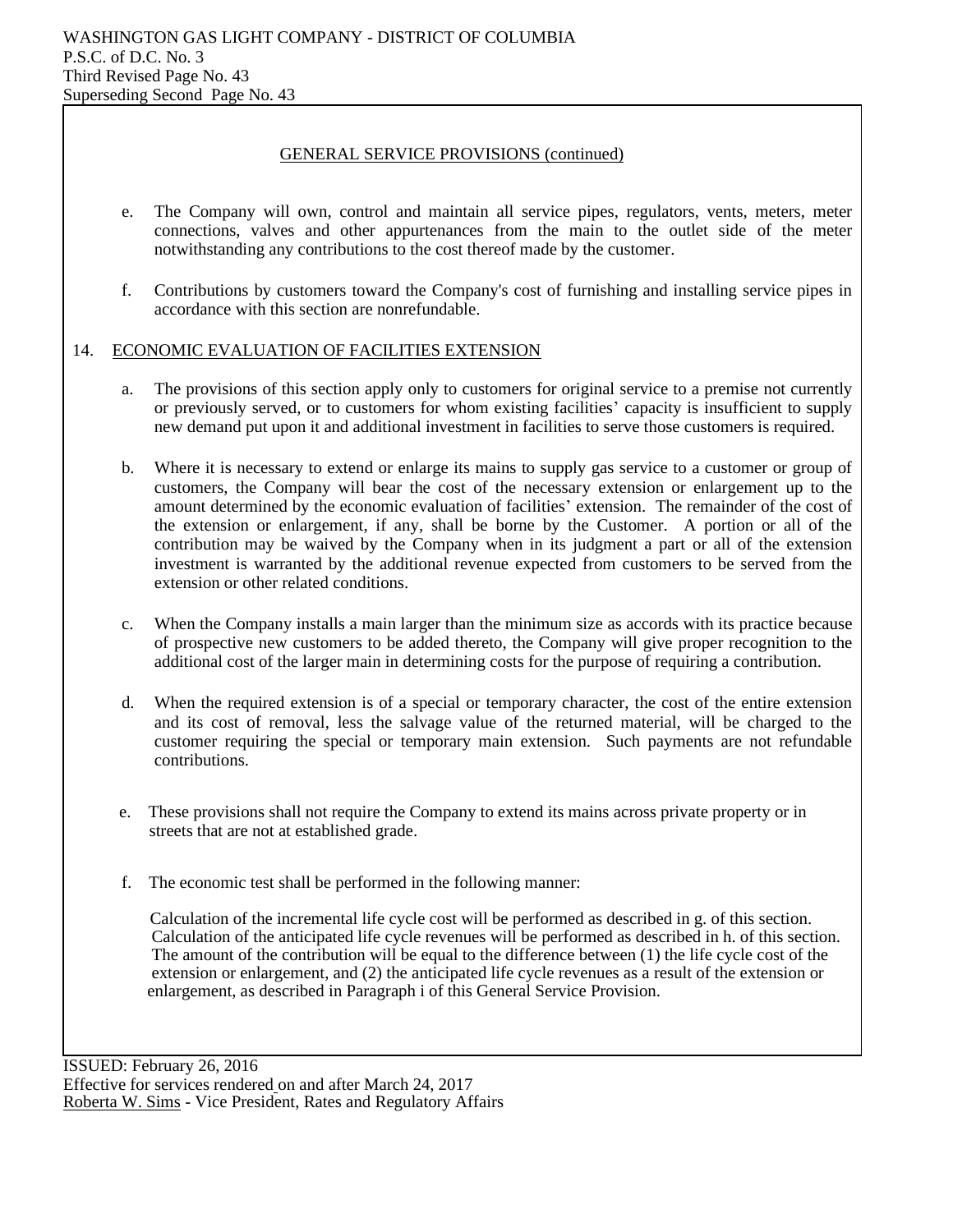#### 14. ECONOMIC EVALUATION OF FACILITIES EXTENSION (continued)

- g. The incremental life cycle cost of the extension or enlargement will be calculated as the net present value of expense cash flows associated with the plant investment, including (1) annual operation and maintenance (O&M) expenses, (2) tax effects of accelerated depreciation, (3) income taxes, and (4) an appropriate allowance for return of, and return on, capital investment. The O&M expense level will be determined using a two-part factor and will be based on O&M expenses directly attributable to new customer additions and the respective plant investment. Net rate base will be determined as the total investment in the project less accumulated book depreciation and accumulated deferred income taxes. The main extension required to serve the applicable customer, service line, non residential meter and regulator installation cost is to be determined from either the previous year's average cost for the applicable customer class or from a detailed cost estimate based on current labor and material costs. Residential customer meter installation costs are excluded from the calculation of incremental life cycle costs. Such costs, for the expressed purpose of this calculation only, will be escalated in future periods based upon the most recent 12 month ended Consumer Price Index for All Urban Consumers (CPI-U), All Items, unadjusted for seasonal changes, as published by the U.S. Department of Labor, Bureau of Labor Statistics. The net present value will be determined by discounting the cash flows using the Company's authorized rate of return.
- h. The anticipated life cycle revenues as a result of the extension or enlargement will be calculated using currently authorized rates (escalated in future periods based upon the most recent 12 month ended Consumer Price Index for All Urban Consumers (CPI-U), All Items, unadjusted for seasonal changes, as published by the U.S. Department of Labor, Bureau of Labor Statistics), excluding the purchased gas charge and the delivery tax (resultant "margin"). The estimated annual margins will be determined for each class of customer based on their respective rates and historical usage levels and consumption patterns, unless individual usage levels and consumption patterns are available. The life cycle revenues shall be based on 30 years of estimated revenues.All consumption volumes will be adjusted for normal weather. For economic evaluations where the load will require more than one year to develop, annual and monthly consumption data will be determined from total anticipated load. The annual margins will be discounted at the Company's authorized rate of return to determine the net present value of margins.
- i. The difference between (h) and (g) above ((h) minus (g)) is the "net present value". Contributions will be required if the net present value is negative. This required contribution (if any) will be equal to the amount by which life cycle costs must be reduced to equate the net present value of the costs and the net present value of the life cycle margins including an adjustment for taxes.
- j. Effective March 24, 2017 through March 24, 2019, when evaluating potential multi-family projects under the test described above, if the calculation described in h. results in a positive "net present value" the Company may, at its sole discretion, provide a contribution to the customer to offset costs incurred for the installation of gas piping in the premise. The contribution provided by the Company may not exceed the actual cost for installation of gas pipe in the premise, nor may it be greater than 80% of the positive "net present value" mentioned above. A project will be determined to be a multi-family project if there are at least four (4) individually metered dwelling units in one premise. When providing a contribution to offset costs related to the installation of gas piping, the Customer bears all responsibility for proper installation and maintenance of all pipe beyond the Company's meter.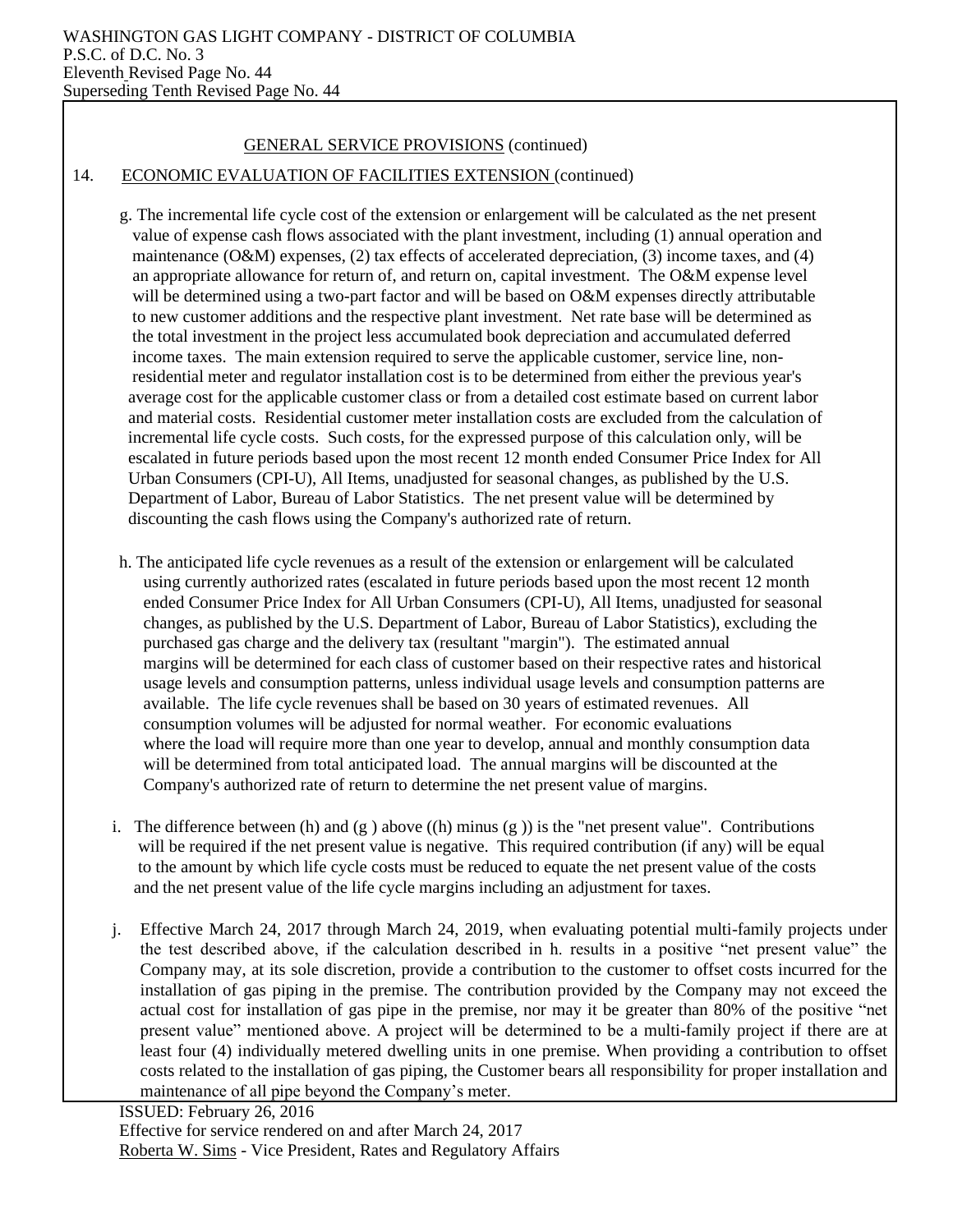#### 15. RELOCATION OR ALTERATION OF COMPANY-OWNED FACILITIES

Any relocation or alteration of Company-owned facilities to furnish gas service to customers for the convenience and benefit of the Company shall be paid for by the Company; however, any such changes occasioned or necessitated by any action of customer, or owner of the property if customer is a lessee, may be made only after prior approval of the Company, and shall be at the expense of the customer or owner responsible therefore; provided, however, that the Company may bear that portion of the cost of such changes in facilities which, in the Company's opinion, is justified under the circumstances.

#### 16. PURCHASED GAS CHARGE

- I. Provision for Charge.
	- A. The Rate for Monthly Consumption set forth in the Company's retail gas rate schedules Nos. 1, 2, and 4 shall include an amount per therm for the cost of purchased gas called the Purchased Gas Charge (PGC).
	- B. The term "purchased gas" as used in the determination of the PGC shall include the following:
		- 1. Natural and Substitute Natural Gas (SNG), vaporized liquefied Natural Gas (VLNG) and costs associated with gas price hedging transactions.
			- a. The price hedging transactions under a physical hedging program shall be a price cap product, price band product, fixed price product, or some combination of each for hedging transactions;
			- b. Financial instruments may be used to hedge summer storage injections and winter hedged purchases. The financial instruments that may be used shall be a price cap product, price band product, fixed price product, or some combination of each.
		- 2. Liquefied Natural Gas (LNG);
		- 3. Liquefied petroleum gas (LPG);
		- 4. Hexane which includes hexane costs for the current month and recovery of the hexane costs deferred through December 30, 2009, the effective date of the tariff, over a two-year period. The deferred hexane factor is calculated by taking total deferred hexane gas costs divided by estimated customer throughput for the two-year recovery period; and
		- 5. Any other natural gas, or gasifiable feedstock hydrocarbon, and any other storage, transportation, exchange or similar service; providing, however, that any cost for such product or service may be included in the PGC computation subject to such order as the Commission may issue providing for refund on a determination that the cost, or any part thereof, was not prudently and reasonably incurred in the public interest on the evaluation of such factors as the need or expected need for the product or service, the price paid therefore, and the availability of alternative options.

ISSUED: May 22, 2013 Effective for service rendered on and after May 31, 2013 Roberta W. Sims - Vice President, Regulatory Affairs & Energy Acquisition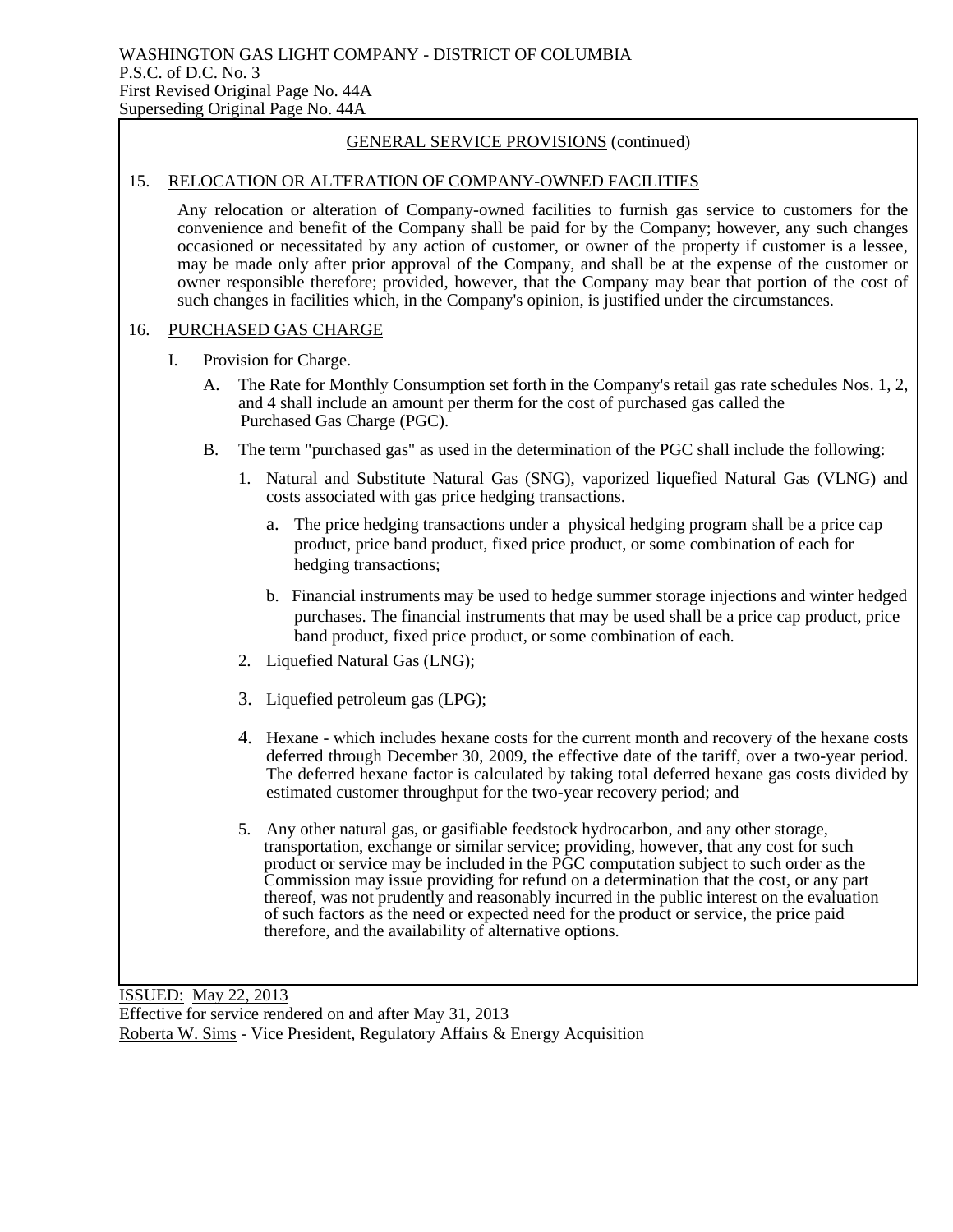## GENERAL SERVICE PROVISIONS (continued) 16. PURCHASED GAS CHARGE (continued) Any such refund exposure shall terminate on a date 90 days after the date on which any such cost was reported to the Commission in a filed PGC computation, but if the Commission has previous to the expiration of such/90 day period commenced a proceeding thereon (through a separate investigation, a Company-initiated rate proceeding, or otherwise), then the refund exposure shall continue for a total period of not more than 365 days from the aforementioned PGC computation filing date. The Commission will issue a public notice of all computation filings under VII. that include purchased gas costs provided for in this I.B.4. and invite comments from the public and its own staff thereon, and will order a hearing thereon only if a substantial issue appears to warrant a hearing. C. For purposes of this provision an appropriate assignment of cost of purchased gas applicable to the Company's District of Columbia sales shall be made consistent with the methods employed in allocating cost of purchased gas in the Company's general rate proceedings.

II. Computation.

The PGC calculated to the nearest .01 $\varphi$  per therm, shall be computed each quarter in the following manner:

1. For estimated quantities purchased as specified in I.B.1. above, the sum of the annual billing demands and the sum of the quarterly commodity purchases for firm sales will be at the estimated wholesale rates of the Company's suppliers. Such commodity costs shall be adjusted to show the amounts excluded applicable to the Company's interruptible rate schedules. Charges by Hampshire Gas Company under its FERC Rate Schedule S-1 shall be the estimated amounts to be billed to the Company for the twelve-month period commencing with the first month of the applicable PGC billing quarter. An amount shall be included to represent Carrying Costs on Prepaid Gas which is based on the determination period average balance times the currently authorized rate of return plus an allowance for income taxes.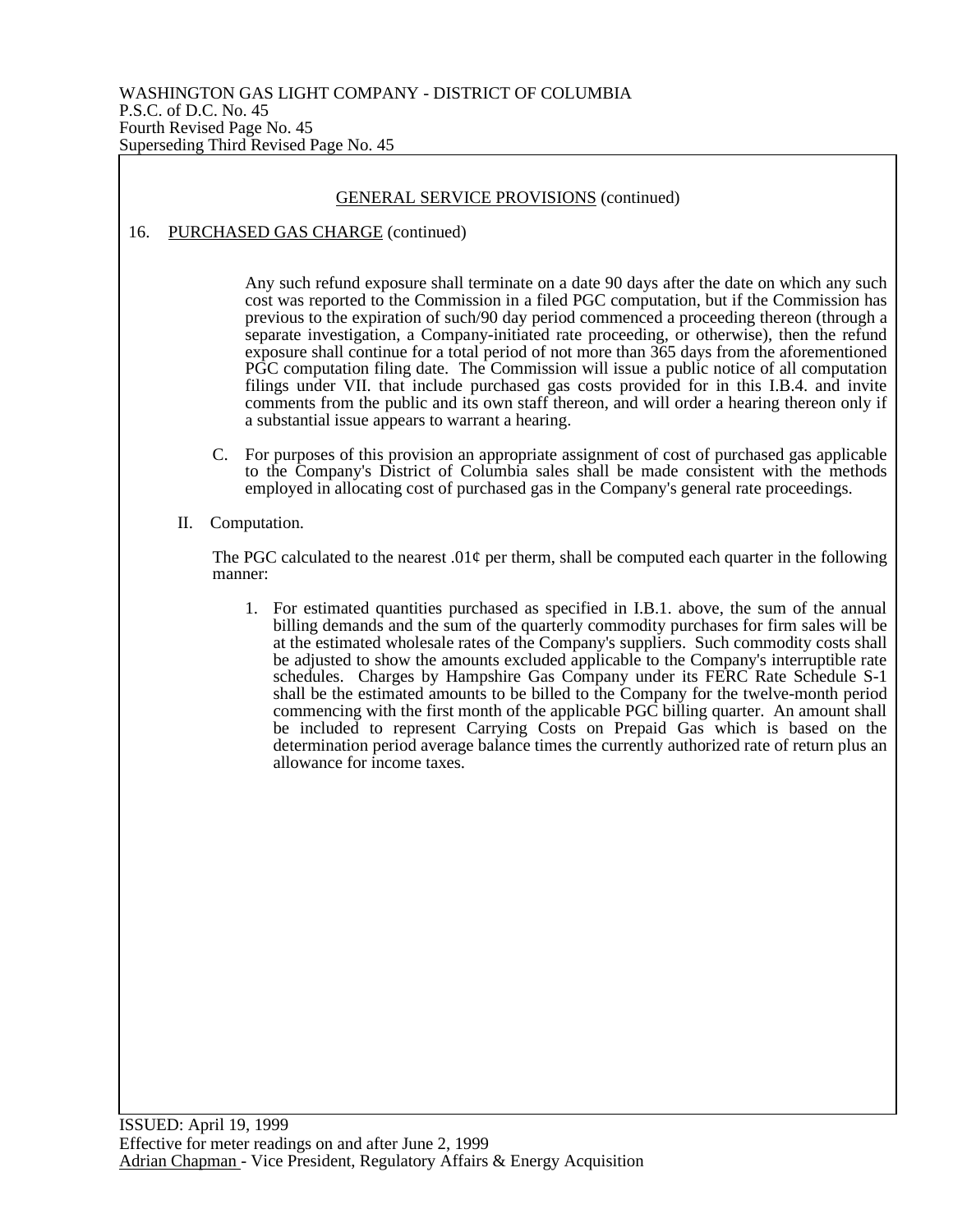ISSUED: April 19, 1999 Effective for meter readings on and after June 2, 1999 Adrian Chapman - Vice President, Regulatory Affairs & Energy Acquisition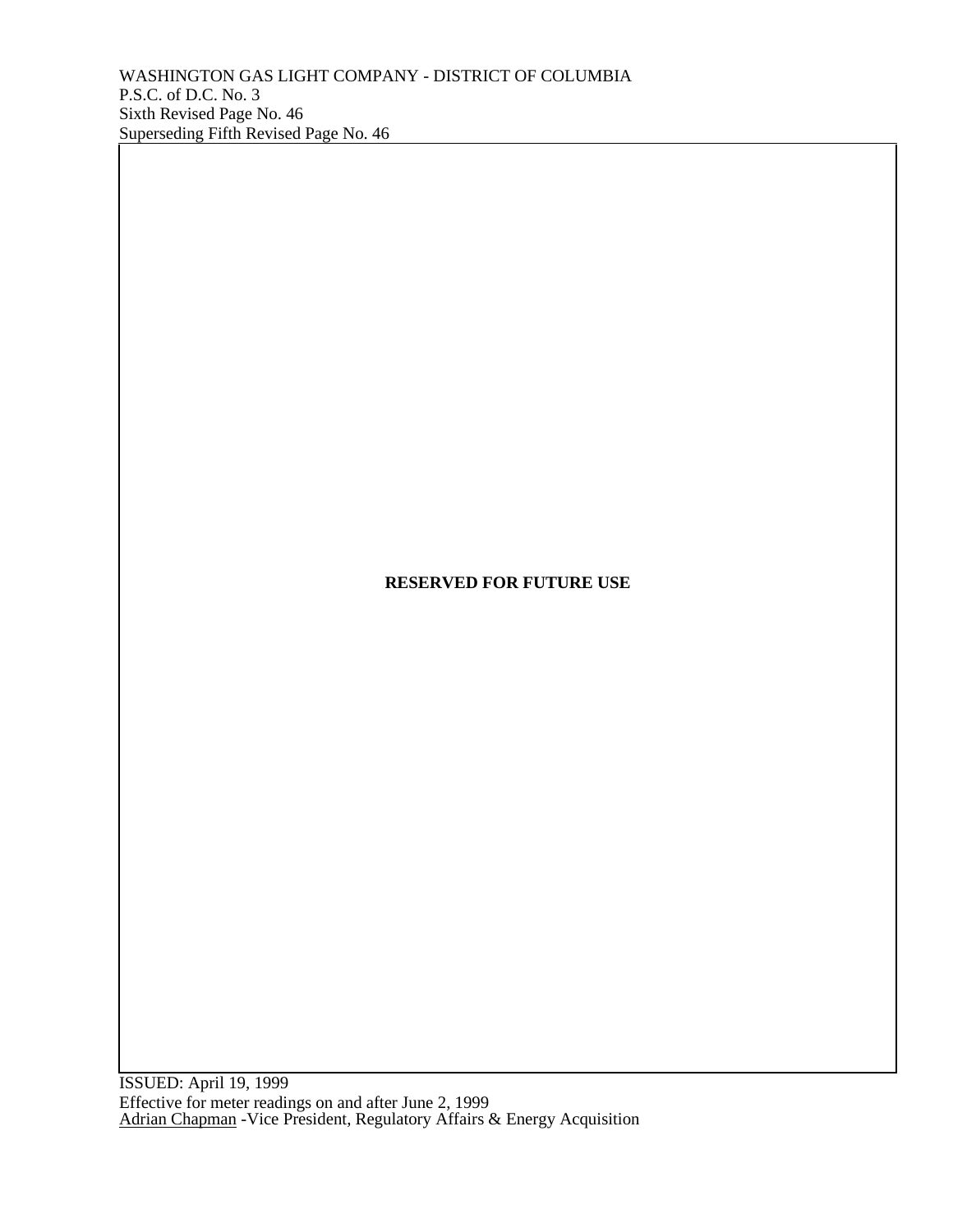#### 16. PURCHASED GAS CHARGE (continued)

- 2. The estimated quantities of all the other types of gas or hydrocarbons purchased as specified in I.B.2.,I.B.3., and I.B.4. above, for firm sales during the billing quarter will be priced at the respective prices at which such quantities were charged to expense accounts on the Company's books.
- 3. The demand amounts determined above, and applicable billing adjustments, adjusted to reflect the crediting of 100% of Rate Schedule Nos. 1A, 2A and 6 transitional cost charge revenues, 100% of Balancing and Equalization Charges applicable to Rate Schedule No. 2A, 100% of Rate Schedule No. 3A balancing charge and imbalance fee revenues, 100% of Rate Schedule No. 5 penalty revenues and other charges, and 100% of Balancing Charges applicable to Rate Schedule No. 6, will be divided by the projected firm therm sales for the billing year to determine the annualized demand cost per therm.
- 4. The commodity amounts determined above, and applicable billing adjustments, will be divided by the projected firm therm sales for the billing quarter to determine the quarterly commodity cost per therm.
- 5. The PGC "Current Cost" shall be the sum of the amounts determined in II.3 and II.4 above
- 6. For purposes of this provision purchases specified in I.B.1 and I.B.2 above may be increased or decreased as appropriate, to annualize replacement supplies of purchased gas provided deliveries of such replacement supplies have commenced or will commence as of the date the related PGC becomes effective.
- 7. Inclusion in the calculation of any costs not set forth in II.2. shall be subject to the review, notice and refund provisions in I.B.4.
- 8. Peak Shaving costs shall not be assigned to spot or emergency sales in the PGC computation. If the Company makes spot or emergency sales during the period when it is peak shaving, an equivalent volume of peak shaving supplies must either be supplied or replaced by the spot or emergency sale customer.
- 9. Each computed PGC shall be adjusted to provide for the recovery of uncollectible accounts expense through a fixed Gas Administrative Charge (GAC). The fixed GAC amount is calculated by dividing the uncollectible accounts expense related to firm sales service gas revenue calculated in the Company's latest rate case divided by the number of normal weather sales service therms. In addition, the GAC will include the purchase gas administration costs for non-distribution PGC related expenses.

#### III. Application

Bills for the current billing month shall include a Purchased Gas Charge which shall be the product of (1) the PGC factor and (2) the total therms used during the current billing month.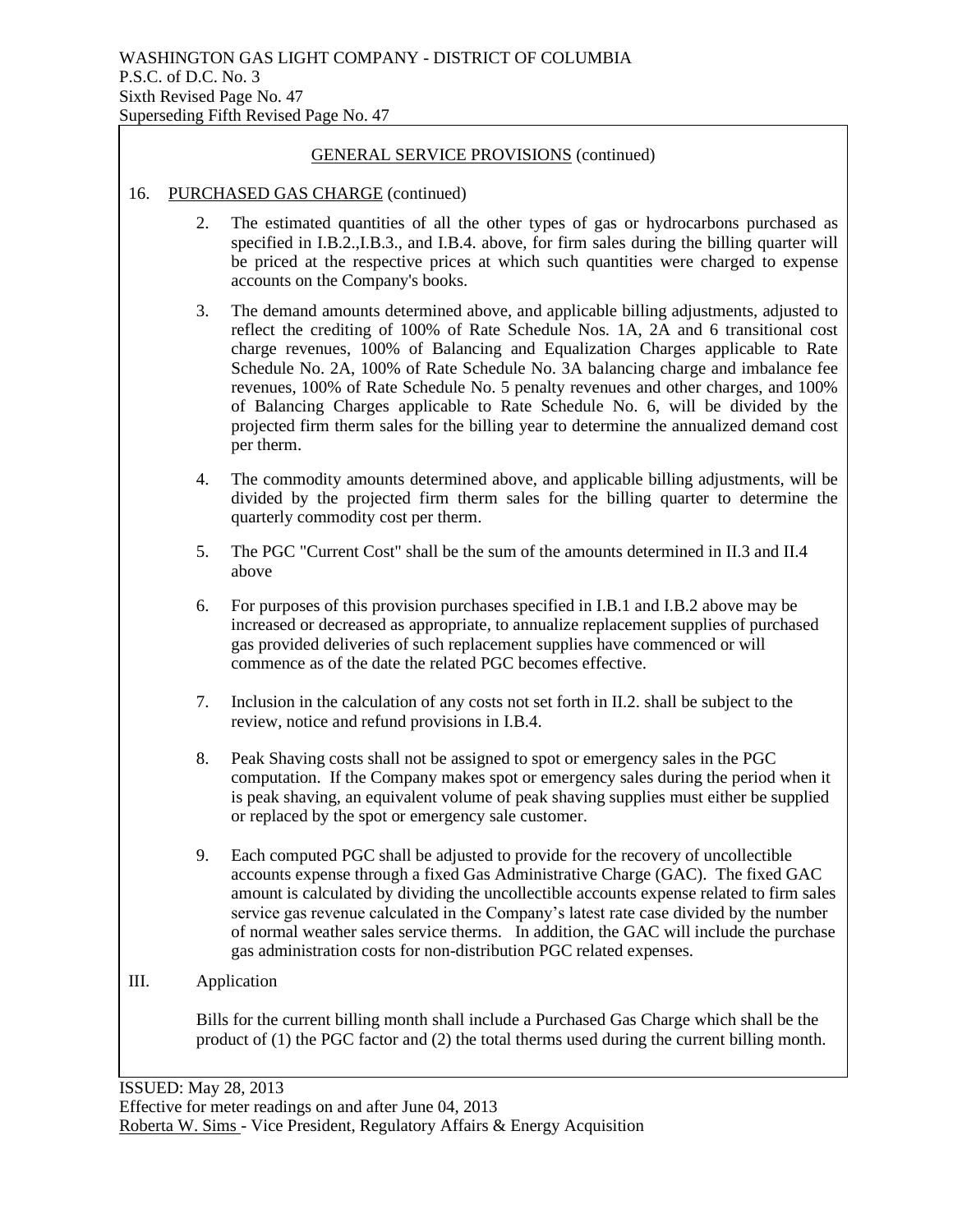#### 16. PURCHASED GAS CHARGE (continued)

- IV. Distribution Charge Adjustment.
	- A. The Distribution Charge Adjustment (DCA) factor shall be calculated annually to reflect the reduction to the firm Distribution Charge to be derived from interruptible sales and delivery service. The DCA factor commencing with the December billing month each year shall be calculated to the nearest .01 $\varphi$  per therm, and shall be based on actual interruptible revenues less the related cost of gas during the twelve month period ended the preceding August billing month, as follows:
		- 1. Actual interruptible sales and delivery service revenues including penalties for Rate Schedule Nos. 6 and 6A and Watergate project gas usage charges;
		- 2. Less the cost of gas purchased for interruptible sales (adjusted for unaccounted-for gas);
		- 3. Less the customer charge revenues for Rate Schedules No. 6 and 6A and Watergate;
		- 4. 90% of the net of the above subsections, IV.A.1. through IV.A.3., divided by the estimated firm therm sales for the application period 12 months commencing December each year.
	- B. Any variation between billed DCA amounts and actual DCA amounts shall be reconciled annually based on the 12 months ending August utilizing the methodology of the ACA set forth in Section V. of this PGC Provision.
- V. Actual Cost Adjustment.
	- A. The monthly PGC factor shall be increased or decreased to reflect PGC under-or-over collections by an amount per therm hereinafter described which is called the Actual Cost Adjustment Factor (ACA).
	- B. The ACA, calculated to the nearest  $.01\phi$  per therm, shall be computed annually based on the Determination Period 12 months ended August each year in the following manner: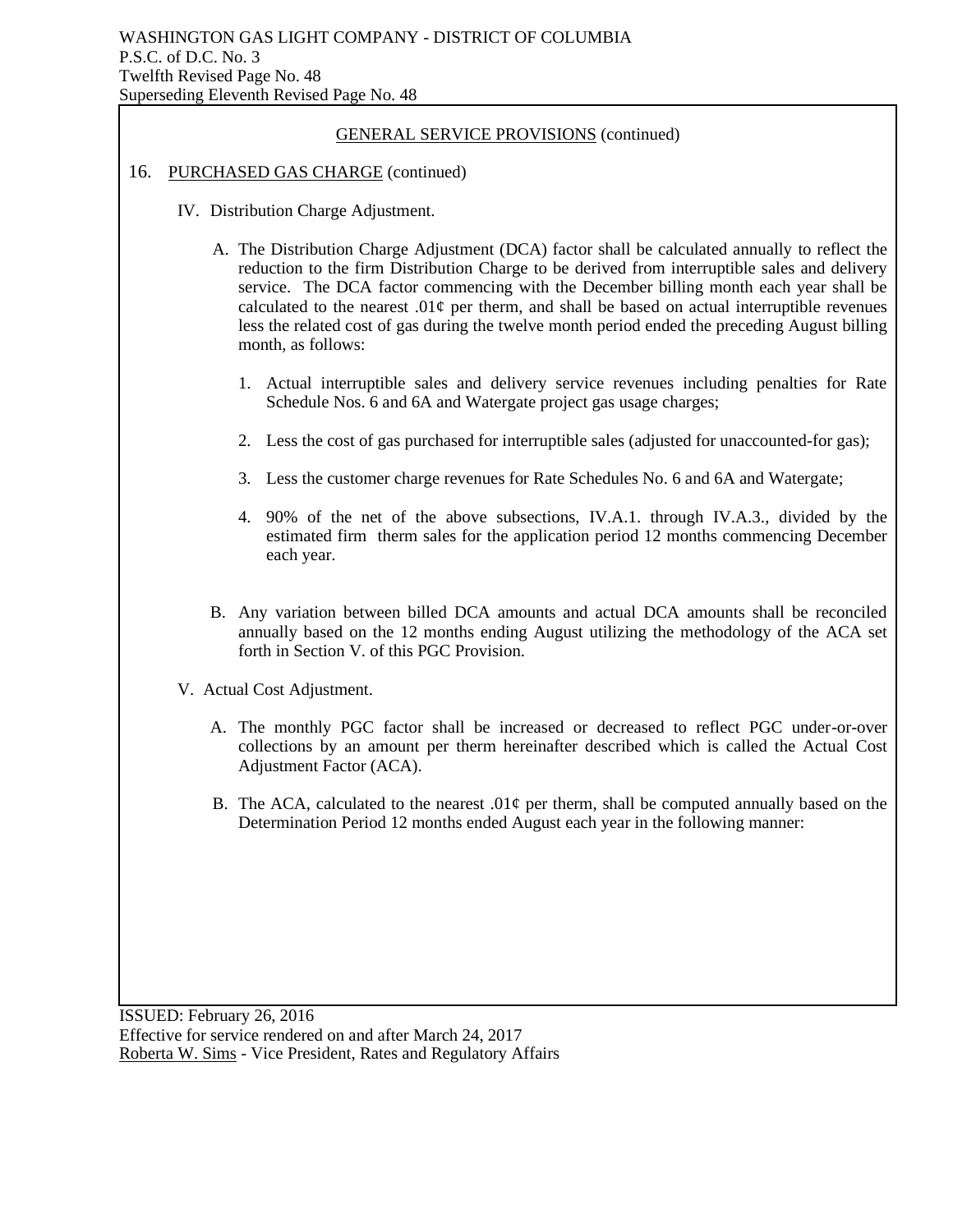#### 16. PURCHASED GAS CHARGE (continued)

- 1. Allocate to the District of Columbia a portion of total purchased gas cost, as recorded on the books of the Company, excluding any refunds and cost of spot or emergency sales to customers not served under the Company's retail gas rate schedules plus carrying costs for prepaid gas. Such allocation is to be consistent with the methods employed in allocating purchased gas costs in the most recently adjudicated general rate proceeding. System cost of spot or emergency sales, shall be priced at the lesser of (1) the determination period average unit cost of all purchased gas, except for peak shaving cost or (2) the actual sales price, but in no event less than the determination period applicable Weighted Average Commodity Cost of Gas (WACOG). The actual monthly cost of gas applicable to interruptible sales as computed in IV. shall be deducted. The ACA costs of gas shall be reduced by 50% of the District of Columbia allocated portion of asset management revenues received during each ACA determination period.
- 2. Adjust District of Columbia PGC collections to exclude ACA, refunds, DCA amounts, and the GAC.
- 3. The ACA amount to be reflected in billings to customers for the Application Period 12 months commencing December each year shall be the difference between V.B.1. and V.B.2 above.
- 4. The ACA factor to be effective for the 12 months commencing December each year shall be the result determined in V.B.3. divided by the estimated firm therm sales for the Application Period 12 months commencing December each year;
- 5. Carrying costs at the Company's short-term debt rate, as approved in Formal Case No. 1093, will be accrued on under or over collections of the cost of gas as they might occur month to month and on the ACA amount during the time that it is being credited or charged to customers.
- 6. Costs related to independent PGC audits performed in compliance with FC 1129 shall be included as a separate line item in the ACA filings for the period in which they were incurred, and recovered from firm sales customers in the current ACA collection period;
- 7. In addition, further adjustment shall be made for the net ACA over-or-under collections during the ACA application period commenced the preceding December. Such adjustment to the nearest  $.01¢$  per therm shall be determined by comparing the previous year's V.B.3. determination with the actual ACA amounts and if any difference is found, such amount shall be divided by the estimated firm therm sales for the 12 months commencing the following March to determine the ACA Reconciliation Factor to be effective for the 12 months commencing the following March each year; and
- 8. The Company shall not be required to apply this provision when the associated ACA Factor or the ACA Reconciliation Factor is in the range of  $(0.01\varphi)$  to  $0.01\varphi$  per therm.

ISSUED: March 17, 2017 Effective for service rendered on and after March 24, 2017 Luanne S. Gutermuth – Sr. Vice President, Shared Services and CHRO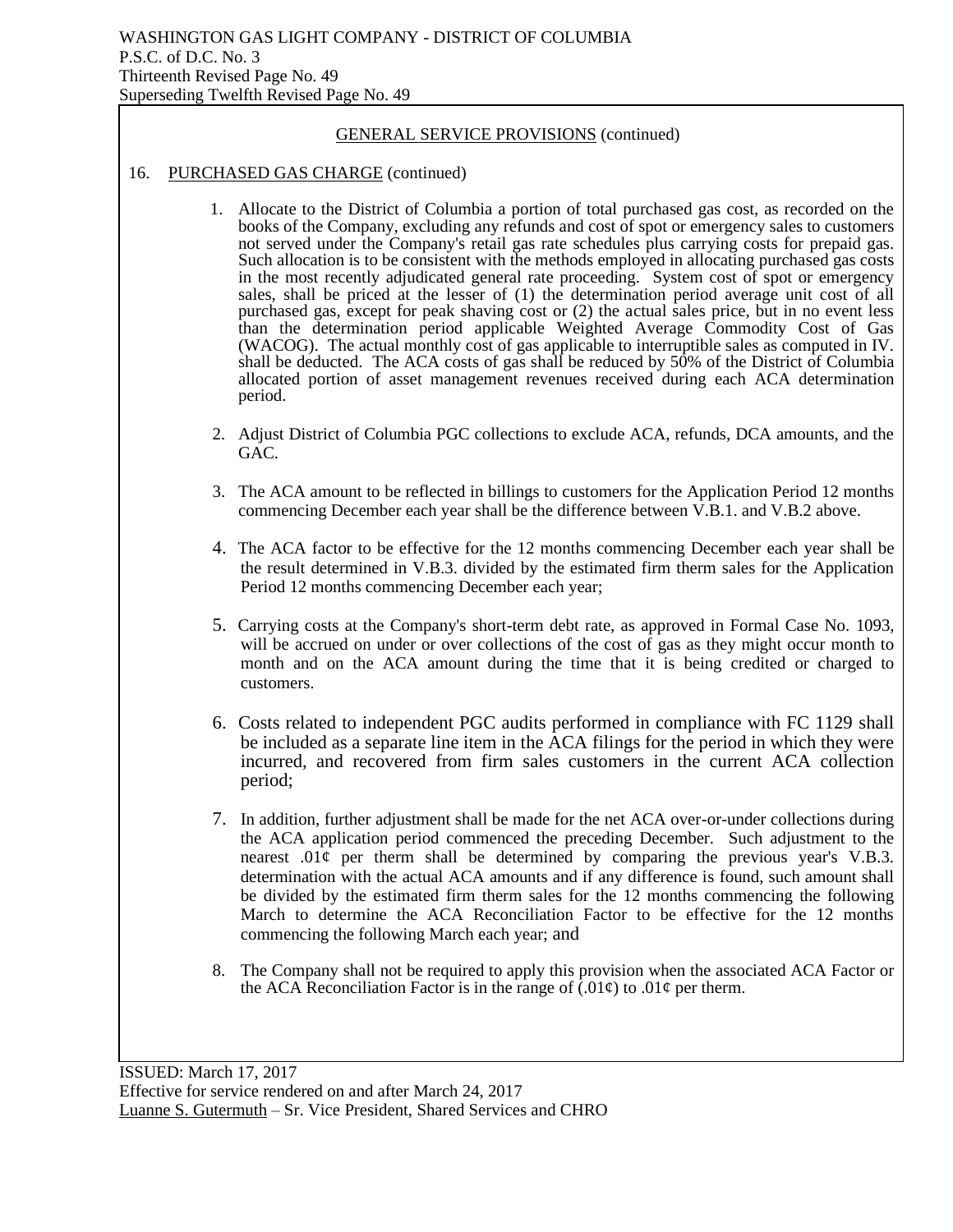#### 16. PURCHASED GAS CHARGE (continued)

VI. Refunds.

- A.When the Company receives refunds from one or more of its suppliers which result from a reduction in suppliers' prices applicable to prior periods and previously reflected in the PGC, the Company shall pass on such refunds to Firm Customers as hereinafter described.
	- 1. Allocate to the District of Columbia a portion of the principal refund received as follows:
		- a. Separate total principal refund by calendar year;
		- b. For each calendar year deduct principal refund applicable to purchases for spot or emergency stet sales based upon the ratio that such therm sales bear to the total therm sales for each month of the period to which the refund applies;
		- c. For each year allocate commodity refunds to the District of Columbia based upon the ratio that the District of Columbia related therm sales to customers bears to the total of such sales for each month of the period to which the refund applies;
		- d. For each calendar year allocate non-commodity refunds to the District of Columbia based upon related District of Columbia allocation factors included in ACA filings with the Commission for the respective refund periods. (For refund periods prior to 1986, use factors for calendar year 1986); and
		- e. Add the amounts determined in VI.A.1.c. and VI.A.1.d. to determine the principal refund received applicable to the District of Columbia firm customers.
	- 2. Refund to customers as a credit to each firm customer's bill over a period not to exceed 12 months commencing not later than the third billing month after the date of receipt of the refund, an amount determined as follows:
		- a. Record the amount determined in VI.A.1.;
		- b. Apportion any interest received in connection with supplier refunds to the District of Columbia in the same ratio as the District of Columbia principal bears to the total refund to the Company;
		- c. Add the amounts determined in VI.A.2.a. and VI.A.2.b. and divide such amount by the related estimate of sales in the District of Columbia to firm customers for the refund period specified in V.A.2. above to determine the initial refund factor, which shall be applicable to the volumes billed to firm customers each month of the refund period;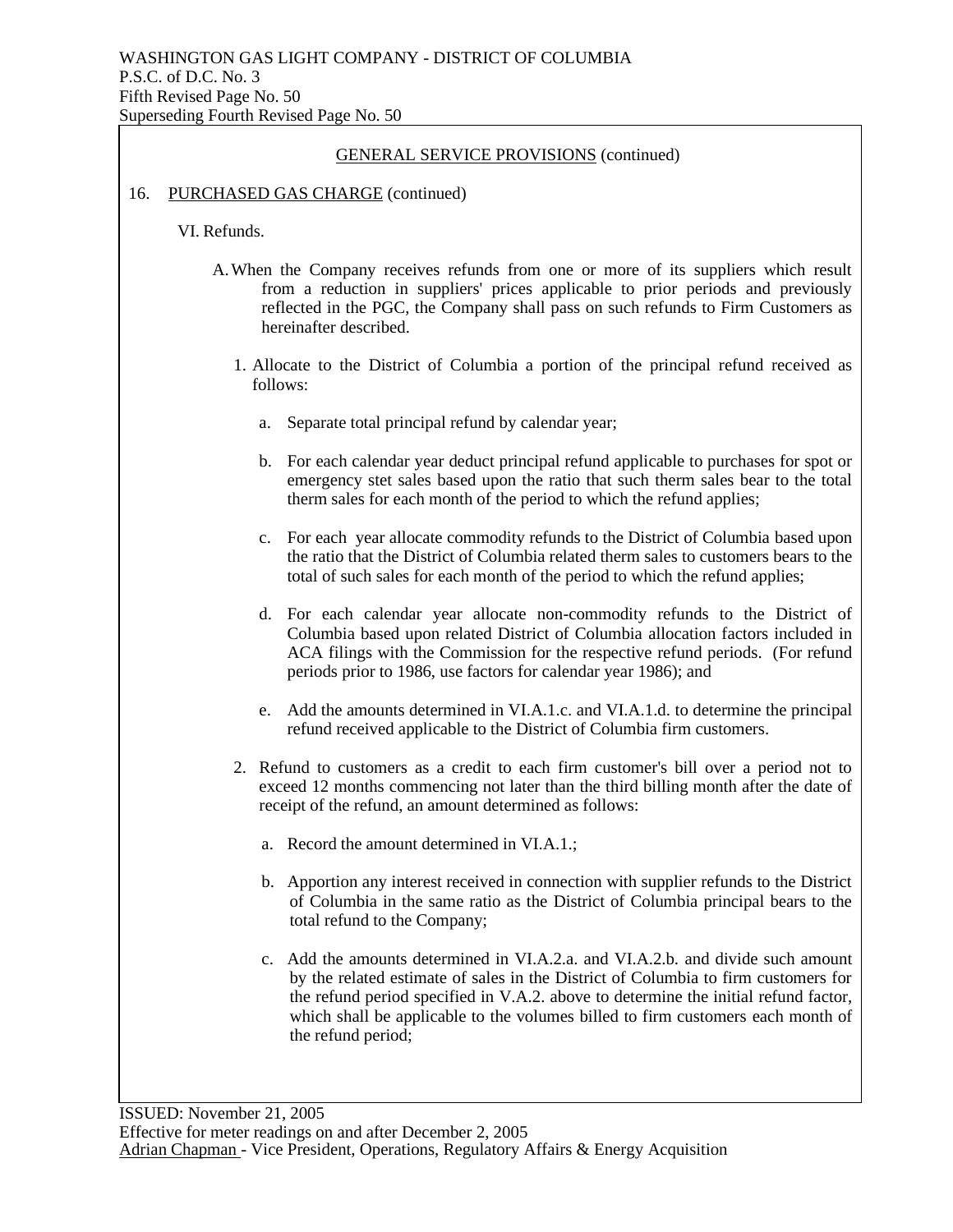#### 16. PURCHASED GAS CHARGE (continued)

- d. After the amount of refund for each month has been determined, based on the estimated firm therm sales and the initial refund factor developed in VI.A.2.c., add to such amount interest computed from the middle of the month in which the refund involved was received by the Company from the supplier to the middle of the month during which the credit is to be made on firm customer's bills. The rate of interest shall be that which is prescribed by the Commission pursuant to Order No. 10256 in Formal Case No. 712 and in effect at the time such refund is received by the Company.
- e. The total amount of refund for the month determined in VI.A.2.d. shall be divided by the estimated sales to the District of Columbia's firm customers for the same month to determine the Final Refund Factor, calculated to the nearest  $.01\phi$  per therm, to be applied to the volumes billed to firm customers for the month of refund. The Final Refund Factor as computed shall be adjusted, if necessary, to insure refund of the total refund amount.
- B. The Company shall not be required to refund amounts for which the associated credit factor would be less than  $.01¢$  per therm of applicable firm sales, but will accumulate all refunds until the aggregate amounts to  $.01\phi$  per therm.
- C. In the event of a refund order from the Commission pursuant to I.B.4., the Company will effect refunds in the manner provided by the Commission, consistent with the principles of the foregoing refund procedures.
- VII. The Company will file with the Commission the PGC, ACA, DCA or refund credit factors at least five days prior to the effective date of a change in the PGC, ACA, DCA or commencement date of refund credits to its customers. These computations shall show separate data related to each supply source includable in the PGC computation pursuant to I.B.4., and shall include a brief statement justifying the need for each of the supplies in question and the reasonableness of the price paid therefore (it being the intent that the justification not necessarily be as complete as the Company's evidence at an I.B.4. hearing).
- VIII. The Company may file a PGC at intervals other than specified quarters to recognize, as necessary changes in the projected cost of gas.

The Commission Staff may direct the Company to adjust quarterly the PGC, ACA, Refund and DCA factors for the purpose of minimizing the level of any subsequent reconciliations arising in the ACA, Refunds and DCA. The Company shall furnish Staff data in a form and quantity acceptable to Staff for its own evaluations.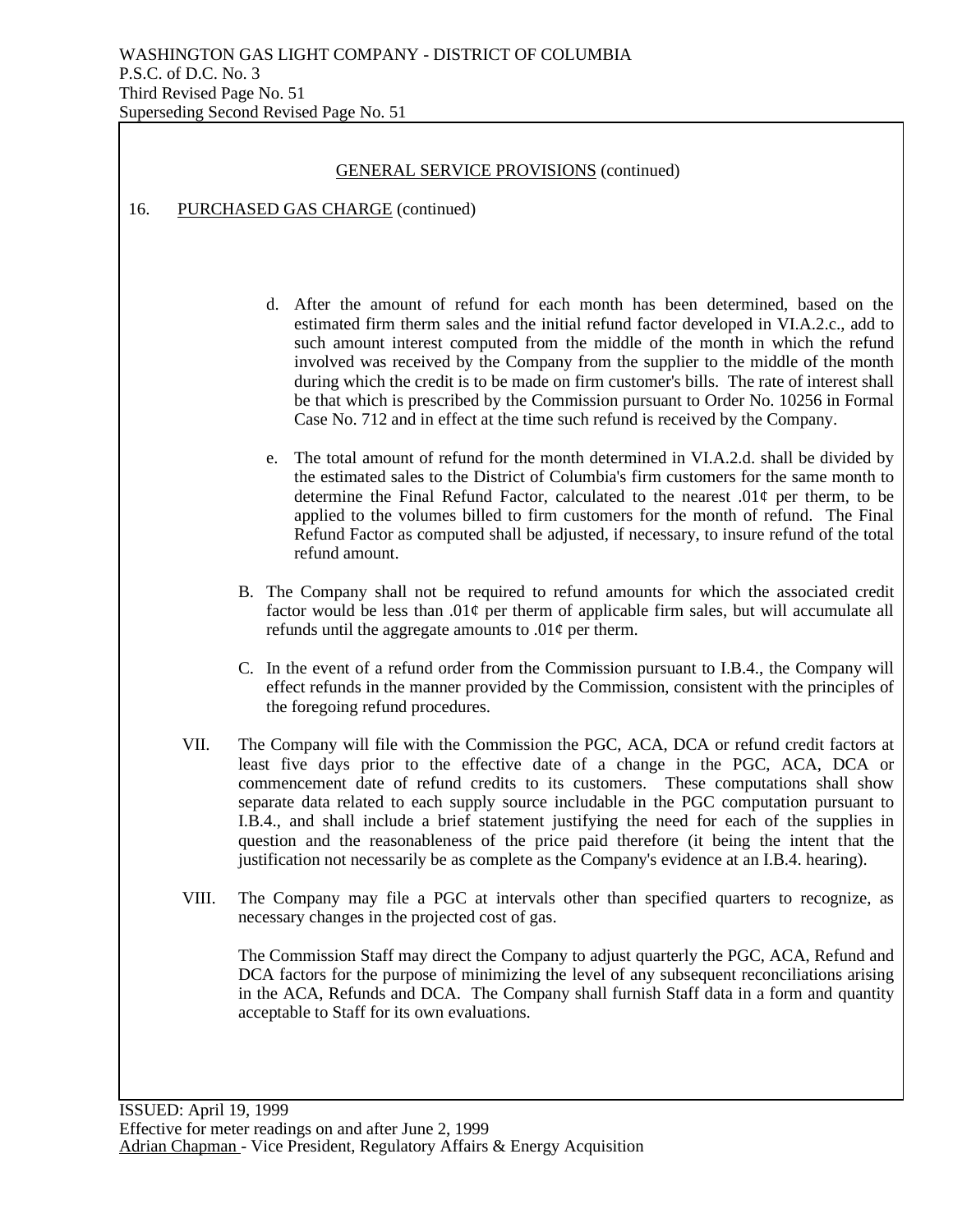## 17. FORCE MAJEURE

- a. Neither the Company nor the customer shall be liable in damages to the other for any act, omission or circumstance occasioned by or in consequence of any acts of God, acts of the public enemy, wars, blockages, insurrections, riots, epidemics, landslides, lightning, earthquakes, fires, storms, floods, washouts, arrests and restraints of rulers and peoples, civil disturbances explosions, breakage or accident to machinery or lines of pipe, the binding order of any court or governmental authority which has been resisted in good faith by all reasonable legal means, and any other cause, whether of the kinds herein enumerated or otherwise, not reasonably within the control of the party claiming suspension and which by the exercise of due diligence such party is unable to prevent or overcome.
- b. Such causes or contingencies affecting the performance hereunder by either the Company or the customer, however, shall not relieve it of liability in the event of its concurring negligence or in the event of its failure to use due diligence to remedy the situation and to remove the cause in an adequate manner and with all reasonable dispatch, nor shall such causes or contingencies affecting such performance relieve either party from its obligations to make payments of amounts then due in respect to gas theretofore delivered.

## 18. DISHONORED PAYMENTS

For any payment received by the Company from a customer and subsequently returned by the bank, the Company shall charge the customer a fee as specified in Appendix A under this provision.

## 19. SERVICE INITIATION CHARGE

Whenever service is initiated at a location where the gas service has been turned off, a fee shall be charged as specified in Appendix A under this provision and shall be due and payable along with the customer's initial bill for usage at such location. Whenever service is initiated at a location where service has not been turned off, a fee as specified in Appendix A under this provision shall be charged and shall be due and payable along with the customer's initial bill for usage at such location, except that no such fee shall be charged to builders or rental property managers requesting service on a temporary basis where there has been no interruption in gas service.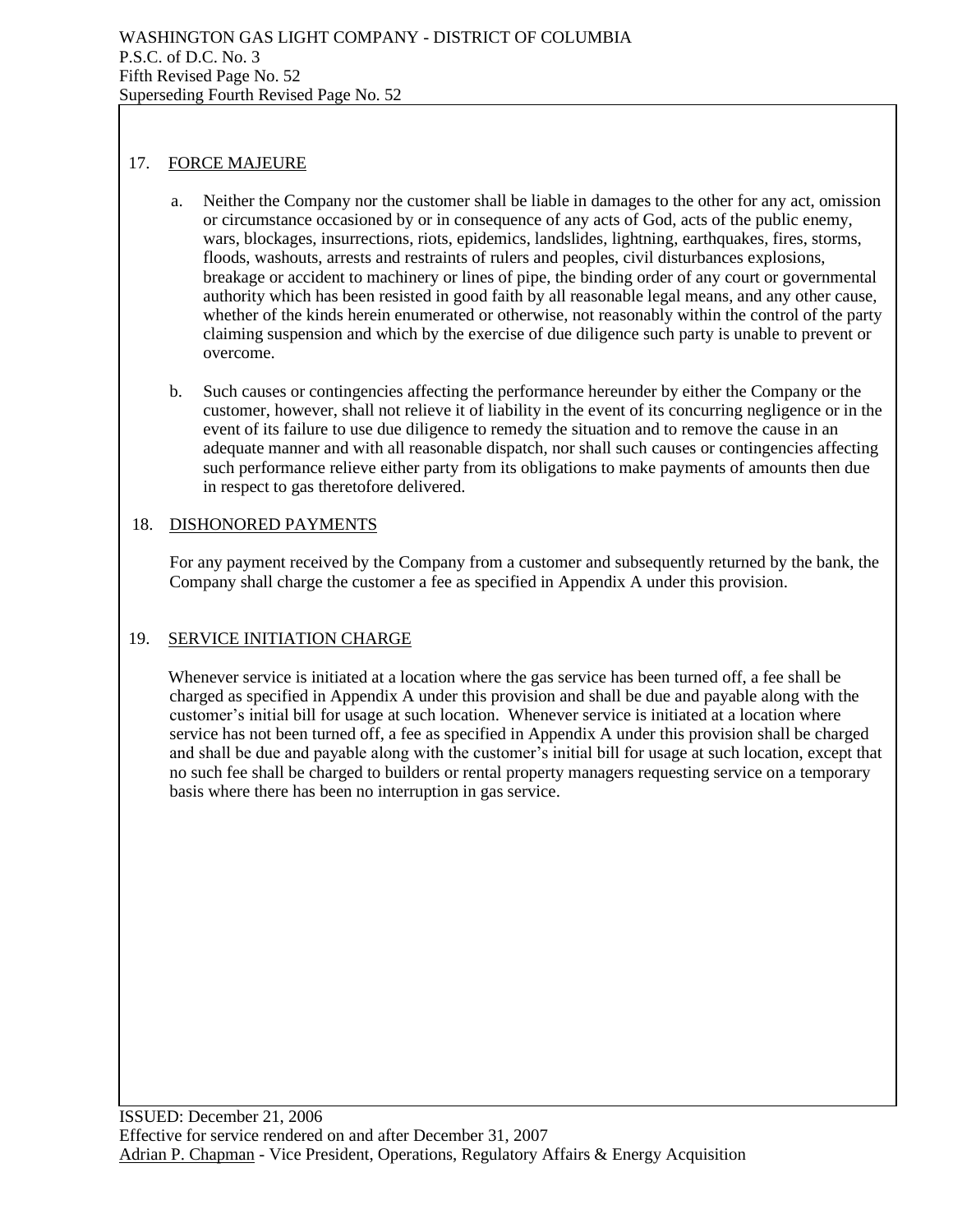20.

# RESERVED FOR FUTURE USE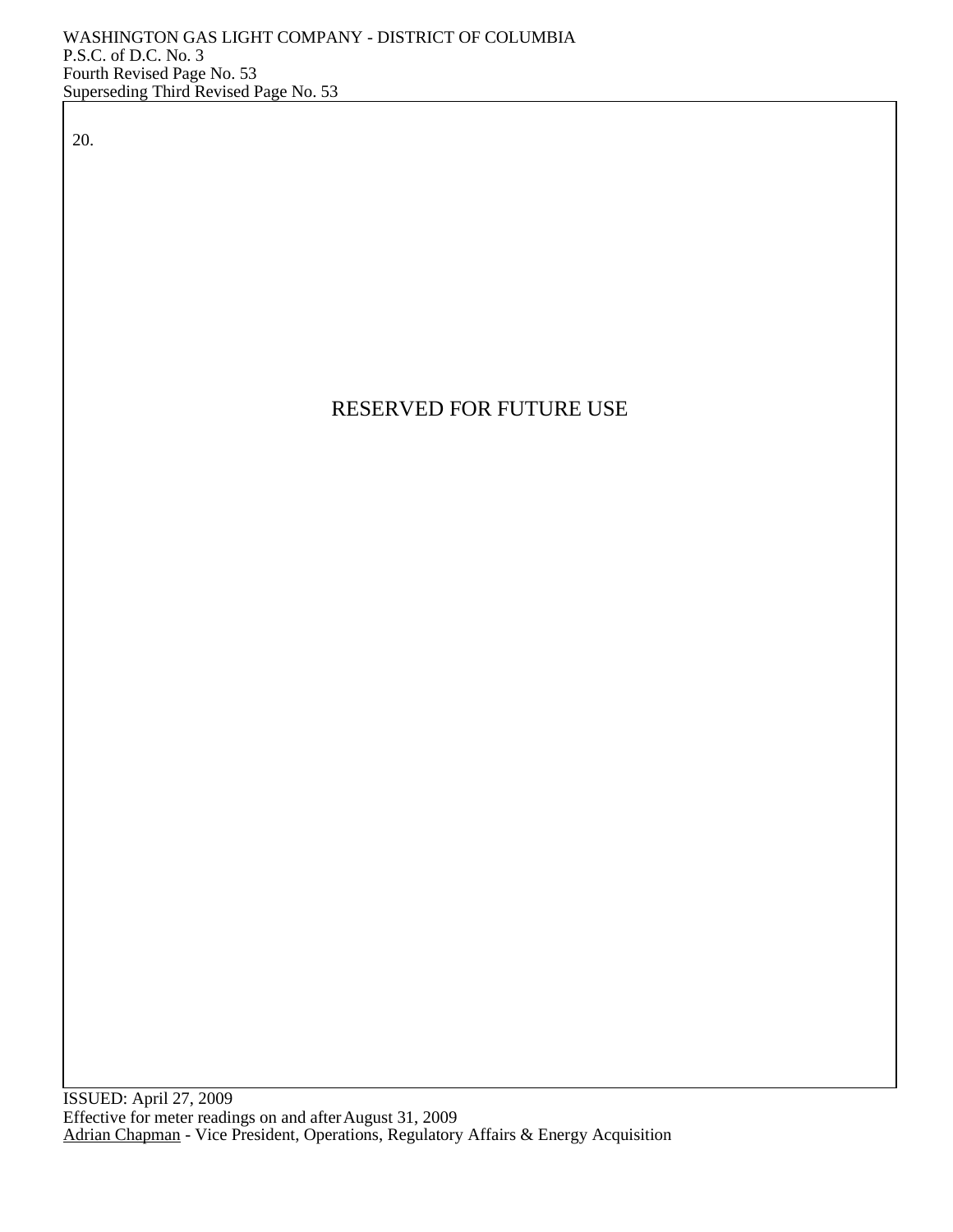## 21. GAS SUPPLY REALIGNMENT ADJUSTMENT

#### I. GAS SUPPLY REALIGNMENT ADJUSTMENT PROVISION

The monthly Distribution Charge billed under the Company's Rate Schedule Nos. 1, 1A, 2, 2A and 6, shall be subject to an adjustment which is called the Gas Supply Realignment Adjustment (GSRA).

#### II. APPLICATION

- A. The GSRA surcharge shall be comprised of (a) a current factor which shall be effective during the billing months of December through November each year, and (b) a reconciliation factor applicable to the previous twelve month determination period, which reconciles the amount of realignment costs recovered through the GSRA surcharge with the actual GSRA costs incurred.
- B. The GSRA surcharge, comprised of the sum of the current factor as determined in III.A.I. below and the reconciliation factor as determined in III.B. below, shall be applied to monthly bills.
- C. The GSRA surcharge shall be added to the Distribution Charge, as appropriate, by designated customer class and applied to customers' bills. The Company shall furnish Commission Staff sufficient workpapers for the review and audit of the GSRA surcharge.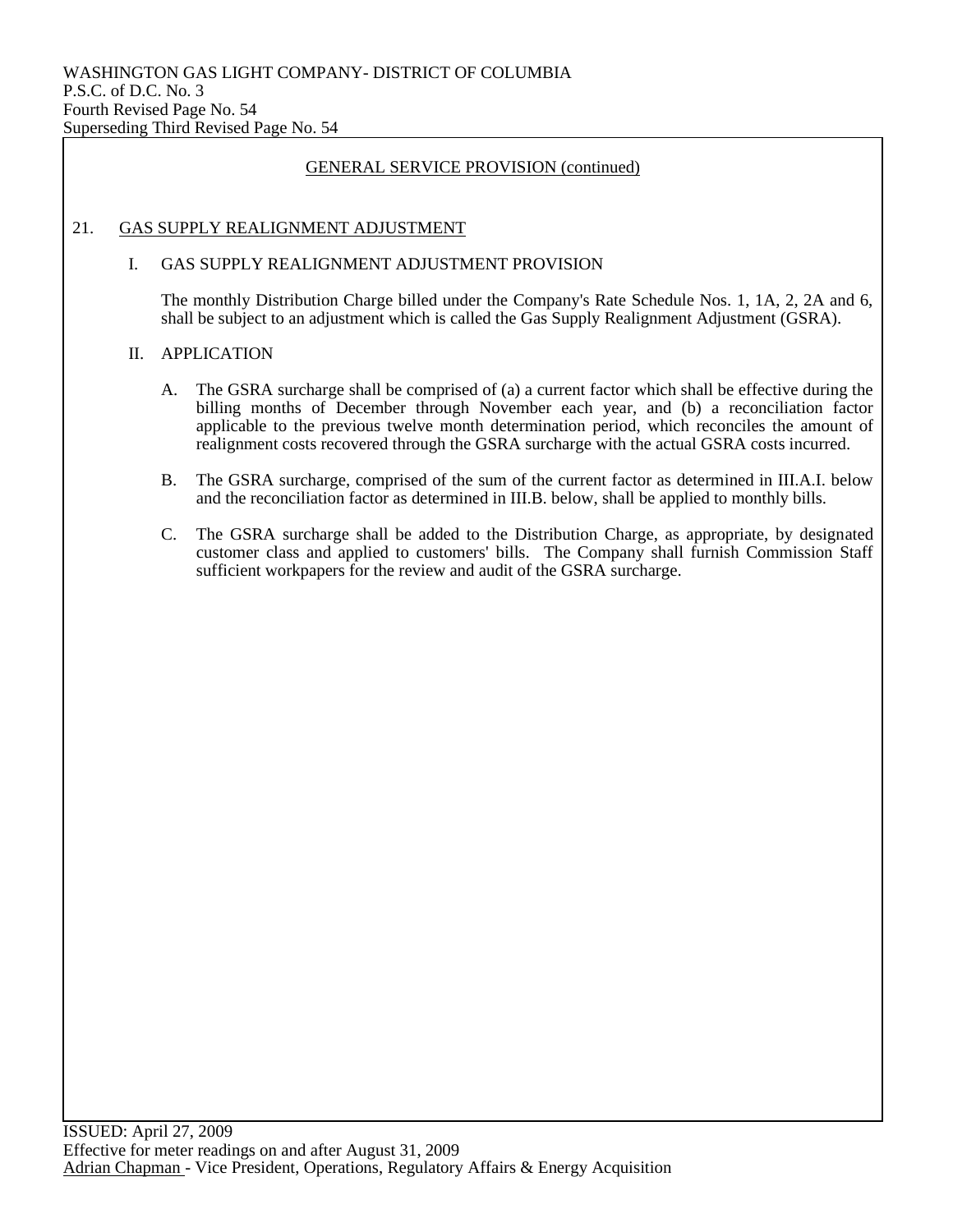#### III. COMPUTATION

A.Current Factor

1. The current factor, calculated to the nearest .01 $\varphi$  per therm, shall be computed each quarter for Rate Schedule Nos. 1 and 1A, i.e., Residential Service, and Rate Schedule Nos. 2, 2A and 6, i.e., Firm Service Other Than Residential, by dividing the respective total amount allocated (as hereinafter defined) by the applicable estimated therm sales and delivery volumes for the applicable rate schedules.

The amount to be recovered is computed as described below:

- (a) Projected GSRA costs shall be calculated by multiplying the D-Therms of pipeline capacity either assigned or opted for by suppliers on behalf of customers by schedule shifting from firm sales service rate schedules to firm delivery service rate schedules without utilizing capacity assignment under the Capacity Assignment Option, and which the Company has elected not to retain for continued use by firm sales customers, times the average embedded cost of capacity that the Company pays the pipeline, net of the revenues received through the sale of such released capacity. Such capacity costs, if released for sale, are excluded from the calculation of the Purchased Gas Charge (PGC) as provided for in General Service Provision No. 16.
- (b) Such costs as determined in A.1.(a) above shall be divided by the estimated therm sales and delivery volumes by customer schedule to develop the GSRA current factor. The current factor shall be calculated to the nearest  $.01\phi$  per therm.
- B. Reconciliation Factor

A reconciliation of surcharge collections shall be determined by subtracting surcharge collections from actual gas supply realignment costs incurred for the twelve-month period ended August, consistent with the filing of the ACA. The over- or under-collection shall be credited to or collected from customers over a twelve month period commencing in December utilizing projected twelve month therm sales and deliveries for the applicable rate schedules in a manner identical to that used in the collection of the surcharge.

IV. FILING

The Company shall file with the Commission a copy of the computation of the GSRA surcharge current factors and/or reconciliation factors at least ten days prior to application on customer's bills.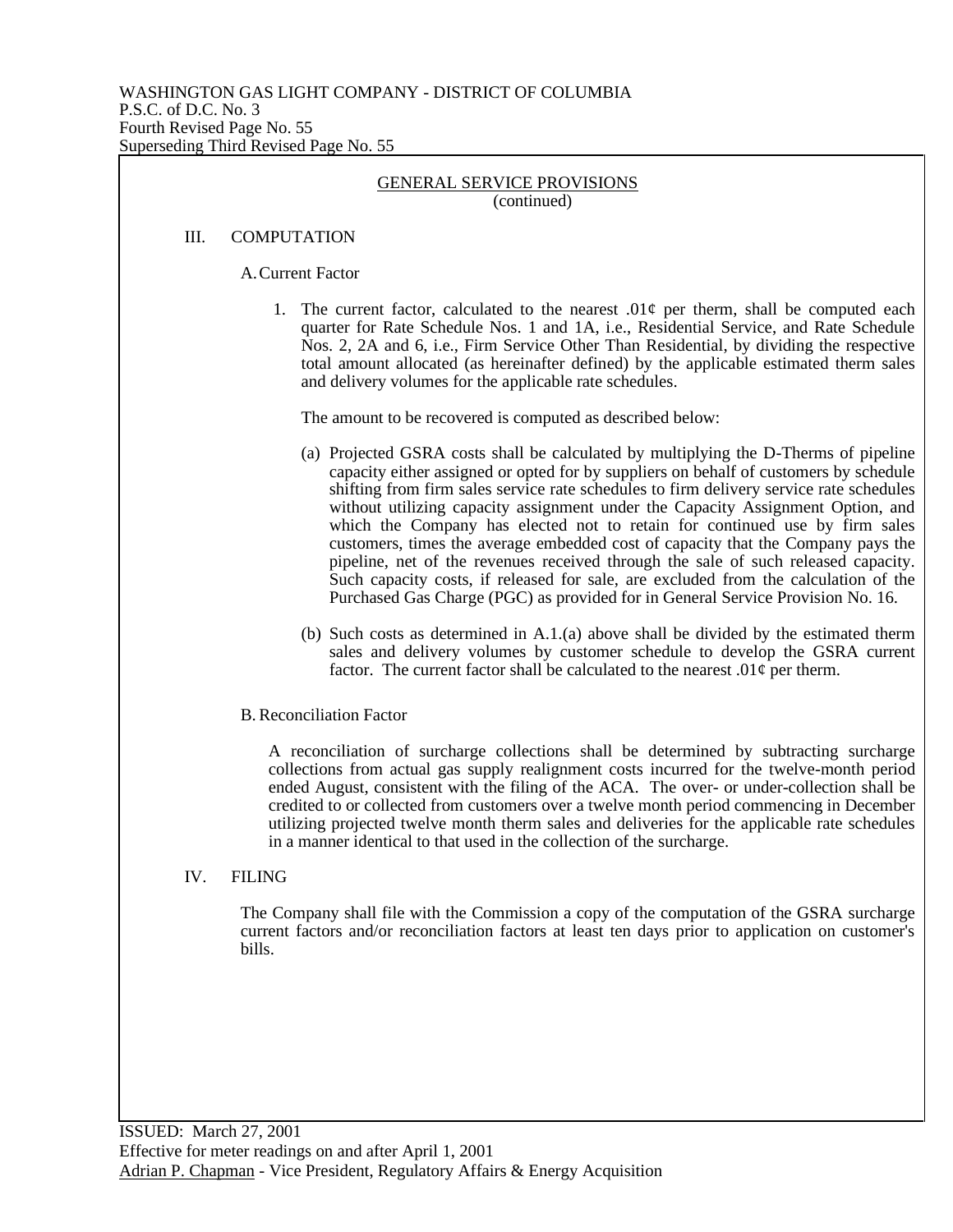#### 22. SURCHARGE FOR DISTRICT OF COLUMBIA RIGHTS OF WAY FEE

#### I. PROVISION FOR ADJUSTMENT

This provision shall be applicable to Rate Schedule No. 1, No. 1A, No. 2, No. 2A, No. 3, No. 3A, and No. 4. Customers' bills shall include a surcharge for the recovery of the District of Columbia Rights of Way Fee. This surcharge will be determined as described below.

#### II. APPLICATION

A. The surcharge shall be comprised of: (a) a "current factor"; and (b) a "reconciling factor", reconciling projected and actual costs, and surcharge collections from customers.

#### B. Computation

1. Current Factor

This surcharge factor shall be calculated annually to be effective with the April billing period each year to recover the projected annual expense of the District of Columbia Rights of Way Fee. This factor shall be calculated to the nearest .01 $\varphi$  per therm by dividing the projected annual costs by the normalized throughput of the above enumerated rate schedules for the twelve months ended the immediately prior December. Except, if the reconciliation of the prior year's under/over collection, as described below, results in an imbalance such imbalance shall be included in the projected annual expense above in determining the billing factor applicable to this sub-section. Further, in the first year of the effectiveness of this fee the current factor shall be computed as described above except the projected annual costs will be divided by the normalized throughput for the ten months of January-March and June-December to reflect the first year's payment pattern of the Rights of Way Fee.

#### 2. Reconciliation factor

A reconciliation will be performed each year which compares the actual District of Columbia Rights of Way Fee expense with related collections for the twelve months ended each March to reconcile any over or under collections. This factor shall be calculated to the nearest  $.01\phi$  per therm by dividing the net amount of actual costs incurred versus actual collections by the normalized throughput of the above enumerated rate schedules for the twelve months ended the immediately prior December. Billing of this reconciling factor shall commence with the June billing cycle of each year.

3. The surcharge billing factor each month shall be the current factor as determined in 1. above plus or minus, as applicable, the Reconciliation factor as determined in 2. above.

#### III. Filing

The Company shall file with the Commission the above factors at least ten days prior to their effective date.

IV. The Company may file a surcharge factor at intervals other than specified above to recognize, as necessary, changes in costs and or collections. The Commission Staff may direct the company to adjust the above factors for the purpose of minimizing

the level of any subsequent reconciliation. The Company shall furnish staff data in a form and quantity acceptable to Staff for its own evaluations.

ISSUED: November 21, 2005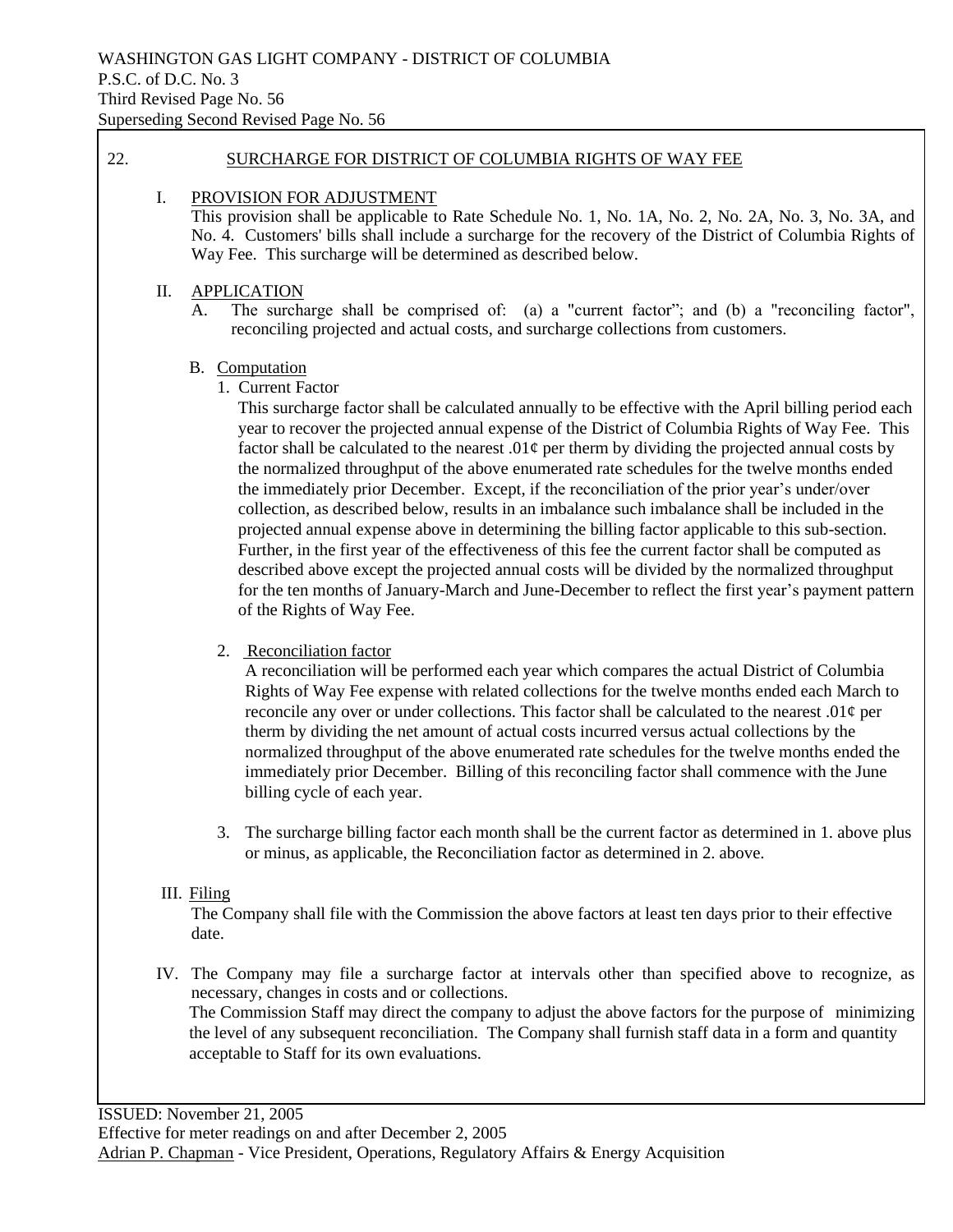#### 23. BALANCING CHARGE

#### I. PROVISION FOR CHARGE

Suppliers providing service under the Company's Rate Schedule No. 5. shall be billed monthly a charge for the recovery of a pro rata portion of the applicable fixed and variable capacity costs and associated peaking operations and other gas costs, including hexane, appropriately assigned for providing delivery service. The charge factors will be determined as described below.

#### II. APPLICATION

A. The charge shall be comprised of: (a) a "current factor and (b) a "reconciling factor" applicable to the previous twelve month determination

#### B. Computation

1. Current Factor

This charge shall be calculated annually to be effective with the December billing period each year to recover the projected annual expense of the Company's costs applicable to this General Service Provision as assigned and allocated, applicable to firm delivery service customers. This charge shall be calculated to the nearest .01 $\varphi$  per therm by dividing the projected annual peaking costs by the normalized firm throughput for the twelve months ended the immediately prior August.

#### 2. Reconciliation factor

A reconciliation will be performed each year, which compares the actual costs incurred by the Company of the pro rata portion of the fixed and variable capacity costs and associated peaking operations costs and the recovery of hexane costs deferred through December 30, 2009, the effective date of the tariff, over a two-year period with related collections to reconcile any over or under collections. This factor shall be calculated to the nearest .01 $\varphi$  per therm by dividing the net amount of actual costs incurred applicable to delivery service versus actual collections. This net amount shall be divided by firm normalized throughput applicable to delivery service customers for the twelve months ended the immediately prior December. Billing of this reconciling factor shall commence with the March billing cycle of each year.

- 3. The charge for billing, each month, shall be the current factor as determined in 1. Above plus or minus, as applicable, the Reconciliation factor as determined in 2. Above times one-twelfth of the aggregated annual normal weather usage of the suppliers customers.
- 4. Revenues received pursuant to this General Service Provision shall be reflected as a credit in the determination of rates pursuant to General Service Provision No. 16.

#### III. FILING

The Company shall file with the Commission the above factors at least ten days prior to their effective date. Such filing shall be made concurrent with the Company's annual ACA Filing.

The Company may file a surcharge factor at intervals other than specified above to recognize, as necessary, changes in costs and or collections. The Commission staff may direct the Company to adjust the above factors for the purpose of minimizing the level of any subsequent reconciliation. The Company shall furnish staff data in a form and quantity acceptable to staff for its own evaluations.

ISSUED: February 26, 2010 Effective for service rendered on and after November 24, 2010 Roberta W. Sims - Vice President, Regulatory Affairs & Energy Acquisition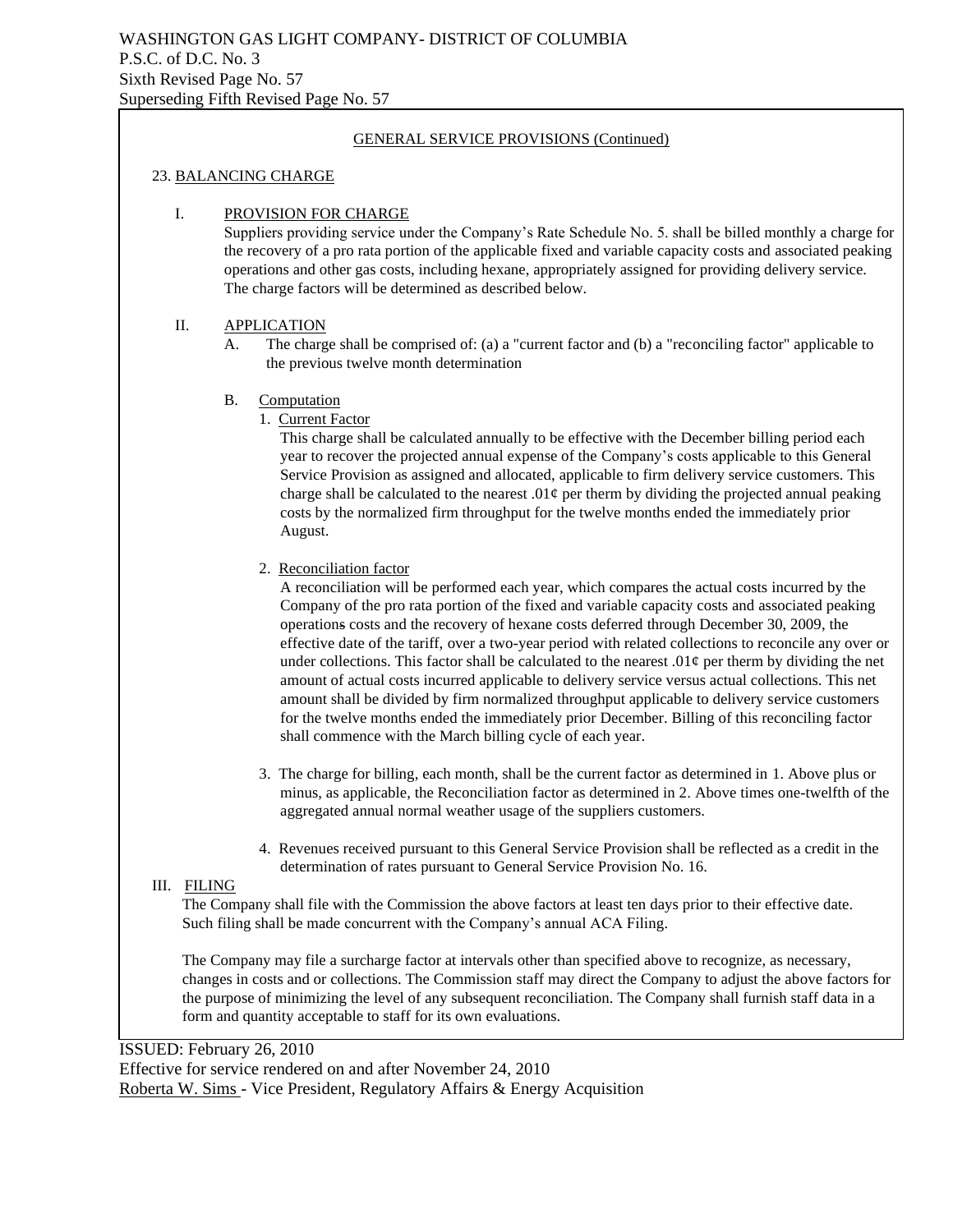## 24. INSTALLATION OF METER PULSE EQUIPMENT

#### I. PROVISION OF NOTICE

Upon notice to the Company by a non-residential firm or interruptible customer, the Company will provide a pulse initiation device ("PID") at the meter and the Customer may arrange for the connection of equipment to the Company's PID in order to obtain energy consumption data from the meter for the purpose of managing the Customer's energy consumption.

## II. REQUIREMENTS FOR SERVICE

The company will allow a Customer to make a connection to the Company's PID provided:

- A. The Customer acquire an intrinsically-safe barrier of a model and type acceptable to the Company for use in protecting the Company's meter from potentially hazardous electrical energy emanating from the Customer's equipment; and
- B. The Customer utilizes a contractor approved by the Company to install such intrinsically-safe barrier and to make the connection to the Company's PID. The Customer shall notify the Company prior to the commencement of work by an approved contractor to install the equipment. Upon request, the Company will provide the Customer with a list of approved contractors and approved intrinsically safe barriers and connections. The Company shall have the right to disconnect at the Customer's expense any equipment connected to a PID that was not installed by an approved contractor.

#### III. PRICING OF ACCESS TO COMPANY METER

For Customers with a meter on which a PID has been previously installed, the Customer shall pay a charge of \$90 to the Company. For Customers with a meter that does not have a previously installed PID the Customer shall pay a charge of \$150 to the Company.

# IV. OWNERSHIP OF METER

The meter and the PID shall at all times remain the property of the Company.

## V. METER READING

The Company's meter reading shall be controlling in all cases for billing purposes. The Customer shall also pay all applicable charges for natural gas delivered by the Company to the Customer which does not register on the Company's meter as a result of the installation, operation or failure of the intrinsically safe barrier or connection to the PID. In determining the volume of gas delivered by the Company to the Customer that does not register on the Company's meter, the Company may rely on the customer's actual natural gas usage during similar periods and under similar conditions.

#### VI. LIABILITY

The Customer shall pay for any damage to the Company's meter or other equipment caused as a result of the installation, operation, or failure of the intrinsically-safe barrier or connection to the Company's meter. The Customer shall be responsible for arranging for the reconnection of its equipment to the PID if it should be necessary for the Company to disconnect the equipment in order to perform maintenance on, or to replace, its meter.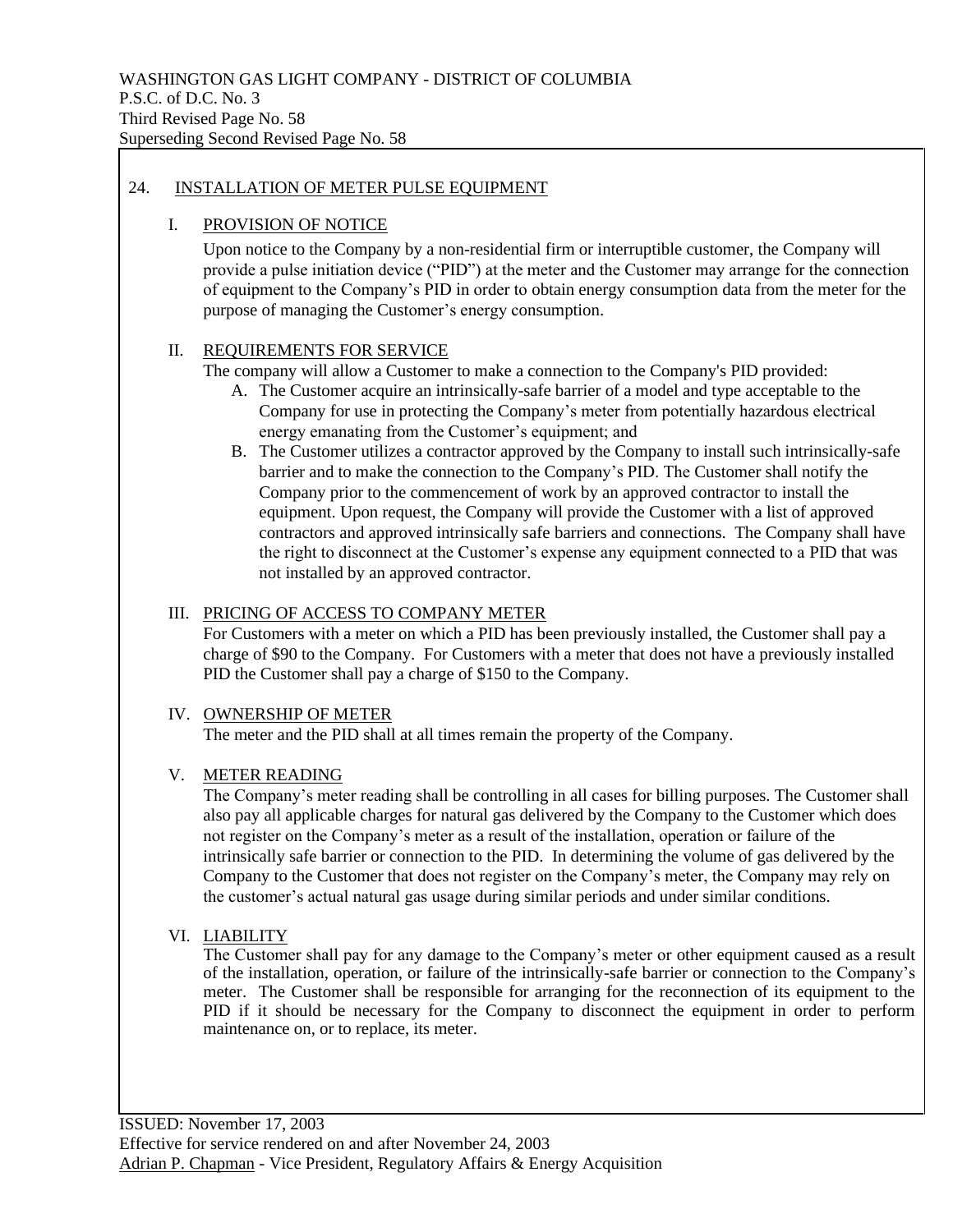#### 24. INSTALLATION OF METER PULSE EQUIPMENT (continued)

VI. LIABILITY (continued)

The Company shall not be responsible for the loss of any data, or for any costs incurred by the Customer, as a result of the performance of work by the Company or its agents on its meter. The Company shall have the right to disconnect at the Customer's expense and without liability any equipment connected to a PID that was not installed by an approved contractor.

## 25. AUTOMATED PAYMENT PLAN

Upon notification by the customer, – by completing and returning the appropriate form with a voided check, by signing-up on the Company's website, or by speaking with a customer service representative - the Company shall arrange with the customer's banking or other financial institution to have the customer's monthly bill payment automatically deducted no sooner than the bill due date. If a payment should be returned, the Company shall charge the customer a fee as specified in Appendix A under this provision. A customer's participation in the plan will be discontinued if two payments are not honored by the customer's financial institution within 45 days or three payments within 12 consecutive months.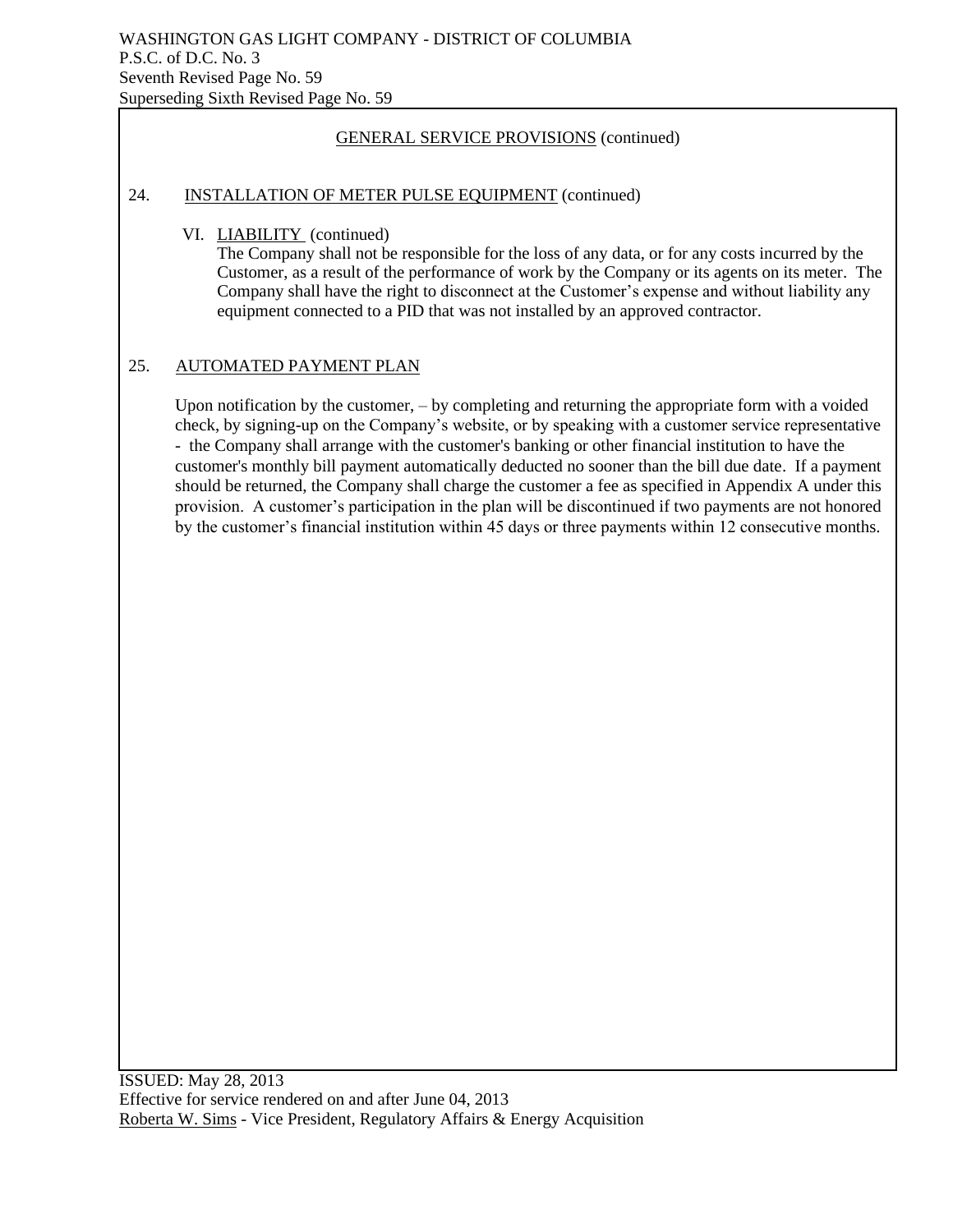#### 26. PLANT RECOVERY ADJUSTMENT

#### I. PROVISION FOR ADJUSTMENT

The monthly Distribution Charges billed under the Company's Rate Schedule Nos. 1, 1A, 2, 2A, 3, 3A and 6 shall be subject to an adjustment which is called a Plant Recovery Adjustment (PRA).

#### II. APPLICATION

- A. The PRA shall be applied monthly and comprised of: (a) a "current factor", as determined in III. A. below, and (b) a "reconciliation factor", as determined in III. B. below. The PRA charge shall be applied to the distribution charge on monthly bills effective with the billing month of October 2011.
- B. The PRA shall be combined with the Distribution Charge as appropriate by designated rate schedule and applied to customer bills. The Company shall furnish Commission Staff sufficient work papers for the review and audit of the PRA.

#### III. COMPUTATION

A. Current Factor

The current factor, calculated to the nearest  $.01¢$  per therm, shall be computed and filed annually by dividing the respective total amount allocated (as hereinafter defined) by the estimated total throughput for the applicable year customer class. The new factor will become effective each October 1.

The amount to be charged to each customer shall be determined as follows:

- 1. The amount to be recovered will include program expenditures incurred as of June 30 of each year.
- 2. The amount will include both a return of the expenditures as shown in III.A.1., and a return on the expenditures for the coming year. The return on component will become effective October 1, 2011 for amounts shown in III.A.1 and for unrecovered plant balances to be included in the following year's June 30th amounts.
- 3. The return of the expenditures will be computed using the depreciation rates of the applicable class of property approved in Formal Case No. 1054, or any subsequently approved depreciation rates.
- 4. The return on the expenditures will be calculated at the pre-tax cost of capital approved in Formal Case No. 1054, or subsequently approved in a general rate proceeding.
- 5. The total recovery amount including return of and on as described in Sections III.A.1. through A.4 above will be divided by estimated throughput for the twelvemonth period beginning October 1 of each year to create the current factor.

ISSUED: June 21, 2011 Effective for service rendered on and after October 1, 2011 Roberta W. Sims - Vice President, Regulatory Affairs & Energy Acquisition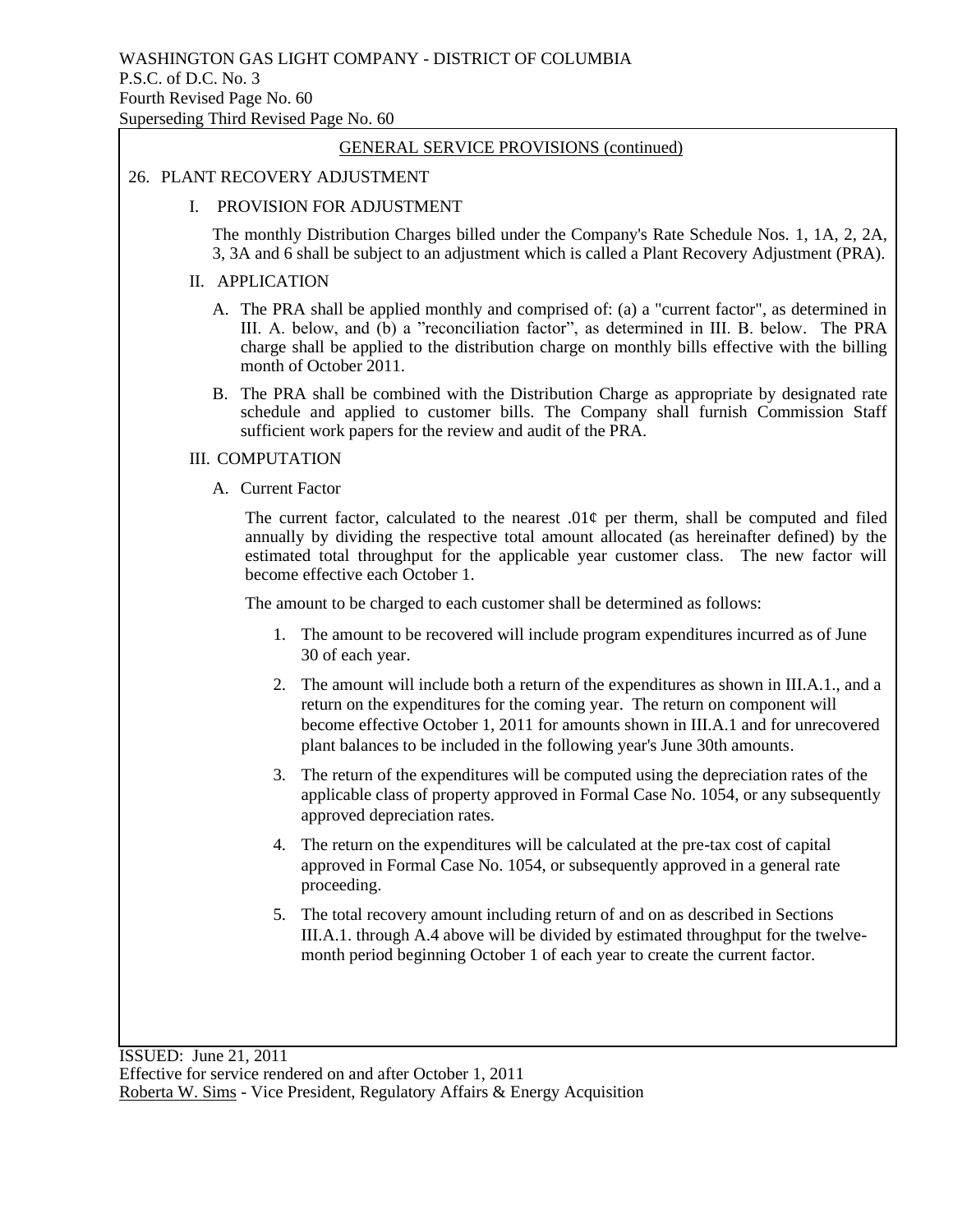| <b>GENERAL SERVICE PROVISIONS (continued)</b>                                                                                                                                                                                                                                                                                                                                                                                                                                              |  |  |  |  |  |
|--------------------------------------------------------------------------------------------------------------------------------------------------------------------------------------------------------------------------------------------------------------------------------------------------------------------------------------------------------------------------------------------------------------------------------------------------------------------------------------------|--|--|--|--|--|
| PLANT RECOVERY ADJUSTMENT (Continued)<br>26.                                                                                                                                                                                                                                                                                                                                                                                                                                               |  |  |  |  |  |
| <b>B.</b> Reconciliation Factor<br>A reconciliation shall be computed annually by comparing actual collections with the<br>calculated PRA amount and any applicable reconciling amount as filed. A reconciliation of<br>actual return on the plant will be compared to the estimated return on plant. The calculated<br>under-or-over collection shall be included in the PRA factor in the following year. The<br>reconciliation factor shall be updated and filed annually each October. |  |  |  |  |  |
| <b>IV. FILING</b>                                                                                                                                                                                                                                                                                                                                                                                                                                                                          |  |  |  |  |  |
| The Company shall provide the Commission Staff a copy of the annual computation of the PRA<br>factor at least fifteen days prior to its application each October 1st.                                                                                                                                                                                                                                                                                                                      |  |  |  |  |  |
|                                                                                                                                                                                                                                                                                                                                                                                                                                                                                            |  |  |  |  |  |

ISSUED: December 19, 2014 Effective for service rendered on and after March 20, 2015 Roberta W. Sims - Vice President, Rates and Regulatory Affairs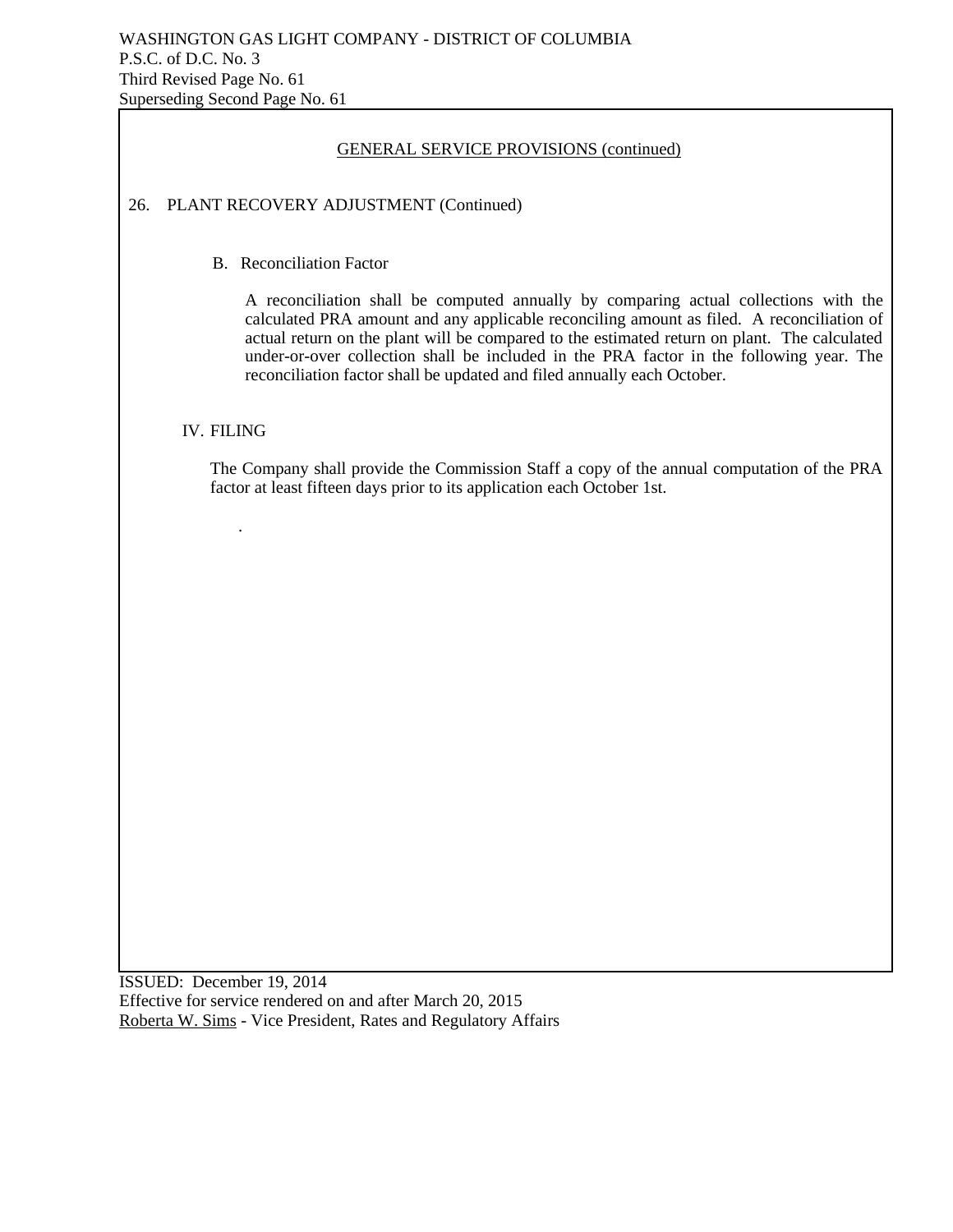## 27. BALANCING FOR GAS-FIRED GENERATING STATIONS

A facility using gas to generate electricity is referred to as a gas-fired generating station. A gas-fired generating station includes property or facilities located in the District of Columbia constituting an integral plant or unit for the production of electric energy, including any new production unit that would be added to an existing production plant. Generating stations do not include an integral plant or unit less than 373 kilowatts if it is installed with equipment that prevents the flow of electricity to the electric system during time periods when the electric system is out of service.

A. The following terms are applicable to all generating stations subject to GSP No. 27:

- 1. The Company will provide each operator of a gas-fired generating station ("Operator") a maximum daily quantity ("MDQ") based on rated capacity for its facility, unless established by contract. Each Operator shall also submit a daily nomination of gas that it will have delivered to an assigned Company city-gate facility for re-delivery to the gasfired generating station.
- 2. An Operator of a gas-fired generating station must consume each day within (+/-) 20% of its assigned MDQ or its daily nomination, whichever is lower. Consumption outside of these parameters will be subject to a penalty of \$1.00 per dekatherm.
- 3. If an Operator's cumulative daily over- or under-usage reaches (+/-) 100% of its MDQ the cumulative imbalance will be cured pursuant to paragraph A.4., below. Once the Operator's imbalance account is brought back to zero, its daily imbalance, measured as over- or under-usage measured against the MDQ or daily nomination, whichever is lower, will again accumulate and may be subject to penalty if it again reaches  $(+/-)$  100% of the Operator's MDQ.
- 4. Cumulative under-deliveries as described in paragraph A.3. will be cured using the following methodologies:
	- a. Under-deliveries The charge for under-deliveries will be billed at 110% of the current cost of gas as determined in GSP No. 16, Section II, plus \$25.00 per dekatherm.
- 5. Any payment received from an Operator for under-delivered and over-delivered gas, including applicable penalties, shall be credited to the PGC.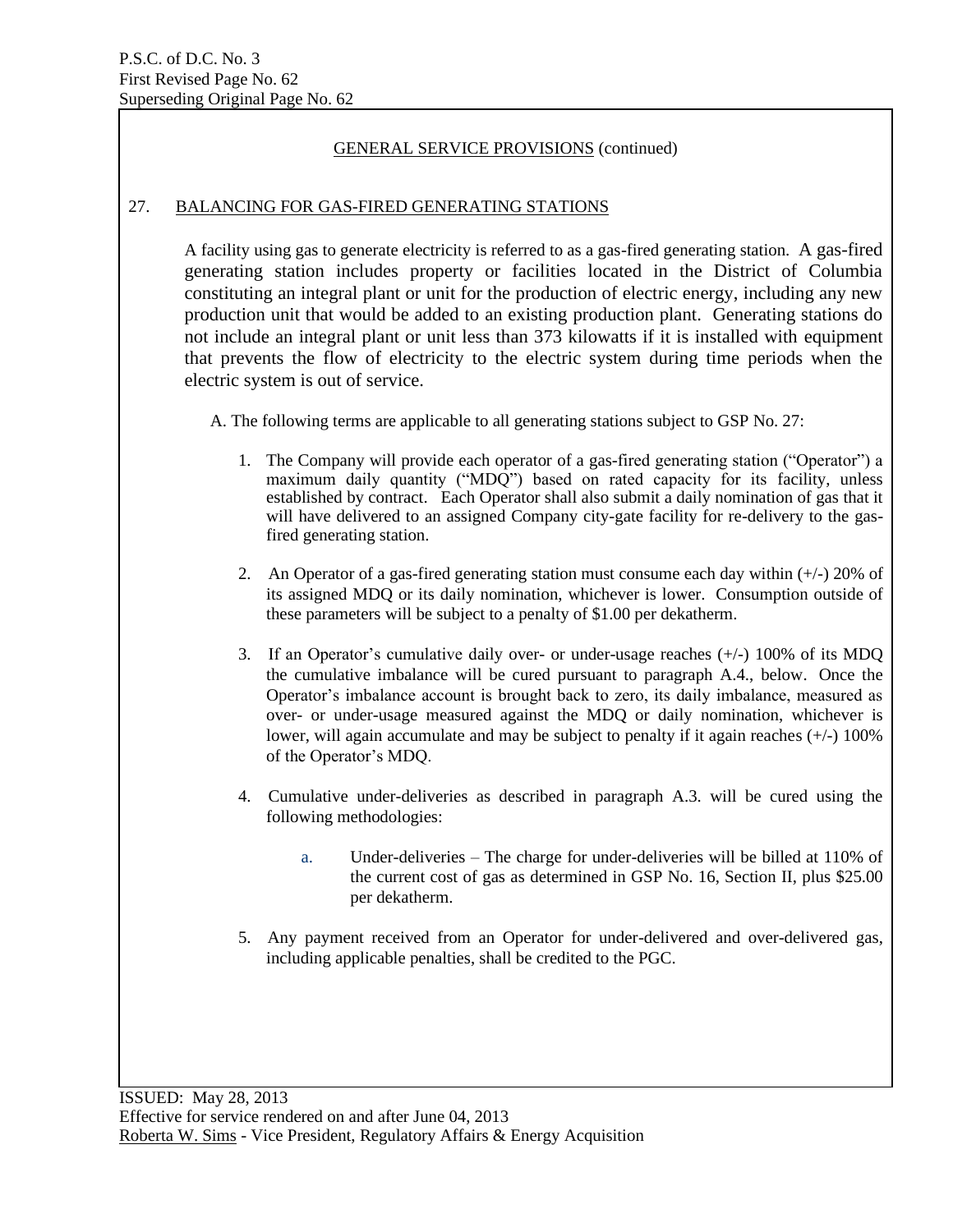# 28. ACCELERATED PIPE REPLACEMENT PLAN (APRP) ADJUSTMENT

#### II. PROVISION FOR ADJUSTMENT

The monthly Distribution Charges billed under the Company's Rate Schedule Nos. 1, 1A, 2, 2A, 3, 3A, 6 and 7 shall be subject to an adjustment which is called an Accelerated Pipe Replacement Plan (APRP) Adjustment.

#### II. APPLICATION

B. The APRP Adjustment shall be applied monthly and comprise: (a) a "current factor", as determined in III. A. below, and (b) a "reconciliation factor", as determined in III. B. below. The APRP charge shall be shown as a separate line item on customer bills.

#### III. COMPUTATION

A. Current Factor

The current factor, calculated to the nearest .01 $\phi$  per therm, shall be computed and filed annually by dividing the respective total amount allocated (as hereinafter defined) by the estimated total throughput for the applicable year customer class. The new factor will become effective each January billing cycle. Eligible infrastructure replacement plant is defined as plant expenditures that are part of the approved APRP plan but not reflected in base rates.

The amount to be charged to each customer shall be determined as follows:

- 1. The amount to be recovered will include the costs related to the eligible infrastructure replacement plant approved by the Commission.
- 2. The amount will include both a return of the expenditures as stated in III.A.1. and a return on the expenditures for the coming year.
- 3. The return of the expenditures will be computed by using the then-currently approved depreciation rates from the most recent depreciation study and apply those rates to the expected average plant balance, net of retired plant, during the year to capture depreciation costs for the period.
- 4. The return on the expenditures will be calculated by applying the then-currently approved cost of capital as determined in the Company's last base rate case to the average level of eligible plant replacement plan, as adjusted for the reserve on depreciation and accumulated deferred income taxes, to calculate a return on the plant.
- 5. A revenue conversion factor, including an allowance for income taxes and bad debt expense, shall be applied to the return on the expenditures calculated in Section III.A above.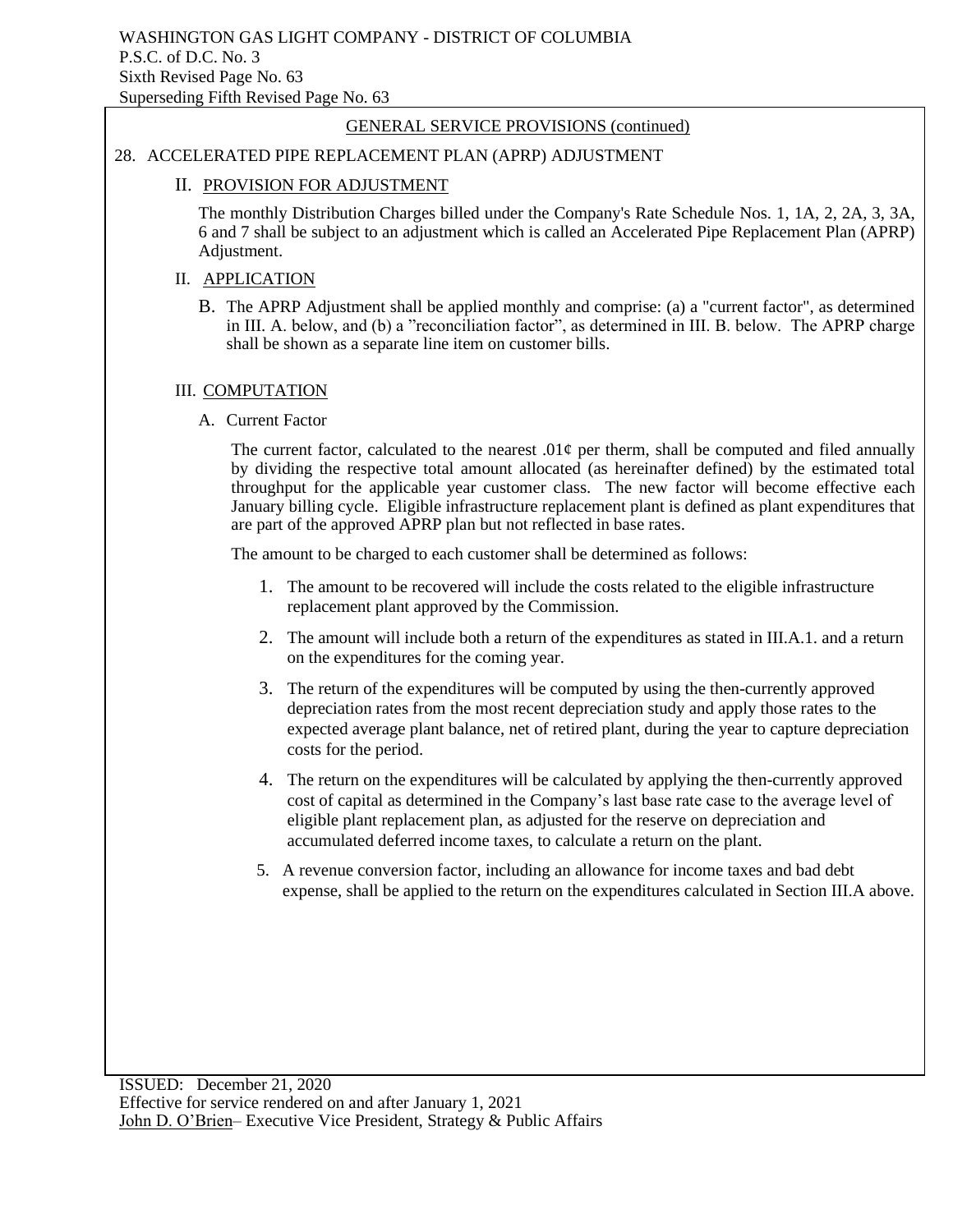|                       |                                                                                                                                                                                                                                                                                                                                                                                                                                                                                                                                                                                                                        |                                                                                                                                                                                                                                                                  | <b>GENERAL SERVICE PROVISIONS (continued)</b>                                                                                                                                                                                                                                                                                                       |  |  |  |
|-----------------------|------------------------------------------------------------------------------------------------------------------------------------------------------------------------------------------------------------------------------------------------------------------------------------------------------------------------------------------------------------------------------------------------------------------------------------------------------------------------------------------------------------------------------------------------------------------------------------------------------------------------|------------------------------------------------------------------------------------------------------------------------------------------------------------------------------------------------------------------------------------------------------------------|-----------------------------------------------------------------------------------------------------------------------------------------------------------------------------------------------------------------------------------------------------------------------------------------------------------------------------------------------------|--|--|--|
| 28.                   | ACCELERATED PIPE REPLACEMENT PLAN ADJUSTMENT (Continued)                                                                                                                                                                                                                                                                                                                                                                                                                                                                                                                                                               |                                                                                                                                                                                                                                                                  |                                                                                                                                                                                                                                                                                                                                                     |  |  |  |
|                       |                                                                                                                                                                                                                                                                                                                                                                                                                                                                                                                                                                                                                        | 6.                                                                                                                                                                                                                                                               | Carrying costs on the over-or-under recovery of the eligible plant replacement costs<br>will be calculated at the end of the twelve-month period. The calculation will<br>determine the over-or-under recovered amount at the end of each month. Each<br>monthly amount of the over-or-under recovery will be multiplied by the cost of<br>capital. |  |  |  |
| 7.<br>shown on bills. |                                                                                                                                                                                                                                                                                                                                                                                                                                                                                                                                                                                                                        | The total recovery amount as described in Sections III.A.1 through A.6 above will be<br>divided by estimated throughput to arrive at a "per therm" factor by customer class<br>multiplied by customer usage and included in the separate customer bill line item |                                                                                                                                                                                                                                                                                                                                                     |  |  |  |
|                       | <b>B.</b> Financial Reconciliation Factor                                                                                                                                                                                                                                                                                                                                                                                                                                                                                                                                                                              |                                                                                                                                                                                                                                                                  |                                                                                                                                                                                                                                                                                                                                                     |  |  |  |
|                       | A reconciliation factor shall be computed at the conclusion of each annual period of the<br>APRP Adjustment by comparing actual collections of the current factor through the APRP<br>Adjustment with actual eligible infrastructure replacement costs. The calculated under-or-<br>over collection shall be divided by the current estimated annual throughput to create the<br>reconciliation factor to be added or subtracted from the current factor. Any adjustment to<br>costs based upon the completed projects reconciliation shall be reflected in the next annual<br>Financial Reconciliation Factor filing. |                                                                                                                                                                                                                                                                  |                                                                                                                                                                                                                                                                                                                                                     |  |  |  |
|                       |                                                                                                                                                                                                                                                                                                                                                                                                                                                                                                                                                                                                                        | C. Completed Projects Reconciliation                                                                                                                                                                                                                             |                                                                                                                                                                                                                                                                                                                                                     |  |  |  |
|                       | On or before March 31st of each year of the Approved Plan, the Company shall file a<br>Completed Projects Reconciliation Report, which will include estimated and actual spend for<br>each APRP project completed during the prior Plan year (January $1 -$ December 31). Actual<br>spend for each project shall be defined to include<br>direct capital expenditures and<br>project total capital expenditures, each of which shall be shown separately.                                                                                                                                                              |                                                                                                                                                                                                                                                                  |                                                                                                                                                                                                                                                                                                                                                     |  |  |  |
|                       | <b>IV. FILING</b>                                                                                                                                                                                                                                                                                                                                                                                                                                                                                                                                                                                                      |                                                                                                                                                                                                                                                                  |                                                                                                                                                                                                                                                                                                                                                     |  |  |  |
|                       | The Company shall provide the Commission Staff, OPC, AOBA and other interested parties with<br>a copy of the annual computation of the current APRP factor by October 31 <sup>st</sup> of each year for<br>implementation in the January billing cycle. The Financial Reconciliation Factor will be filed by<br>March 31st of each year with implementation in the June billing cycle.                                                                                                                                                                                                                                 |                                                                                                                                                                                                                                                                  |                                                                                                                                                                                                                                                                                                                                                     |  |  |  |
|                       |                                                                                                                                                                                                                                                                                                                                                                                                                                                                                                                                                                                                                        |                                                                                                                                                                                                                                                                  |                                                                                                                                                                                                                                                                                                                                                     |  |  |  |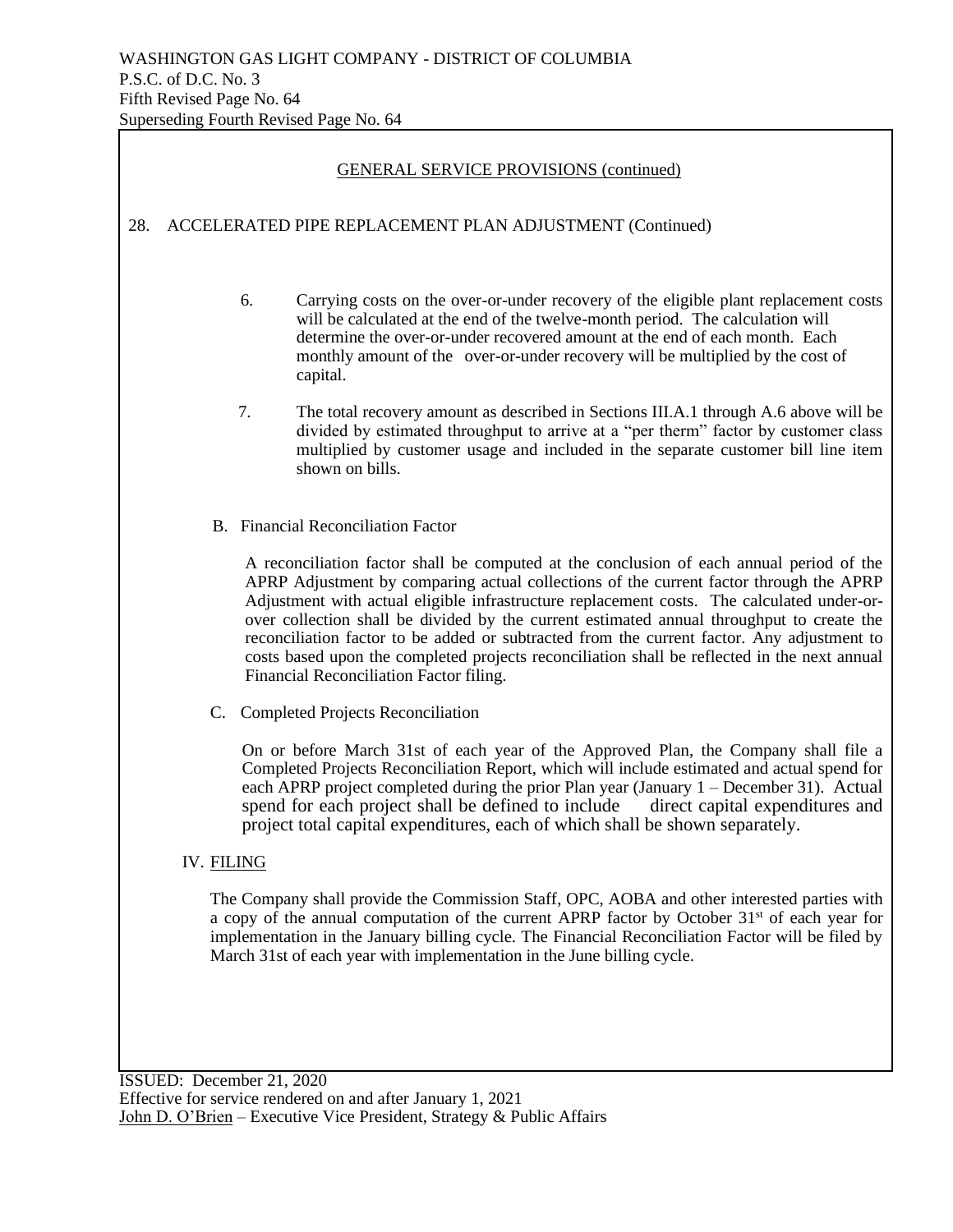#### 29. RESIDENTIAL ESSENTIAL SERVICE (RES) SURCHARGE

#### I. PROVISION FOR SURCHARGE

The monthly charges billed under the Company's Rate Schedule Nos. 1, 1A, 2, 2A, 3 and 3A shall include an adjustment which is called a Residential Essential Service (RES) Surcharge.

#### II. APPLICATION

The RES Surcharge shall be applied to bills monthly and comprise: (a) a "current factor", as determined in III. A. below, and (b) a "reconciliation factor", as determined in III. B. below. The RES Surcharge shall be shown as a separate line item on non-RES eligible customer bills.

#### III. COMPUTATION

A. Current Factor

 This surcharge factor shall be calculated annually to be effective with the November billing period each year to recover the projected annual expense of the District of Columbia RES program. The Current Factor shall include both the RES credit on customers' bills and the costs incurred by the Arrearage Management Program (AMP). WGL indicates that the costs of the AMP Program will include: the amount of debt forgiven, any required changes to the Company's billing as well as associated IT changes, the cost of any communications developed for customers, and other costs to administer the program. This factor shall be calculated to the nearest  $.01¢$  per therm by dividing the projected annual costs by the normalized throughput of the applicable rate schedules for a twelve-month billing period.

#### B. Reconciliation Factor

 A reconciliation will be performed each year which compares the actual District of Columbia RES Surcharge expense with related collections for the twelve months ended each October to reconcile any over or under collections. This factor shall be calculated to the nearest .01 $\varphi$  per therm by dividing the net amount of actual costs incurred versus actual collections by the normalized throughput of the applicable rate schedules for a twelve month billing period. Billing of this reconciling factor shall commence with the December billing cycle of each year.

#### IV. FILING

 The Company shall provide the Commission Staff a copy of the annual computation of the RES Surcharge factor and/or reconciliation factor at least fifteen days prior to its application each December.

ISSUED: October 8, 2021 Effective for service rendered on and after November 1, 2021 James Steffes – Sr. Vice President, Regulatory Affairs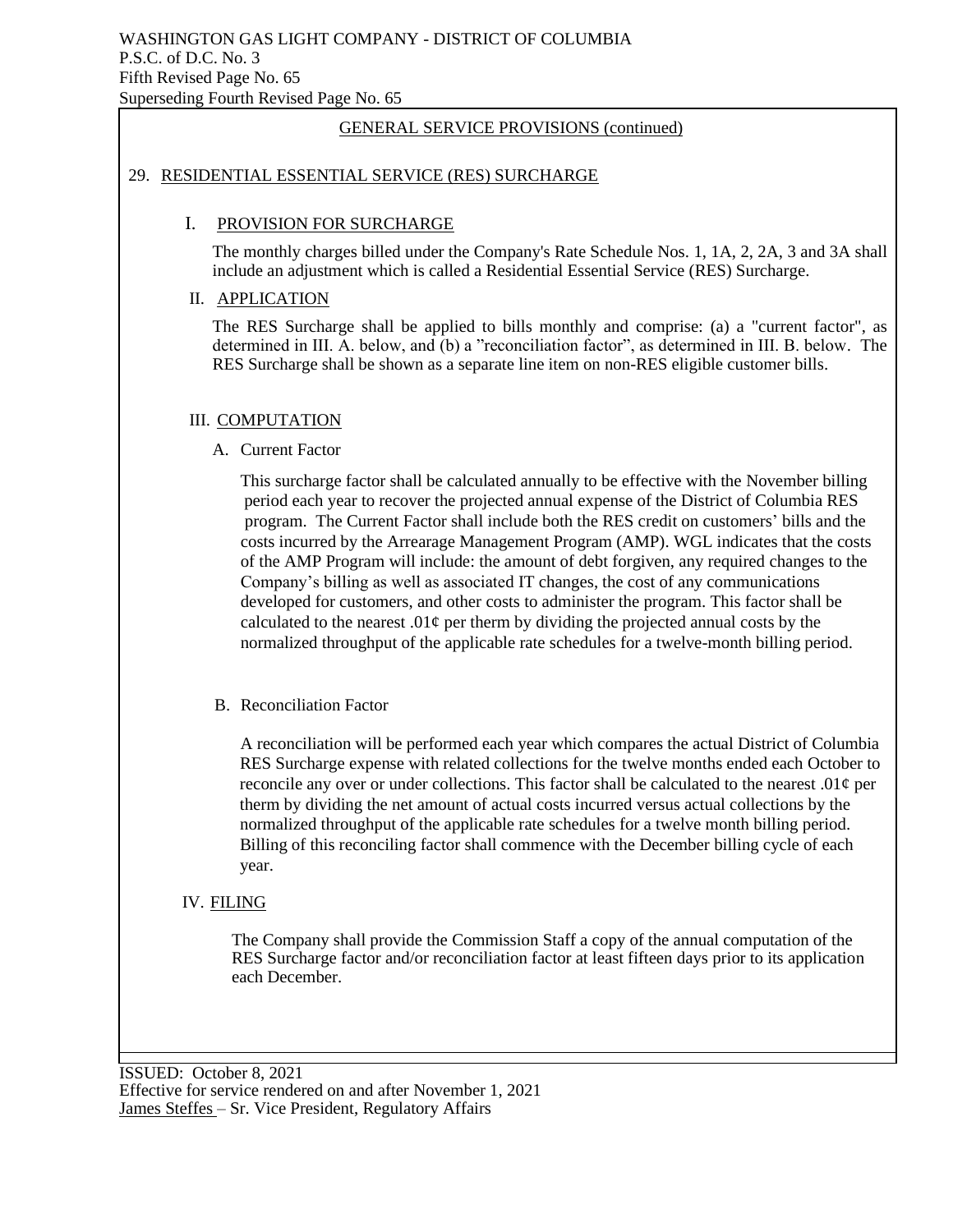## RESERVED FOR FUTURE USE

ISSUED: March 10, 1995 Effective for service rendered on and after March 9, 1995 Roberta Willis Sims - Vice President and General Manager, District of Columbia Division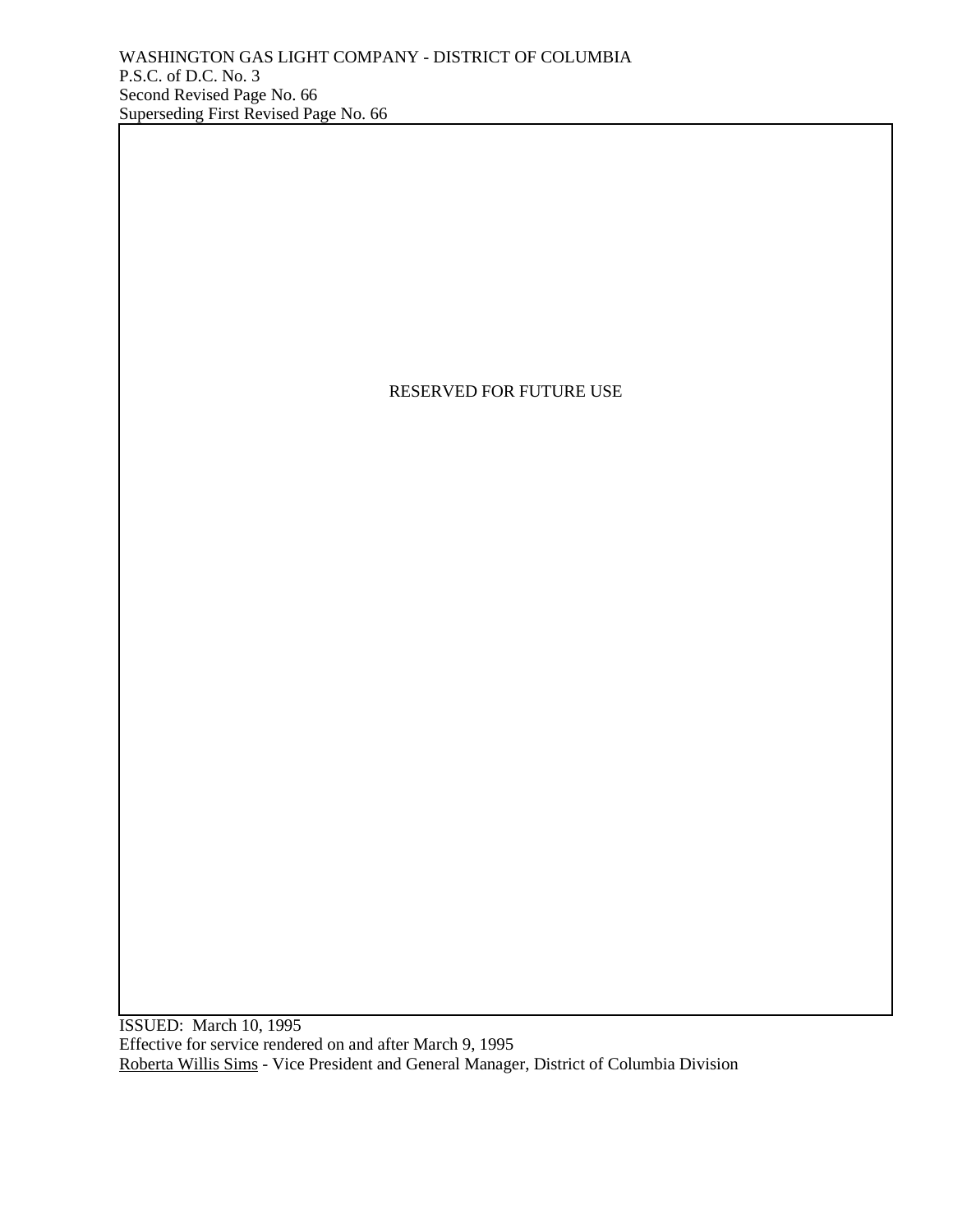# RESERVED FOR FUTURE USE